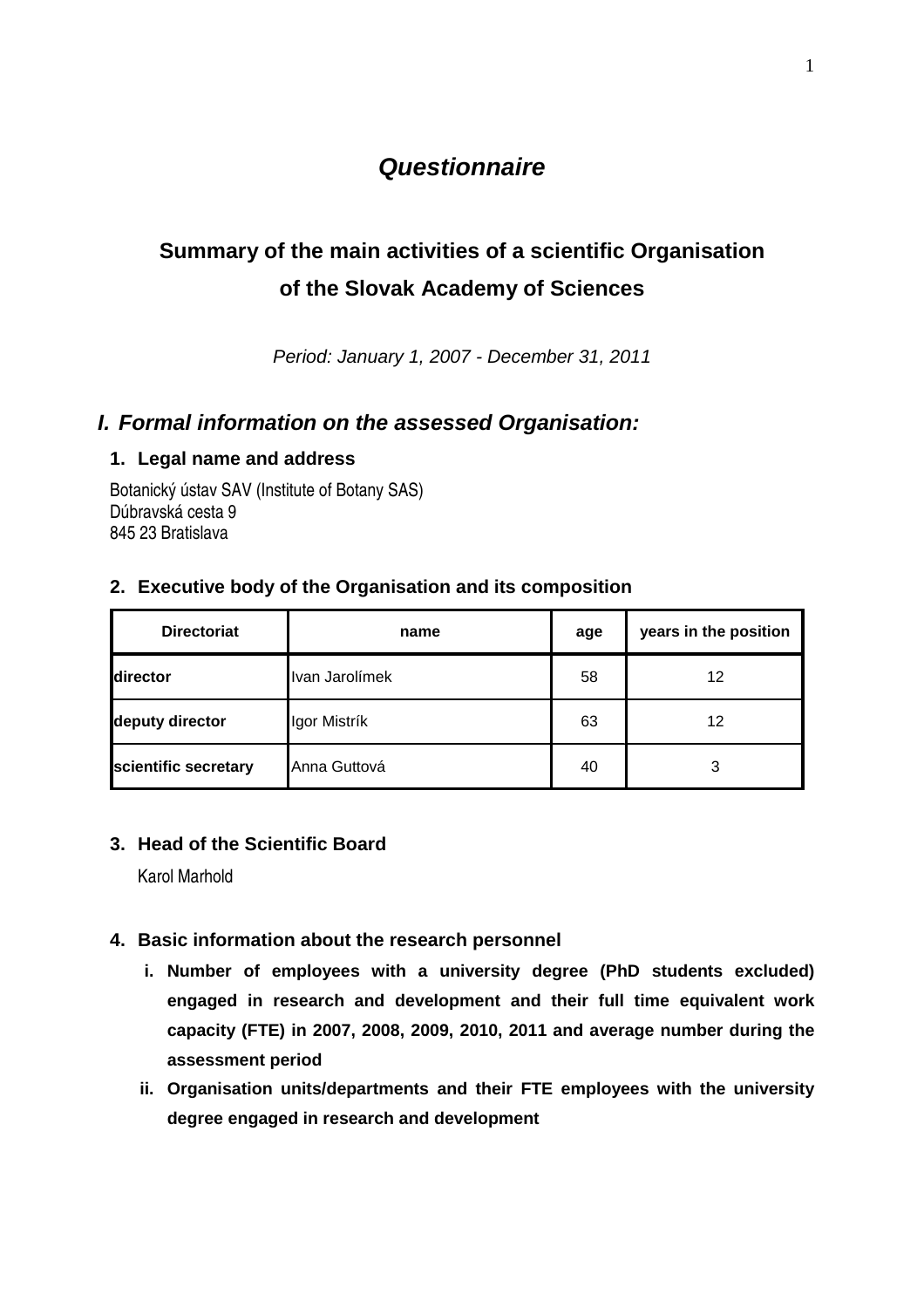| <b>Research staff</b>          |      | 2007       | 2008 |            |      | 2009       |      | 2010       |      | 2011       | average |            |  |
|--------------------------------|------|------------|------|------------|------|------------|------|------------|------|------------|---------|------------|--|
|                                | No.  | <b>FTE</b> | No.  | <b>FTE</b> | No.  | <b>FTE</b> | No.  | <b>FTE</b> | No.  | <b>FTE</b> | No.     | <b>FTE</b> |  |
| organisation in whole          | 58,0 | 50.0       | 58,0 | 51,0       | 63.0 | 53,5       | 67,0 | 51,2       | 64,0 | 48.5       | 62,0    | 50,8       |  |
| unit 1 Plant Physiology        | 20,0 | 18.0       | 19,0 | 16,3       | 21.0 | 18,0       | 24,0 | 16.9       | 22,0 | 15,9       | 21,2    | 17,0       |  |
| unit 2 Non-vascular plants     | 10,0 | 9,0        | 10,0 | 9.5        | 10.0 | 10.0       | 10.0 | 9,5        | 10,0 | 6.9        | 10.0    | 9,0        |  |
| unit 3 Vascular plant taxonomy | 16.0 | 13.0       | 15,0 | 13.0       | 18.0 | 13.8       | 18,0 | 13.8       | 18,0 | 14.8       | 17,0    | 13,7       |  |
| unit 4 Geobotany               | 12,0 | 10,0       | 14,0 | 12,3       | 14.0 | 11,8       | 15,0 | 11,0       | 14,0 | 10.9       | 13,8    | 11,2       |  |

### **5. Basic information on the funding**

**i. Total salary budget<sup>1</sup> of the Organisation allocated from the institutional resources of the Slovak Academy of Sciences (SAS) in 2007, 2008, 2009, 2010, 2011 and average amount for the assessment period** 

| Salary budget                        | 2007  | 2008 | 2009          | 2010          | 2011 | average |  |
|--------------------------------------|-------|------|---------------|---------------|------|---------|--|
| total salary budget (milions of EUR) | 0.620 |      | $0.665$ 0.707 | $0.724$ 0.700 |      | 0.683   |  |

### **6. URL of the Organisation's web site**

www.ibot.sav.sk

 $\overline{a}$ 

# **II. General information on the research and development activity of the Organisation:**

# **1. Mission Statement of the Organisation as presented in its Foundation Charter**

Research activity of the Institute is focused on basic research in the area of systematic, experimental and environmental botany and ecology. Main focus is on: 1) study of diversity and evolutionary relationships of lower and higher plants and plant communities, preferably in the area of Slovakia, but also the Carpathians, Pannonian lowland, the Alps and other regions. The aims are to acquire as complete knowledge of the flora as possible, gradual understanding of variability and evolution of individual taxonomic groups and plant communities and subsequent solution of issues of taxonomy and nomenclature; and on 2) experimental study of structure and function of plant organisms on different levels of their organisation and their responses to abiotic and biotic factors. The aim is to understand causes, connections and mechanisms of ongoing processes and mechanisms regulating these processes.

<sup>&</sup>lt;sup>1</sup> Objem mzdových prostriedkov bez odvodov do poisťovní so započítaním sumy miezd pracovníkov THS, ktorú organizácii poskytne ETO Úradu SAV. Rozpočet v Sk prepočítajte na eurá podľa konverzného kurzu 1€ = 30,126. (Podobne aj v ďalších tabuľkách.)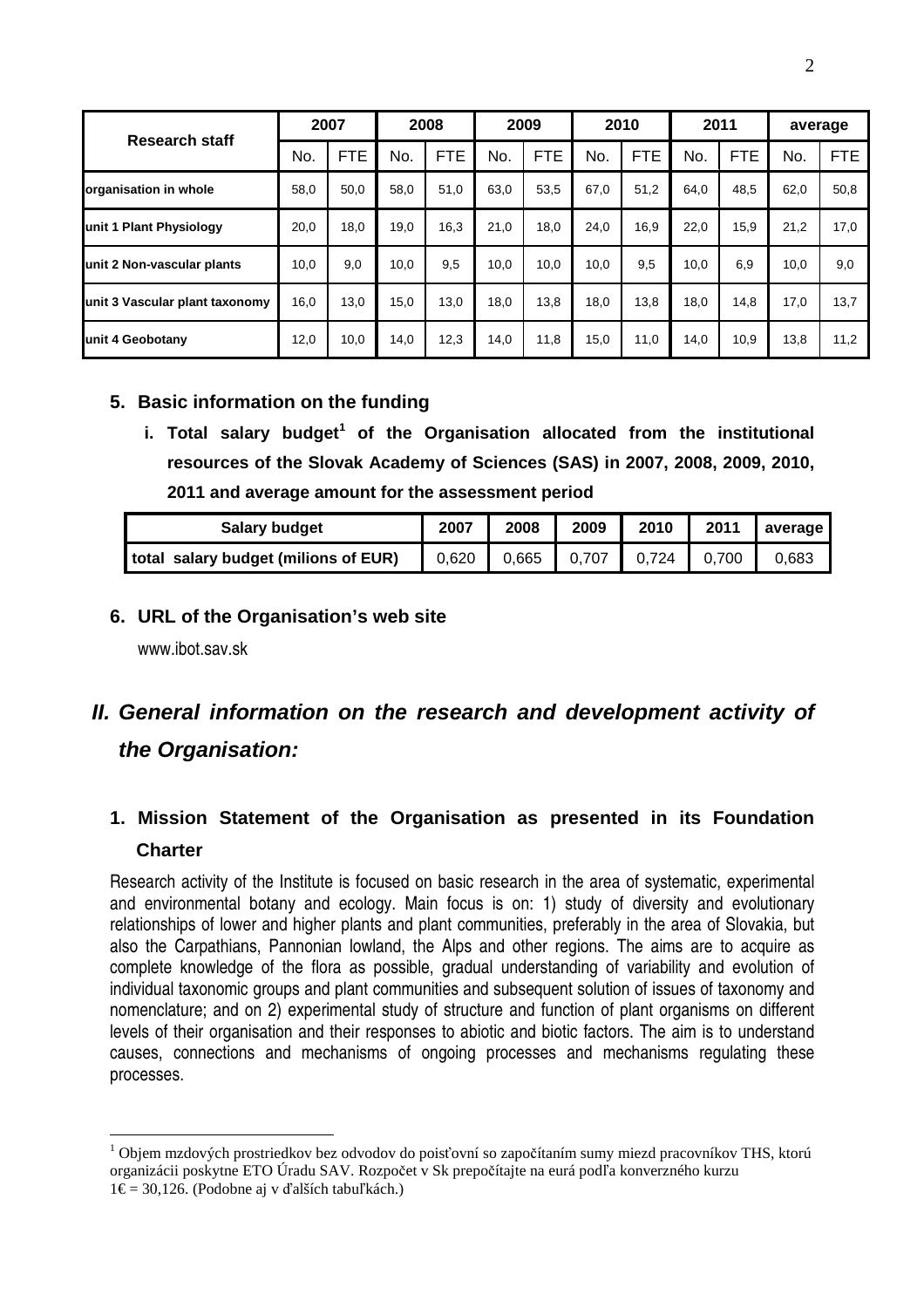The Institute creates basic knowledge base for the complex research of ecosystems on local, regional and landscape levels and for scientifically justified protection, rational use and management of the nature and landscape. The Institute provides advisory and expert service, connected with the main activities of the Institute, performs PhD study following the relevant laws. The Institute publishes results of research activities in periodical and non-periodical press. The Institute possesses, manages and builds collection of plants internationally registered in the Index Herbariorum under acronym "SAV" and collection of microorganisms.

# **2. Summary of R&D activity pursued by the Organisation during the assessed period, from both national and international aspects and its incorporation in the European Research Area**

Research in the **Department of Geobotany** has been concentrated on the following activities:

**(1) Inventory of the vegetation diversity in Slovakia** continued at both regional and national levels. The outputs were summarized in several monographs and numerous papers.

• **Vegetation of Slovakia 4. High-mountain vegetation** a part of multivolume publication on vegetation, cover of Slovak Republic, has followed previous volumes dealing with pioneer, synanthropic and wetland vegetation.

• **Grassland vegetation of Slovak Republic – electronic expert system for identification of syntaxa** contains results of scientific projects aimed at the synthesis of Slovak grassland vegetation and its evaluation according to the recent knowledge on central-European vegetation. The review includes semi-natural communities.

• **Diagnostic, constant and dominant species of the higher vegetation units of Slovakia (2008).** This study represents the first complete statistical revision of phytosociological data (43 222 relevés) stored in the Slovak national vegetation database. The affinities of vascular plants, bryophytes and lichens occurring in Slovakia to the major syntaxa (alliances and classes) are calculated using a statistically defined coefficient of fidelity. In addition, constant and dominant taxa of particular syntaxa are identified.

Saline habitats in Pannonia: ecology and taxonomy of selected halophytes and their **communities.** We focus on endangered saline habitats in Pannonia. Model biotopes included usually degraded Slovak saline habitats and relatively natural saline sites in Hungary, Austria and Serbia. The zonation of saline vegetation caused by various salt content was studied on transects. **The non-forest vegetation of the mountain and subalpine belts of the Krivánska Malá Fatra Mts.** We focused on the vegetation research around and above the timberline in the Krivánska Malá Fatra Mts. Some of the units were stated for the first time from the Malá Fatra Mts and several of them were newly described for science.

• **Management models for grassland habitats.** Over the last few years, considerable attention has been paid to the use of grassland habitats and their conservation in Slovakia. This is the result of international commitments which Slovakia is bound to follow in the field of nature conservation. In collaboration with Daphne – Institute for applied ecology, 20 management models for grassland communities were prepared. Field experiments, focused on examining the influence of mowing, grazing and mulching on the species and vegetation structure of plant communities in selected territories of Slovakia, were an inherent part of the project.

**(2) Vegetation dynamics, study of spatial and temporal changes at various levels, modeling and prediction of further development of vegetation.** 

• **Island phenomenon of the Carpathian high mountains in relation to environmental factors, synecology of plant communities and phytogeography of selected plant species.** We studied biodiversity in the Carpathians on population and community level focusing on mutual interactions between individual plant species, as well as between communities and abiotic environment in various space-temporal scales. Results were interpreted within wider historical and evolutionary context. Complex research of timespace dynamics of high-mountain vegetation was performed using recent and historical vegetation data (50 years old records) connected with climatic, soil and geology GIS layers in Dolina siedmych prameňov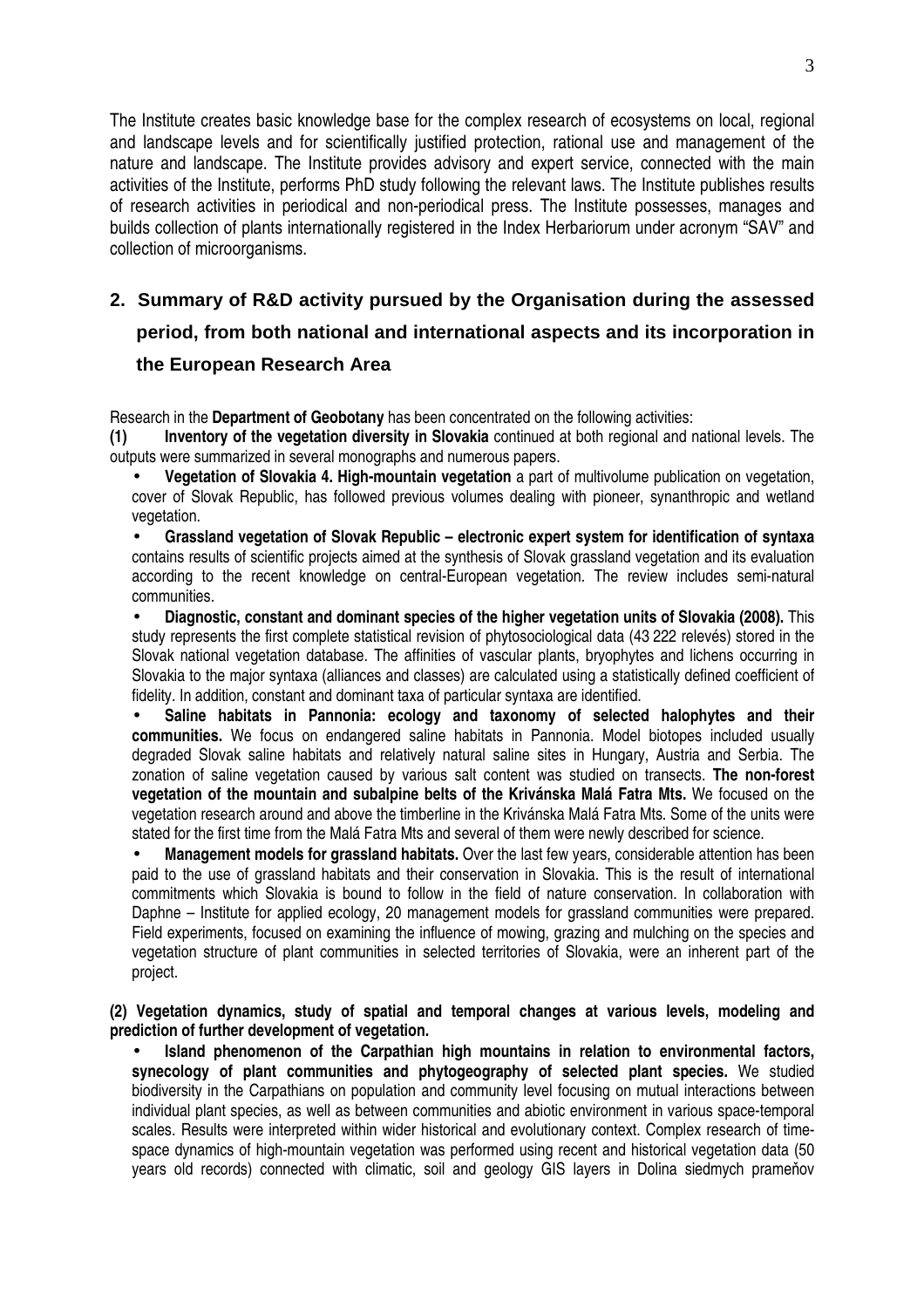(Belianske Tatry Mts.). The influence of alien species on mountain habitats, distribution of neophytes and apophytes in the Tatry Mts. and their occurrence in natural and seminatural habitats were investigated. Communities were assessed based on occurrence of endemic and relict taxa.

• **Dynamics and succession of grassland vegetation.** The main goal was to evaluate and elucidate the present state and temporal changes in grassland vegetation using the modern statistical methods. Changes of grassland vegetation were studied in selected regions (Biele Karpaty Mts., Poľana Mts.). The successional changes in vegetation composition after 46 years of abandonment were studied in Devínska Kobyla Nature Reserve. The area of grasslands has been reduced by 61.1% compared with 1949 levels. Using computer modeling in GIS, the suitable management model for dry grasslands was defined.

• **The catalogue of non-native species of vascular plants and the analysis of the level of invasion across habitats of Slovakia.** Research on the invasion of alien plants and animals is of growing importance worldwide, because they may represent threat for the diversity of native species, through changes in community structure, nutrient cycles, competition, hybridization and others, and may even cause high economic losses by reducing yields in crops, promoting allergic reactions and altering the natural environment. The main aim of our study was to assess current distribution of alien plants in Slovakia and create a first complete national catalogue of alien plants. That enables to make broader analyses of both habitat affinity of alien plants and the level of invasion of habitats and their vulnerability to invasion, what is fundamental not only for our knowledge on the ecology of aliens but also for the purpose of the nature conservation.

#### **(3) Ecology of plant communities and population biology of selected plant species.**

• **Demographical, coenological and ecological analysis of Tephroseris longifolia subsp. moravica the threatened taxon of European importance.** Tephroseris longifolia subsp. moravica is a critically endangered endemic taxon of Carpathian flora included in the European list of important species. The marked individuals of studied species were monitored on permanent plots and the data on their survival were obtained. The demographical analysis was made to ensure the relevant information for proposal of optimal monitoring and objective evaluation of the recent knowledge. Cultivation experiments, seed bank survey, estimation of ecological requirements and limiting factors of the taxon were realized. The first consistent information on reproductive biology (mating system, seed production, germination, soil seed bank) was provided and management techniques for effective conservation of studied species were proposed. A granivorous butterfly, Phycitodes albatella (family Pyralidae), was identified as a pest reducing seed production by 18 to 28%.

• **The distribution and diversity of aquatic macrophyte vegetation in water-bodies of Slovakia in relation to environmental factors and anthropic disturbance.** The project was focused on distribution and ecology of aquatic and marsh plants in Slovak running waters. We completed knowledge about distribution of the selected rare, endangered or taxonomicallly problematic macrophytes (e.g. Ceratophyllum submersum, Potamogeton berchtoldii, macroscopic algae – Charophyta). The hydrological connectivity and land use surroundings of watercourse were determined as the main/major environmental drivers affecting distribution and quantity patterns of macrophytes in the Slovak river (Danube). On the other hand, environmental factors including sediment type, shading of shrubs and trees on the banks, water depth,  $NO<sub>2</sub>$ –and water acidity become more relevant for macrophyte composition in Slovak streams. Vegetation study dealing with seasonal dynamics of macrophytes in two streams pointed out statistically significant effect of water depth and air temperature to quality and quantity of plants as well as different behaviour of three species group (hydrophytes, helophytes and amphyphites). We prepared reference index for assessment of ecological status of running water in sense of European Water Frame directive.

Research in **the Department of Taxonomy of Vascular Plants** has been concentrated on the following activities:

#### **(1) Studies on the flora of Slovakia**

**(a) The multivolume publication Flóra Slovenska (Flora of Slovakia)** represents the first thorough inventory of the plant diversity in Slovakia, and serves as an important tool for biodiversity conservation, forestry, agriculture, but also for all those who deal with plants in basic research. No only it is deposited in most of the large botanical libraries throughout Europe, but all published volumes are also available online in a **digital format** via Biblioteca Digital del Real Járdín Botánico Madrid (http://bibdigital.rjb.csic.es/), thanks to the joint efforts of the IB SAS and RJB CSIC, Madrid. The recent volume, **Flóra Slovenska VI/1**, focusing on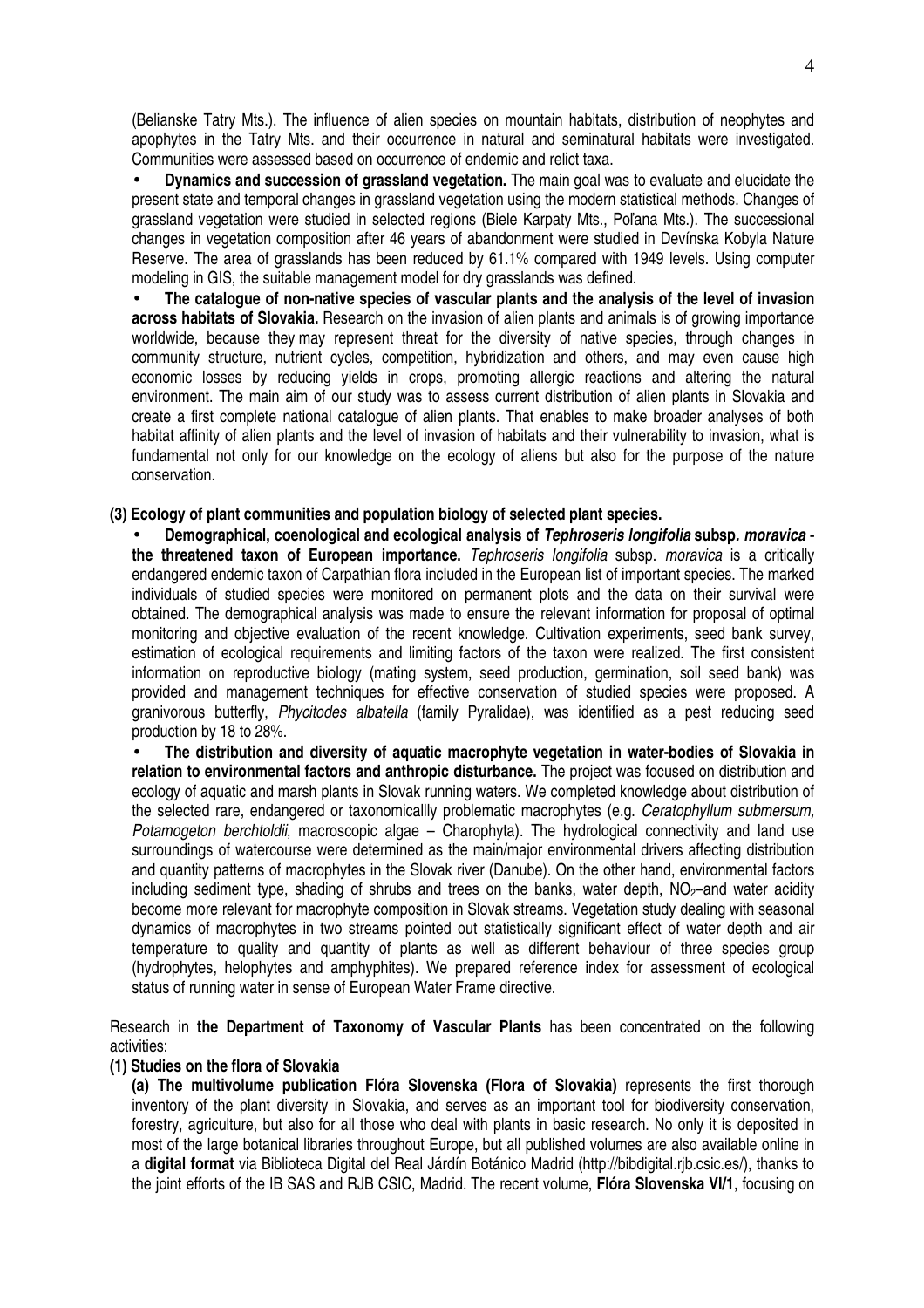the evaluation of the taxa of the orders Cistales, Elatinales, Begoniales, Tamaricales, Violales, Cucurbitales and Campanulales was published in 2008.

**(b) Database of flora of Slovakia – DataFloS (www.dataflos.sav.sk)** provides, albeit still incomplete, online information on the distribution of vascular plant species in Slovakia both in Slovak and English**.** The application serves as data archive as well as a management tool for plant distribution data from herbarium specimens, published sources as well as from unpublished manuscripts. DataFloS includes not only distribution data from Slovakia, but also data from herbarium specimens collected abroad and deposited in Slovak herbaria. It is linked also to the global biodiversity information system, GBIF (Global Biodiversity Information Facility, www.gbif.org), providing data via this most important biodiversity gateway. Currently the database includes approximately 120,000 publicly accessible records.

**(c) Karyological database of the ferns and flowering plants of Slovakia** (www.chromosomes.sav.sk) was launched in 2007 together with the publication of the book and CD entitled **Chromosome numbers survey of the ferns and flowering plants of Slovakia**. The database, book and CD represent a complete inventory of the chromosome number reports on the ferns and flowering plants from Slovakia, subjected to a critical revision by experts. It is one of the few publications of this kind that is available on-line and is continuously updated.

**(d) Identification key to the vascular plants of Slovakia.** As a single volume it will allow identification of all plants occurring in Slovakia, and thus will be an irreplaceable tool for all those who work with plants in the field, as well as for all levels of education. The work on the Key is in a final editorial stage, with publication expected in early 2013.

#### **(2) Participation in the European and global scale biodiversity projects.**

Department of the Vascular Plant Taxonomy had been providing data to the large European collaborative project **Atlas Florae Europaeae** since its first volumes. During the assessed period we have provided distribution data on 133 species of the family Rosaceae (Alchemilla, Aphanes and Rubus) to the volumes 14 and 15 of the Atlas, and also data on more than 80 species of the genera Amelanchier, Cotoneaster, Crataegus, Malus, Prunus, Pyrus and Sorbus for the volumes 16 and 17, which are currently in preparation.

The Department actively took part also in **projects of the 6th, 7th and CIP-ICT Framework Programmes** dealing with various aspects of the biodiversity research:

• Within the project **ENSCONET – European seed conservation network (2004-2009)** a network of European seed banks and co-operating institutions was established, representing all biogeographical regions of Europe. Main role of seed banks is a long-term storage of seeds of plants under low temperature. Participants of the project finalized and tested seed collecting protocol for seed banks and created physical and virtual infrastructure supporting seed collecting and storage. Priority list of species for future collecting was prepared.

• Project **EDIT – Towards the European Distributed Institute of Taxonomy (2006-2011)** aimed at establishing the network of most important European institutions dealing with biodiversity and taxonomic research, both on plants and animals. Close cooperation was established for the joint software development, coordination of project activities, courses for PhD students and postdocs. After completing the project, activities of the network were taken over by the Consortium of European Taxonomic Facilities (www.cetaf.org) to which IB SAS was admitted in 2010, and which provides the background for further participation in the activities within European Research Area.

• The main goal of the project **PESI – A Pan-European Species-directories Infrastructure (2008-2011)**, was to establish authoritative registers of all organisms occurring on the European continent, based on three already available data sets: European Register of Marine Species, Fauna Europaea, a Euro+Med PlantBase. The role of IB SAS was editing and quality check of the data on 22 plant families, among them also such large ones as Brassicaceae and Caryophyllaceae. The register is already used both for research and biodiversity conservation purposes throughout Europe.

• The project **Opening up the Natural History Heritage for EUROPEANA (OpenUp!) (2011-2014)** aims to bring access to the natural history objects from European museums and other collections to the European portal www.europeana.eu. Such objects were very much underrepresented in this portal, nevertheless, already after the first year of the project more than 600 000 objects are already available to view for specialists, but especially to the general public. The role of the IB SAS is in coordination of the botanical part of the project (as a workpackage leader), but also in providing access to its own herbarium collections. From among them, especially specimens collected by František Nábělek in 1909-1911 in the area of Near East are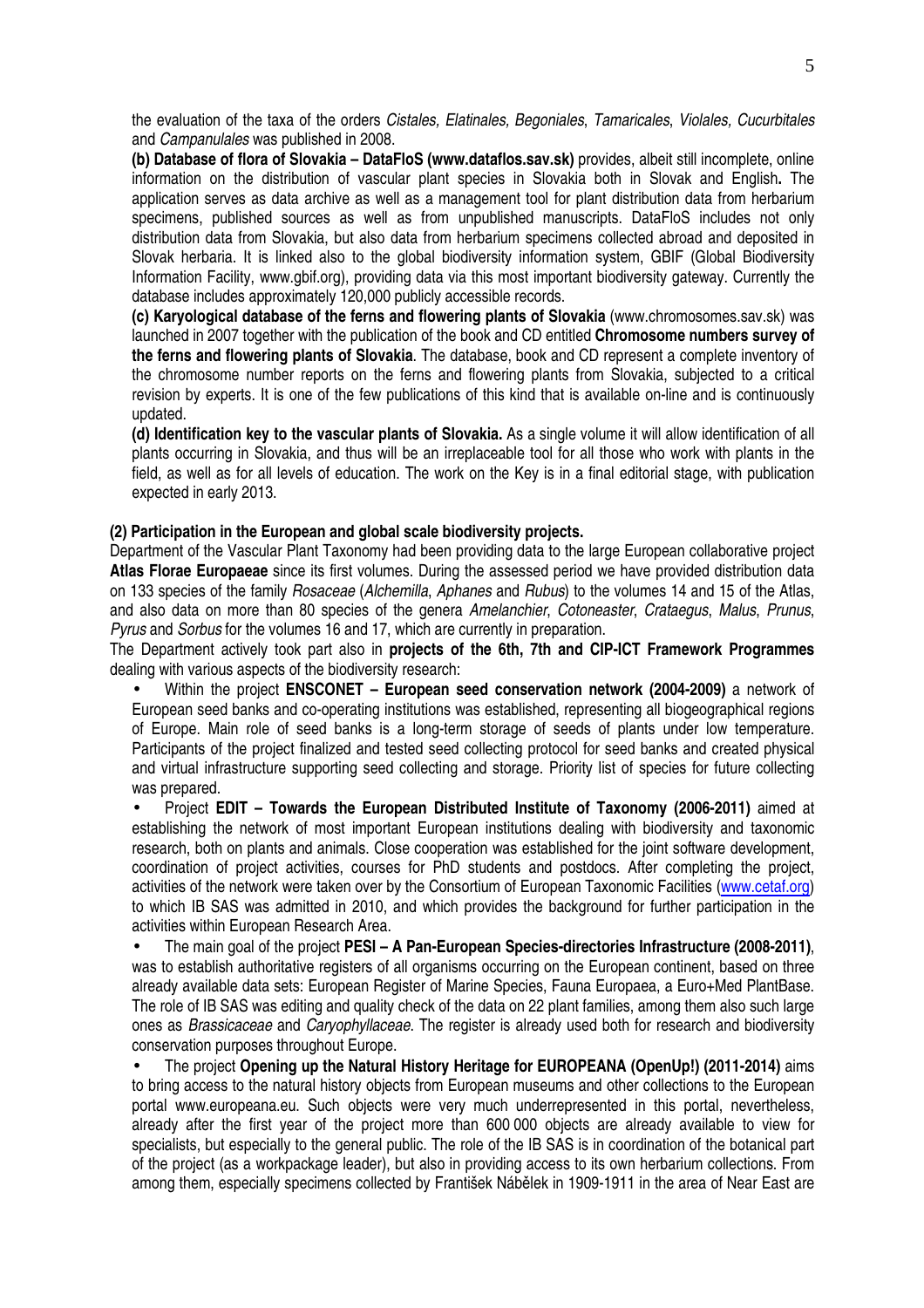of particular importance and international interest.

**(3) Detailed studies on taxonomy and phylogeny of selected groups of flowering plants in the Carpathians, Alps, Pannonia, Balkan Peninsula, and in some cases also on European or worldwide scales**. Numerous studies have been carried out in selected genera and species groups, mainly in the families Brassicaceae and Asteraceae, but also in some other flowering plant groups. These studies have successfully combined thorough work in the field, evaluation of morphological variation using methods of multivariate morphometrics, karyological studies using direct chromosome counting and flow cytometry, as well as a wide spectrum methods of molecular systematics (AFLP analyses, microsatellites, chloroplast and nuclear DNA sequences, and most recently also the next generation sequencing). These studies are relevant not only for a better understanding of the taxonomy and evolution of particular species groups or genera, but are also highly relevant for getting a deeper insight into plant evolution, phenomena of polyploidy, hybridisation, as well as for addressing phylogeographic questions that aim to reveal postglacial history of European vegetation. Broader relevance of such research papers is expressed also in their citations well beyond the studies of the respective genera.

• **Alpine species of the genus Cardamine (Brassicaceae)** were used as models to address the detailed history of disjunctions in the European alpine system. As an example, for the snow-bed species C. alpina we resolved two strongly divergent lineages, corresponding to the Alps and the Pyrenees. Although multiple glacial refugia were invoked in the Pyrenees, we inferred only a single one in the Maritime Alps – from which rapid post-glacial colonization of the entire Alps occurred, accompanied by a strong founder effect.

• **The study on the populations of the complex Alyssum montanum-A. repens**, demonstrated that the variation patterns contradict the current taxonomic concepts held for these taxa. We demonstrated that the traditional delimitation of two subspecies of A. montanum is not substantiated and we provided their new circumscription. Genetic patterns suggested different evolutionary histories for the two subspecies: in subsp. amelinii the data supported the scenario of colonization from a single or a few source populations and recent diversification, whereas, in subsp. montanum the observed pattern indicated a more ancient genetic structure and a longer, in-situ persistence of populations. Focusing on the Apennine Peninsula and SW Alpine populations, we provided the evidence for the Mediterranean refugia for the studied complex located in central and S Italy. Past extinctions, genetic bottlenecks and recent expansion were inferred in Central Europe, while long-term accumulation of diversity as well as polyploidization occurred in the Apennines.

• The morphometric study of **perennial species of the genus Cyanus in Central Europe** supported recognition of three species, namely C. axillaris, C. strictus and C. dominii. In C. dominii, restricted to the Western Carpathians, we found considerable variation that justifies the division into three subspecies: subsp. dominii, subsp. slovenicus and subsp. sokolensis. A cultivation experiment confirmed that differences among these taxa are genetically fixed. The pattern of genetic diversity based on AFLP markers revealed striking genetic gap between the Austrian-Czech and the Western Carpatho-Pannonian populations, caused by different glacial refugia and/or postglacial migration routes. A very recent diversification and/or ongoing gene flow caused the weak genetic differentiation of morphologically well-separated taxa within the Western Carpathians and Pannonia.

• **A detailed study of the Pilosella alpicola group** was performed with the aim to solve the taxonomic problems and to clarify the role of polyploidization and hybridization in its evolution. Pilosella alpicola group comprises four closely related allopatric and morphologically distinct taxa with different karyological variation and breeding systems. In spite of a clear morphological separation, molecular analyses suggest rather recent and monophyletic origin of all studied taxa, with exception of P, alpicola s.str. Range shifts and extinctions were likely involved in shaping the evolutionary and modern distributional pattern of the group.

• **Genetic structure of Cyclamen purpurascens, a mountainous calcicolous species**, was analysed to test hypotheses regarding its glacial survival in single or multiple refugia and postglacial colonization routes, and to explore how they are congruent with the histories inferred for temperate trees and other mountainous herbs. We suggested that C. purpurascens survived the last glaciation in two main regions, the foothills of the Southern Limestone Alps and the Karst area of the Northwestern Dinarides, and most likely also in microrefugia in the Western Carpathians. The glacial persistence and colonization routes of this woodland herb are highly concordant with those inferred for several temperate trees.

• **Polymorphic species Viola suavis**. Species of the genus Viola are commonly grown for their ornamental flowers, but their evolutionary history and taxonomy have been poorly explored so far. In our study we focused on a highly polymorphic species *Viola suavis*. We showed that (1) the European white-flowered populations of uncertain taxonomic assignment that occur in Spain and central and south-eastern Europe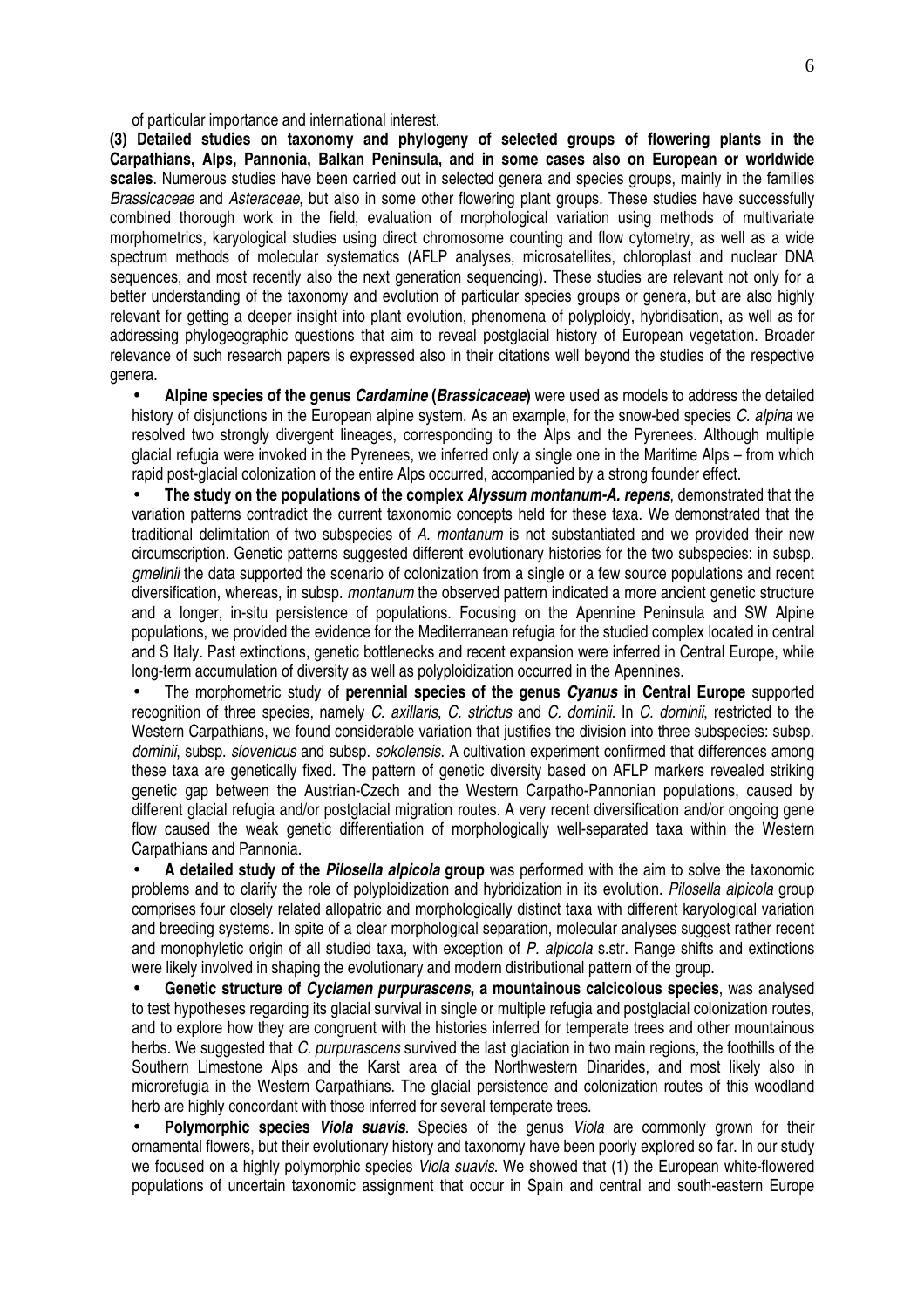evolved independently and that (2) that the species is in Europe represented by four allopatric, genetically and morphologically differentiated lineages, which were suggested to be recognized at the subspecific level. Populations from SW Balkan Peninsula were described as a new subspecies, V. suavis subsp. austrodalmatica.

• **In the genus Onosma (Boraginaceae)** we confirmed the recognition of three main evolutionary lineages in Europe, suggested previously based on their morphology and karyotype: Asterotricha, Haplotricha and Heterotricha. Using genetic (AFLPs, DNA sequencing), morphological and cytometric data we delimited seven species in the **Asterotricha lineage**. Within O. heterophylla s.l. we illustrated a distinct position of O. viridis from Romania, but we did not confirm a separate species status for the Slovak endemic O. tornensis. Both morphological and genetic data strongly suggest that populations of O. tornensis are conspecific with O. viridis. The Balkan-Apennine *O. echioides* showed high, but largely continuous genetic and morphological variation, precluding the recognition of previously described subspecies.

Research in the **Department of Non-Vascular Plants** has been focused on the following activities:

#### (1) **The multivolume publication Flóra Slovenska (Flora of Slovakia).**

As already introduced, the series represents the first thorough inventory of the plant diversity in Slovakia, including fungi, and serves as an important tool for biodiversity protection, forestry, agriculture, but also for all those who are concerned with plants in diverse branches of science. The latest volume **Flóra Slovenska X/2. Mycota (Huby) – Ascomycota** treating Taphrinomycetes fungi was published in 2010. It is the first monographic treatment of microscopic fungi of the order Taphrinales in Slovakia, and the second volume of the edition "Flóra Slovenska" devoted to lower plants. These fungi are biotrophic, parasitizing on ferns and flowering plants, they play important ecological role in phytocenoses and sensitively respond to changing quality of environment. Because some of Taphrinaceae deteriorate certain crops, deeper knowledge of the group is significant also from economic viewpoint.

The on-going project **Flora of Slovakia: Cyanobacteria I. – thermophilous species** aims at gathering data for the further volume focused on the group of cyanobacteria. Life cycles, particularly formation of heterocytes and hormogonia, was studie in the group of nostocal taxa Mastigocladus and Hapalosiphon isolated from thermal spa water in Sklené Teplice and Piešťany.

#### **(2) Taxonomy, nomenclature and diversity of selected groups of non-vascular plants on the national, Carpathian and Pannonian, European, and in some cases also broader scales**.

Numerous studies on taxonomy and nomenclature have been carried out in selected genera and species groups. These studies have combined thorough work in the field, evaluation of morphological variation using methods of multivariate morphometrics, as well as methods of molecular systematics (nuclear DNA sequences). They are highly relevant for getting deeper insight into fungal evolution, as well as for addressing phylogeographic questions. Below we give a few examples:

• More than 400 of **Russula** species have been recognized in North America. Approximately three quarters of them are autochthonous; remaining species were described from Europe and have been applied for North American taxa. The question of trans-atlantic species distribution is closely related to taxonomy of European members. Main aim of our study has been the revision of systematic position and delimitation of selected North American Russula species based on morphological studies of type and other authentic material.

• Research in **geoglossoid fungi of grassland habitats** in Slovakia broaden the knowledge on their species diversity, so far 16 of them have been identified. They are important as they indicate deterioration of grassland habitats (pastures and meadows) due to decay of traditional farming and drainage. First insight into the genetic diversity on nuclear DNA level was done clarifying phylogenetic relationship between the taxa. Studies on **Agaricales** growing in **semi-natural grasslands** in Slovakia was aimed to genera Pseudobaeospora and family Clavariaceae. For stabilization of species concept, authentic material of C.H. Persoon was studied and anylysed. For Persoon's species as well as for other traditional taxa, epi- or neotypes have been designated and species concept have been defined based on morphological and molecular analyses. Knowledge about occurence and species delimitation of Pseudobaeospora mutabilis, P. bassii and P. celluloderma have been updated. Pseudobaeospora terrayi was decribed as a new species for science from Slovakia.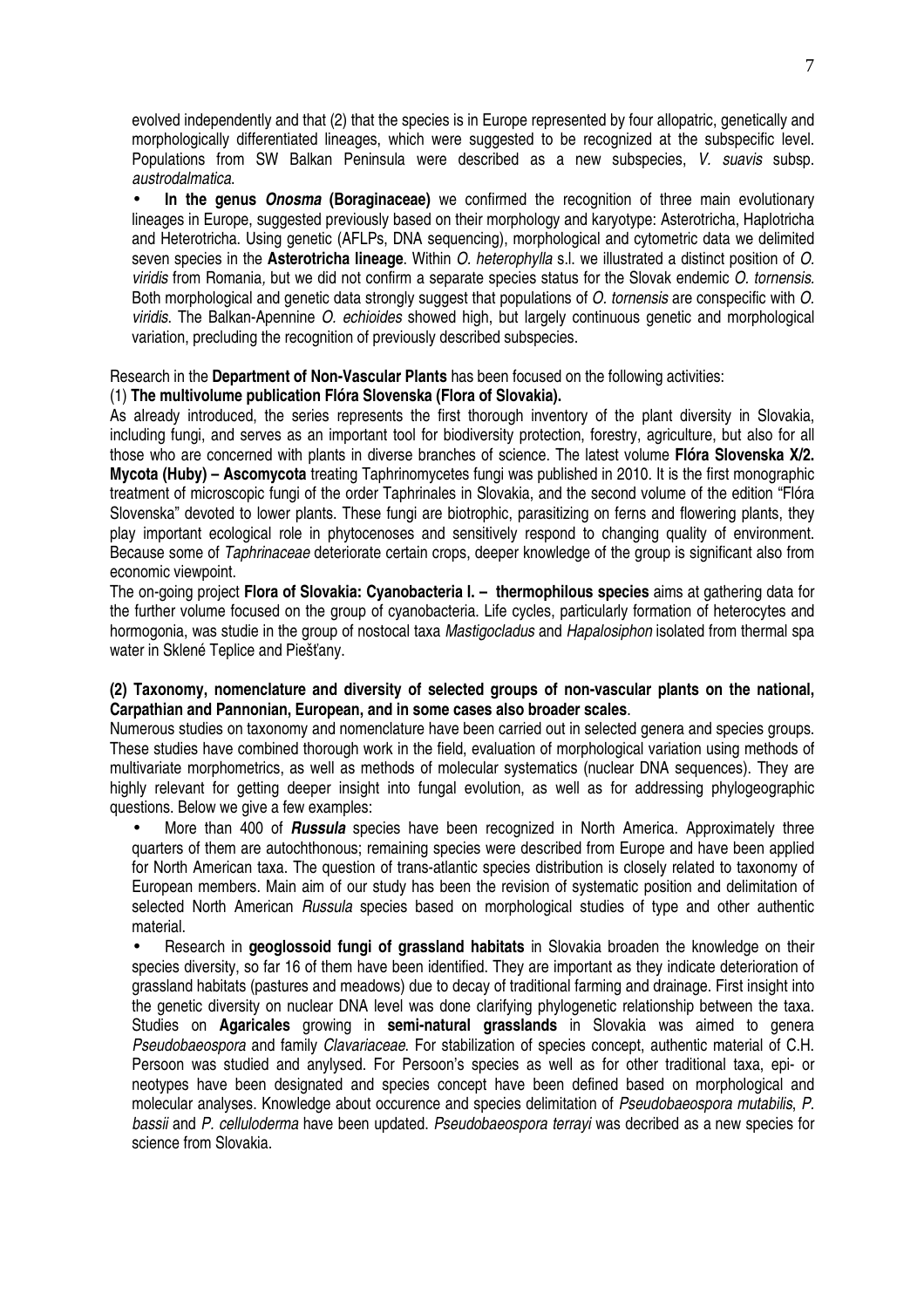• Studies on **taxonomy and biogeography** of the genus **Flammulina** in central Europe resulted in several outputs. Morphologically defined groups were compared with results of DNA analyses. Characters used for delimitation of F. velutipes and F. elastica proved to be insufficient for species delimitation.

• **Taxonomical revision of the genus Solenopsora** (lichens, Catillariaceae) was aimed at morphological, genetical (nuclear DNA sequences, 3 genes) and chemical variation of European taxa. The studied material represents populations from the periphery of distributional area (e.g. Western Carpathians) as well as from distributional optimum (e.g Balkan and other parts of the Mediterranean). The taxa differ by the morphological structure of cortex. Partial results point at good delimitation of the species included in the analysis so far in currently applied concept. Genetic markers confirmed identity of Macedonian collection, which corresponded to the diagnosis of S. carpatica. Sequences of samples from Adriatic, from where there are published records of S. liparina, are placed within S. carpatica. Population of S. carpatica from the Jeseníky Mts., growing on serpentines is genetically different from the core group "carpatica".

• **Diversity of aquatic ecosystems.** We studied localities with well developed assemblages of diatoms, and with taxa which could be considered expansive or invasive. In inundation gravel-pit and sand bows and lakes along the river Morava we observed strong event of expansive occurrence of saline diatom Actinocyclus normanii f. subsalsa. We gathered data on changes in diatom composition of the lakes in Bratislava, which is closely linked to eutrophication and pollution of the environment as well as global warming of biosphere (e.g. frequent occurrence of the species *Cyclotella balatonis* and *C. pseudocomensis*). Furthermore, due to increase in annual average temperature there are conditions for development of the taxa typical for tropical and subtropical zones, e.g. Discostella woltereckii.

• **Diversity of large-scale protected areas.** In the form of monographs and papers we summarized the results of mycological and lichenological research in several orographical units of Slovakia (Slovenský raj Mts, Veporské vrchy Mts, Stolické vrchy Mts, Vihorlat Mts, Veľká Fatra Mts., Nízke Tatry Mts., Belianske Tatry Mts., Muránska planina Mts., Strážovské vrchy Mts., Bukovské vrchy Mts., Záhorie, Slovenský kras karst). We investigated diversity of epiphytic lichens in montane spruce forest in Nature Reserve Fabova hoľa and analysed character of epiphytic lichen with respect to current seral stage of the forest after natural disturbances in 2004 and 2007. We summarized the knowledge on distribution of several important taxa (rare, endangered) of these groups in Slovakia (e.g Cudoniella acicularis, Plectania melastoma, Crepidotus ehrendorferi, Parmelina quercina, Dimerella lutea, Cladonia turgida, Vankva vailantii). We identified several new species of these organisms for Slovakia (e.g. microscopic fungus Septoria cyclaminis on a host plant Cyclamen fatrense). Our type collections contributed to the description of a genus Antherospora new to science and to the description of the new species for science Antherospora vindobonensis. We updated the data on the occurrence of bryophyte species included into the system NATURA 2000.

#### **(3) Biomonitoring**

• We studied decrease in air pollution load in urban environment of Bratislava inferred from **accumulation of metal elements in lichens**. The study illustrates the response of epiphytic lichens to changing atmospheric conditions in Central Europe, where the emission of air pollutants has significantly decreased from 1990. Variation in concentrations of seven metal elements (Cu,Cd, Cr, Mn, Ni, Pb and Zn) in the thalli of 3 epiphytic lichens was assessed. The decrease in air pollution (for all studied elements by more than 90%) corresponded to a decrease in the accumulation of elements in lichen thalli, e.g. the contents of Pb decreased by 69% and of Cd by 34% on average. The background values of metal element contents in thalli of H. physodes growing in situ were measured in semi-natural sites in Slovakia. These can be used as a reference in large-scale monitoring studies in Central Europe. Analysis of compatible data from the current study, and the study performed at the end of 1990s shows a significant decrease of metal elements in the air pollution load. Then we focused on **physiological response of the lichen Evernia prunastri to decreased air pollution** in an urban environment of Bratislava. The lichen is sensitive to air pollution and reacted by total retreat to the worsening of air quality during 1950s–1990. Since 1990, after significant decrease in air pollution, epiphytic lichens initiated recolonization into previously polluted areas, including E. prunastri. We investigated the physiological status of E. prunastri transplanted for six months in 34 sites in Bratislava under current conditions inferred from several parameters (e.g assimilation pigments, chlorophyll integrity, the content of cortical and medullar secondary metabolites and soluble proteins). The results showed that the status of the lichen did not significantly change after the exposure. Sites with natural occurrence of E. prunastri featured lower share of nitrophilous species in comparison to sites where E. prunastri was not present. This suggests that the indicator species may recolonize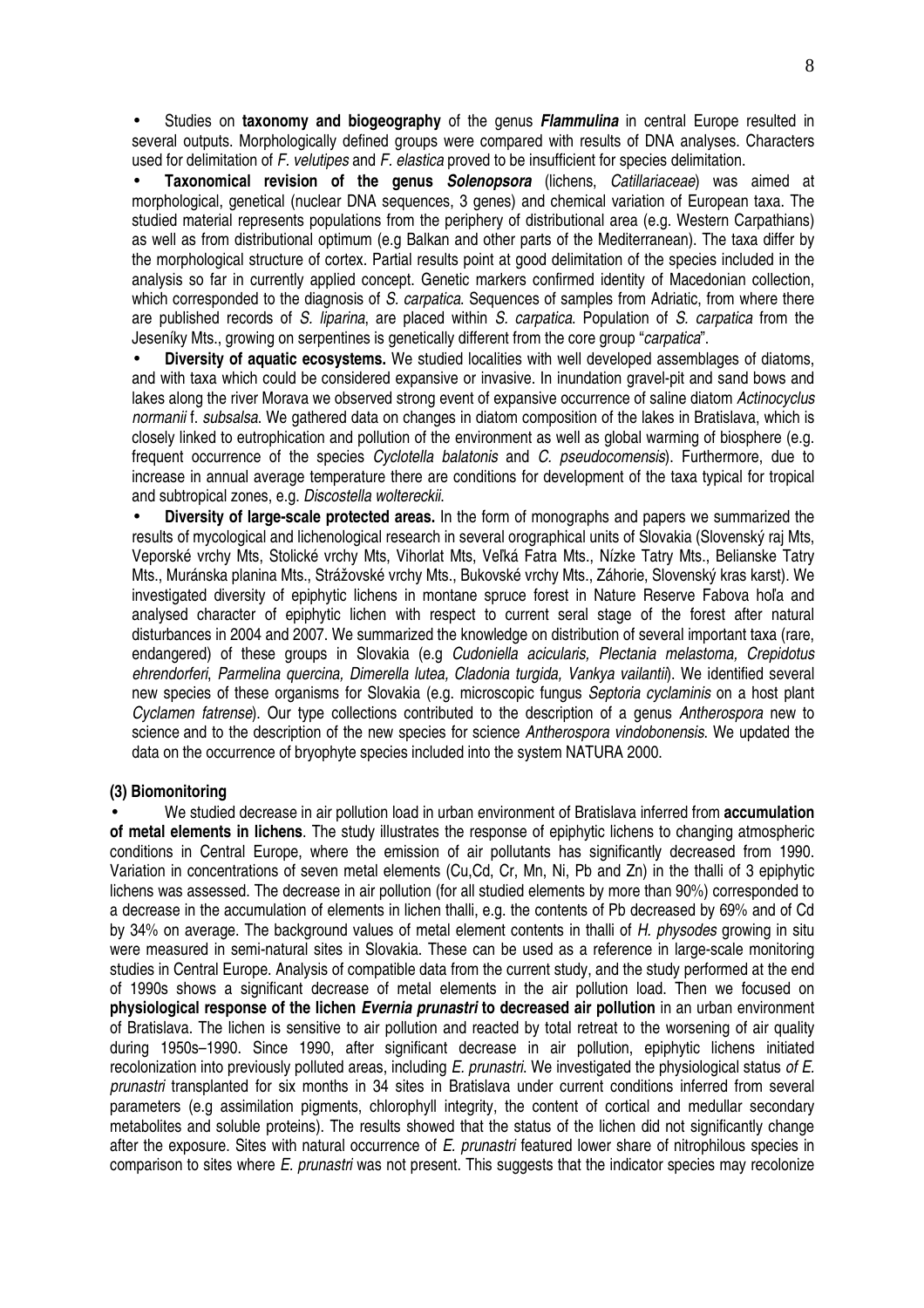sites with low eutrophication also in urban environments under decreased air pollution and can help to assess the pressure caused by nitrogen excess.

• **Elimination of eurtrophication process in water basin using composite sorbent.** We participated in the studies of this topic contributing with the study of total species composition of cyanobacteria and algae of studied water body and their seasonal variation. We recorded relatively low diversity of these organisms. We monitored changes in qualitative and quantitative composition of these organisms after application of composite sorbent in phytobenthos and phytoplankton. We recorded significant changes in composition of phytoplankton assemblages after application of composite sorbent. For example, green coenobiotic algae were replaced by picoplanctone colony cyanobacteria. Incipient decrease in abundance of phytoplankton after application of the sorbent was followed by its strong development. Instead of expected decrease in abundance, we recorded a .boom", with progressive tendencies until the end of a vegetation season in autumn.

Research in the **Department of Plant Physiology** concentrated on the following issues:

• **Bridging genomics and agrosystem management: Resource for adaptation and sustainable production of Lotus spp. in environmentaly contrained South America soils.** In the frame of multilateral cooperation with the institutions of EU and South America the team of the Institute of Botany S.A.S. focused on the study of selected environmental stressors (low soil pH, Al toxicity, and aridity) and their influence on growth and production of biomass of selected species and cultivars of Lotus corniculatus and L. japonicus. Main goal of the project was to select suitable cultivars of L. *japonicus*, which could bring sufficient and quality biomass for cattle stock raising and development of cattle grazing under the conditions of environmental burden on soils in South America. Our role was linked with the characterization of structural and functional properties of these cultivars, optimalization of uptake and utilisation of nutrients, and characterization of the role of particular enzymatic systems in an oxidative stress induced by AI and low pH. Lotus sp., compared with other crops (maize, barley), is capable to withstand relatively high concentrations of Al in the root system, on the other hand, it is more sensitive to low pH.

• **Isoperoxidases of barley roots cultivated in the presence of heavy metals and their role on growth and structure of roots.** Our results show, that in most cases the studied metals (Cd, Cu, Hg, Ni, Pb) induced production of reactive oxygen forms, which influenced several growth and metabolic processes. Quantitative analysis of heavy metal uptake and production of reactive oxygen species show significant quantitative differences along the root. Increased uptake of Cd was connected with significant increase in production of reactive oxygen species, reaching their maximum concentrations in elongation zone. Increased production of  $H_2O_2$  is linked with significant increase in oxalate-oxidase activity, which reached its peak in the area of the apex and gradually decreased towards differentiation zone.

• **Biological forms of carbohydrate hyperaccumulation.** Little or nothing has been known about how microbial emissions may affect primary carbohydrate metabolism in plants. Our original results show that volatile compounds emitted from microorganisms induce reactions in plants leading to changes in central metabolism of carbohydrates and amino acids. We found strongly promoted starch accumulation in leaves of both mono- and dicotyledonous plants. It is new, unreported mechanism for the elicitation of plant carbohydrate metabolism by microbes. Based on data achieved, we proposed a model how the metabolism of plants could be determined by these signals to starch overaccumulation. We proved and documented reaction to microbe-emitted compounds in important agricultural species, like potato and maize. The discovery that microbial volatiles trigger starch accumulation enhancement in leaves provides new opportunities for practical and commercial application of these mechanisms in the industry where starch is used as raw material.

• **Impact of vesicular trafficking in the regulation of carbohydrate metabolism processes.**  Production of volatile compounds is typical for growing colonies of different microorganisms including Gramnegative and Gram-positive bacteria and various fungi which strongly stimulate starch accumulation in leaves of plants. This response was recorded in both one- and dicotyledonous plants. Our original results show that in plants these substances cause reactions that lead to changes in the functioning of the central metabolism of sugars and amino acids. Specific changes in metabolism were demonstrated at the level of gene expression and enzyme activity. Based on data achieved, we proposed a model how the metabolism of plants could be determined by these signals to starch overaccumulation.

• **The role of structural sterols in the formation and growth of root hairs.** We performed a detailed characterization of structural sterol distribution in root trichoblasts of Arabidopsis thaliana. These data extended complex model of how root hair formation and their tip growth are regulated. We found important role of structural sterols in the initiation of root hairs but also in the regulation of their tip growth.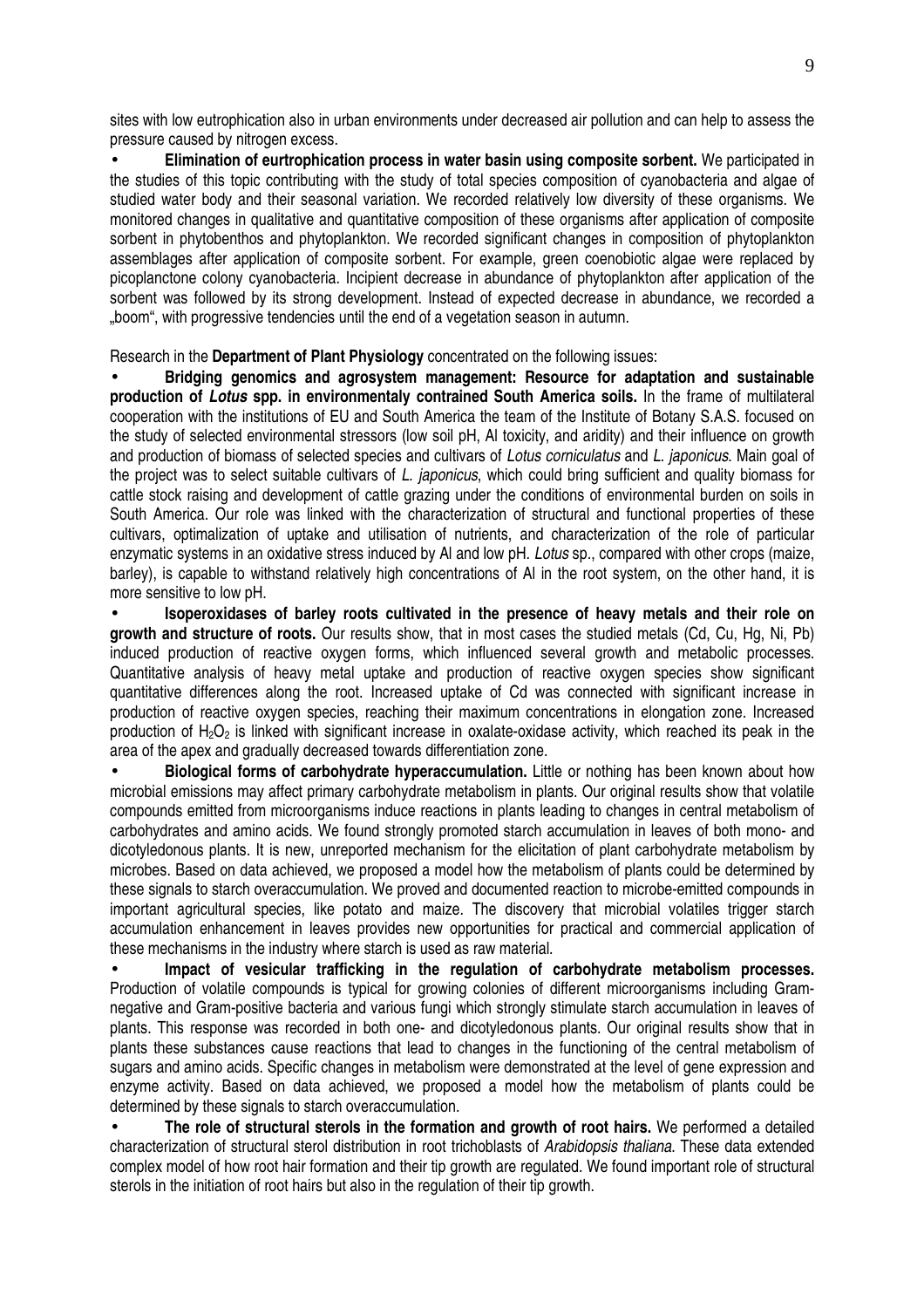• **Plants from heavy metal-polluted habitats: specific plant communities and their structural and physiological adaptations.** Plant communities (populations, tolerant species, their structural properties and physiological manifestations) were studied in the localities with a similar heavy metal soil contamination (predominating elements Zn-Pb or Cu) in Slovakia and Austria. The floristic composition and structure of grassland communities in the localities differed in number, species composition, proportion of lichens (some of them being rare and threatened) and mosses, depending on the occurrence and concentration of the heavy metals. The characteristics of population densities, uptake and accumulation of metals in the organs of Thlaspi caerulescens, the species known as Zn and Cd hyperaccumulator, which serves as model system for the studies of heavy metal tolerance, supplemented the missing data for Slovakia and Central Europe. New information is the assessed difference in the capability of Zn and Cu accumulation in the leaves of Acetosella vulgaris from the localities with high soil heavy-metal concentrations

• **The participation of endomembranes in the maintenance of root hair polarity in response to abiotic stress.** The uptake and distribution of Zn in Arabidopsis species depended on the content of Zn in the root medium and the specific type of uptake and sistribution strategy of particular species. A. halleri known as hyperaccumulator preferred accumulation of Zn in root apoplasm while in A. thaliana and A. arenosa Zn was determined also in symplasm. High concentrations of Zn (1000 µM) in liquid or rigid culture medium significantly influenced the root hairs tip growth. Excess of Zn reduced root hairs tip growth in model cultivar of A. thaliana and also in genotype of A. thaliana originating from the natural population of the locality Ratkovo. Number of root hairs was also reduced and this reduction was greater in plants growing in liquid medium. Detailed surface analysis revealed morphological deformation of root hairs in A. thaliana. On the contrary in A. halleri originated from the contaminated locality of Krompachy the growth of root hairs was stimulated by Zn without any morphological abnormalities.

• **Structural and physiological characteristics of roots in three Arabidopsis species with diverse strategies in their response to metal toxicity.** The diversity of species varied in the localities with varying Zn, Pb, Cd and Cu contents in the soil and, it was markedly reduced by the enhanced metal concentrations. With respect to heavy metals in the root medium, using tolerance index, cellular resistance tests, and quantitative aspect of root system formation, we assessed the sensitivity of A. thaliana in both model ecotype Columbia and natural population from the locality Ratkovo, and the tolerance of the relative species A. arenosa and A. halleri from the natural localities differing in the soil heavy metal contents. The tolerance of the populations depended on the metal occurrence in the soil. Differences in population responses might indicate their ecotype differentiation.

• **Isoperoxidases of barley roots cultivated in the presence of heavy metals and their role in growth and structure of roots.** Quantitative analysis of Cd uptake in barley roots confirmed that the highest accumulation of Cd is localized in the first 2 mm long apical part of root and declines with distance from the root apex. Increased uptake of Cd was connected with significant increase in lipid peroxidation in production and accumulation of thiol groups which preferentially accumulated in the first apical segment. On the other hand, proline accumulation induced by Cd decreased with increasing distance from the apex of the root. Analysis of 15 genes confirmed a stimulation of expression of genes involved in signaling and detoxification of oxidative stress and drought induced by Cd. Expression of genes was significantly different along the longitudinal axis of the root. Increased uptake of Cd was connected with significant increase in production of reactive oxygen species, especially O<sub>2</sub> and OH, reaching their maximum concentrations in elongation zone.

• **Novel integrated strategies for worldwide mycotoxin reduction in food and feed chains – MycoRed.** Slovakia lies on the northern border of viticulture in Europe. Due to the fact that until now no serious monitoring of toxigenic fungi occurrence on grapes was conducted in this region our project should be considered as a pilot project. During the growing season in three selected areas of viticulture and two different stages of ripening of berries we monitored the occurrence of toxigenic fungi species. We identified 9-10 potentially toxigenic fungal genera. The most frequent fungi were Penicillium, Aspergillum, Fusarium and Alternaria. We found that deoxynivalenone toxin is part of the resistance of vine varieties to toxigenic fungi. This strategy is part of the natural, biological control against the toxin.

• **The effect of selected stress factors on physiological and biochemical characteristics of crop.**  Based on our results we can confirmed that seedling plants and also older maize plants as well as rape plants respond to the effects of salinization differently depending on the length and strength of the stress. Antioxidant response representing increase in the activities of antioxidant enzymes (superoxid dismutase, peroxidase and catalase), or increased accumulation of proline and ascorbate was more pronounced in roots and leaves of maize, which responds to salinization more sensitive than rape.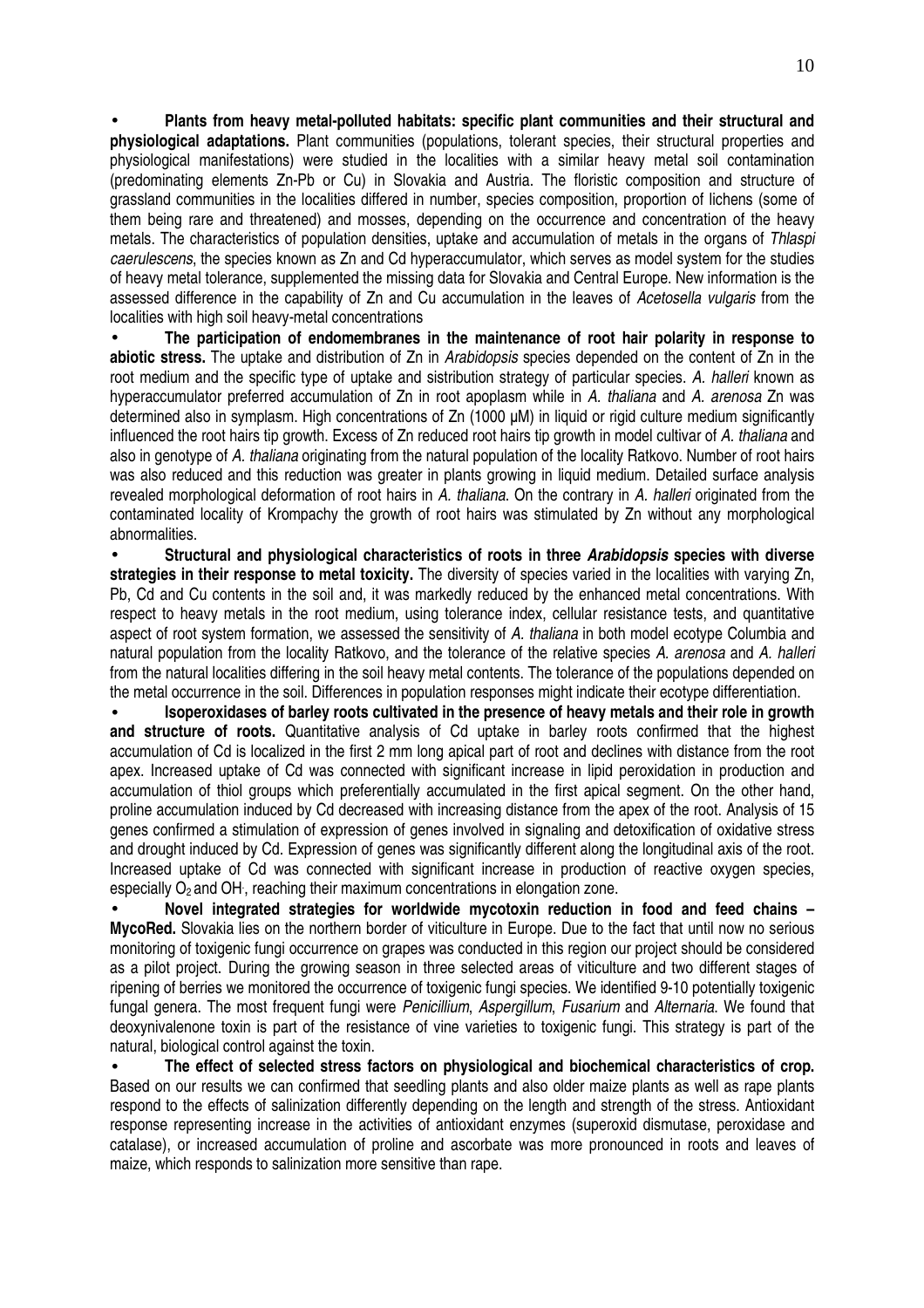• **New methods of evaluation and mapping biotic harmful agents in urban greenery.** In our research we pointed out to the harmfulness of phytopathogenic fungi on leaves of trees and introduced methods to study this issue. Evaluation of gradual changes of cytoplasmic structures induced by the pathogens fungi of the genera Erysiphe and Mycosphaerella was conducted using scanning electron microscopy and confirmed the way how pathogens fungi invade the plant host.

### **3. Concept of R&D activity of the Organisation for the next four years**

#### **i. Present state of knowledge and status of ongoing research related to the subject**

#### **of the Concept, from both international and national perspective**

Species and the ecosystems of which they are part, provide a range of goods and services which support everyday life. This biodiversity is essential for livelihoods and the cultural integrity of people. Yet biodiversity is currently being lost at an alarming rate due to human activities. Species are the most intuitive unit of biodiversity, and one which resonates with the public and about which we have a relatively good understanding. This makes clear that the knowledge of the species and their communities, accurate and current, is of crucial importance for everyday life. This knowledge is based on sound research in taxonomy, which is crucial for further in-depth insight into the processes on-going in the particular species/taxa, their tissues and cells. Thus floras, vegetation surveys, identification keys, and checklists with the accompanying knowledge of physiological and biochemical processes in these species should be widely recognized as important sources that have a central position in research in this field, having crucial importance for related fields of everyday life. Our research addresses indicators of the Strategic plan for Biodiversity 2011–2020 of the Convention of Biological Diversity (CBD), with a focus on status and trends of the components of biodiversity. It contributes to the CBD goal to overcome the so-called "taxonomic impediment", i.e. the fact that the lack of taxonomic knowledge prevents effective conservation of biodiversity as expressed in all its basic documents and decisions by the signatory countries. We deliver to the topics of species trends, trends in threatened species, the occurrence of invasive alien species and fragmentation/connectivity of biotopes, all providing complementary information on the quality of the ecosystems. We also cover the topics on trends in abundance and distribution of selected species. Tracking the net movement of species through e.g. the Red List categories provides a useful metric of changing biodiversity status. The idea of the free and full on-line access to the biodiversity information promoted by the Global Biodiversity Facility on the world scale brings new dimensions to the biodiversity research, and the world of biodiversity science is quickly changing in this respect.

Since 1990s, application of new, mainly DNA-based, methods has significantly changed **plant systematic and taxonomic studies;** currently, sophisticated methods and specialized equipment are usually required, and multi-methodological approach is preferred. This requires more efficient cooperation among institutions and research groups, joint use of research facilities and exchange of know-how among research teams in different institutions. The networks funded within the EU projects and other international initiatives aim to support this approach. In spite of the methodological developments in systematics and taxonomy, combination of the thorough field work, extensive karyological and morphometric studies with the application of recently developed methods of molecular systematics is still not so widespread, and results of such extensive studies are relatively easy to publish in prestigious journals. The applications of flow cytometry are becoming more and more widespread, giving the possibility to screen a vast amount of plant individuals and to reveal hidden karyological variation within populations. Combination of flow cytometric data with molecular methods also opens new possibilities in the study of the phenomenon of polyploidy. The importance of such studies for basic as well as applied science is underlined by the fact that a vast amount of cultivated crops belong to polyploids, and polyploidisation has played a key role in their evolution.

Only a limited number of experts study the **cryptogams** in Slovakia (and also worldwide). Thus a great amount of scientific problems remain unexplained. This is why an international cooperation on European and world-wide scale, is a prerequisite for sound and successful research and is an inherent part of daily work. The researchers of the Department of Non-Vascular Plants being the only specialized team in Slovakia, disclose unique knowledge on **species richness, taxonomy, variability, ecology, and chorology of algae, cyanobacteria, lichenized and non-lichenized fungi and bryophytes**. Current research profits from the above mentioned advances in development of sophisticated methods for molecular systematics. Another line of the research is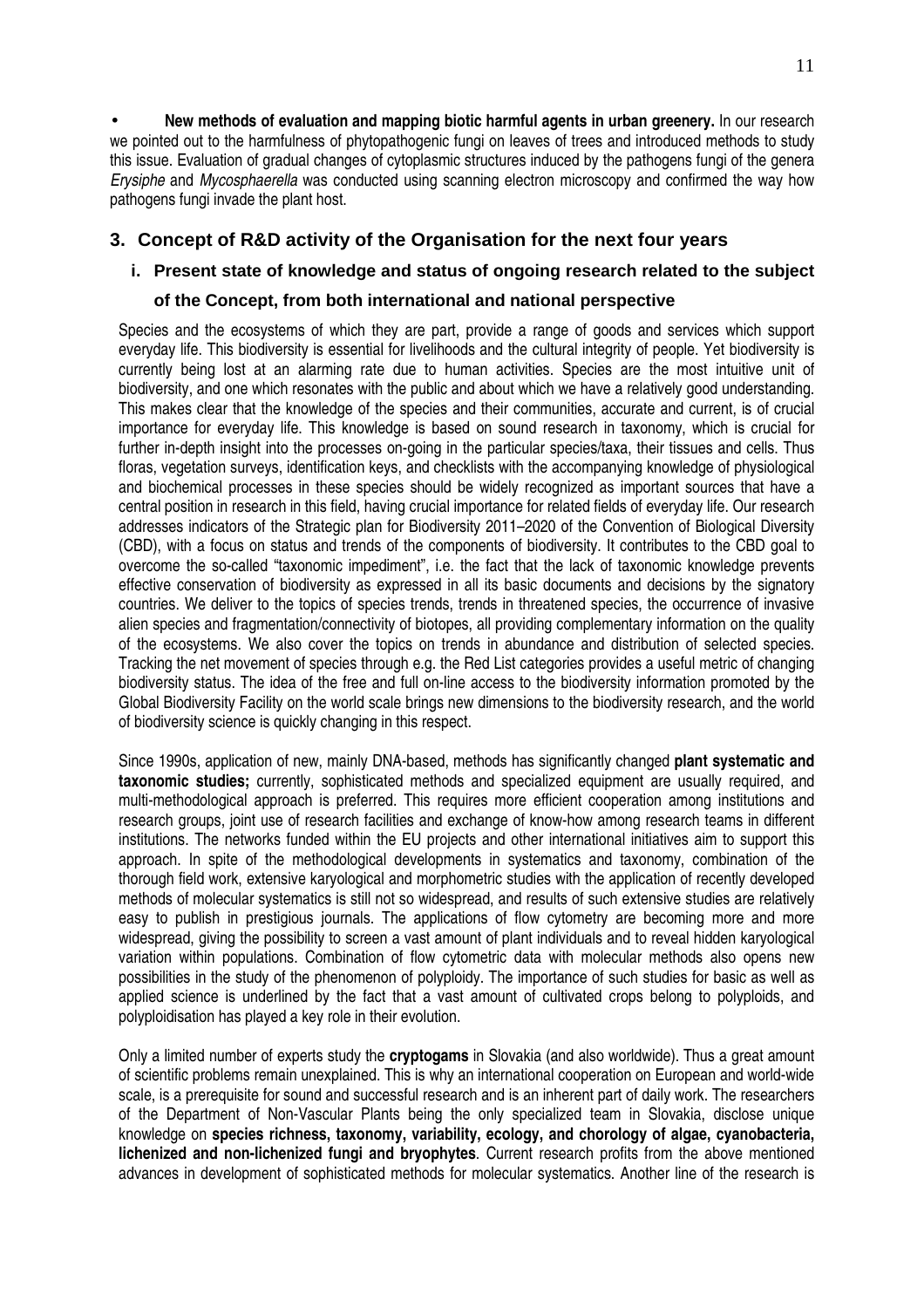concentrated on bioindication in urban areas, based on species diversity and investigation of selected ecophysiological parameters and accumulation capacities of indicator species. The current research concept addresses above all need for identifying the components of biological diversity in the Carpathian region, clarifying so far inadequate knowledge on selected taxonomic groups and detecting changes in diversity of cryptogams.

**Phytocoenology/phytosociology** was born and developed in Europe as a tool for knowledge and classification of vegetation cover. Outstanding database for storage of phytocoenological relevés (TURBOWIN) facilitates exchange of data, new statistical programs and utilities allow processing and evaluation of large sets of phytosociological data using new specialized statistical approaches. Recent vegetation science is oriented also to dynamic processes in vegetation, changes in vegetation cover as a consequence of global environmental changes and/or human impact, and mapping and modelling of vegetation using GIS-methods. Permanent challenge for frontier phytosociological research is the application of results in the field of nature conservancy, e.g. in building of Natura 2000 network in Europe, or Carpathian Convention. The Department of Geobotany has direct contacts with European phytosociological leaders and leading institutions and carries out activities in all the mentioned topics.

**Research in the field of abiotic stress** is important because of its impact on productivity and quality of agricultural products. Research of physiological processes has been directed to areas of cellular mechanisms involved in perception and transduction of stress-induced signals and proteomic and genomic changes in response to different stress factors. This area, especially the early stress-induced responses at the level of gene expression and molecular and cellular mechanisms involved in tolerance or increased resistance to toxic metals, drought and salinity are the main goals for the future study. Social benefits of our studies might be the broadening of knowledge on the mechanisms responsible for tolerance or resistance of plants against stress factors and toxic xenobiotics. Economic benefits are connected with exploitation of these mechanisms in agricultural practice for production of new plants with improved tolerance to stress conditions which will be able to bring ample and healthy agricultural products even in environmentally contaminated soils. Understanding the means of manipulating metal tolerance could be also important for development of crops for phytoremediation purposes, particularly for highly contaminated soils.

#### **ii. Organisation's role or significance in the overall research effort within the field**

#### **of the Concept on both the national and international scales**

The Institute of Botany is a leading research institution in the study of taxonomy, phylogeny and diversity of plants, both vascular and non-vascular, and fungi and lichens, and structure, syntaxonomy and ecology of plant communities in Slovakia. A high rank of international acceptance has the Institute attained in plant physiology. The Institute significantly contributes to biodiversity studies in the Carpathian and Pannonian areas, as well as in Europe as a whole, and is represented in major European and global projects and initiatives. The results of research are widely used in basic and applied research in botany and in other biological sciences. They are employed in the evaluation of the current state of biodiversity of the Slovak Republic, in the preparation of Red lists of endangered taxa, and in corresponding national and European legislation. Publications of the Institute such as Flora of Slovakia, Vegetation of Slovakia, Grassland vegetation of Slovak Republic – electronic expert system for identification of syntaxa, or Checklist of non-vascular and vascular plants of Slovakia are widely used as reference manuals, which cannot be replaced by any other publication from abroad. On the other hand, such publications often represent fundamental information sources on the flora and vegetation of Slovakia for researchers from abroad, who either study some plant species occurring in Slovakia or need information about the country flora to generate a wider image of European biodiversity. The Institute regularly cooperates with the Ministry of Environment of the Slovak Republic (being also represented in the advisory board to the Minister of Environment for the biodiversity issues) and with all levels or organisations of the State Nature Conservancy of the Slovak Republic.

The Institute takes part also in several European and world-scale projects focused on the biodiversity studies, such as Species Plantarum – Flora of the World, Euro+Med PlantBase (EU-NOMEN, Pan-European Species directories Infrastructure), Atlas florae europaeae, Global Taxonomic Initiative, Global Biodiversity Information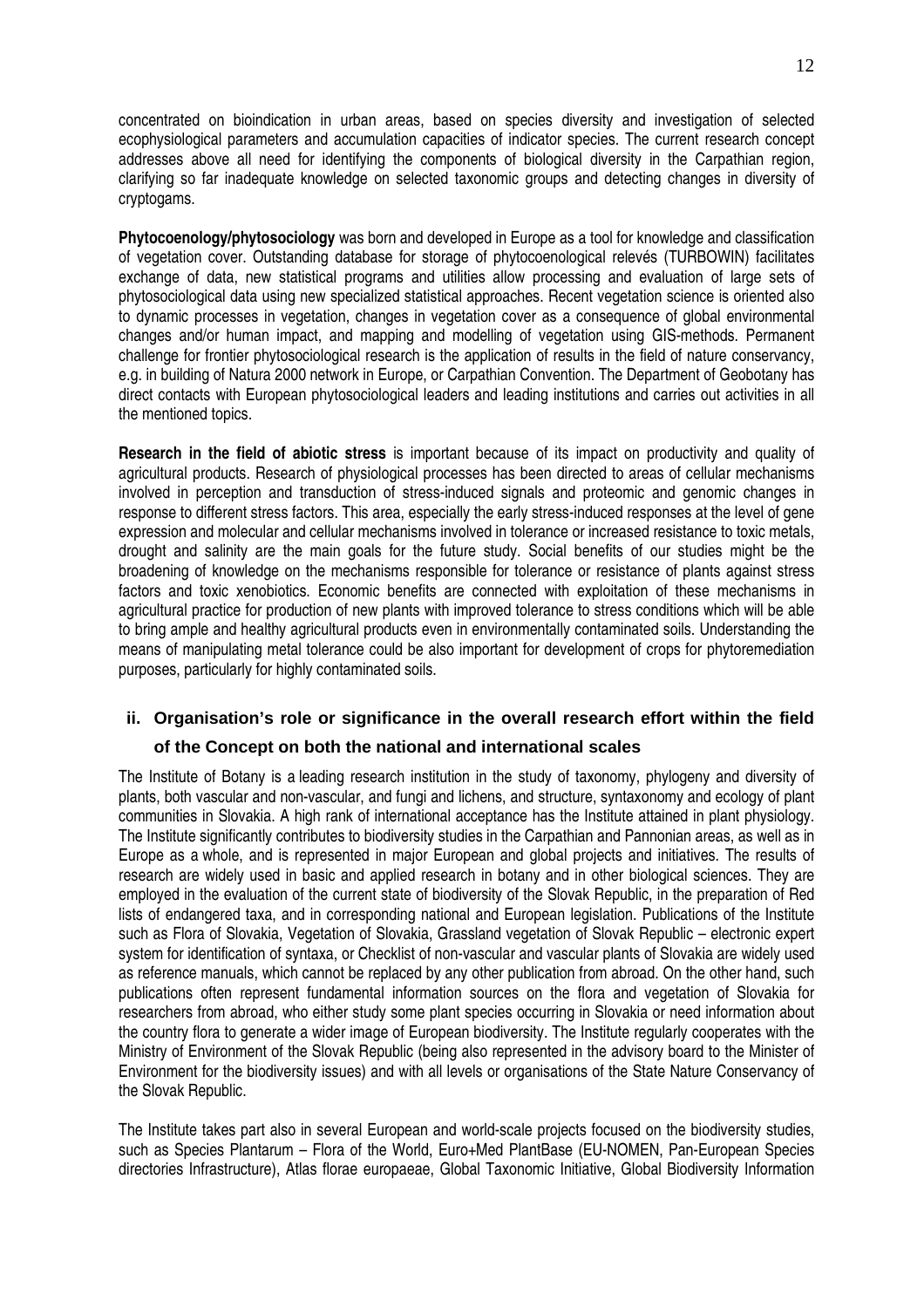Facility, Natura 2000. The Institute substantially participated in the elaboration of the proposal for Western Carpathian Ecological Network as a precondition for effective cross-border nature protection and in a project Plants and habitats of European cities resulting in the monograph on this topic. Team of stress physiologists was involved in the FP6 projects aimed at a study of participation of endomembranes and components of the cell wall in the maintenance of plant cell polarity. Our experience with Al toxicity in plants is the main reason why we were involved in large cooperation FP6 project among 13 European and South American institutions aimed at solving the problems with agricultural crop productivity in environmentally constrained South American (Brasilia, Chile, Uruguay, Argentina) soils. Institute participates also in the multilateral project of 14 teams from 10 countries, searching novel integrated strategies for worldwide mycotoxin reduction in food and feed chains.

Taxonomic and phylogenetic studies performed at the Department of Vascular Plant Taxonomy contribute to the research field of plant systematics and evolution, addressing taxonomic problems of some genera and species groups, as well as phenomena like polyploidisation, hybridisation, and plant speciation. The results are published in high-ranked international journals and frequently cited by researchers from abroad. During the evaluated period the team actively participated in the multilateral FP7 project ENSCONET - European Native Seed Conservation Network (including 19 institutions from 12 countries), participated in the building of the FP6 network of excellence EDIT – European Distributed Institute of Taxonomy (involving 25 institutions from 11 countries), in the preparation of a Pan-European Species directories Infrastructure (PESI, including 40 institutions from 21 countries), as well as in the CIP-ICT project Opening up the Natural History Heritage for Europeana, which aims to expose natural history objects to the general public via Europeana portal. Institute plays also an important role in the management of the rules governing the nomenclature of all organisms traditionally treated as plants. It is represented in the Editorial Committee of the International Code of Nomenclature for algae, fungi and plants and since 2011, for the next six years, hosts the International Bureau for Plant Taxonomy and Nomenclature (since 1950, this Bureau was located only in three other cities, namely Utrecht, Berlin and Vienna).

Besides solving scientific projects the Institute functions as a nursery to carry out bachelor, master and PhD theses in all botanical disciplines. The scientists of the Institute give lectures, practical courses, pre-master and master degree internships for universities, mostly at the Faculty of Natural Sciences, UK Bratislava, but also abroad (e.g. the Charles University Prague; University of Siena; University of Kyoto). The Institute organizes scientific seminars and symposia, both national and international, e.g. "International Symposium on Biology and Taxonomy of Green algae", "Plant root structure and function", "3rd International Symposium on Plant Neurobiology", "Evolution of Plants in Mountainous and Alpine Habitats – 10th Symposium of the International Organization of Plant Biosystematists", "7th European Dry Grassland Meeting: Succession, restoration and management of dry grasslands", "ENSCONET Consortium joint collecting trip in Slovakia", Symposium "Nonvascular plants in beech forests of Slovakia". It contributes as organiser also to the meetings abroad, e.g. Biosystematics Berlin 2011 or International Botanical Congress – Symposium "Systematic and evolution of Brassicaceae" (2011).

#### **iii. Objectives of the Concept**

Most of the research themes of the Concept represent an integral part of the European research area "Sustainable development, global change and ecosystems". Application of the results addresses cross-cutting activities, e.g. research for policy support, in terms of national environmental policy. It is a substantial contribution to the "knowledge triangle" – research, education and innovation. The research concept set for the following years commits to address the increasing importance of the knowledge on the biodiversity and its conservation as is recognized by the EU and the member states and enshrined in law as well as international treaties (e.g. Convention of Biological Diversity, Natura 2000, Carpathian Convention). The concept is based on running or currently prepared projects and deals with the following issues:

#### **Department of Geobotany**

(1) Publication of the books of the series Vegetation of Slovakia, dedicated to meadow, shrub and forest vegetation and finalization of long-term program Plant Communities of Slovakia.

(2) A map of real vegetation using Geographic information system (GIS); Processing of phytosociological data and their transformation into the maps created by GIS techniques will result in the interpretation of spatial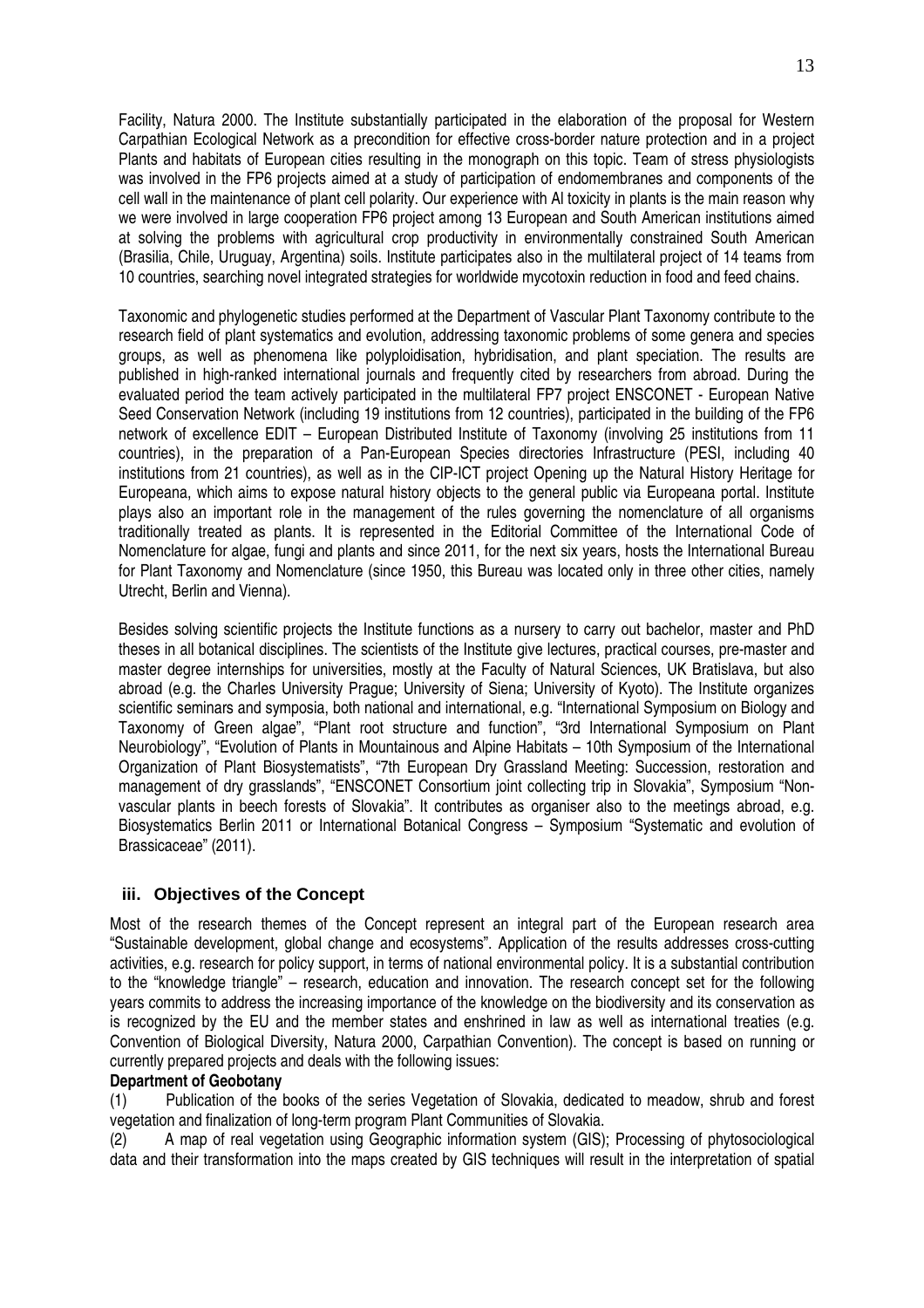and temporal changes in vegetation, in the design of vegetation predictive models of succession, and in the application of the appropriate ways of vegetation and habitat management.

(3) The analysis of the level of invasion of alien species across habitats and preparing the catalogue of alien species of vascular plants of Slovakia.

(4) Comparative diversity of macrophytes in various aquatic habitats. Comparing of alpha, beta and gamma diversity of various aquatic habitats, study of effect of selected environmental factors on macrophyte diversity.

(5) Detailed research will be aimed to saline and montane communities.

#### **Department of Vascular Plant Taxonomy**

(1) Continuation of the inventory of the diversity of the vascular plants in Slovakia, resulting in subsequent volumes of the Flora of Slovakia, Identification key of vascular plants of Slovakia, and Checklist of vascular plants of Slovakia.

(2) Participation in the large scale European and global taxonomic projects and initiatives, such as Species Plantarum – Flora of the World, EU-NOMEN, Pan-European Species directories Infrastructure, Atlas florae europaeae, Global Taxonomic Initiative, Global Biodiversity Information Facility, OpenUp!, providing contributions representing our geographical area of research.

(3) Taxonomic and phylogenetic studies of selected genera and species groups, among others Alyssum, Arabidopsis, Cardamine, Picris, Senecio, Pilosella, and Cyanus using most advanced methodological approach and combination of methods as karyology, multivariate morphometrics and molecular systematics (including advanced method of next generation sequencing).

#### **Department of Non-Vascular Plants**

(1) Algology: Analysis of diversity and distribution of cyanobacteria in relation to the temperature gradient of thermal springs. The diatom communities living in plankton and benthos of selected gravel and sand-pit lakes in Slovakia with respect to invasive species.

(2) Fungi: a) Nomenclatural studies in macromycetes described from the Western Carpathians. b) Taxonomic and phylogenetic studies of Russula, Clavaria, Camarophyllopsis, geoglossoid fungi and Taphrinales with advanced methodological approach and combination of methods multivariate morphometrics and molecular systematics: c) Type studies of selected taxonomic groups assigning species concept and its delimitation. d) Fungal conservation and species protection in context of global changes in environment, e) inventory of phytopathogenic fungi and theis hosts plants in phytogeografical units of Slovakia

(3) Lichens: a) inventory of lichen diversity in Slovakia; b) taxonomic and phylogenetic studies of selected genera and species group with a focus on important phytogeographical elements of the Western Carpathians and their set up in the distributional area, using advanced approach and combination of methods as multivariate morphometrics and molecular systematics; participation in the formation of network focusing on barcoding of selected lichen species; 3) effects of current sources of air pollution on composition on epiphytic lichen diversity and physiological processes in indicator species

#### **Department of Plant Physiology**

(1) Functional anatomy: regulation of the polarity of the growing plant cells like root hairs with these main aspects: - developmental role of plasma membrane and cell surface in the control of plant cell elongation by means of regulation of the targeted molecular movement;

- development and maintaining of the particular growth mode under changing conditions of the environment.

(2) Molecular investigations of tolerance mechanisms, especially expression of genes involved in metal tolerance (PCs, MTs), drought stress (PIP, TIP) and genes involved in internal detoxification of plant cells from toxic metals and reactive oxygen species (oxidative stress) produced almost generally by different stresses.

(3) Knowledge of mechanism of protein localisation in the tip of root hairs and signalling background of tip growth. We will characterize integrity of growing tip, interactions of plasma membrane with the cell wall, distribution of structural sterols and cell wall components and involvement of endocytosis in different developmental stages of root hairs.

(4) Analysis of potential relationships between stress-induced morphogenic response, altered hormone homeostasis and ROS accumulation under abiotic stresses in barley root tip.

#### **iv. Proposed strategies and methods to be applied, and time schedule**

In the **Department of Geobotany** the methods of traditional geobotany will be combined by wide spectrum of advanced approaches of numerical classification, gradient analysis, statistical exploitation of large data sets, multivariate analyses etc. For the mapping and modelling of vegetation GIS-methods will be used. We also join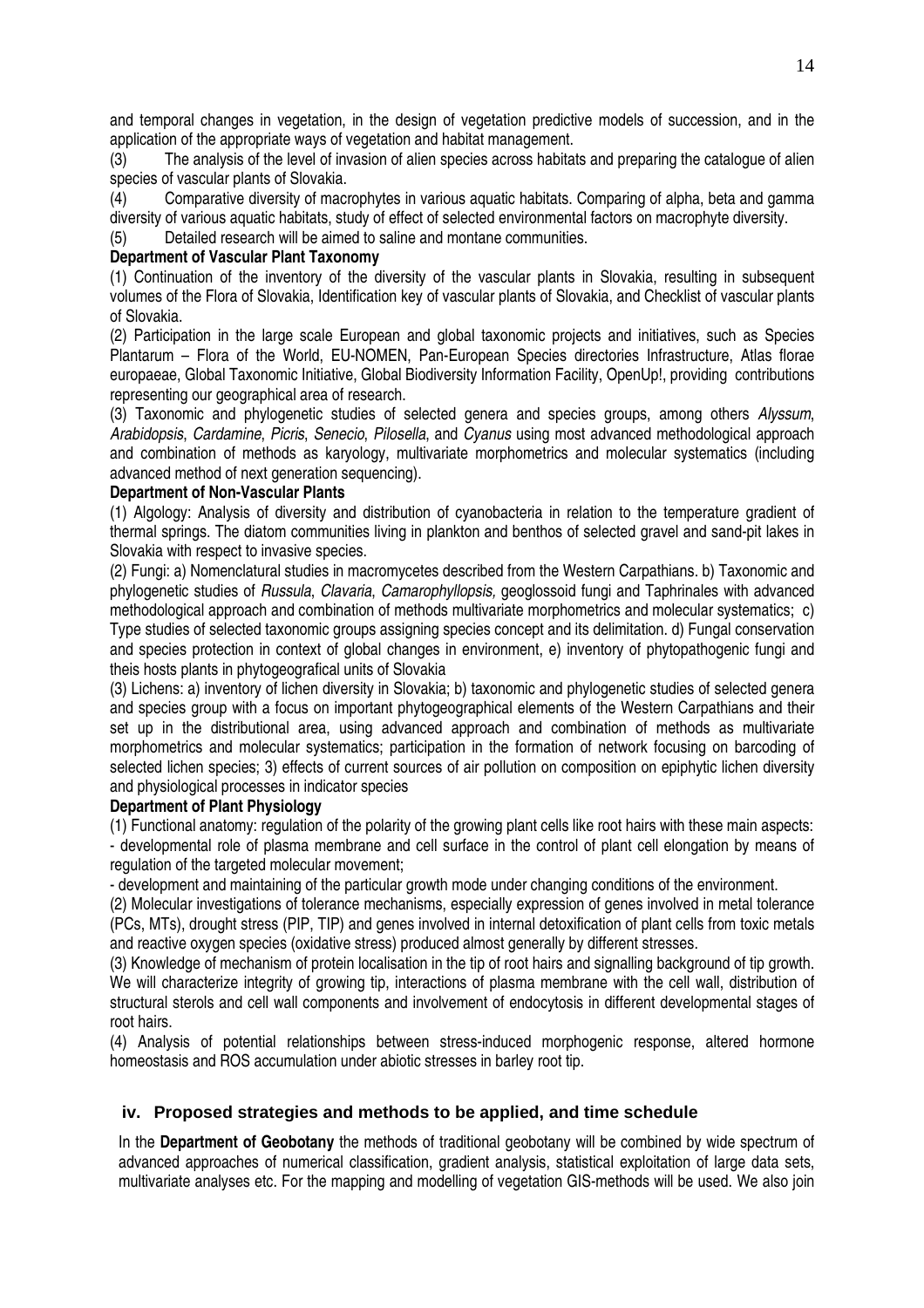the international effort to create a consistent classification of European grasslands. At the same time, new methods developed in vegetation science, e.g. biodiversity measurement, modelling of vegetation changes and dynamics, and tools for detailed studies of relation between vegetation and environment will be adopted. The crucial role for the next years represents training of young researchers and post-doc students in institutes and universities abroad, and an intensive co-operation with researchers from abroad on preparation of joint projects. Further international co-operation in the form of post-graduate studies and participation in the international projects is aimed at continuation of the highest level of geobotanical science in Slovakia in collaboration with leading vegetation science centres in the Netherlands, Germany, the Czech Republic or Austria.

The research at the **Department of Vascular Plant Taxonomy** combines classical taxonomical approach with the application of the most advanced taxonomical and evolutionary methods. Side by side with that, the application of the most advanced taxonomical methods will aim to solve problems of taxonomy, evolution, phylogenetic and phylogeographic relationships, and hybridisation in critical species groups. From among the methods being applied, karyological ones should be mentioned first. Broadly applied flow cytometry brings a new dimension to the karyological research. Methods of multivariate morphometrics are widely applied and our results are often cited as examples of the proper application of this approach. Methods of molecular systematics (isozymes, cp and nrDNA sequences, PCR-RFLP, AFLP, microsatellites, and most recently also next generation sequencing) already became an integral part of almost any taxonomic study carried out at the Department, thanks to the fully equipped molecular laboratory. Close cooperation with the Charles University in Prague and Central European Institute of Technology in Brno resulted in establishment of the joint international team lead by Karol Marhold and Martin Lysák (Brno), which will concentrate in the next few years on studies of phylogenetic relationships within critical species of the Brassicaceae family. The fact that the Institute of Botany hosts for the next six years the Secretariat of the International Association for Plant Taxonomy, gives us the chance to be in a very center of world-wide taxonomic activities.

At the **Department of Non-Vascular Plants** all the methods recently used in Europe for particular problems in all the spheres covered by "cryptogamology" will be applied. In phycology special attention will be payed on taxonomy and diversity of cyanobacteria/cyanophytes from extremely different ecological conditions, and to planctonic and benthic diatom communities from gravel and sand-pit lakes in Slovakia. Important part of taxonomic and phylogenetic studies on lichens (based on mt and nrDNA sequences) is and will be carried out in the Laboratory of Molecular Systematics. The issues of research in the effects of current sources of air pollution on composition on epiphytic lichen diversity and physiological processes in indicator species will be based on transplant studies, following current approaches used in lichen ecophysiology, combined with collection of data on epiphytic lichen diversity following European standard guideline. This aspect will be studied in international cooperation with the colleagues from the University of Siena, Italy. Our studies of macrofungi will continue in stabilization of nomenclature and taxonomy of members of Russula, Taphrina, geoglossoid fungi and other groups based on precise morphological studies combining molecular studies. We will improve our molecular studies by sequencing of samples of fresh material stored in CTAB buffer and identifying genes suitable for taxonomical and phylogenetical purposes. These will be realized in close cooperation with researchers of Department of Vascular Plant Taxonomy of our institute as well as with colleagues from Mendel University in Brno and Muséum national d'Histoire naturelle in Paris.

At the **Department of Plant Physiology** we have long-lasting experience in studying morphogenesis and stress physiology in plants. We will obtain reference values characterizing the formation and degradation of reactive oxygen species in the cells during abiotic stress. Standard method (e.g. HPLC, PAGE, UV-VIS spectrophotometry, RT-PCR) will be used for isolation and analysis of gene products and enzymes. For the determination of individual reactive oxygen species our laboratory is equipped with fluoro-, lumino- microplate reader which enables us to measure the reaction in very small volumes. The growing root hairs will be characterized using modern, non-invasive methods of cell biology. In visualizing endosomal compartments we will use indicator stains for endocytosis FM1-43 a FM4-64, stabile constructs for visualization of early endosomes (Rab GTPses, trans-Golgi markers), and late endosomes (Rab F2a, FYVE). Live cell imaging using enhanced contrast microscopy will enable us to monitor exo-endocytotic vesicles within the tip of root hair, which until recently were known only from electron micrographs. We will use vital fluorescent markers enabling detection of the distribution of the toxic metals within the live cells without artefacts induced by fixation. For this purpose we will use the system combining differential interference contrast (DIC) with fluorescence and confocal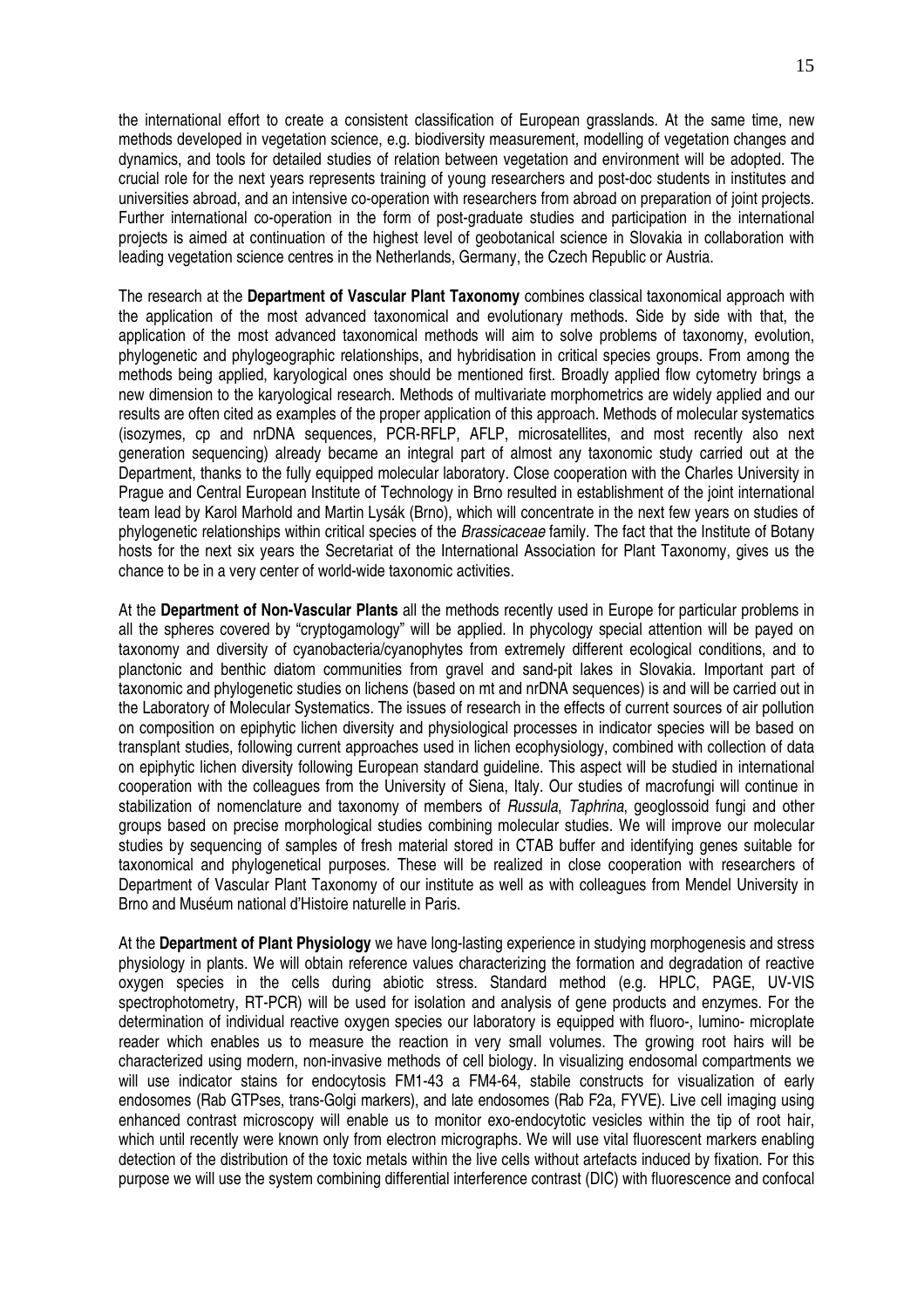microscopies. The more exact studies such as tracing of individual vesicles in live cells will be carried out in collaboration with research team abroad.

# **III. Partial indicators of the main activities:**

### **1. Research output**

### **i. Principal forms of research outputs of the Organisation**

The principal forms of research output are scientific monographs and papers in high quality peer-reviewed journals with impact factor. As there are several different types of research activities carried out in the Institute, there are also different forms of research outputs produced. The type of the output is selected so as the results are presented in the most suitable way. Considerable part of the research at the Institute is devoted to taxonomy of plant and fungal species and syntaxonomy of plant communities. The results of such studies are published either in the form of monographs (mostly, but not exclusively, in the series Flóra Slovenska [Flora of Slovakia] and Rastlinné spoločenstvá Slovenska [Plant communities of Slovakia]) or as scientific papers. Despite financial, institutional and publishing constraints and changing opportunities provided by new digital media, the value of the monograph, as a print-on-paper record of substantial research summary is recognized and valued, with a unique appeal and status. Important issue is also archiving function of the monograph. Equal importance for us as monographs are the results published in the form of articles published in journals with impact factor, part of our work is also published as chapters in the books (published in Slovakia or abroad), and as articles in non-impact factor journals, and in symposium/conference proceedings. We present the outputs of our work also in educational process – lectures and presentations for university students, secondary and elementary schools. We disseminate the results of our research also for the general public in form of popular contributions in mass-media – interviews (TV, radio), articles in journals, web-sites etc.

# **ii. List of the selected publications documenting the most important results of basic research. Total number of publications in the whole assessed period should not exceed the average number of the research employees. The principal science**

[1] **Marhold K.,** Mártonfi P., **Mere**ď**a P**. **jun.**, **Mráz P**., **Hodálová I., Kolník M**., **Ku**č**era J**., **Lihová J**., Mrázová V., **Perný M.,** Valko I. 2007:Chromosome numbers survey of the ferns and flowering plants of Slovakia. Veda, Bratislava, 650 pp. ISBN 978-80-224-0980-3

[2] Kliment J., **Valachovi**č **M.** (eds) 2007: Rastlinné spoločenstvá Slovenska. 4. Vysokohorská vegetácia/Plant communities of Slovakia. 4. High-mountain vegetation. Veda, Bratislava, 386pp. ISBN 978-80-224-0951-3

[3] **Jarolímek I., Šibík J. (eds),** Tichý L., Kliment J., **Šibíková I., Hegedüšová K., Valachovi**č **M., Michálková D., Škodová I., Sadlo**ň**ová J., Zaliberová M., Májeková J.** 2008: Diagnostic, constant and dominant species of the higher vegetation units of Slovakia. Vegetation of Slovakia. Veda, Bratislava, 332pp. ISBN 978-80-224-1024-3.

[4] **Goliašová K., Hodálová I**., **Kme**ť**ová E**., Mártonfi P., **Mere**ď**a P. jun.**, **Michalková E**., **Miháliková T.**, **Mráz P.**, **Peniašteková M.**, **Šípošová H.**, Eliáš P. jun., Danihelka J., Štrba P., Ť**avoda O.** (**Goliašová K.**, **Šípošová H.**, eds.) 2008: Flóra Slovenska, VI/1. Veda, Bratislava, 419 pp. ISBN 978- 80-224-1002-1

[5] **Bacigálová K.** 2010: Mycota (huby), Ascomycota (vreckaté huby). Taphrinomycetes: Taphrinales (granníkotvaré). Flóra Slovenska X/2. Veda, Bratislava, 183 pp. ISBN 978-80-224-1096-0

[6] **Feráková V., Jarolímek I.** (eds.) 2011: Bratislava. In: Kelcey J. G., Müller N. (eds), Plants and habitats of European cities. New York; Dordrecht; Heidelberg: Springer, London, p. 79-128. ISBN 978-0- 387-89683-0.

[7] **Ove**č**ka M.**, Berson T., Beck M., Derksen J., Šamaj J., Baluška F., Lichtscheidl I.K., 2010: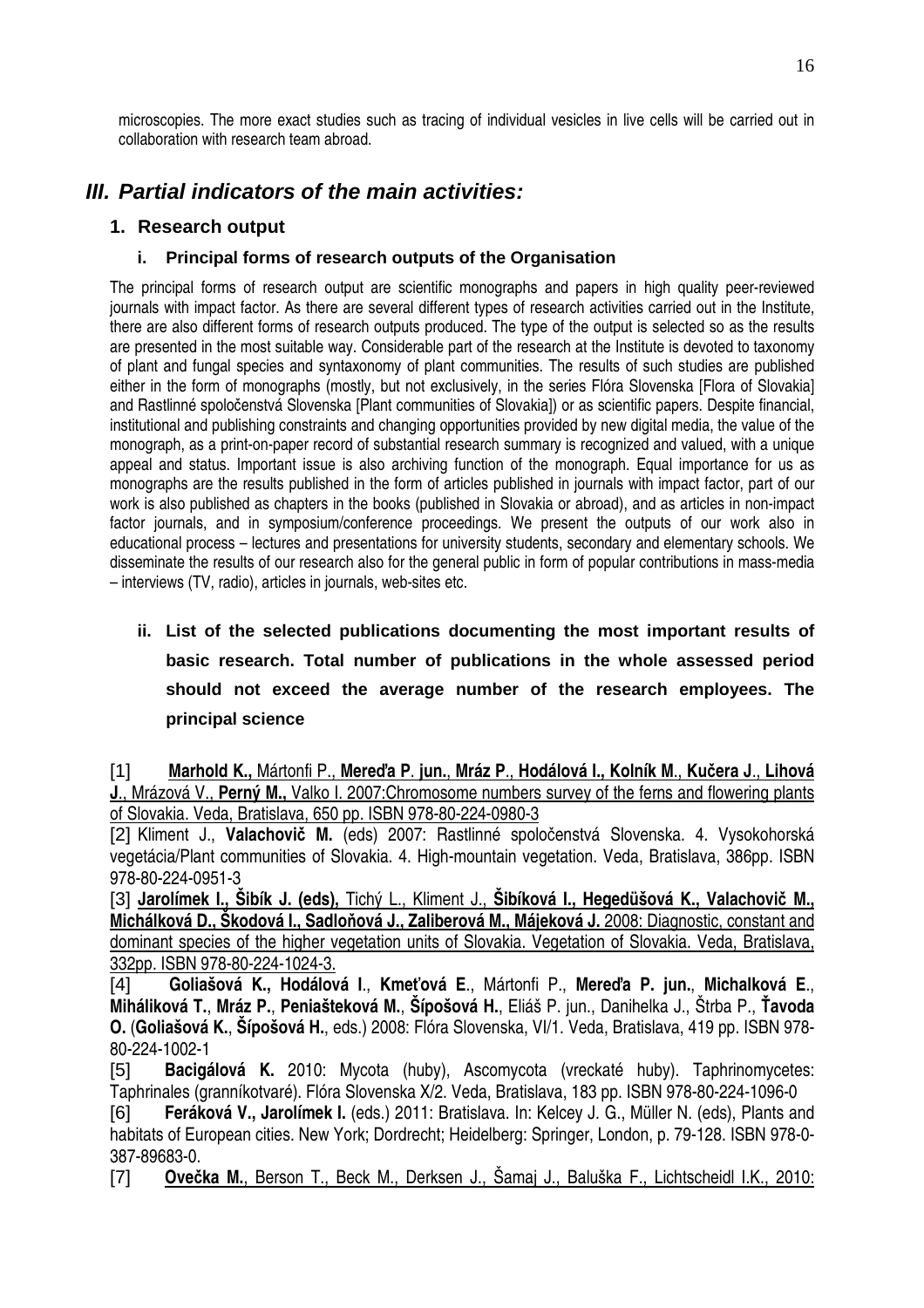Structural sterols are involved in both the initiation and tip growth of root hairs in Arabidopsis thaliana. Plant Cell 22: 2999–3019. IF = 10,679

[8] Shimizu-Inatsugi R., **Lihová J.,** Iwanaga H., Kudoh H., **Marhold K.,** Savolainen, O., Watanabe, K., Yakubov, V. V. & Shimizu, K. K., 2009: The allopolyploid Arabidopsis kamchatica originated from multiple individuals of Arabidopsis lyrata and Arabidopsis halleri. Molec. Ecol. 18: 4024-4048. IF = 5,325

[9] **Slovák M.**, Vít P., Urfus T., Suda J., 2009: Complex pattern of genome size variation in a polymorphic member of the Asteraceae. J. Biogeogr. 36: 372-384. IF = 4,566.

[10] **Lihová J.,** Carlsen T., Brochmann C., **Marhold K.** 2009: Contrasting phylogeographies inferred for the two alpine sister species Cardamine resedifolia and C. alpina (Brassicaceae). J. Biogeogr. 36: 104-120. IF=4,566

[11] Ezquer I., Li J., **Ove**č**ka M.,** Baroja-Fernández E., Muñoz F.J., Montero M., Díaz de Cerio J., Hidalgo M., Sesma M.T., Bahaji A., Etxeberria E., Pozueta-Romero J. 2010: Microbial volatile emissions promote accumulation of exceptionally high levels of starch in leaves in mono- and di-cotyledonous plants. Plant Cell Physiol. 51: 1674-1693. IF = 3.594

[12] Hájková, P., Hájek, M., Apostolova, I., Zelený, D., **Dít**ě **D.** 2008: Shifts in ecological behaviour of plant species between two distant regions: evidence from pH/calcium gradient in mires. Journal of Biogeography 35: 282-294. (3,539 - IF2007).

[13] **Marhold, K.**, Kudoh, H., Pak, J-H., Watanabe, K., **Španiel, S., Lihová, J.,** 2010: Cytotype diversity and genome size variation in eastern Asian polyploid Cardamine (Brassicaceae) species. Ann. Bot. (Oxford) 105: 249-264. IF = 3,501.

[14] **Španiel S., Marhold K.**, Passalacqua N.G., **Zozomová-Lihová J.** 2011: Intricate variation patterns in the diploid-polyploid complex of Alyssum montanum-A. repens (Brassicaceae) in the Apennine Peninsula: Evidence for long-term persistence and diversification. Am. J. Bot. 98: 1887-1904.  $IF = 3.052$ 

[15] **Mráz P., Šingliarová B.**, Urfus T. & Krahulec K. 2008: Cytogeography of Pilosella officinarum (Compositae): altitudinal and longitudinal differences in ploidy level distribution in the Czech Republic and Slovakia and the general pattern in Europe. Ann. Bot. (Oxford) 101: 59–71. IF = 2,939

[16] **Mere**ď**a, P., Hodálová, I.**, Mártonfi, P., **Ku**č**era, J. & Lihová, J**. 2008: Intraspecific variation in Viola suavis in Europe: parallel evolution of white-flowered morphotypes. Ann. Bot. (Oxford) 102: 443- 462. IF = 2,939

[17] **Ku**č**era J., Marhold K., Lihová, J.,** 2010: Cardamine maritima group (Brassicaceae) in the amphi-Adriatic area: A hotspot of species diversity revealed by DNA sequences and morphological variation. Taxon 59: 148–164. IF = 2,747.

[18] **Lihová, J.,** Kudoh, H., **Marhold, K.**, 2010: Genetic structure and phylogeography of a temperate-boreal herb, Cardamine scutata (Brassicaceae), in northeast Asia inferred from AFLPs and cpDNA haplotypes. Am. J. Bot. 97: 1058-1070. IF = 2,684.

[19] **Dúbravková-Michálková, D.**, Chytrý, M., Willner, W., Illyés, E., **Janišová, M**., Szerényi, K. J. 2010: Dry grasslands in the Western Carpathians and the northern Pannonian Basin: a numerical classification. Preslia 82:. 165-221. (2.638 - IF2009). ISSN 0032-7786

[20] **Lihová J., Ku**č**era J., Perný M. & Marhold K.**, 2007: Hybridization between two polyploid Cardamine (Brassicaceae) species in northwestern Spain: discordance between morphological and genetic variation. Ann. Bot. (Oxford) 99: 1083-1096. IF = 2.448

[21] **Pavlovkin J., Pa**ľ**ove-Balang P., Kolarovi**č **L., Zelinová V.** 2009: Growth and functional responses of different cultivars of Lotus corniculatus to aluminium and low pH stress. J. Plant Physiol. 166: 1479-1487. IF=2,437

[22] **Šingliarová B., Hodálová I.**, **Mráz P.** 2011: Biosystematic study of the diploid-polyploid Pilosella alpicola complex with variation in breeding system: patterns and processes. Taxon 60: 450– 470.  $IF = 2.364$ 

[23] Paoli L., Pisani T., **Guttová A.,** Sardella G., Loppi S. 2011: Physiological and chemical response of lichens transplanted in and around an industrial area of south Italy: relationship with the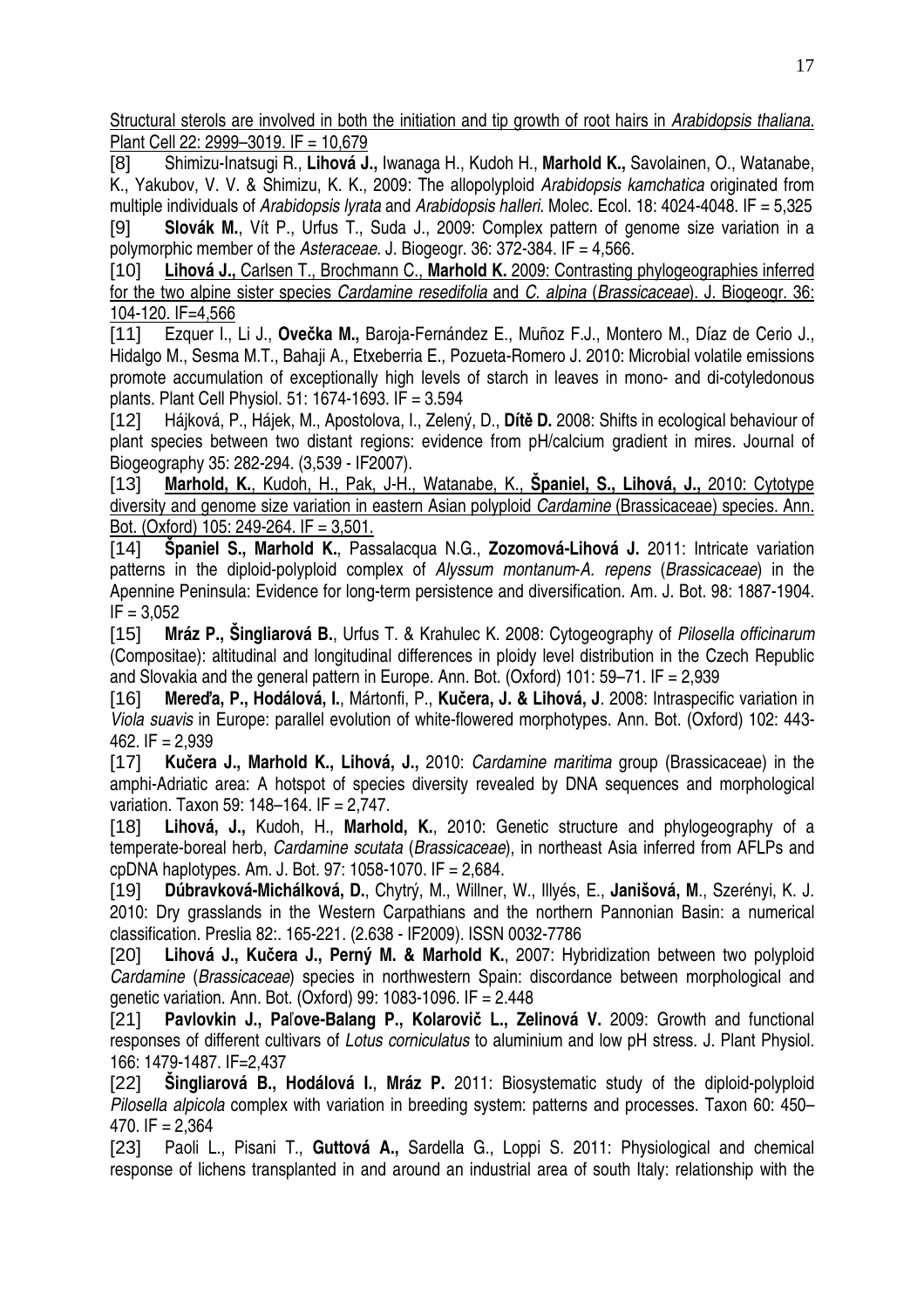lichen diversity. Ecotoxicology and environmental safety 74: 650-657. (2.340 - IF2010)

[24] Gömöryová, E., **Hrivnák, R., Janišová, M.,** Ujházy, K., Gömöry, D. 2009: Changes of the functional diversity of soil microbial community during the colonization of abandoned grassland by a forest. Applied Soil Ecology, 43: 163-250. (2.247 - IF2008). (2009 – Current Contents). ISSN 0929-1393 [25] **Valentovi**č**ová K., Halušková** Ľ**., Huttová J., Mistrík I., Tamás L.,** 2009: Effect of heavy metals and temperature on the oxalate oxidase activity and lignification of metaxylem vessels in barley roots. Envir. Exp. Bot. 66: 457-462. IF=2,301

[26] **Lihová J.**, Kochjarová, J., **Marhold, K.**, 2007: Hybridization between polyploid Cardamine enneaphyllos and C. glanduligera in the west Carpathians: evidence from morphology, pollen fertility and PCR-RFLP patterns. Preslia 79: 101-125. IF = 2,119

[27] Ezquer I., Li J., **Ove**č**ka M.,** Baroja-Fernández E., Muñoz F.J., Montero M., Díaz de Cerio J., Hidalgo M., Sesma M.T., Bahaji A., Etxeberria E., Pozueta-Romero J. 2010: A suggested model for potato MIVOISAP involving functions of central carbohydrate and amino acid metabolism, as well as actin cytoskeleton and endocytosis. Plant Signaling & Behavior 5: 1-4. IF = 2.000

[28] **Halušková** L**., Valentovi**č**ová K., Huttová J., Mistrík I., Tamás L.,** 2009: Effect of abiotic stress on glutathione peroxidase and gluthatione S-transferase activity in barley rott tips. Plant Physiol. Biochem. 47: 1069-1074. IF=1,905

[29] **Mere**ď**a P. jun., Hodálová I., Ku**č**era J., Zozomová-Lihová J., Letz R. D., Slovák M.** 2011: Genetic and morphological variation in the Viola suavis s.l. (Violaceae) in the western Balkan Peninsula: two endemic subspecies revealed. Systematics and Biodiversity, 9: 211-231. IF = 1.692

[30] **O**ť**ahe**ľ**ová, H.,** Oťaheľ, J., Pazúr, R., **Hrivnák, R., Valachovi**č**, M.** 2011: Spatio-temporal changes in land cover and aquatic macrophytes of the Danube floodplain lake. In Limnologica : ecology and management of inland waters, 41: 316-324. (1.651 - IF2010). (2011 - Current Contents).

[31] **Tamás L., Valentovi**č**ová K., Halušková** L**., Huttová J., Mistrík I.,** 2009: Effect of cadmium on the distribution of hydropxyl radical, superoxide anbd hydrogen peroxide in barley root tip. Protoplasma 236: 67-72. IF=1,46

[32] **Tamás L.,** Dudíková J., Durceková K., **Halušková** Ľ**., Huttová J., Mistrík I.,** 2009: Effect of cadmium and temperature on the lipoxygenase activity in barley root tip. Protoplasma 235: 17-25. IF=1,45

[33] **Guttová A., Lackovi**č**ová A., Pišút I.,** Pišút P. 2011: Decrease in air pollution load in urban environment of Bratislava (Slovakia) inferred from accumulation of metal elements in lichens. Environmental Monitoring and Assessment 182: 361-373. (1.436 - IF2010)

[34] **Hrivnák R., O**ť**ahe**ľ**ová H., Valachovi**č **M.** 2008: Macrophytes of the Ipeľ River: effect of flood to species composition and distribution. Fundamental Applied Limnology/ Archiv fur Hydrobiologie. Suppl. 166, no. 1-2. Large Rivers. p. 157-166. IF = 1,409

[35] **Španiel S., Marhold K.**, Filová B., **Zozomová-Lihová J.** 2011: Genetic and morphological variation in the diploid-polyploid Alyssum montanum in Central Europe: taxonomic and evolutionary considerations. Pl. Syst. Evol. 294: 1-25. IF = 1,369

[36] **Španiel, S., Marhold, K., Hodálová, I. & Lihová, J.,** 2008: Diploid and tetraploid cytotypes of Centaurea stoebe (Asteraceae) in Central Europe: morphological differentiation and cytotype distribution patterns. Folia Geobot.  $43:131-158$ . IF = 1,133

[37] **Hegedüšová, K., Senko, D**. 2011: Successional changes of dry grasslands in southwestern Slovakia after 46 years of abandonment. Plant Biosystems 145: 666-687. (0.829 - IF2010). (2011 - Current Contents). ISSN 1126-3504.

[38] **Šibík, J., Dít**ě**, D., Šibíková, I.,** Pukajová, D. 2008: Plant communities dominated by Pinus mugo agg. in Central Europe - comparison of the oligotrophic communities rich in Sphagnum. Phytocoenologia 38: 221- 38. (0,769 - IF 2007)

[39] **Adam**č**ík, S.,** Mitchell, D., Buyck, B. 2010: Russula ochrifloridana sp. nov., a new yellowish fishy Russula from Florida and its comparison with R. grundii. Cryptogamie Mycologie 31: 354-363. (0.717 - IF2009). (2010 - Current Contents).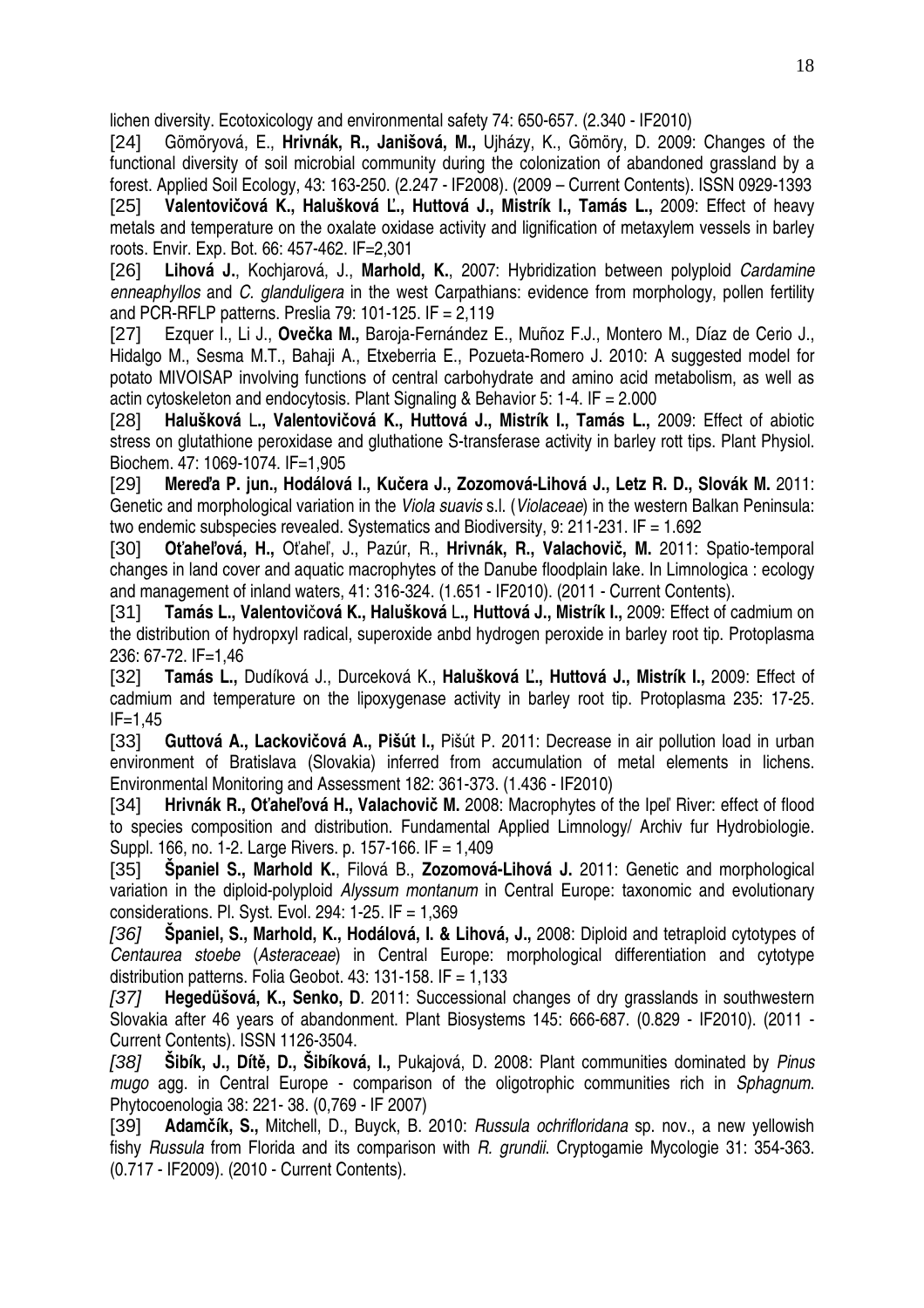[40] **O**ť**ahe**ľ**ová, H., Valachovi**č**, M., Hrivnák, R.** T2007: The impact of environmental factors on the distribution pattern of aquatic plants along the Danube River corridor (Slovakia). Limnologica 37: 90- 302. (0,722 - IF2006)

[41] **Šibík, J., Šibíková, I.,** Kliment, J. 2010: The subalpine Pinus mugo communities of the Carpathians with a European perspective. Phytocoenologia 40: 155-188. (0.674 - IF2009). (2010 - Current Contents

[42] **Šibíková, I., Šibík, J.,** Hájek, M., Kliment, J. 2010: The distribution of arctic-alpine elements within high-altitude vegetation of the Western Carpathians in relation to environmental factors, life forms and phytogeography. Phytocoenologia 40: 189-203. (0.674 - IF2009). (2010 - Current Contents).

[43] Kolbek, J., **Jarolímek, I**. 2010: Phragmitetum japonicae in Korean Peninsula and Japan. Biologia 65: 479-488. (0.617 - IF2009). (2010 - Current Contents).

[44] **Májeková, J., Zaliberová, M., Šibík, J.,** Klimová, K. 2010: Changes in segetal vegetation in the Borská nížina Lowland (Slovakia) over 50 years. Biologia 65: 465-478. (0.617 - IF2009). (2010 - Current Contents).

[45] **Zelinová V., Huttová J., Mistrík I., Pa**ľ**ove-Balang P., Tamás L**., 2009: Impact of aluminum on phosphate uptake and acid phosphatase activity in root tips of Lotus japonicus. J. Plant Nutr. 32: 1633- 164. IF=0,569

[46] **Adam**č**ík S.,** Buyck B. 2011: The species of Russula subsection Xerampelinae described by C.H. Peck and Miss G.S. Burlingham. Cryptogamie Mycologie 33: 63-81. IF = 0.475

[47] **Adam**č**ík S.,** Buyck B. 2011: Type studies in Russula subgenus Heterophyllidia from the eastern United States. Cryptogamie Mycologie 33: 51-169. IF = 0.475

[48] Buyck B., **Adam**č**ík S.** 2011: Type-studies in American Russula (Russulales, Basidiomycota): species of subsection Decolorantinae described by H.C. Beardslee, G.S. Burlingham and W.A. Murrill. Cryptogamie Mycologie 33: 323-329. IF = 0.475

[49] Buyck B., Bessette A., **Adam**č**ík S.** 2011: Russula hixsonii Murrill, a rare and intriguing southern species of uncertain systematic position, rediscovered in Georgia, USA, Cryptogamie Mycologie 33: 403-412. IF = 0.475

[50] **Banásová V**., Horák O., **Nadubinská M.,** Č**iamporová M**., Lichtscheidl I. 2008: Heavy metal content in Thlaspi caerulescens J. et C. Presl growing on metalliferous and non-metalliferous soils in Central Slovakia. International J. Environ. Poll. 33. 133-145. IF = 0,435

### **iii. List of monographs/books published abroad**

- [1] Jongepierová I., Jongepier J.W., Devánová K., Fajmon K., Hájek M., **Škodová I.** 2008: Vybrané vzácné rostliny. In Louky Bílých Karpat. Veselí nad Moravou : ZO CSOP Bílé Karpaty, 2008, s. 101-127. ISBN 978-80-903444-6-4.
- [2] **Škodová, I.,** Hájek, M., Chytrý, M., Jongepierová, I., Knollová, I. 2008: Vegetace. In Louky Bílých Karpat. - Veselí nad Moravou : ZOCSOP Bílé Karpaty, s. 128-177. ISBN 978-80-903444-6-4.
- [3] **Guttová A.,** Loppi S., Paoli L., Pisani T., Sardella G. 2010: Monitoraggio biologico delľinquinamento atmosferico nelľarea interessata dalla presenza del nucleo industriale della Valle del Biferno (Campobasso). Campobasso : ARPA Molise, 61 p.
- [4] Pliński M., **Hindák F.** 2010: Zielenice Chlorophyta (Green Algae). Gdańsk: Wydawnictwo Uniwersytetu Gdańskiego, 240 p. ISBN 978-83-7326-736-7.
- [5] **Banásová V., Lackovi**č**ová A., Guttová A.** 2010: Changes in plant species diversity around the copper plant after pollution decline. In Species diversity and extinction. - New York : Nova Science Publishers, Inc., p. 383-404. ISBN 978-1-61668-343-6.
- [6] **Marhold K.** 2011: Multivariate morphometrics and its application to monography at specific and infraspecific level. In Monographic plant systematics : fundamental assessment of plant biodiversity. - Ruggell : A.R.G. Gantner Verlag K.G.,p. 73-99. ISBN 978-3-906166-98-8.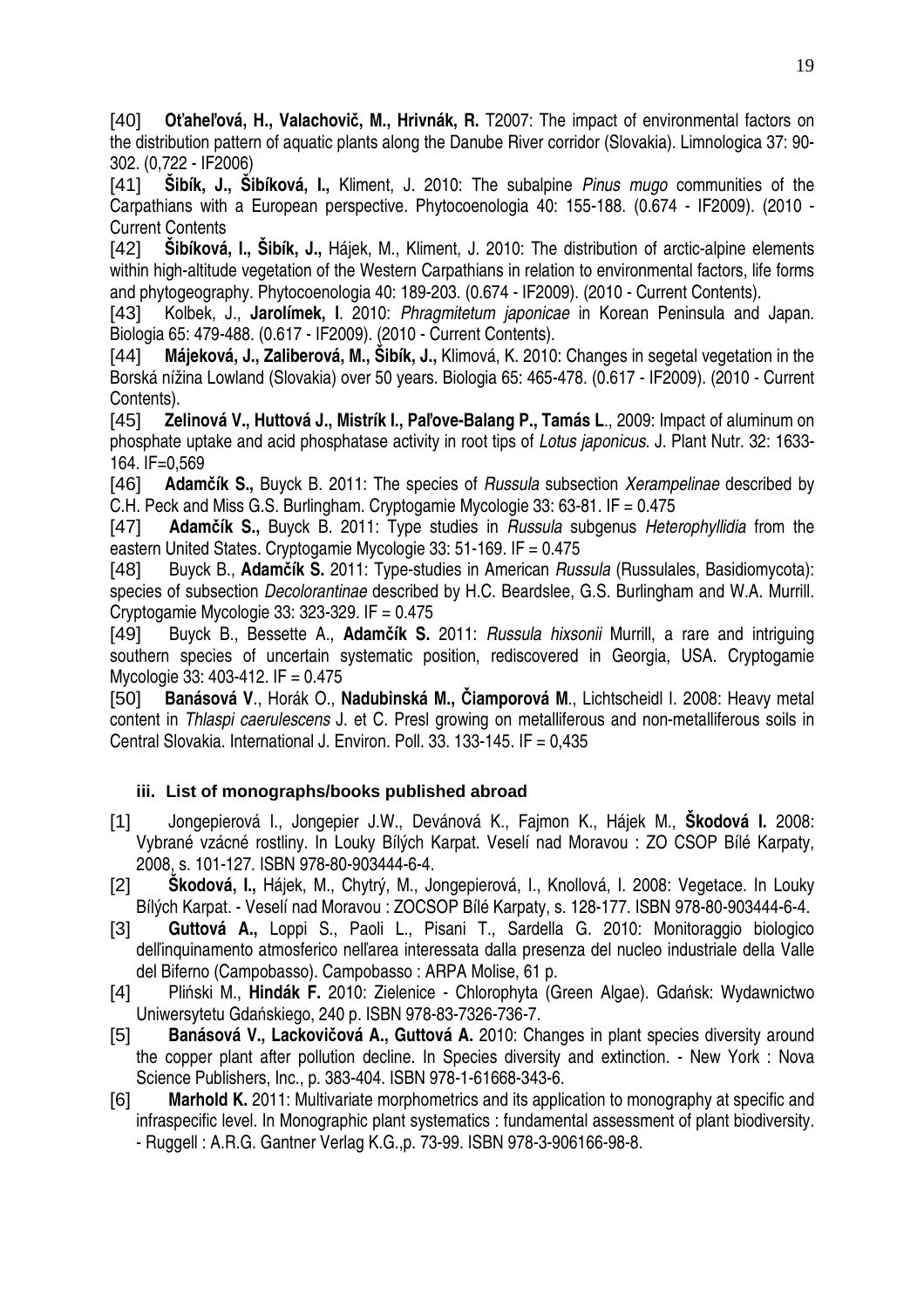### **iv. List of monographs/books published in Slovakia**

[1] **Marhold K.,** Mártonfi P., **Mere**ď**a P. jun.**, **Mráz P**., **Hodálová I., Kolník M**., **Ku**č**era J**., **Lihová J**., Mrázová V., **Perný M.,** Valko I. 2007: Chromosome numbers survey of the ferns and flowering plants of Slovakia. Veda, Bratislava, 650 pp. ISBN 978-80-224-0980-3

[2] Kliment J., **Valachovi**č **M.** (eds) 2007: Rastlinné spoločenstvá Slovenska. 4. Vysokohorská vegetácia/Plant communities of Slovakia. 4. High-mountain vegetation. Bratislava: Veda, 386pp. ISBN 978-80-224-0951-3

[3] **Jarolímek I., Šibík J. (eds),** Tichý L., Kliment J., **Šibíková I., Hegedüšová K., Valachovi**č **M., Michálková D., Škodová I., Sadlo**ň**ová J., Zaliberová M., Májeková J.** 2008: Diagnostic, constant and dominant species of the higher vegetation units of Slovakia. Vegetation of Slovakia. Bratislava: Veda, 332pp. ISBN 978-80-224-1024-3.

[4] **Goliašová K., Hodálová I**., **Kme**ť**ová E**., Mártonfi P., **Mere**ď**a P.** jun., **Michalková E**., **Miháliková T.**, **Mráz P.**, **Peniašteková M.**, **Šípošová H.**, Eliáš P. jun., Danihelka J., Štrba P., Ť**avoda O.** 2008: Cistales, Tamaricales, Begoniales, Elatinales, Violales, Cucurbitales, Campanulales. In: **Goliašová K., Šípošová H.** (eds.): Flóra Slovenska, VI/1. Bratislava: Veda, 419 pp. ISBN 978-80-224- 1002-1

[5] **Bacigálová K.** 2010: Mycota (huby), Ascomycota (vreckaté huby). Taphrinomycetes: Taphrinales (granníkotvaré). Flóra Slovenska X/2. Bratislava: Veda, 183 pp. ISBN 978-80-224-1096-0

[6] Ripková S., **Adam**č**ík S., Ku**č**era V**., Palko L. 2007: Fungi of the Protected Landscape Area Vihorlat. Huby Chranenej krajinnej oblasti Vihorlat. Bratislava: Institute of Botany of the Slovak Academy of Sciences. 149 p. ISBN 978-80-969721-3-5.

[7] **Goliašová K., Šípošová H. (eds), Goliašová K., Hodálová I.**, Kmeťová E., Mártonfi P., **Mere**ď**a P. jun., Michalková E., Miháliková T.,Mráz P., Peniašteková M., Šípošová H**.,Eliáš P. jun., Danihelka J., Štrba P., Ť**avoda O.** 2008: Flóra Slovenska VI/1. Bratislava: Veda, 419 s. ISBN 978-80- 224-1002-1.

[8] **Janišová M**. (ed.), Hájková P., **Hegedüšová K., Hrivnák R.,** Kliment J., **Michálková D.**, Ružičková H., Řezníčková M., Tichý L., **Škodová I.,** Uhliarová E., Ujházy K., **Zaliberová M.** 2007: Travinnobylinná vegetácia Slovenska - elektronický expertný systém na indentifikáciu syntaxónov. Bratislava: Botanický ústav SAV, 263 s. ISBN 978-80-969265-7-2.

[9] **Jarolímek I., Šibík J**. (eds), Tichý L., Kliment J., **Šibíková I., Hegedüšová K., Valachovi**č **M., Michálková D., Škodová I., Sadlo**ň**ová J., Zaliberová M., Májeková J.** 2008: Diagnostic, constant and dominant species of the higher vegetation units of Slovakia. Vegetation of Slovakia. Bratislava: Veda, 332 s. ISBN 978-80-224-1024-3.

[10] Kalivodová E., Bedrna Z., Bulánková E., David S., Ďugová O., Fedor P., Fenďa P., Gajdoš P., Gavlas V., Kalivoda H., Kollár J., Krištín A., Kubíček F., Kürthy A., Lukáš J., Magic D., Olšovský T., Pastorális G., Svatoň J., Szabóová A., Šteffek J., Štepanovičová O., **Zaliberová M**. 2008: Flóra a fauna viatych pieskov Slovenska. Bratislava: Veda. 255 s. ISBN 978-80-224-0968-1.

[11] Kliment J. (ed.), **Lisická E.,** Šoltés R., Bernátová D., **Dít**ě **D., Janišová M., Jarolímek I.,** Kochjarová J., **Kubinská A.,** Kučera P., Mišíková K., Obuch J., **Pišút I.,** Topercer J., Uhlířová J., **Zaliberová M**. 2008: Príroda Veľkej Fatry. Lišajníky, machorasty, cievnaté rastliny. Bratislava: UK, 408 s. ISBN 978-80-223-2410-6.

[12] Bolvanský M., Brindza J., Tóth D., **Bacigálová K**., Ferianc P., Karelová E., Harichová J., Kačániová M., Horčin V., Mendel Ľ., Užík M. 2008: Gaštan jedlý: biológia, pestovanie, využívanie. Nitra: Slovenská poľnohospodárska univerzita. 169 s. ISBN 978-80-552-0076-7.

[13] **Hindák F.** 2008: Colour atlas of Cyanophytes. 1. vyd. Bratislava : VEDA. 253 s. ISBN 978-80- 224-1044-1.

[14] Izakovičová Z., Boltižiar M., Celer S., David S., **Dít**ě **D**., Gajdoš P., Hreško J., Ira V., Grotkováská L., Kenderessy P., Kozová M., Oszlányi J., Petrovic F., Válkovcová-Baránková Z., Vološčuk I. 2008: Krajinnoekologicky optimálne priestorové a funkčné využitie územia Biosférickej rezervácie Tatry. Bratislava : Veda. 195 s. ISBN 978-80-224-0998-8.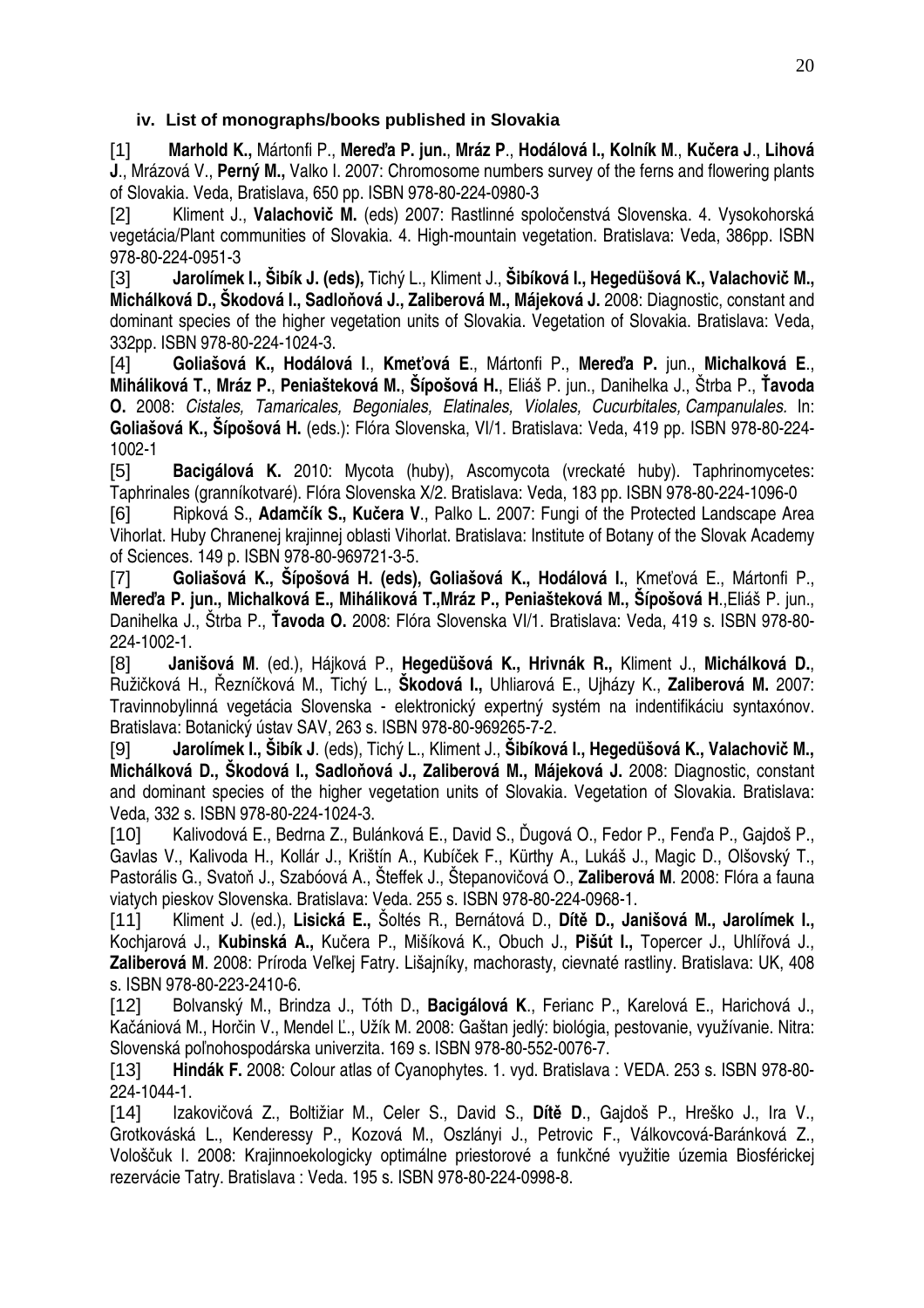[15] Cagáň Ľ., Praslička J., Huszár J., **Šrobárová A**., Roháčik T., Hudec K., Tančík J., Bokor P., Tóth P., Tóthová M., Barta M., Eliášová M. 2010: Choroby a škodcovia poľných plodín. Nitra : SPU, 2010. 894 s. ISBN 978-80-552-0354-6.

[16] Klčo M., **Šípošová H.** 2010: Botanik Karel Domin a jeho herbárová kolekcia Flora Piešťanensis - Flora Pistyanensis. Piešťany: Balneologické múzeum: Trnavský samosprávny kraj. 170 s. ISBN 978-80-89155-15-6.

[17] Vozárová M., **Šípošová H.** 2010: Biografický slovník osobností, ktoré prispeli k rozvoju klasickej i úžitkovej botaniky do roku 2009. Bratislava: Veda. 600 s. ISBN 978-80224-1136-3.

[18] Ambróz L., Čejka T., Černý J., Darolová A., **Hodálová I.,** Krištofík J., **Kubinská A.,** Mišíková K., **Mere**ď**a P. jun.,** Šoltés R., Šubová D., Vidlička Ľ. 2011: Atlas druhov európskeho významu pre územia NATURA 2000 na Slovensku. The Atlas of Species of European Interest for NATURA 2000 Sites in Slovakia. Slovenské múzeum ochrany prírody a jasyniarstva : Liptovský Mikuláš. 520 s. ISBN 978-80-556-0220-2

### **v. List of other scientific outputs specifically important for the Organisation**

- [1] Derksen, J., Janssen, GJ., Walters-Arts, M., Lichtscheidl, I., Adlassnig, W., **Ove**č**ka, M**., Doris, F., Steer, M. 2011: Wall architecture with high porosity is established at the tip and maintained in growing pollen tubes of Nicotiana tabacum. Plant Journal 68: 495-506. (6.948 - IF2010). (2011 - Current Contents).
- [2] Fry, S.C., Mohler, K. E., Nesselrode, B.H.W.A., **Franková, L**. 2008: Mixed-linkage ß-glucan: xyloglucan endotransglucosylase, a novel wall-remodelling enzyme from Equisetum (horsetails) and charophytic algae. Plant Journal 55. 240-252. (6.751 - IF2007).
- [3] Bahaji, A., **Ove**č**ka, M.,** Bárány, I., Risueno, CM., Munoz, FJ., Baroja-Fernández, E., Montero, M., Li, J., Hidalgo, M., Sesma, MT., Ezquer, I., Testillano, P.S., Pozueta-Romero, J. 2011: Dual targeting to mitochondria and plastids of AtBT1 and ZmBT1, two members of the mitochondrial carrier family. Plant and Cell Physiology : international journal for physiology, biochemistry, molecular biology 52: 597-609. (4.257 - IF2010). (2011 - Current Contents).
- [4] Daneck, H., Abraham, V., Fer, T. & **Marhold, K**., 2011: Phylogeography of Lonicera nigra in Central Europe inferred from molecular and pollen evidence. Preslia 83: 237-257. (2.792 - IF2010).
- [5] **Zelinová, V., Halušková,** Ľ**., Mistrík, I., Tamás, L.** 2011: Abiotic stress-induced inhibition of root growth and ascorbic acid oxidase activity in barley root tip is associated with enhanced generation of hydrogen peroxide. Plant and Soil : international journal on plant-soil relationships 349: 281-289. (2.773 - IF2010). (2011 - Current Contents).
- [6] Frati, L., Santoni, S., Nicolardi, V., Gaggi, C., Brunialti, G., **Guttová, A.,** Gaudino, S., Pati A., Pirintsos, S. A., Loppi, S. 2007: Lichen biomonitoring of ammonia emission and nitrogen deposition around a pig stockfarm. Environmental Pollution 146: 311-316. (2,769 - IF2006).
- [7] Leong-Škorničková, J., Šída, O. & **Marhold, K**., 2010: Back to types! Towards stability of names in Indian Curcuma L. (Zingiberaceae). Taxon 59: 269-282. (2.747 - IF2009).
- [8] Kolarčik, V., Moravčík, M., **Zozomová-Lihová, J.,** Mártonfi, P. 2010: Chromosome number report genus Onosma (Boraginaceae). In: Marhold, K. (ed.), IAPT/IOPB chromosome data 10. Taxon 59(6): 1934, E3-E4. (2.747 - IF2009).
- [9] Dušková, E., Kolář, F., Sklenář, P., Rauchová, J., Kubešová, M., Fér, T., Suda, J. & **Marhold, K**., 2010: Genome size correlates with growth form, habitat and phylogeny in the Andean genus Lasiocephalus (Asteraceae). Preslia 82: 127-148. (2.638 - IF2009).
- [10] Marhold, K., Zozomová-Lihová, J. & Španiel, S. 2011: (1993) Proposal to conserve the name Alyssum montanum (Cruciferae) with a conserved type. Taxon 60: 237-238. (2.364 - IF2010).
- [11] **Marhold, K.** & Stuessy, T. F., 2011: Modern Plant Biosystematics: Commemorating 50 years of the International Organization of Plant Biosystematists. Taxon 60: 317-319. (2.364 - IF2010).
- [12] Gutermann, W., Conti, F., Király, G., Kirschner, J., **Marhold, K.,** Niketić, M., Nikolić, T., Petrova, A., Kit Tan & Wraber, T. 2011: (2005) Proposal to conserve the name Convallaria latifolia Jacq.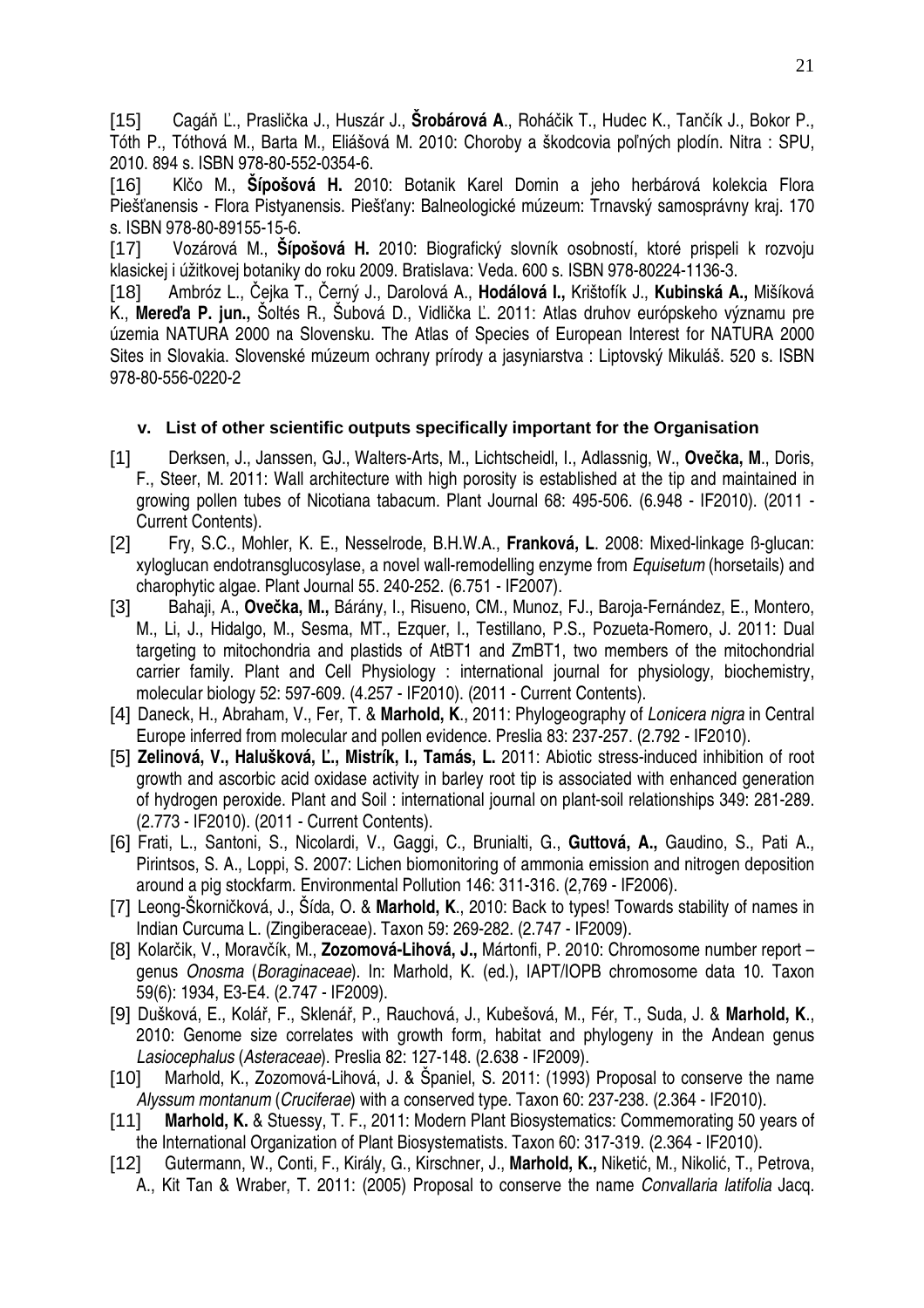(Polygonatum latifolium) (Ruscaceae, Liliaceae s.l.) against C. latifolia Mill. – Taxon 60: 595-596. (2.364 - IF2010).

- [13] Hörandl, E., Greilhuber, J., Klímová, K., Paun, O., Temsch, E., Emadzade, K., **Hodálová, I.** 2009: Reticulate evolution and taxonomic concepts in the Ranunculus auricomus complex (Ranunculaceae): insights from analysis of morphological, karyological and molecular data. Taxon 58: 1194-1215. (2.360 - IF2008). (2009 – Current Contents).
- [14] Danihelka, J., Niklfeld, H., **Šípošová, H**. 2009: Viola elatior, V. pumila and V. stagnina in Austria, Czechia and Slovakia: a story of decline. Preslia 81: 151-171. (2.396 - IF2008). (2009 - Current Contents, SCOPUS, SciSearch).
- [15] Illyés, E., Chytrý, M., Botta-Dukát, Z., Jandt, U., **Škodová, I., Janišová, M**., Willner, W., Hájek, O. 2007: Semi-dry grasslands along a climatic gradient across Central Europe: Vegetation classification with cross-validation. Journal of Vegetation Science 18: 835-846. (2, 382 - IF2006).
- [16] Záveská, E., Fér, T., Šída, O., Leong-Škorničková, J., Sabu, M. & **Marhold, K**., 2011: Genetic diversity patterns in Curcuma reflect differences in genome size. Bot. J. Linn. Soc. 165: 388-401. (1.931 - IF2010).
- [17] **Lihová, J.,** Kudoh, H. & **Marhold, K.,** 2010: Morphometric studies of polyploid Cardamine species (Brassicaceae) from Japan: solving a long-standing taxonomic and nomenclatural controversy. Austral. Syst. Bot. 23: 94-111. (1.868 - IF2009).
- [18] Bauer R., Lutz, M., Begerow, D., Piatek, M., Vánky, K., **Bacigálová, K.,** Oberwinkler, F. 2008: Another smut fungi on monocots. Mycological Research 112: 1297-1306. (1,861- IF2007).
- [19] **Šrobárová, A.,** Da Silva, J. A. T., Kogan, G., Ritieni, A., Santini, A. 2009: Beauvericin decreases cell viability of wheat. Chemistry & Biodiversity 6: 1208-1215. (1.659 - IF2008). (2009 - Current Contents).
- [20] Santini, A., **Šrobárová, A., Pavlovkin, J.,** Č**iamporovÁ, M.,** Ritieni, A. 2008: Fusaproliferin effects on the photosystem in the cells of maize seedling leaves. European Journal of Plant Pathology 120: 363-371. (1,482 - IF2007).
- [21] **Zelinová, V., Halušková,** Ľ**., Huttová, J., Illéš, P., Mistrík, I., Valentovi**č**ová, K., Tamás, L**. 2011: Short-term aluminium-uinduced changes in barley root tips. Protoplasma 248: 523-530. (1.488 - IF2010). (2011 - Current Contents).
- [22] **Slovák, M**., Urfus, T., Vít, P. **& Marhold, K.,** 2009: The Balkan endemic Picris hispidissima (Compositae): morphology, nuclear DNA content and relationship to the polymorphic P. hieracioides. Pl. Syst. Evol. 278: 187-201. (1.440 - IF2008).
- [23] Dvořáková, H., Fér, T., & **Marhold, K**., 2010: Phylogeographic pattern of the European forest grass species Hordelymus europaeus: cpDNA evidence. Flora 205: 418-423. (1.439 - IF2009).
- [24] Kolarčik, V., **Zozomová-Lihová, J**., Mártonfi, P. 2010: Systematics and evolutionary history of the Asterotricha group of the genus Onosma (Boraginaceae) in central and southern Europe inferred from AFLP and nrDNA ITS. Pl Syst Evol 290: 21-45 (1.410 - IF2009).
- [25] Dorotovičová, C., **O**ť**ahe**ľ**ová, H**. 2008: The influence of anthropogenic factors on the structure of aquatic macrophytes vegetation in the Hurbanovský canal (South Slovakia). Fundamental Applied Limnology. (Archiv für Hydrobiologie). Suppl. 166, no. 1-2. Large Rivers Vol. 18, p. 81-90. (1,409 - IF2007).
- [26] Svitok, M., **Hrivnák, R., O**ť**ahe**ľ**ová, H., Dúbravková, D., Pa**ľ**ove-Balang, P**., Slobodník, V. 2011: The importance of local and regional factors on the vegetation of created wetlands in Central Europe. Wetlands 31: 663-674. (1.238 - IF2010).
- [27] Dovčiak, M., **Hrivnák, R**., Ujházy, K., Gömöry, D. 2008: Seed rain and environmental controls on invasion of Picea abies into grassland. Plant Ecology 194: 135-148. (1,236 - IF2007).
- [28] **Šingliarová B., Mráz P.,** Chrtek J. jun., Plačková I. 2011: Allozyme variation in diploid, polyploid and ploidy-mixed populations of the Pilosella alpicola group (Asteraceae): relation to morphology, origin of polyploids and breeding system. Folia geobot. 46: 387–410. (1.229 - IF2010).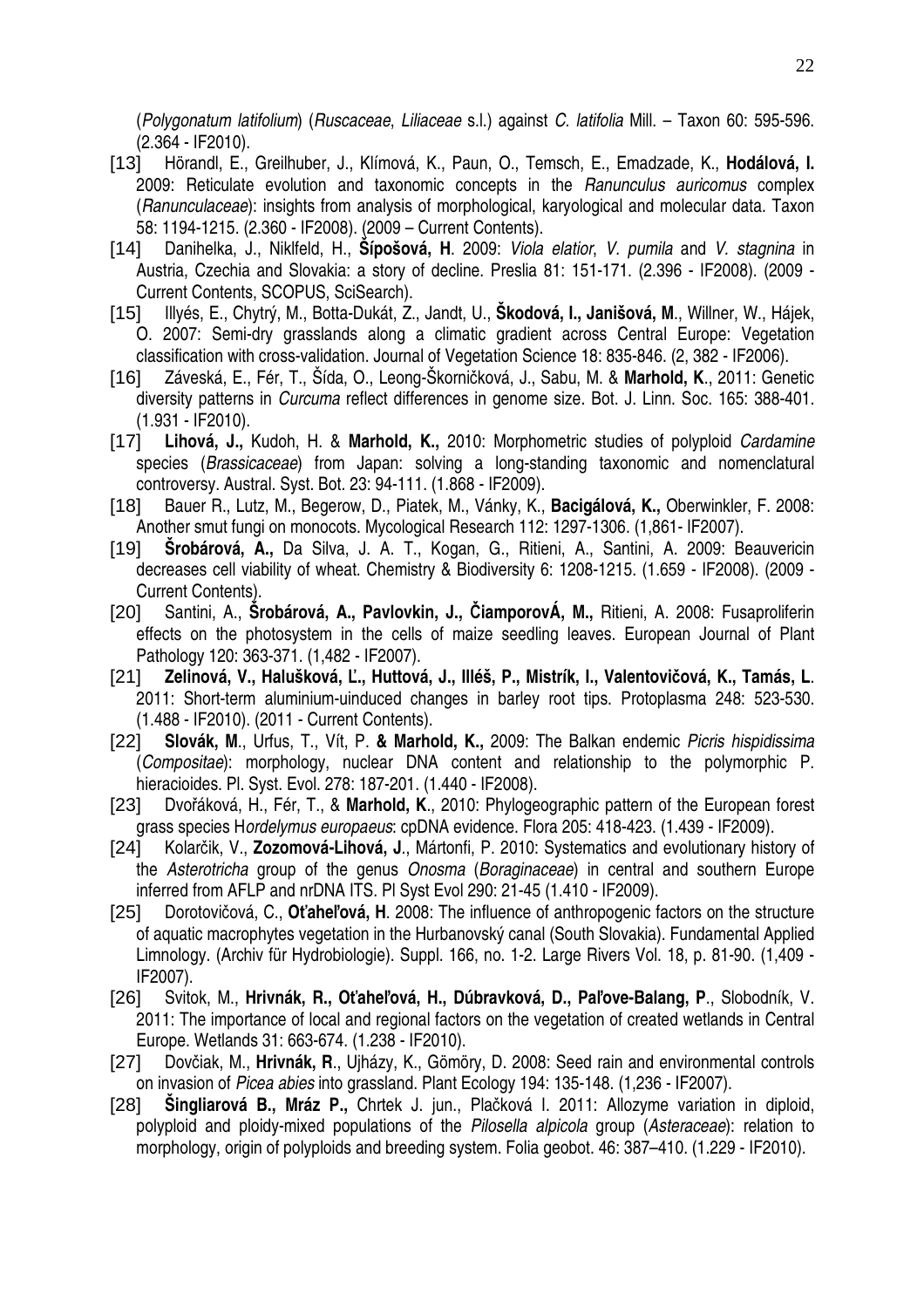- [29] **Hrivnák, R., O**ť**ahe**ľ**ová, H., Valachovi**č**, M., Pa**ľ**ove-Balang, P., Kubinská, A**. 2010: Effect of environmental variables on the aquatic macrophyte composition pattern in streams: a case study from Slovakia. Fundamental and Applied Limnology 177: 115-124. (0.989 - IF2009). (2010 - Current Contents).
- [30] Amini Rad, M., Hroudová, Z. & **Marhold, K.,** 2010: The genus Bolboschoenus in Iran: taxonomy and distribution. Nord. J. Bot. 28: 588-602. (0.868 - IF2009).
- [31] **Hodálová, I., Mere**ď**a, P.**, jr., Vinikarová, A., Grulich, V., Rotreklová, O. 2010: A new cytotype of Jacobaea vulgaris (Asteraceae): frequency, morphology and origin. Nordic Journal of Botany 28: 413-427. (0.868 - IF2009). (2010 - Current Contents).
- [32] **Pa**ľ**ove-Balang, P., Mistrík, I.** 2011: Effect of aluminium on nitrogen assimilation in roots of Lotus japonicus. Plant Biosystems 145:. 527-531. (0.829 - IF2010). (2011 - Current Contents).
- [33] **Hegedüšová, K.,** Ružičková, H., **Senko, D.,** Zuccarini, P. 2011: Plant communities of the montane mesophilous grasslands (Polygono bistortae -Trisetion flavescentis alliance) in central Europe: Formalized classification and syntaxonomical revision. Plant Biosystems 145: 1-16. (0.829 - IF2010). (2011 - Current Contents).
- [34] Buyck B., **Adam**č**ík S.** 2011: Type studies in Russula species described by W.A. Murrill, 1. R. roseiisabellina, R. sericella and R. obscuriformis. Myxotaxon 115: 131-144. IF = 0,752.
- [35] **Adam**č**ík, S.,** Buyck, B. 2010: Re-instatement of Russula levyana Murrill as a good and distinct American species of Russula section Xerampelinae. Cryptogamie Mycologie 31: 119-135. (0.717 - IF2009). (2010 - Current Contents).
- [36] **Janišová, M., Michálková, D.** 2010: Formalized classification of rocky Pannonian grasslands and dealpine Sesleria-dominated grasslands in Slovakia using a hierarchical expert system. Phytocoenologia 40: 267-291. (0.674 - IF2009). (2010 - Current Contents).
- [37] Kliment, J., **Šibík, J., Šibíková, I.,** Dúbravcová, Z., **Jarolímek, I.,** Uhlířová, J. 2010: Highaltitude vegetation of the Western Carpathians – a syntaxonomical review. Biologia 65: 965-989. (0.617 - IF2009). (2010 – Current Contents).
- [38] **Hrivnák, R.,** Kochjarová, J., **O**ť**ahe**ľ**ová, H**. 2011: Vegetation of the aquatic and marshland habitats in the Orava region, including the first records of Potametum alpini, Potametum zizii and Ranunculo-Juncetum bulbosi in the territory of Slovakia. Biologia 66. 626-637. (0.609 - IF2010). (2011 - Current Contents).
- [39] **Adam**č**ík, S.,** Ripková S., **Ku**č**era V.** 2007: Re-evaluation of morphological variability of Pseudobaeospora grop Celluloderma (Agaricales, Basidiomycota). Nova Hedwigia 85. 365-377.  $(0.603 - IF2006)$ .
- [40] **Dít**ě**, D.,** Eliáš, P., Šuvada, R., Szombathová, N. 2010: The ecology and the coenotic characteristics of the Pholiuro pannonici-Plantaginetum tenuiflorae Wendelberger 1943 in the Pannonian Basin. Phyton 49: 293-312. (0.537 - IF2009).
- [41] **Guttová A.,**Tønsberg T., **Lackovi**č**ová A.,** Bačkor M. 2007: The idenity of Lecanora carpathica (Lecanoraceae) described from Slovakia. Mycotaxon. 101: 247-250. (0,486 - IF2006).
- [42] **Hrivnák R., O**ť**ahe**ľ**ová H., Valachovi**č **M.,** 2007: The relationship between macrophyte vegetation and habitat factors along a middle-size European river. Polish J. Ecol. 55: 717-729. IF = 0,433.
- [43] Hroudová, Z., **Hrivnák, R.,** Chytrý, M. 2009: Classification of inland Bolboschoenus-dominated vegetation in Central Europe. Phytocoenologia 39: 205-215. (0.429 - IF2008).
- [44] **Janišová, M., Hrivnák, R.,** Gömöry, D., Ujházy, M., **Valachovi**č**, M**., Gömöryová, E., **Hegedüšová, K., Škodová, I**. 2007: Changes in understory vegetation after Norway spruce colonization of an abandoned grassland. Annales Botanici Fennici 44: p. 256 - 266. (0,407- IF2006).
- [45] **Šibíková, I., Šibík, J., Jarolímek, I.,** Kliment, J. 2009: Current knowledge and phytosociological data on the high-altitude vegetation in the Western Carpathians - a review. Biologia 64: 215-224. (0.406 - IF2008).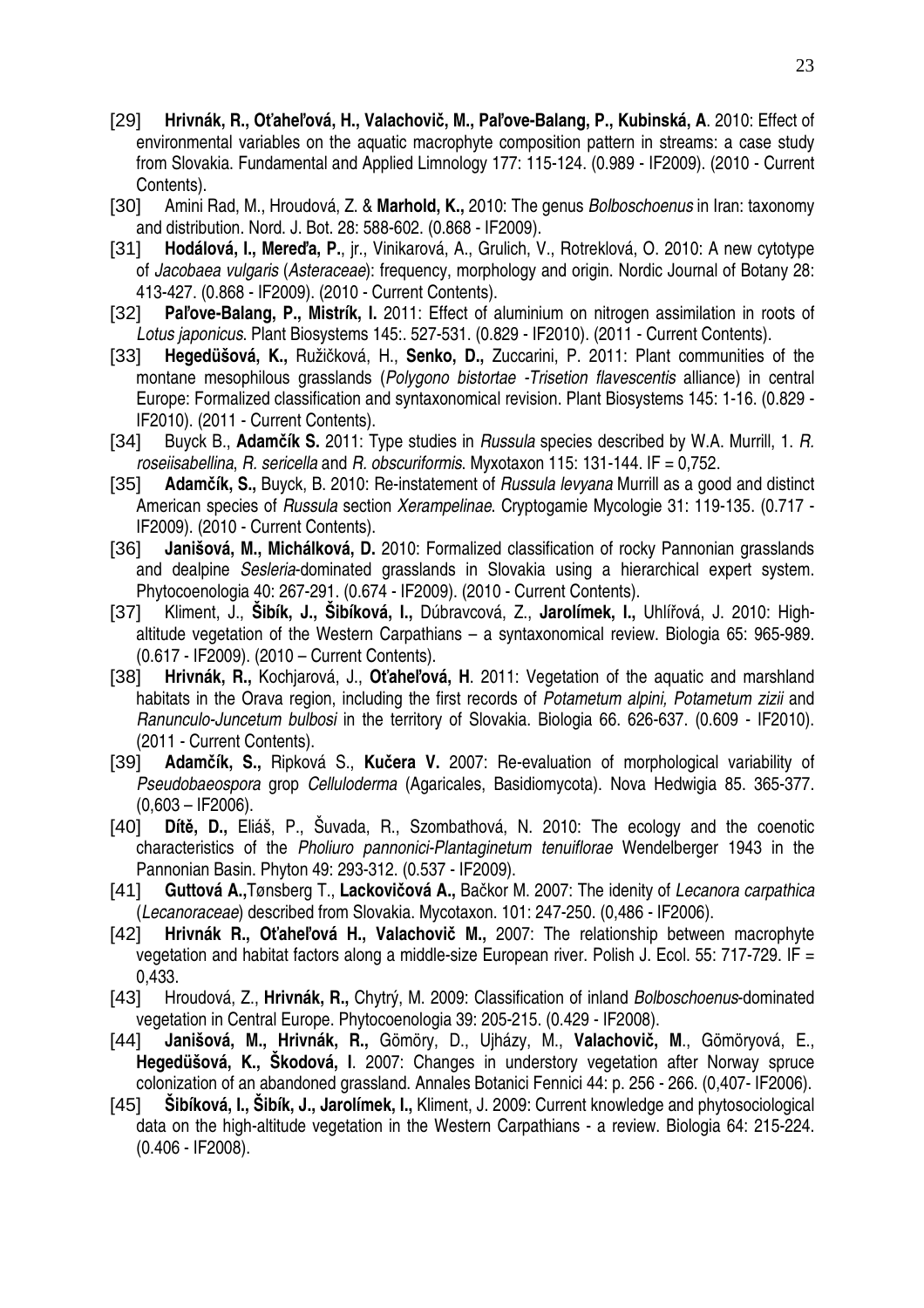- [46] Slezák, M., **Hegedüšová, K., Senko, D**. 2011: Syntaxonomy and ecology of forest vegetation in the Štiavnické vrchy Mts (Central Slovakia). Acta Societatis Botanicorum Poloniae 80: 115-127. (0.256 - IF2010). (2011 - Current Contents).
- [47] **Janišová, M.** 2007: Leaf demography of Festuca pallens in dry grassland communities. Biologia 62: 32-40. (0,213 - IF2006).
- [48] **Janišová M.,** Gömöry, D. 2007: Spatial genotypical diversity of Sesleria albicans (Poaceae) in a dry grassland community. Biologia 62: 670-674. (0,213 - IF2006).
- [49] **Hrivnák, R.,** Hájek, M., Blanár, D., Kochjarová, J. 2008: Mire vegetation of the Muránska Planina Mts - formalized classification, ecology, main environmental gradient and influence of geographical position. Biologia. 63: 368-377. (0,207 - IF2007).
- [50] **Valachovi**č**, M., Hrivnák, R.** 2009: Is variability of Salix cinerea-carrs in Slovakia influenced by geographical or ecological factors?. Phyton 49: 221-233. (0.175 - IF2008).

#### **vi. List of patents registered abroad, incl. revenues**

none

**vii. List of patents registered in Slovakia, incl. revenues** 

none

#### **viii. Table of research outputs**

Table **Research outputs** shows research outputs in number of specified entries; these entries are then divided by FTE employees with a university degree (from Tab. Research staff) for all Organisation at the respective year; finally these entries are divided by the total salary budget (from Tab. Salary budget).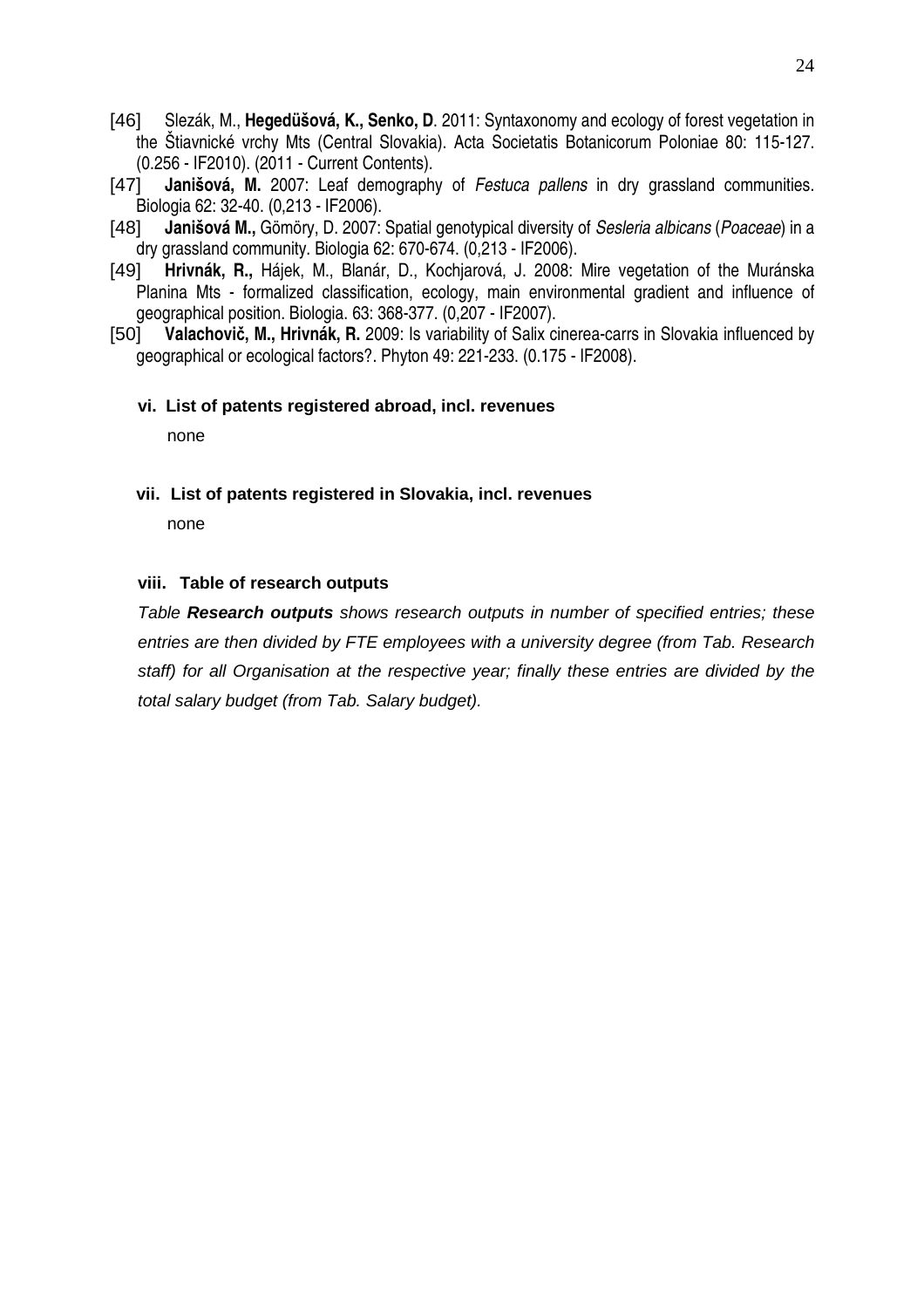|                                                                     | 2007     |         |                     | 2008           |         |                                          | 2009        |         |                     | 2010   |         |                     |             | 2011    |                     | total        |                             |               |                            |
|---------------------------------------------------------------------|----------|---------|---------------------|----------------|---------|------------------------------------------|-------------|---------|---------------------|--------|---------|---------------------|-------------|---------|---------------------|--------------|-----------------------------|---------------|----------------------------|
| <b>Research</b><br>outputs                                          | number   | No./FTE | No. / salary budget | number         | No./FTE | salary budget<br>∽<br>$\dot{\mathbf{z}}$ | number      | No./FTE | No. / salary budget | number | No./FTE | No. / salary budget | number      | No./FTE | No. / salary budget | number       | averaged number<br>per year | av. No. / FTE | av. No. / salary<br>budget |
| chapters in monographs,<br>books published abroad                   | 3        | 0,060   | 0,00                | $\overline{2}$ | 0,039   | 0,00                                     | 4           | 0,075   | 0.01                | 6      | 0,117   | 0,01                | 3           | 0,062   | 0,00                | 18           | 3,6                         | 0,071         | 0.01                       |
| chapters in monographs,<br>books published in<br>Slovakia           | 12       | 0,240   | 0,02                | 24             | 0,471   | 0,04                                     | 4           | 0,075   | 0,01                | 5      | 0,098   | 0,01                | 5           | 0,103   | 0.01                | 50           | 10,0                        | 0,197         | 0,01                       |
| <b>WOS publications</b>                                             | 34       | 0,680   | 0.05                | 47             | 0,922   | 0,07                                     | 40          | 0,748   | 0,06                | 40     | 0,782   | 0,06                | 48          | 0,991   | 0,07                | 209          | 41,8                        | 0,822         | 0,06                       |
| scientific publications<br>indexed by other<br>databases (specify)  | 6        | 0,120   | 0,01                | 8              | 0,157   | 0.01                                     | 0           | 0,000   | 0,00                | 0      | 0,000   | 0,00                | 0           | 0,000   | 0,00                | 14           | 2,8                         | 0,055         | 0,00                       |
| scientific publications<br>in other journals                        | 38       | 0,760   | 0,06                | 34             | 0,667   | 0,05                                     | 29          | 0,542   | 0,04                | 60     | 1,172   | 0,08                | 48          | 0,991   | 0,07                | 209          | 41,8                        | 0,822         | 0,06                       |
| publications in proc. of<br>international scientific<br>conferences | 21       | 0,420   | 0,03                | 10             | 0,196   | 0,02                                     | 32          | 0,598   | 0.05                | 65     | 1,270   | 0,09                | 59          | 1,217   | 0,08                | 187          | 37,4                        | 0,736         | 0,05                       |
| publications in proc. of<br>nat. scientific<br>conferences          | 3        | 0,060   | 0,00                | 32             | 0,627   | 0,05                                     | 20          | 0,374   | 0,03                | 13     | 0,254   | 0,02                | 46          | 0,949   | 0,07                | 114          | 22,8                        | 0,449         | 0,03                       |
| active participations at<br>international conferences               | 48       | 0,960   | 0,08                | 53             | 1,039   | 0,08                                     | 52          | 0,972   | 0,07                | 73     | 1,426   | 0,10                | 79          | 1,630   | 0,11                | 305          | 61,0                        | 1,200         | 0,09                       |
| active participations at<br><b>Inational conferences</b>            | 31       | 0,620   | 0,05                | 40             | 0,784   | 0,06                                     | 45          | 0,841   | 0,06                | 38     | 0,742   | 0,05                | 32          | 0,660   | 0,05                | 186          | 37,2                        | 0,732         | 0,05                       |
| patents registered in<br>Slovakia                                   | $\bf{0}$ | 0,000   | 0,00                | $\mathbf 0$    | 0,000   | 0,00                                     | $\mathbf 0$ | 0,000   | 0,00                | 0      | 0,000   | 0,00                | $\mathbf 0$ | 0,000   | 0,00                | $\mathbf 0$  | 0.0                         | 0,000         | 0,00                       |
| patents registered in<br>abroad                                     | 0        | 0,000   | 0,00                | 0              | 0,000   | 0,00                                     | $\pmb{0}$   | 0,000   | 0,00                | 1      | 0,020   | 0,00                | $\mathbf 0$ | 0,000   | 0,00                | $\mathbf{1}$ | 0,2                         | 0,004         | 0,00                       |

#### **ix. List of patents and patent applications**

[1] **Invention – application signed-in abroad:** P201000499, Authors: **Ove**č**ka Miroslav**, Miren Edurne Baroja Fernández, Jun Li, Francisco José MuozPérez, Javier Pozueta Romero, Ignacio Ezquer Garín, Abdellatif Bahaji; Title: Procedimiento para alterar el patrón de desarrollo, aumentar el crecimiento y la acumulación de almidón y alterar la estructura del almidón en plantas; Owner / co-owner: Iden Biotechnology S.L., Spain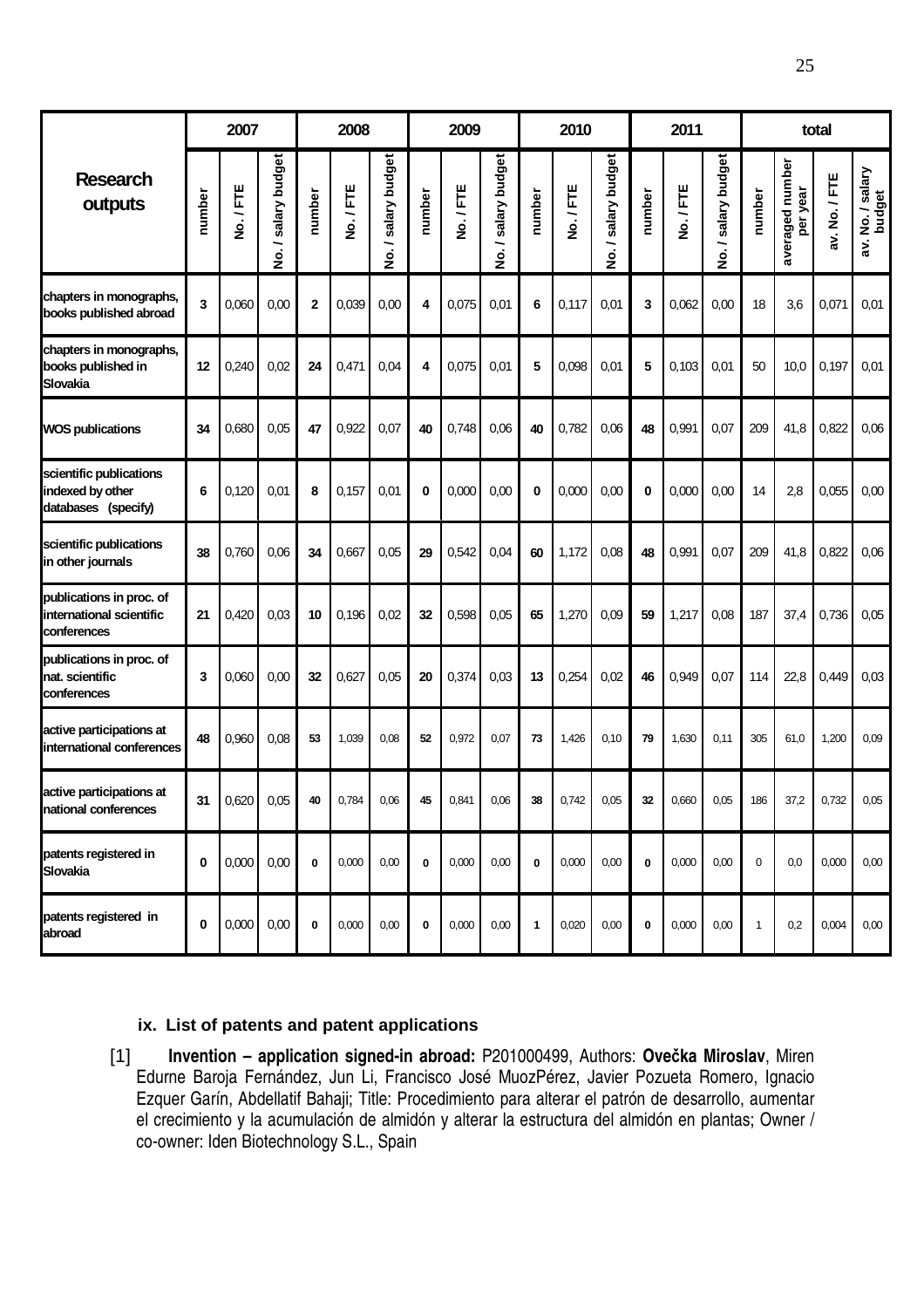### **x. Supplementary information and/or comments on the scientific output of the Organisation**

Expert teams oriented to the biodiversity research in non-vascular, vascular plants and plant communities publish their research results in a wide spectrum of scientific media. Most significant results are published in the peer reviewed, impacted international journals included in the ISI databases (WOS, SCOPUS, etc.), being the crucial indicator of the fundamental research activities. Important information on the flora and vegetation of Slovakia is published in monographs (Floras, checklists, identification keys, vegetation surveys, etc.). They are related to the local flora and vegetation, for the conservation of which Slovakia has an ultimate responsibility, and as such cannot be replaced by any other publications from abroad. At the national scale they serve as reference manuals for botanists and those working in other branches of science (e.g. zoology, ecology, forestry, etc.), for teachers and students at high schools and universities, and for practical purposes of the nature conservancy. On the other hand, they serve at international scale as important information sources on the flora and vegetation of Slovakia for researchers from abroad who either study some plant species occurring in Slovakia or need information about the country flora and vegetation to generate a wider picture of European biodiversity. Recently several important publications presenting syntheses of the regional biodiversity information were made available for the home and oversee cooperating institutions, universities, libraries and nature conservancy bodies. Results of regional scale biodiversity research are published in Slovak language to cultivate national botanical terminology and to approach the main target groups of readers. Nevertheless, most important information from these publications is accessible also to those whose mother tongue is other than Slovak via lists of taxa and localities, distribution maps, synonymies, etc. International interest in such publications is documented also by the fact that a full digital copy of all 13 published volumes of Flóra Slovenska was prepared in cooperation of IB SAS and Real Jardín Botánico, C.S.I.C., Madrid and included in one of the most important European digital libraries of botanical literature, Biblioteca Digital del Jardín Botánico C.S.I.C. (http://bibdigital.rjb.csic.es/spa/index.php, search for "Flóra Slovenska"). Expert teams oriented to experimental research in plant physiology publish nearly all results in well-impacted international journals. At the national and the international scale the results are important to focus agricultural activities to the procuction of crop suitable for current conditions, including specific environmental burdes related mostly to the soil quality.

Notice: List of all research outputs of monitored assessment period of structure of the Organisation's annual report is included in the separate annex

### **2. Responses to the scientific output**

Table **Citations** shows specified responses to the scientific outputs; these entries are then divided by the FTE employees with a university degree (from Tab. Research staff) for all Organisation at the respective year; finally these entries are divided by the total salary budget (from Tab. Salary budget).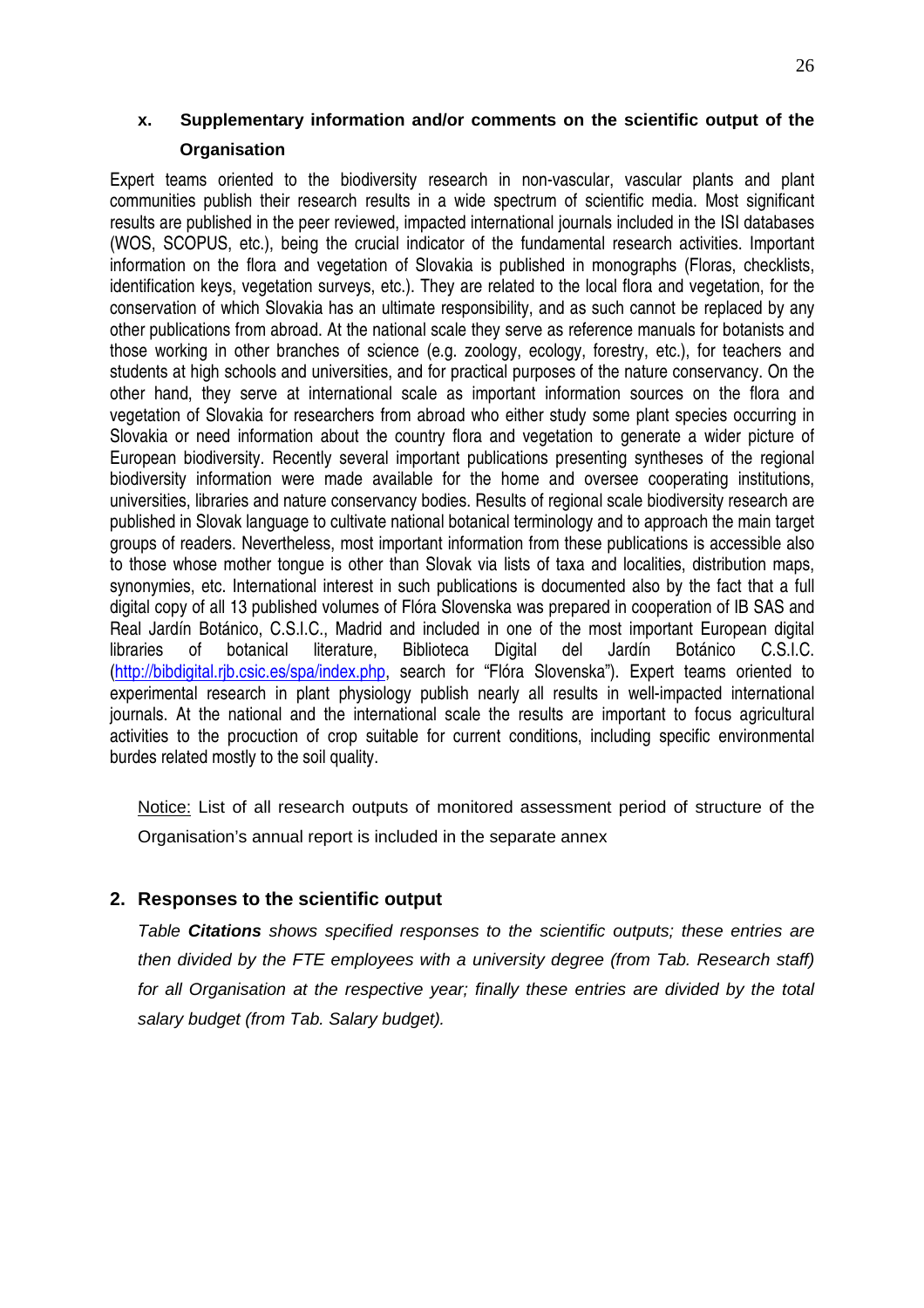|                                                                                                    | 2006   |         |                                          | 2007   |         |                         | 2008   |         |                                          | 2009   |         |                         |        | 2010    |                                          | total  |                             |               |                            |
|----------------------------------------------------------------------------------------------------|--------|---------|------------------------------------------|--------|---------|-------------------------|--------|---------|------------------------------------------|--------|---------|-------------------------|--------|---------|------------------------------------------|--------|-----------------------------|---------------|----------------------------|
| <b>Citations</b>                                                                                   | number | No./FTE | salary budget<br>∽<br>$\dot{\mathbf{z}}$ | number | No./FTE | salary budget<br>╮<br>ş | number | No./FTE | salary budget<br>∽<br>$\mathbf{\dot{g}}$ | number | No./FTE | salary budget<br>∼<br>ġ | number | No./FTE | salary budget<br>∽<br>$\dot{\mathbf{z}}$ | number | averaged number<br>per year | av. No. / FTE | av. No. / salary<br>budget |
| <b>Web of Science</b>                                                                              | 429    | 8.6     | 0.7                                      | 575    | 11,3    | 0.9                     | 771    | 14,4    | 1,1                                      | 983    | 19,2    | 1.4                     | 852    | 17.6    | 1,2                                      | 3610   | 722,0                       | 14,2          | 5,3                        |
| <b>SCOPUS (if not listed</b><br>above)                                                             | 35     | 0,7     | 0,1                                      | 76     | 1,5     | 0,1                     | 72     | 1,3     | 0,1                                      | 136    | 2,7     | 0,2                     | 137    | 2,8     | 0,2                                      | 456    | 91.2                        | 1,8           | 0,7                        |
| <b>Other publicatons</b>                                                                           | 357    | 7,1     | 0,6                                      | 414    | 8,1     | 0,6                     | 422    | 7,9     | 0.6                                      | 471    | 9,2     | 0,7                     | 462    | 9.5     | 0,7                                      | 2126   | 425.2                       | 8,4           | 3.1                        |
| in monographs, conf.<br>proceedings and other<br>publications abroad (if<br>not listed above)      | 104    | 2,1     | 0,2                                      | 38     | 0,7     | 0,1                     | 37     | 0,7     | 0,1                                      | 25     | 0,5     | 0,0                     | 24     | 0.5     | 0,0                                      | 228    | 45,6                        | 0,9           | 0,3                        |
| in monographs, conf.<br>proceedings and other<br>publications in Slovakia<br>(if not listed above) | 43     | 0,9     | 0,1                                      | 127    | 2,5     | 0,2                     | 148    | 2,8     | 0,2                                      | 21     | 0,4     | 0.0                     | 99     | 2,0     | 0,1                                      | 438    | 87.6                        | 1,7           | 0,6                        |

### **i. List of 10 top-cited publications and number of their citations in the assessment period (2006 – 2010)**

- [1] McNeill, J., Barrie, F. R., Burdet, H. M., Demoulin, V., Hawksworth, D. L., **Marhold, K.,** Nicolson, D H., Prado, J., Silva, P. C., Skog, J. E., Wiersema, J. H., Turland, N. J. International Code of Botanical Nomenclature (Vienna Code) adopted by the Seveteenth International Botanical Congress Vienna, Austria, July 2005. Ruggell : A. R. G. Gantner, 2006. 658 p. Regnum Vegetabile, 146. ISBN 0080-0694. **648 citations**
- [2] Marhold K., Hindák F. (eds.). Zoznam nižších a vyšších rastlín Slovenska. 1. vyd. Bratislava : Veda, 1998. 687 s. **Including chapters citations: 331 citations**
- **[3]** Baláž, D., **Marhold, K.,** Urban, J. (eds), Červený zoznam rastlín a živočíchov Slovenska. In Ochrana prírody. Banská Bystrica. č. 20, Suppl. 1 (2001), 160 s. **including chapters citations 155 citations**
- [4] Mucina, L., **Maglocký, Š**. (eds) **(**Balátová-Tuláčková, E., Berta, J., **Banásová, V.,** Dúbravcová, Z., **Fajmonová, E.,** Hadač, E., Hejný, S., **Jarolímek, I**., Kontriš, J., Krippelová, T., **O**ť**ahe**ľ**ová, H.,** Michalko, J., Šomšák, L., Špániková, A., **Zaliberová, M**. List of vegetation units of Slovakia. In Documents Phytosociologiques. N. S. Vol. 9 (1985), p. 175-220. **64 citations**
- [5] Katalóg biotopov Slovenska. Editori Viera Stanová, **Milan Valachovi**č. Bratislava : Daphne, Inštitút aplikovanej ekológie, 2002. 225 s. **63 citations**
- [6] **Jarolímek, I., Zaliberová, M**., Mucina, L., Mochnacký, S. Rastlinné spoločenstvá Slovenska : 2. synantropná vegetácia. 1. vyd. Bratislava : Veda, Vydavateľstvo SAV, 1997. 420 s. ISBN 80-224- 0522-1. **57 citations**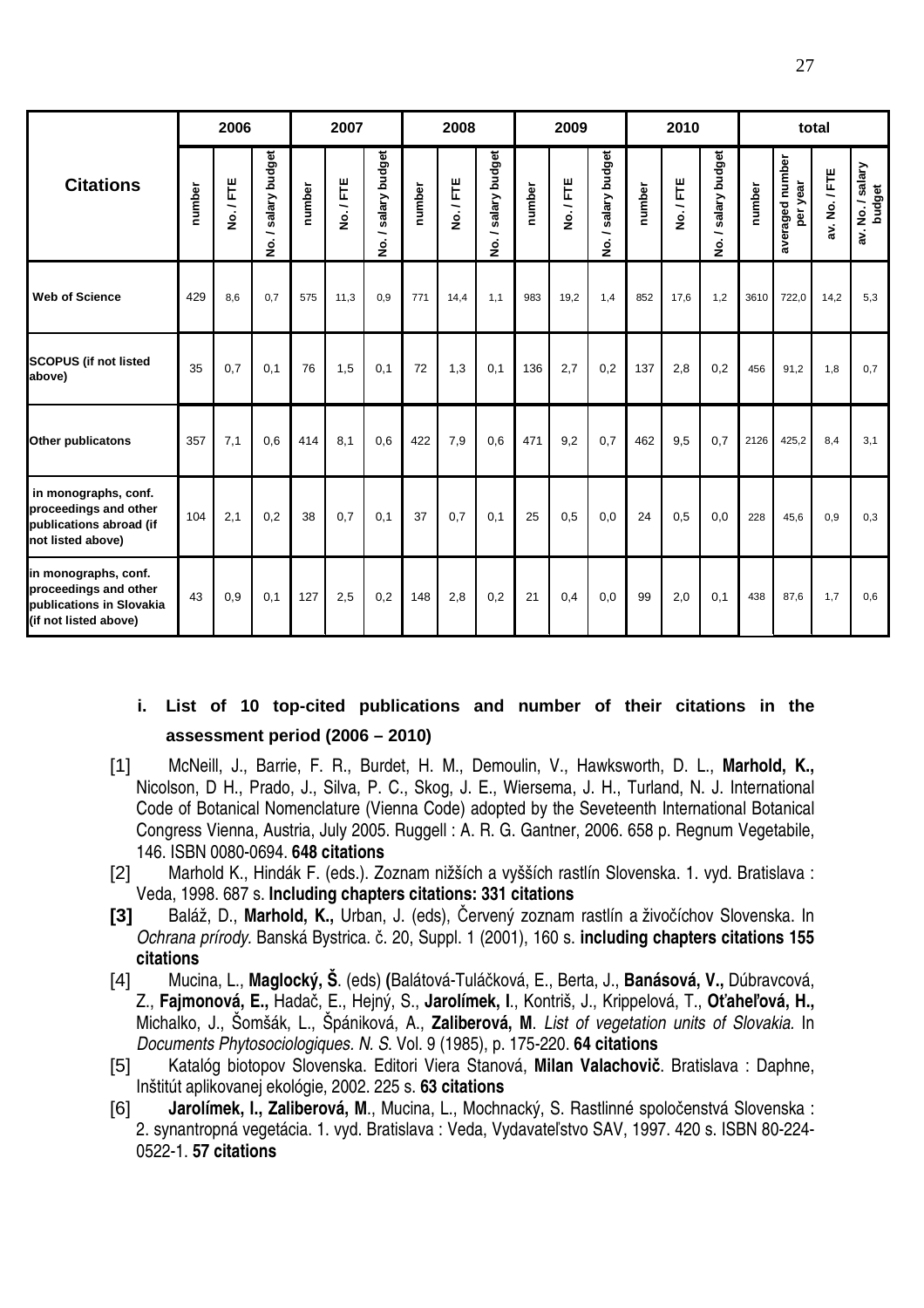- [7] Valachovič, M., Oťaheľová, H., Stanová, V., Maglocký, Š. Rastlinné spoločenstvá Slovenska. 1. Pionierska vegetácia. Ed. Milan Valachovič. Bratislava : Veda, 1995. 184 s. **47 citations**
- [8] Bielczyk U., **Lackovi**č**ová A.,** Farkas E., Liška J., Breuss O., Kondratyuk S. Ya. 2004. Checklist of lichens of the Western Carpathians. Kraków: W. Szafer Institute of Botany, 181 pp. **39 citations**
- [9] **Ove**č**ka, M.,** Lang, I., **Baluška, F.,** Hayek, F. A. von, **Illéš, P.,** Lichtscheidl, I. Endocytosis and vesicle trafficking during tip growth of root hairs. In Protoplasma. - Wien : Springer Verlag, 2005, vol. 226, no. 1, p. 39-54. (1.625 - IF2004). (2005 - Current Contents). ISSN 0033-183X. **33 citations**
- [10] Hattori, T., Inanaga, S., Araki, H., An, P., Morita S., **Luxová, M.,** Lux, A. Application of silicon enhanced drought tolerance in Sorghum bicolor. In Physiologia Plantarum : International Journal for Experimental Plant Biology. - Wiley Blackwell, 2005, vol. 123, no. 4, p. 459-466. (2.017 - IF2004). ISSN 0031-9317. **30 citations**
	- **ii. List of top-cited authors from the Organisation (at most 10 % of the research employees) and their number of citations in the assessment period (2006 – 2010)**
	- [1] Karol Marhold 1023
	- [2] František Hindák 425
	- [3] Milan Valachovič 416
	- [4] Richard Hrivnák 277
	- [5] Miroslav Ovečka 157
	- [6] Miroslava Luxová 129

## **iii. Supplementary information and/or comments on responses to the scientific output of the Organisation**

Full lists of responses to the scientific output of the Institute of Botany SAS is available in the annexes of annual reports. The annual reports are available on www.ibot.sav.sk. The responses to the scientific output is increasing. Several monograph outputs have steadily high number of citations. These are mainly internationally important "International Code of Botanical Nomenclature" (since the edition prepared in 2011 and now in print known as "International Code of Nomenclature of algae, fungi a plants" and managed by the International Bureau for Plant Taxonomy and Nomenclature, hosted by the Institute of Botany SAS), which have global audience and then both nationally and internationally important census of plants and fungi growing in Slovakia – "Checklist of non-vascular and vascular plants". Expert teams producing detailed studies on taxonomy and phylogeny of selected groups of flowering plants in the Carpathians, Alps, Pannonia, Balkan Peninsula, and in some cases also on European or worldwide scales, produce high quality research outputs which are of international importance, thus collecting increasingly high number of quality citations in impacted journals. Teams working in taxonomy within the narrow fields out of mainstream botany, mainly mycology and lichenology receives adequate attention from the teams working on similar topics abroad. Positive trend in citations is evident in the area of plant vegetation studies and plant physiology.

# **3. Research status of the Organisation in the international and national context**

• **International/European position of the Organisation**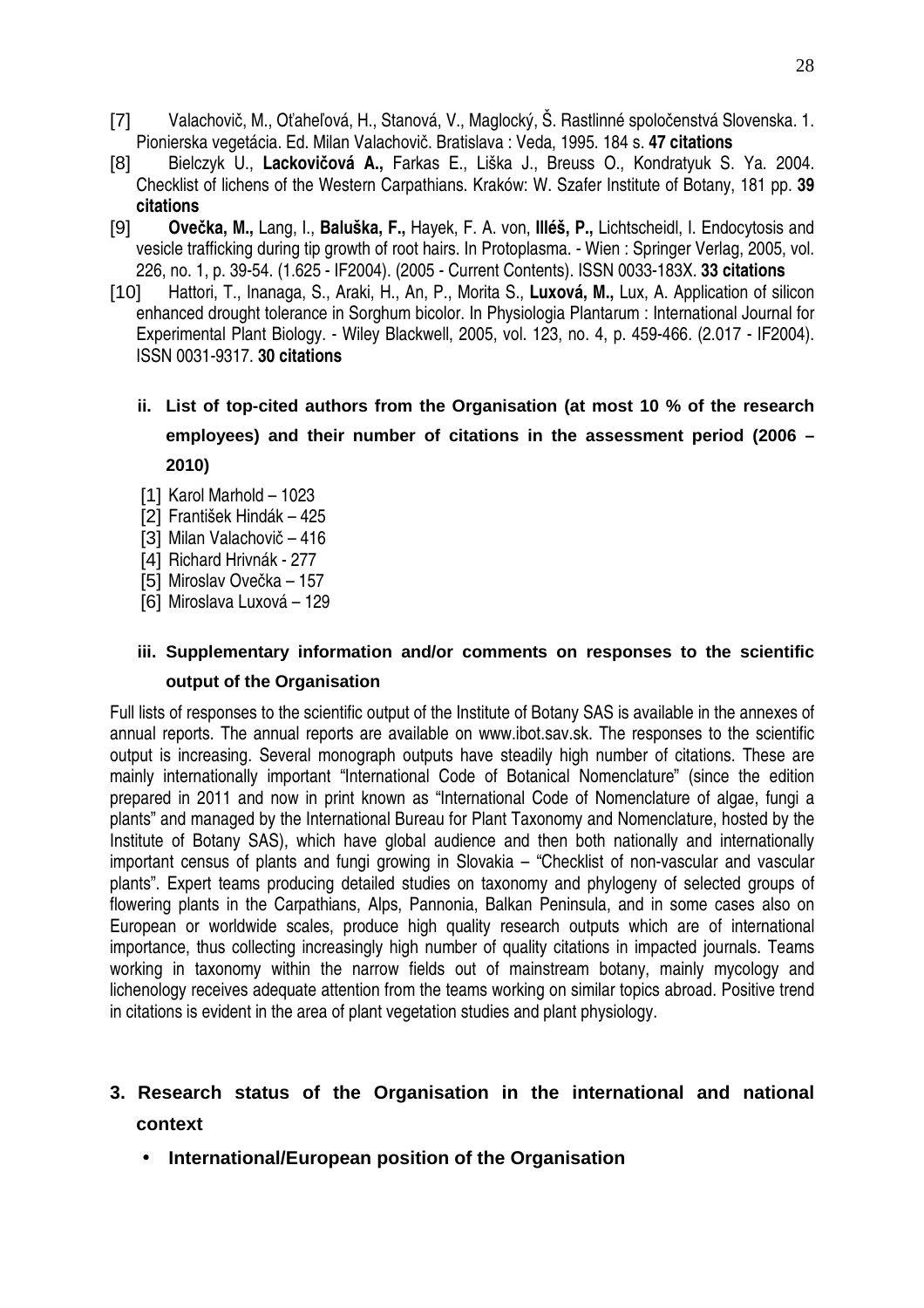**i. List of the most important research activities documenting international importance of the research performed by the Organisation, incl. major projects (details of projects should be supplied under Indicator 4). Collective membership in the international research organisations, in particular within the European Research Area** 

The importance of research activities as well as the engagement of the Institute in the international research on plant sciences can be referred from the following survey of projects revealing the scientific subjects and the results/publications resulting from international collaboration:

### **A. Multilateral projects of the International Scientific and Technical Collaboration**

### **7th Framework Programme:**

• **A Pan-European Species-directories Infrastructure – PESI 223806, 2008–2011.**  Authoritative register of all organisms occurring on the European continent was established in the course of the project. IB SAS carried out editing and quality check of the data on 22 plant families, among them also such large ones as Brassicaceae and Caryophyllaceae (for details on plant families see: ww2.bgbm.org/EuroPlusMed/query.asp). The register is already used both for research and biodiversity conservation purposes throughout Europe.

• **Novel integrated strategies for worldwide mycotoxin reduction in food and feed chains – MycoRed KBBE-2007-2-5-05, 2009–2013.** Institute of Botany plays role of "Scientific Alliance" in the project (http://www.mycored.eu/d/18/Global Network/). During the growing season in three selected areas of viticulture and two different stages of ripening of berries we monitored the occurrence of toxigenic fungi species. We identified 9-10 potentially toxigenic fungal genera. We found that deoxynivalenone toxin is part of the resistance of vine varieties to toxigenic fungi. This strategy is part of the natural, biological control against the toxin. The results indicate the need to monitor the presence of potentially toxigenic fungi under different climatic conditions that significantly affect their distribution and pathogenicity.

### **CIP-ICT**

• **Opening up the Natural History Heritage for Europeana (OpenUp!), 270890, 2011–2014.**  The project is bringing access to the natural history objects from European museums and other collections to the European portal www.europeana.eu. During the first year of the project more than 600 000 objects were made available to view for specialists, but especially to the general public. The role of the IB SAS, as a workpackage leader, is in coordination of the botanical part of the project, but also in providing access to its own herbarium collections.

### **6th Framework Programme:**

• **Towards the European Distributed Institute of Taxonomy (EDIT) GOCE-CT-2006-018340, 2006–2011.** A network of most important European institutions dealing with biodiversity and taxonomic research, both on plants and animals was established as part of this network of excellency project. Close cooperation was established for the coordination of project are research activities, joint software development, courses for PhD students and postdocs. After completing the project, activities of the network were taken over by the Consortium of European Taxonomic Facilities (www.cetaf.org), where IB SAS is a regular member.

• **European Native Seed Conservation Network RICA-CT-2004-506109, 2004–2009.** A network of European seed banks and co-operating institutions was created in the course of this project in support for a long-term storage of seeds of plants under low temperature, for plant conservation,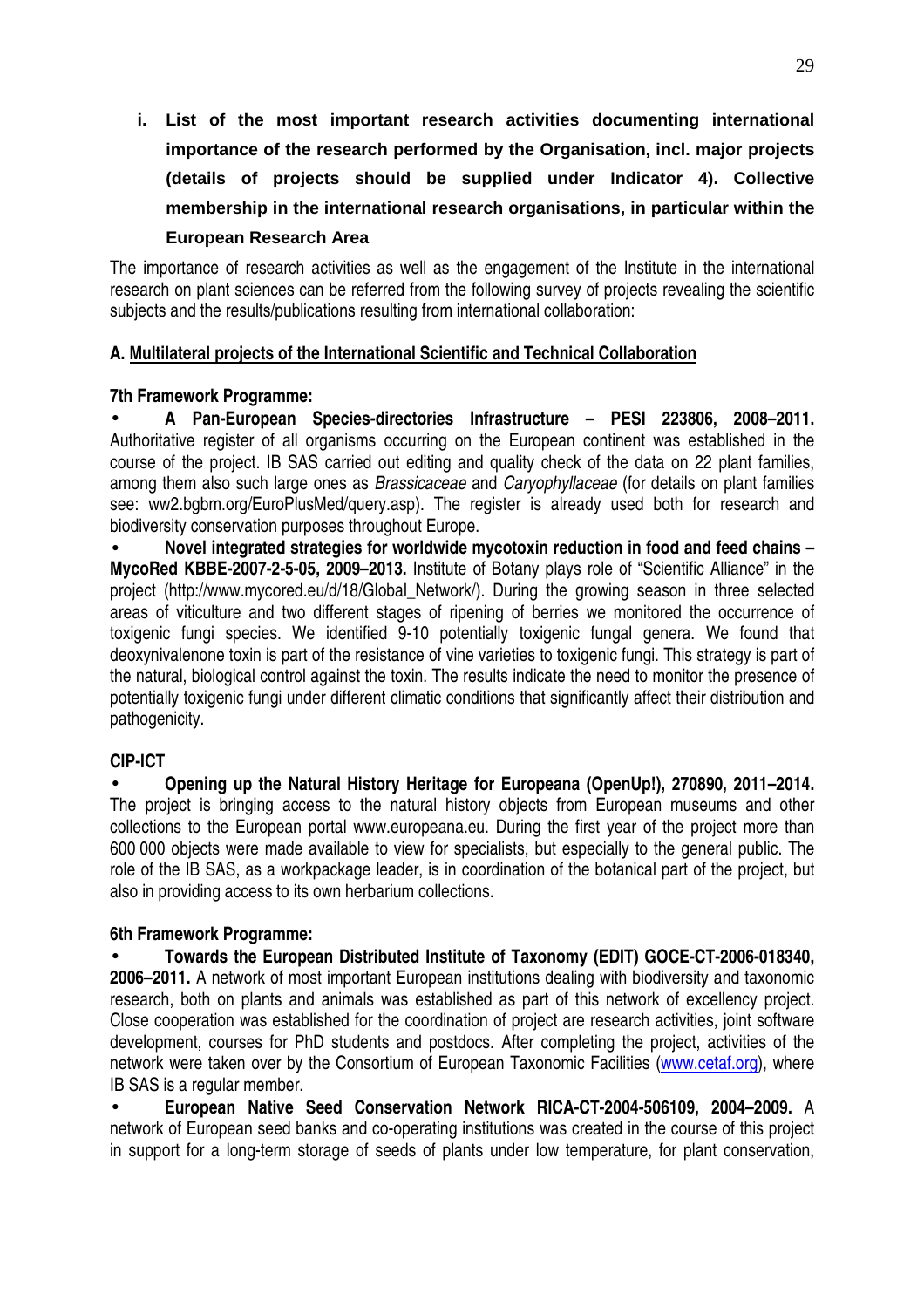breeding and other purposes. Common seed collecting protocol for seed banks was developed and physical and virtual infrastructure supporting seed collecting and storage was established.

• **Bridging genomics and agrosystem managment: Resources for adaptation and sustainaable productionof Lotus spp. in environmentaly constrained South – American soils FP6 – 517617, 2005–2009.** In the frame of multilateral cooperation with the institutions of EU and South America the team of the Institute of Botany S.A.S. focused on the study of selected environmental stressors and their influence on growth and production of biomass of selected species and cultivars of Lotus corniculatus and L. japonicus. Main goal of the project was to select suitable cultivars of L. japonicus, which could bring sufficient and quality biomass for cattle stock raising and development of cattle grazing under the conditions of environmental burden of soils in South America. Our role was linked with the characterization of structural and functional properties of these cultivars, optimalization of uptake and utilisation of nutrients, and characterization of the role of particular ensymatuc systems in an oxidative stress indused by AI and low pH. Lotus sp., compared with other crops (maize, barley), is capable to withstand relatively high concentrations of Al in the root system, on the other hand, it is more sensitive to low pH.

• **Participation of endomembranes and components of the cell wall in the maintenance of plant cell polarity MERG-CT-2005-031168, 2006–2007.** We studied differences in response of three Arbidopsis species (A. halleri – a hyperaccumulator and A. thaliana and A. arenosa) to Zn content in cultivation medium, particularly wheather it affects the growth of roots and root hairs tip. Excess of Zn reduced root hairs tip growth in model cultivar of A. thaliana and also in genotype of A. thaliana originating from the natural population of the locality Ratkovo. Number of root hairs was also reduced and this reduction was greater in plants growing in liquid medium. Detailed surface analysis revealed morphological deformation of root hairs in A. thaliana. On the contrary in A. halleri originated from the contaminated locality of Krompachy the growth of root hairs was stimulated by Zn without any morphological abnormalities.

### **European Social Fund (ESF)**

• **National Taxonomic Centre, European Social Fund, JPD BA13120200105, 2006–2008, IB SAS co-investigator,** coordinator IB SAS K.l Marhold. Close cooperation between IB SAS and the Faculty of Science, Comenius University, Bratislava, which was also recipient of financial funding, was established, number of seminars and lectures were organized, concentrated on the application of molecular methods in plant and animal systematics and taxonomy. The cooperation resulted also in admittance of both partner institutions into the Consortium of European Taxonomic Facilities (www.cetaf.org).

**SYNTHESYS - FP 7 project supporting mobility of scientists in taxonomy and systematic biology**  • **Diatoms in stagnant waters with respect to invasive species DE-TAF-4677, 2008, Alica Hindáková.** The aim of the project was to examin the diatom flora from selected stagnant waters (e.g. lakes, ponds), particularly taxa that could be considered as invasive species. Diatoms were studied mainly by electron microscopy. Survey of diatom diversity was done with the help of relevant literature and all available data. Knowledge about taxonomy of diatoms, primarily about the range of their morphological variability and distribution was extended.

• **Taxonomical studies on Ramariopsis crocea and R. helvola based on original material of Persoon NL-TAF-3886, 2008. Slavomír Adam**č**ík.** Based on authentic material held in Persoon's herbarium in Leiden was compared recent interpretation of Clavariaceae taxa described by Persoon with original.

• **Taxonomical studies North-West American taxa of Russula sect. Xerampelinae based on material held in herbarium of Museum Histoire Naturelle Paris FR-TAF 5110, 2008. Slavomír Adam**č**ík.** Type studies of two species of North American Russula compared with observations on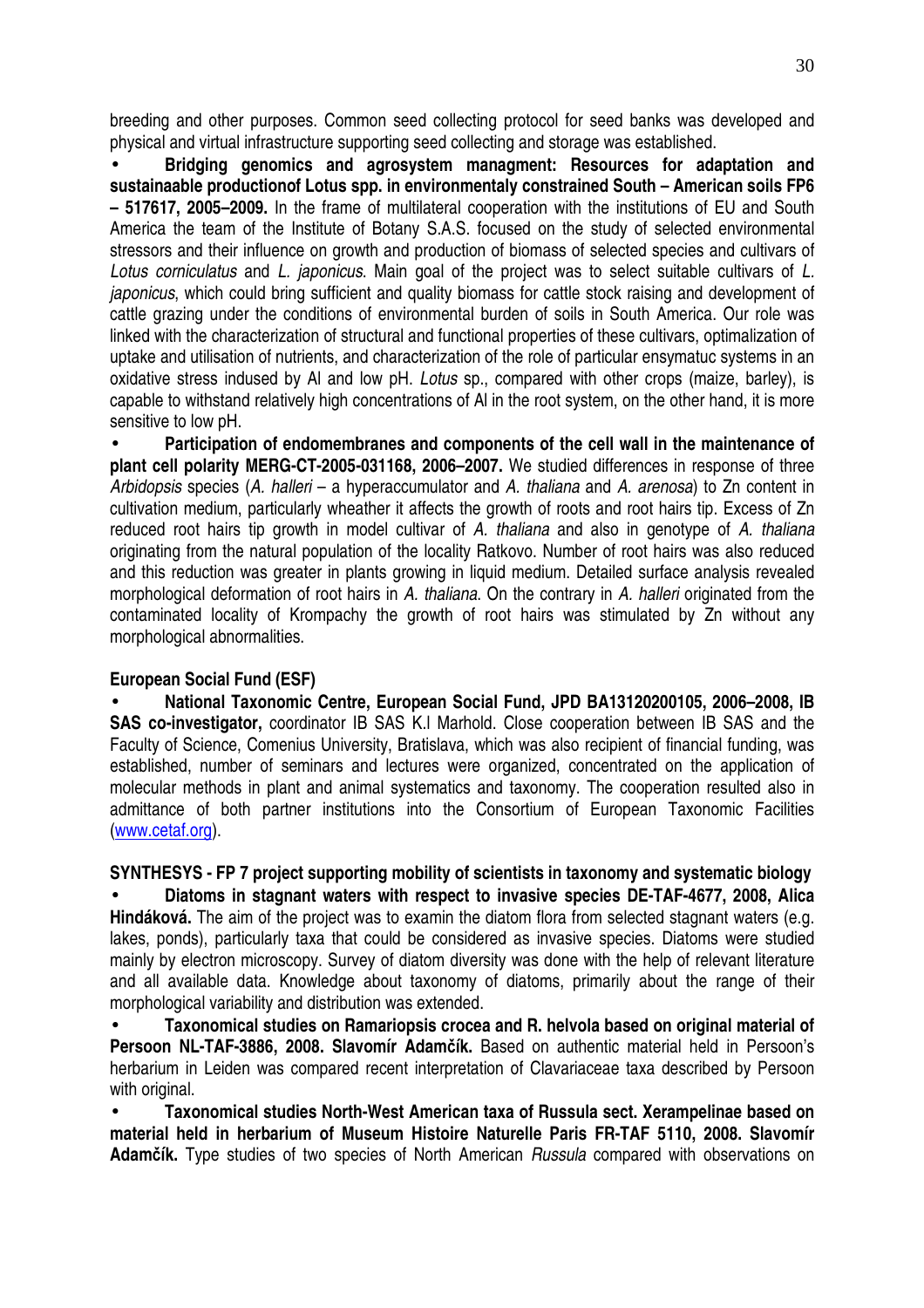recently collected material from California. The study contain also molecular analyses of 72 samples of Russula sect. Xerampelinae originated from various regions of northern hemisphere.

• **Taxonomic revision of the Alyssum montanum-A. repens group, based on material held in the Natural History Museum in Vienna (AT-TAF-4244, 2008) and Hungarian Natural History Museum in Budapest (HU-TAF-4276, 2008), Stanislav Španiel.** Detailed studies of material of the Alyssum montanum-A. repens group were preformed. The material studied included type specimens of a number of taxa and was used for the preparation of papers to American Journal o Botany, Plant Systematics and Evolution, Botanical Journal of Linnean Society (now in print) as well as for the PhD thesis.

### **Multilateral - others:**

• **Building of Carpathian Biodiversity Information system and design of the ecological network for the Western Carpathians DBU 24829-33/0, 2007–2010.** The vegetation experts of the Institute of Botany prepared a full list of non-forest and forest biotopes included in the system Natura 2000 in Slovakia. For this the data on their occurrence in orographical units in the Western Carpathians from the Central Database of Phytosociological Relevés were used. The national concept was discussed on international level with the teams from other Carpathian countries countries (Poland, Czech Republic, Hungary, Ukraine, Romania, Serbia) with the aim to consolidate the understanding of biotope definition and to clarify the distributional data. The resulting database enabled further analyses which were then published.

#### **B. Bilateral projects – a survey of the common projects and collaborating institutions/countries:**

This type of projects does not finance the research activities as a such but contribute to the international cooperation with mobility support. Mobility support helps substantially our work on national projects, increases their effectivity and we need it. We find this tool very useful and accurate.

• **Investigation of plant cover biodiversity and scientific principles of its protection in the Slovak Republic and Ukraine, 2006–2015,** collaborating institution: State Museum of Natural History Lviv

• **Contribution of IB SAS to the international project Millenium Seed Bank, 2007–2013,**  collaborating institution: Royal Botanic Gardens Kew

• **Taxonomy and geography of taxa of the flora of Russia and Slovakia, 2009–2013,**  collaborating institutions: Komarov Institute of Botany, Russian Academy of Sciences, St. Petersburg, Institute of Biology and Soil Sciences Russian Academy of Sciences, Vladivostok, and Institute of Marine Geology and Geophysics, Russian Academy of Sciences, Yuzhno Sakhalinsk, Russia.

• **Phylogeny and taxonomy of the Alyssum montanum – A. repens complex (Brassicaceae), 2010–2011,** collaborating institution: Real Jardín Botánico, CSIC) Madrid, Spain

• **Impact of vesicular trafficking in the regulation of carbohydrate metabolism processes, 2007–2011,** collaborating institution: Instituto de Agrobiotecnología, Universidad Pública de Navarra, Spain

• **International Visegrad Found (IVF), 51100753, 2011–2012**. The project enables Czech colleague Mgr. Jan Vondrák, PhD. to study several questions connected to the phenomenon of lichenicolous lichens with the lichenological team of the Institute of Botany. He can study the material from the Western Carpathians and is focused on the members of rarely occurring parasitising lichens of biotopes in higher altituted belonging to the genus Caloplaca with the phenotype of C. epithallina.

• **Perspectives in lichenological research - biodiversity, lichen chemistry, OTKA 81232, 2010–2014,** collaborating institution: Centre for Ecological Research (former Institute of Ecology and Botany), Hungarian Academy of Sciences, Vácrátót a Botanical Department of the Hungarian Natural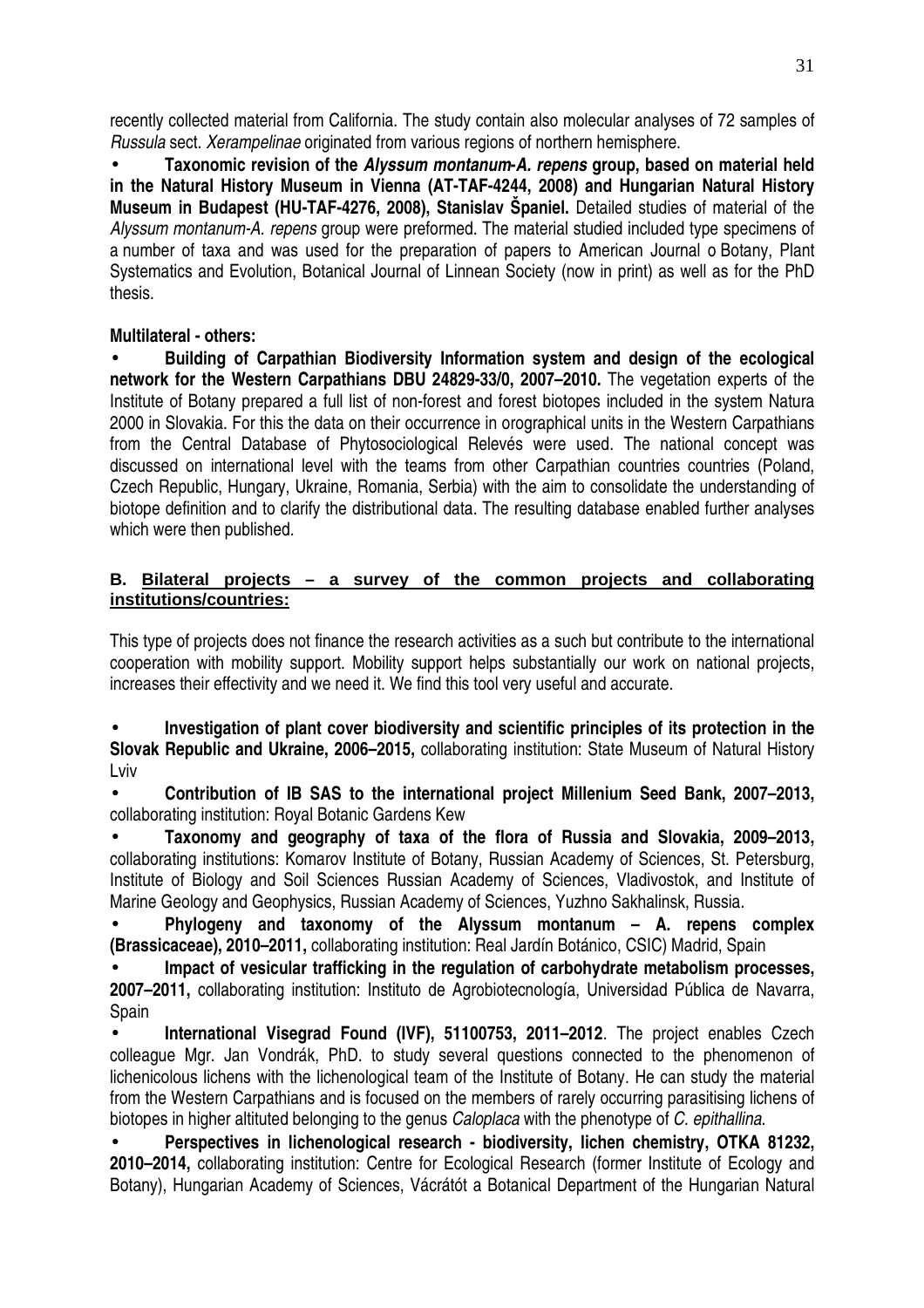History Museum, Budapest, Hungary. Hisotrical collections of the members of the genus Solenopsora from Hungary were revised. Information on the occurrence of Solenopsora species in Hungary was corrected – so far 1 species (S. Candicans) occurrs in the country, occurrence of S. olivacea is doubtful. Fresh material from all known localities of S. candicans in Hungary was collected and 3 nuclear genes were sequenced for broader phylogenetic study. Two articles were published in peer-reviewed journal.

• **Origin and evolution of calcareous fens and their biota in the Western Carpathians: the question of glacial relicts and refuges, 2008–2010,** collaborating institution: Faculty of Science, Masaryk University, Brno, Czech Republic. The project dealt with origin and development of calcareous fens and their biota in the Western Carpathians. Calcareous fens are traditionally considered as refuges of glacial relicts. Though generally assumed, this is hardly supported by any hard data about fens' origin and history. The aim was to assess the relationship between fens' age, pattern of their distribution since the Last Glacial, number of relicts and current species richness. Analysis of fossil mollusc shells, pollen and macrofossils showed which fens have existed continually in treeless form since the Last Glacial and contrastingly, which acted rather as a mosaic of sites gradually forming and diminishing in space and time. Bonds of the relict fen species to their locality were analysed, namely if they occurred at the same locality since the Last Glacial or migrated among relatively shortly-existing sites in space and time. The results brought consequences for landscape history, site management and conservancy.

• **Biosystematic studies of selected genera of the families Brassicaceae and Asteraceae in Central Europe and Balkan Peninsula, 2008–2010,** collaborating institution: Bulgarian Academy of **Sciences** 

• **Diversity of selected groups of fungi in Slovakia and Poland, 2007–2009,** collaborating institution: W. Szafer Institute of Botany, Polish Academy of Science, Krakow, Poland. Project objective was fungal diversity. With special emphasis were studied species of the genus Russula in High Tatra Mts.

• **Diversity of selected groups of cyanophytes and alga in Slovakia and Poland, 2007–2009,**  collaborating institution: W. Szafer Institute of Botany, Polish Academy of Science, Krakow, Poland

• **Root hair tip growth and adaptation to environmental stress conditions, 2007–2009,**  collaborating institution:Faculty of Life Sciences, The University of Vienna, Austria

• **Euglenophyceae of Slovakia and Poland with special regard to boundary regions, 2007– 2009,** collaborating institution: W. Szafer Institute of Botany, Polish Academy of Science, Krakow, Poland

• **Monitoraggio biologico dell´area industriale di Termoli attraverso la biodiversità dei licheni epifiti, 2006–2008,** collaborating institution: Università degli Studi di Siena, Dipartimento di Scienze Ambientali, Unità di Ricerca di Lichenologia, Siena, Italy

• **Diversity of flora of Slovak Republic and Czech Republic II – vascular and non vascular plants, SK-CZ-01806, 2006–2007,** collaborating institution: Institute of Botany, Academy of Sciences of the Czech Republic, Průhonice, Czech Republic. The project supported cooperation and mobility of researchers focused on taxonomical and caryological revision of several critical groups of vascular plants studied for the volume of Flora of Slovakia which was under preparation (Flóra Slovenska VI/1) as well as for caryological atlas and identification kee of ferns and seed plants of Slovakia. The project also enabled to common research in diversity of cryptogams in Slovakia together with our Czech colleagues and summarize the results (e.g. lichens of the Eastern Carpathians, distribution of a phytogeographical element, the lichen Physcia aipolioides in Europe).

• **Phytopathogenic fungi and their host plants in the Tatry Nationals Parks, 2005–2007,** collaborating institution: Department of biology and mycology, M. C. Skodowska University, Lublin, Poland

• **Phytoplankton of the Morava River, 2006–2008,** collaborating institution: Institute of Botany, Academy of Sciences of the Czech Republic, Třeboň, Czech Republic

• **Effects of heavy metal stress on cell architecture of tip-growing plant cells: Intracellular localization of metal ions, 2006–2007,** collaborating institution: Consejo Superior de Investigaciones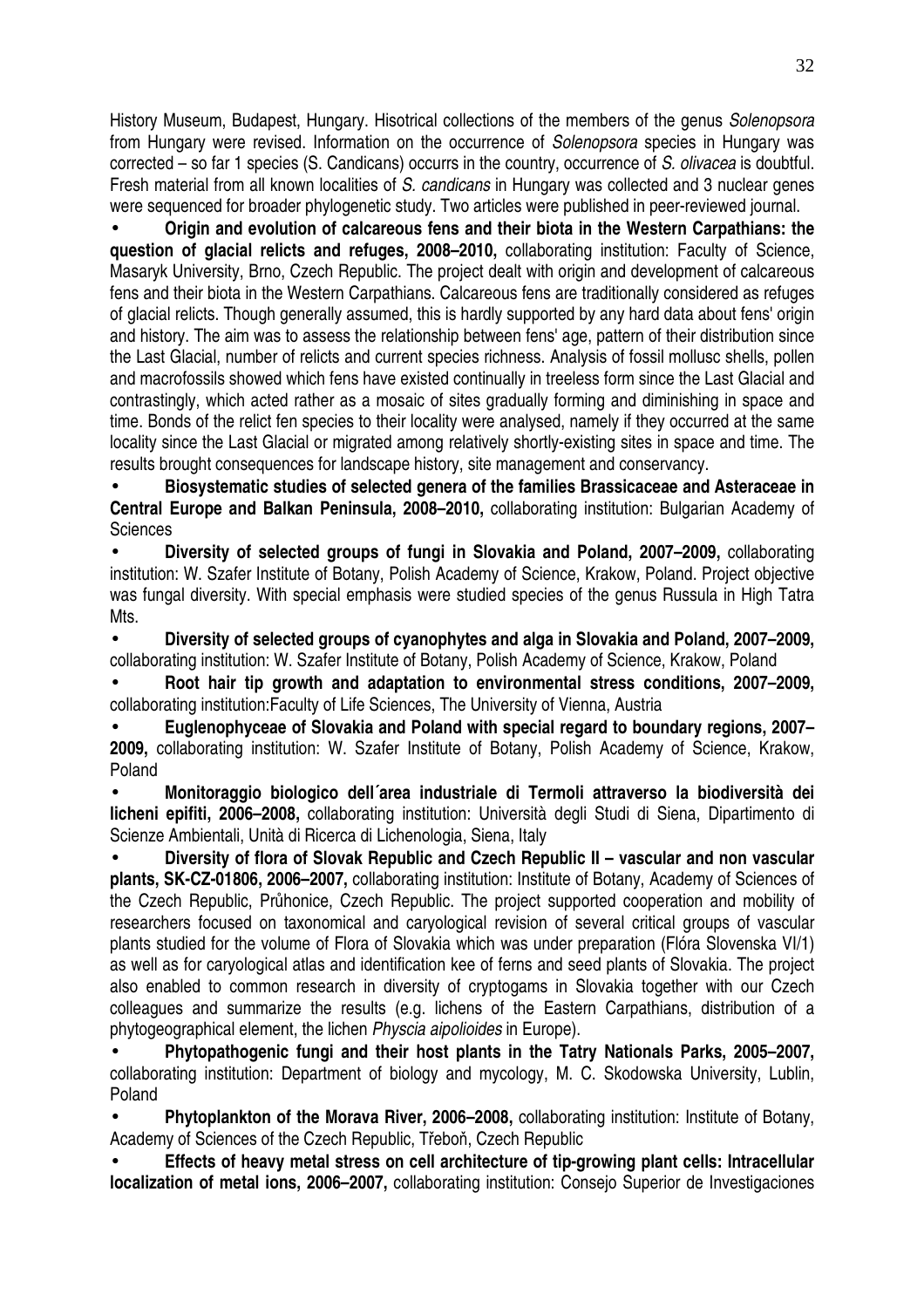Cientificas, Centro de Investigaciones Biologicas, Laboratory of Plant Development and Nuclear Organization, Madrid, Spain

### **C. Collective memberships in the international research organization**

**International Association for Plant Taxonomy** – Institute of Botany is a collective/institutional member; Karol Marhold serves as an IAPT Secretary-General, Eva Senková as an IAPT Managing Secretary and Matúš Kempa as a member of the IAPT Publishing Committe and an IAPT webmaster. In a related mechanism of the International Bureau for Plant Taxonomy and Nomenclature, Karol Marhold serves as a member of the General Committee as well as a member of the Editorial Committee of the International Code of Nomenclature of algae, fungi and plants.

### **D. Document of international improtance**

**1. Memorandum of Collaboration** between Institute of Botany, Slovak Academy of Sciences and The Board of Trustees of the Royal Botanic Gardens, Kew, United Kingdom. Memorandum of collaboration between the Institute of Botany, Slovak Academy of Sciences and the Board of Trustees of the Royal Botanic Gardens, Kew, United Kingdom, signed in December 2006, opened new possibilities of cooperation between these two institutions. The Royal Botanic Gardens in Kew is one of the world largest and most important institutions in biodiversity research, not only because of its extensive herbarium collections and libraries, but especially because of its excellent research studies in biodiversity from the molecular level to ecosystems. The Memorandum envisages exchange of data, plant material and cooperation in a wide spectrum of biodiversity studies.

2. During the 7th European Dry Grassland Meeting (Smolenice 2010), the text of Smolenice **Grassland Declaration** was formulated. 321 scientists, representatives of NGOs, ministries, politicians, farmers and other persons interested in nature conservation from 40 countries have signed the declaration until now (the list of signatories is available at the conference homepage http://www.edgg.org/edgg\_meeting.html). The Declaration calls for a strong and comprehensive Convention on Grassland Conservation in Europe within the framework of the Pan-European Landscape and Biodiversity Strategy, to secure the future of grasslands which provide vital ecosystem services to human society, are home to biodiversity, sources of natural beauty and cultural values.

### **ii. List of international conferences (co-) organized by the Organisation**

- [1] **BioSystematics Berlin 2011**  symposium "Biosystematics of polyploid plant complexes: progress, challenges, and prospects", Berlin, Germany, 23.02.-24.02.2011
- [2] **International Botanical Congress** symposium "Systematics and evolution of Brassicaceae", Melbourne, Australia, 23.07.-30.07.2011
- [3] **7th International Symposium on Structure and Function of Roots**, Nový Smokovec, Vysoké Tatry, Slovakia, 05.09.-09.09.2011
- [4] **Symposium** "Cryptogams in beech forests of Slovakia", Nová Sedlica Banská Štiavnica, Slovakia, 24.09.-01.10.2011
- [5] **2nd Czech and Slovak mycological conference**, Smolenice, Slovakia 25.10.-28.10.2011
- [6] **7th European Dry Grassland Meeting**: Succession, management and restoration of dry grasslands, Smolenice, Slovakia, 28.05.-01.06.2010
- [7] **1st Czech and Slovak mycological conference**, Brno, Czech Republic, 27.08.-29.08.2009
- [8] **Evolution of Plants in Mountainous and Alpine Habitats Xth Symposium of the International Organization of Plant Biosystematists**, Vysoké Tatry, Slovakia, 02.07.–04.07. 2008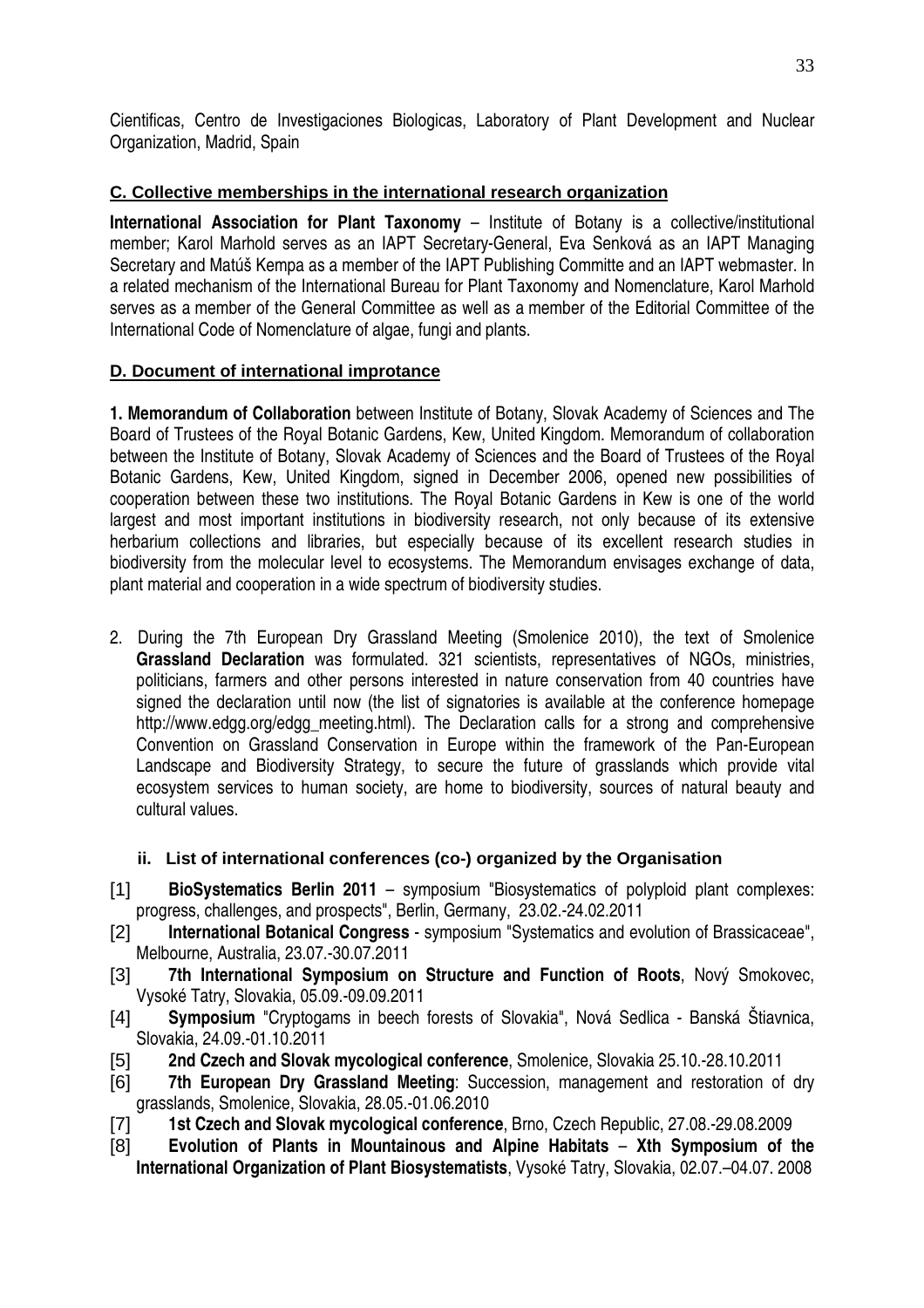- [9] **International Symposium on Biology and Taxonomy of Green Algae V.** Smolenice, Slovakia, 25.-29.6 2007
- [10] **3rd International Symposium on Plant Neurobiology,** Štrbské Pleso, Slovakia, 14. 18. 5. 2007
- [11] **Plants from heavy-metal polluted habitats**, Smolenice, Slovakia, 28.11.2007

### **iii. List of journals edited/published by the Organisation:**

- **1. WOS (IF of journals in each year of the monitoring period)**
- **2. SCOPUS**
- **3. other database**
- **4. not included in the databases**

[1] **Biologia (Section of Botany)** IF (2006): 0.213, IF (2007): 0.207, IF (2008): 0.406, IF (2009): 0.617, IF (2010): 0.609

International Association for Plant Taxonomy, which is hosted since 2011 by the Institute of Botany, publishes the journal **Taxon**, which has now an official publishing place Bratislava, IF (2010): 2.364

### **iv. List of edited proceedings from international scientific conferences and other proceedings**

- [1] 7th International Symposium on Structure and Function of Roots, Nový Smokovec, High Tatras, Slovakia, September 5-9, 2011 : programme & proceedings. Editors: Alexander Lux...[et al.]. - Bratislava : Mgr. Pavol Cibulka, Copycentrum PACI, 2011, s. 88-89. ISBN 978-80-89257-33-1.
- [2] Modern Plant Biosystematics (Proceedings from the Xth Symposium of the International Organization of Plant Biosystematists, Vysoké Tatry, Slovakia, 02. 07.–04. 07. 2008). Editors: **Marhold, K.** & Stuessy, T.F., Taxon 60 (2): 317-470, 2011.
- [3] **Janišová, M**., Wellstein, C., Willner, W. & Dengler, J. (2011): Succession, restoration, and management of dry grasslands – Special Feature with contributions from the 7th European Dry Grassland Meeting 2010 in Smolenice. Tuexenia 31: 227-234. 7th European Dry Grassland Meeting: Succession, management and restoration of dry grasslands, Smolenice, Slovakia, 28.05.- 01.06.2010
- [4] Jančovičová S., **Lizo**ň **P.** (eds.) (2011): 2. Česko-Slovenská vedecká mykologická konferencia. Smolenice, 25. – 27. október 2011, Súhrny príspevkov. Sprav. Slov. Mykol. Spol. 38: 1-84

### • **National position of the Organisation**

**i. List of selected most important national projects (the EU Structural Funds, Slovak Research and Development Agency (APVV), State Research Programmes, Scientific Grant Agency of the Slovak Academy of Sciences and the Ministry of Education (VEGA), Centres of Excellence, National Reference Laboratories and others)**

### **A) EU structural funds – OP Science and research (OP Veda a výskum):**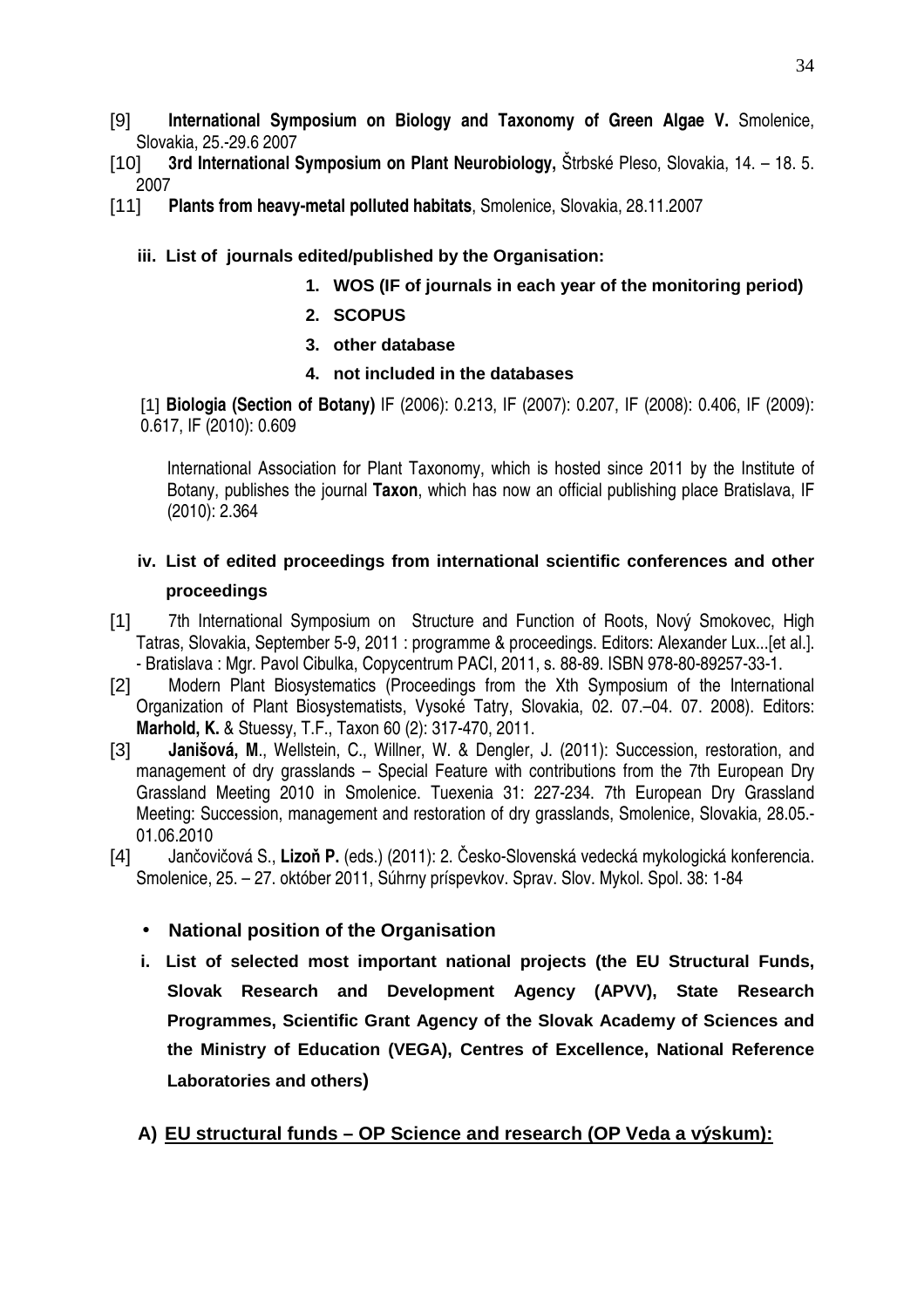**KRA-BIO Center of excellens for protection and use of landscape and for biodiversity, NFP26240120010, 2009–2011,** IB SAS co-investigator. Coordinator: Karol Marhold. The Institute of Botany SAS participated in the following project activities. 1.1. building-up the centre for Geographic Information Systems and remote sensing; 2.1 building-up Identification and Documentation Centre for Biodiversity; and 3.1. building-up the centre for systematic, taxonomy, phylogeny, phylogeography and evolution biology.

### **B) EU structural funds – OP Environment (OP Životné prostredie):**

**Natura 2000 in lifelong education,** NFP24150120003, 2009–2010, IB SAS co-investigator. Coordinator: Ivan Jarolímek. The book . The atlas of species of European interest for NATURA 2000 sites in Slovakia". The aim of the monograph is to present, in a visually engaging form, all plant and animal species of European interest, "NATURA 2000 species", occurring in Slovakia. The authors from the Institute of Botany, Slovak Academy of Sciences were responsible for the chapters on methodology, bryophytes and vascular plants. The book is full-colored, written both in Slovak and English and in 520 pages it gives basic information about NATURA 2000 network in Slovakia and about 231 species (or subspecies) of European interest occurring in Slovakia (47 plant and 184 animal species). The special part of the book dedicated to the plant and animal species includes information about their morphology, ecology, terminology, general distribution, distribution in Slovakia, threatening factors and various curiosities from their life.

### **C) APVV projects:**

**Impact of changes in air quality of urban agglomeration Bratislava on lichens APVT-51-040805 2006-2009.** The project results confirmed positive reaction of epiphytic lichens to the evolution of air pollution in Bratislava. All over the territory of the town an increased diversity of epiphytic lichens was recorded, so as the decrease of accumulation of heavy metals, constant a/b chlorophyll ration and low degree of damage of transplanted lichen thalli were. These signals point at significant decrease in air pollution and the ability of living organism to respond to these changes relatively promptly. We recorded recolonisation of nitrophilous lichens in the sites, where they were absent or occurred in minimal quantities for several decades: in town centre, near the roads with heavy vehicular traffic, road junctions and plants. Currently, 81 epiphytic lichen species grow on the territory of Bratislava, out of them 45 species are persisting from the past and 36 species are newly recorded in the territory. We found out, that 58 taxa could be considered extinct or missing. Frequency of the species, their abundance and vitality across the study area is different. This fact was used for the calculation of Index of atmospheric purity at 457 sites and for indication of zones of different levels of emission burden. The significance of this project is not only the record of initial stages of recolonisation of habitats with epiphytic lichens butt also in creation of a baseline for the future ecological studies in our capita.

**EVO-PICRIS,Taxonomy and phylogeny of the European representatives of the genus Picris LPP-0239-09 2009-2012.** We have studied taxonomic relationships of two subspecies of highly polymorphic Picris hieraciodes, particularly subsp. hieracioides and subsp. umbellata, and their phylogenetic relatedness to closely allied species, P. hispidissima, P. japonica , P. olympica and P. nuristanica. Karyological analyses involving direct chromosome counting, estimation of DNA ploidy level and absolute DNA content; and genetic analyses, particularly sequences of coding and non coding regions of nuclear and chloroplast DNA were applied to resolve outlined questions. Concerning the karyological variation are all studied species diploids with 2n=2x=10. The exception presented two populations of Picris hieraciodes subsp. umbellata which harboured triploid (2n=3x=15) and tetraploid individuals (2n=4x=20). Absolute DNA contents of diploids, triploids and tetraploids varied considerably.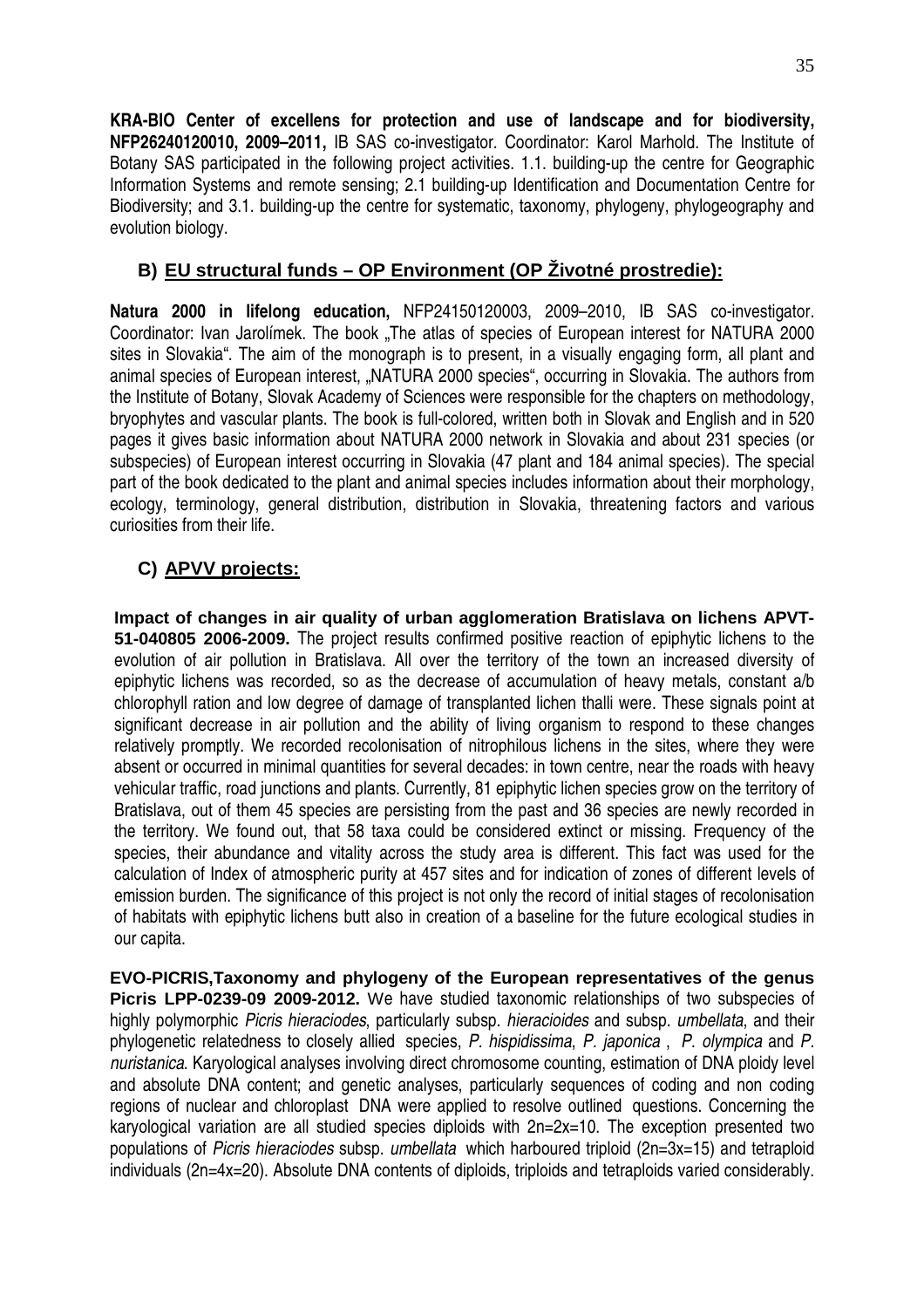Genetic markers revealed large and complex variation within both subspecies of P. hieracioides, which most probably reflects evolution of this species during and after Pleistocene glaciations. In addition, hybridisation between both subspecies and among their internal genetic lineages was proved. Genetic and karyological variation of other analysed taxa (P. hispidissima, P. japonica, P. olympica and P. nuristanica) indicated very close relationship of all those species to polymorphic P. hieracioides.

**Formalized classification system for identification of grassland vegetation APVT 51- 015804 do 2006.** Principal investigator: Monika Janišová. The main aim of the project was revision of grassland vegetation in Slovakia and preparing publication **Grassland vegetation of Slovak Republic and** electronic expert system for identification of syntaxa. The publication contains synthesis of Slovak grassland vegetation and its evaluation according to the recent knowledge on central-European vegetation. The review of Slovak grassland vegetation includes semi-natural communities ordered to three phytosociological classes: the Festuco-Brometea, the Molinio-Arrhenatheretea and the Nardetea strictae. We focused on the critical revision of hitherto described syntaxa and on elaboration of a formalized, concise and unprejudiced user-friendly electronic system for identification of grassland vegetation. The base for the study and evaluation of grassland vegetation was the Central Phytosociological Database of Slovakia. Sociological species groups together with dominance of important species have been used to formulate the definitions of associations, which were used in electronic expert system for identification of syntaxa. Slovakia became the second country in Europe using own formalized electronic system for identification of grasslands, which helps users to classify phytosociological relevés more objectively.

**Identification key of vascular plants of Slovakia and solving the problems of critical species groups in Central European area APVT-51-026404 2005-2008.** Project focused on the solution of taxonomic problems of several critical groups of plants in Central Europe as well as on the preparation of the book Diagnostic, constant and dominant species of the higher vegetation units of Slovakia and the first version of the manuscript of the Identification key of vascular plants of Slovakia. In studies of several critical plant groups a wide spectrum of methodological approaches was employed, namely multivariate morphometrics, chromosome counting, ploidy level evaluation using flow-cytometry, and last but not least, methods of molecular systematics as PCR-RLFP, amplified fragment length polymorphism (AFLP) and DNA sequences. Object of our studies included several groups of the family Asteraceae (Hieracium alpinum, Pilosella alpicola, Centaurea stoebe, Cyanus triumfettii, Picris hieracioides, P. hispidissima), Brassicaceae (Cardamine impatiens, C. pectinata, hybrids of C. glanduligera and C. enneaphyllos), Boraginaceae (Onosma), Violaceae (Viola) and some other groups of flowering plants.

**Limitation of Eurtrophication Process in Water Basin Using Composite Sorbent APVV-0566-07 2008-2010.** In the scope of the project the phytoplankton and phytobenthos of a small water basin at Modra, W Slovakia, before and after application of a composite sorbent were investigated. Unfortunately, no evident effect on reduction of phytoplankton biomass was stated. However, diversity of cyanophytes and algal communities was interesting and published in several articles.

**MICRO-EVO, Microevolutionary processes in Asteraceae APVV-0320-10 2011-2014.**  The aim of the project that started in 2011 is to address principal questions concerning microevolutionary processes, including speciation and polyploid evolution, in selected representatives of the family Asteraceae. We will also address confusing taxonomic treatments of the studied species complexes and propose new taxonomic concepts reflecting their evolutionary history. Molecular methods and flow cytometric applications, together with the methods of multivariate morphometrics and hybridisation experiments will be employed in the course of the project. We expect to obtain significantly new insights and a comprehensive view on the evolution of the studied representatives of the genera *Cyanus, Jacobaea, Picris, Pilosella* and *Taraxacum*. The results obtained will have a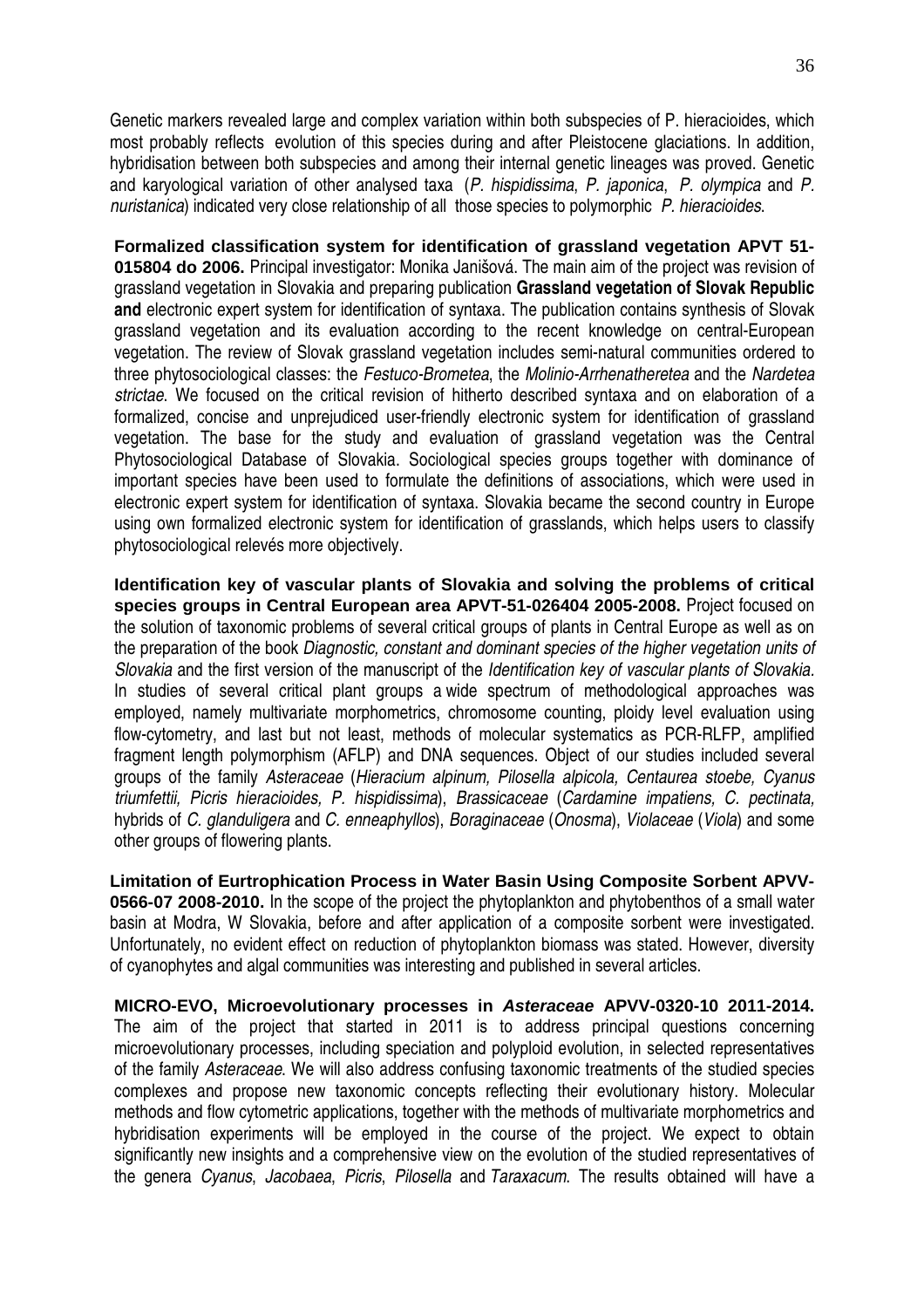broader impact beyond the individual study cases, contributing towards a better understanding of various aspects of evolution in this highly variable plant family.

**New methods of evaluation and mapping biotic harmful agents in urban greenery APVV 0421-07 2008-2010.** In our research we pointed out to the harmfulness of phytopathogenic fungi on leaves of trees and introduced methods to study this issue. Evaluation of gradual changes of cytoplasmic structures induced by the pathogens fungi of the genera Erysiphe and Mycosphaerella was conducted using scanning electron microscopy and confirmed the way how pathogens fungi invade the plant host.

**Phylogenetic relationships of the Alyssum montanum-A. repens complex (Brassicaceae) LPP-0085-06 2006-2010.** The project focused on the Alyssum montanum–A. repens complex in Central Europe and neighbouring regions. We examined taxonomic positions and evolutionary patterns of several species and subspecies from this highly polymorphic, polyploid species complex. Based on amplified fragment length polymorphism (AFLP) markers, cpDNA sequences as well as morphometric and flow-cytometric data, we demonstrated that the variation patterns contradict the current taxonomic concepts held for the studied taxa. The presented results suggested a new circumscription of two subspecies of A. montanum. The previously assumed habitat specificity of A. montanum subsp. montanum (calcareous and serpentine rocks, grasslands) and subsp. *gmelinii* (sandy sites) was rejected, and we showed that the two subspecies are allopatric. A. repens, represented by populations from Austria and Romania, were confirmed to be distinct from A, montanum. We suggested rejecting the recognition of A. montanum subsp. brymii, an assumed endemic of a small region in Slovakia and Hungary. We showed a distinct position of the Croatian-Slovenia endemic A. montanum subsp. *pluscanescens* and illustrated its allopolyploid origin. The Italian and SW Alpine populations form two well-delimited groupings, distinct from A. montanum. All the analysed Italian populations should be treated as A. diffusum, and those from SW Alps correspond to A. *orophilum*, a previously described but recently not accepted species. A. diffusum comprises three cytotypes and exhibits high, geographically structured genetic variation (Abruzzo, Gargano, Calabria) that is in accordance with morphological variation. We recognize three subspecies within A. diffusum.

**PHYLO-TAXON, Phylogeography, postglacial history and taxonomy of model groups of taxa in Europe RPEU-0003-06 2007-2010.** We clarified phylogeographical structure of alpine species Cardamine alpina (Alps, Pyrenees) and C. resedifolia (Sierra Nevada, Alps, Pyrenees, Corsica, South Carpathians) using AFLP markers. Further we reconstructed survival and migrations of populations during Pleistocene climatic changes and clarified relationships of C. alpina and C. resedifolia with C. bellidifolia. Analysis of genetic variation using AFLP data within the C. maritima group, represented by numerous taxa in Balkan and Apennine Peninsula, showed clear geographical separation of studied populations and previously described taxa. World checklist of the genus Cardamine, comprising names, synonyms, data on distribution and chromosome numbers, was finalized in the first draft, which is now subject of discussion in the international working group.

**Plant ionome modification by silicon for improvement of the crop nutrition quality APVV -0140-10 2011-2014.** Silicon, as an important component of plant nutritional, belonged to the long overlooked elements. Its impact on plant growth and development, and its role in plant defense against stress did not receive adequate attention. The originality of the project lies in the idea of further analysis of cell wall components and their ability to avoid the uptake of certain mineral, often toxic elements, as well as understanding the role of silicon in the stress avoidance or amelioration of the phytotoxicity of heavy metals increasing crop nutrition quality. Our results confirms that silicone induced changes in cell wall composition and earlier root cell differentiation are involved in reduction of radial movement of ions in root apoplasm.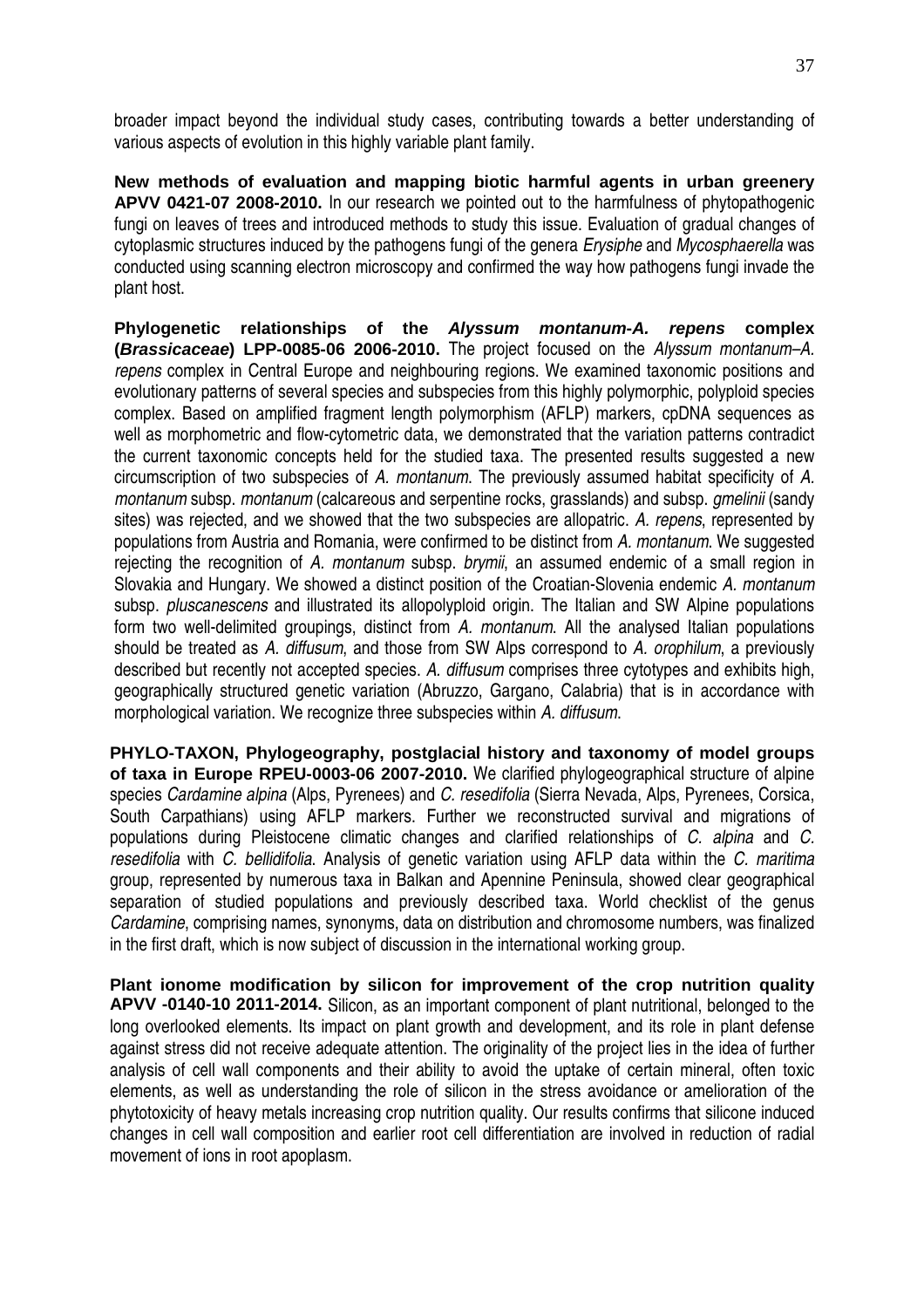38

**Taxonomy of selected groups of vascular plants of the Carpathians and adjacent APVV-0368-07 2008-2011.** We finalized the manuscript of Flóra Slovenska VI/3 that has been accepted for final editorial processing and printing. For this volume we elaborated descriptions of all genera and species of the families Cactaceae, Phytolacaceae, Aizoaceae, Nyctaginaceae, Portulacaceae and Caryophyllaceae, generated identification keys in both Slovak and English, and revised present distributions for most of the treated taxa. The most significant results of the studies on polymorphic species groups include the taxonomic and chorological revision of the Cerastium pumilum complex in Central Europe, distribution patterns of diploid and tetraploid cytotypes of the C. arvense complex in the Western Carpathians, and a description of a new subspecies, Minuartia glomerata subsp. pannonica. Molecular analyses of *Cyclamen purpurascens* s. I. in its whole distribution range revealed four genetically differentiated lineages, which reflect species' evolutionary history during and after the last glaciation. Morphological analyses indicated certain differentiation trends among the populations from the Western Carpathians, the Alps, the Jura Mts, and the Dinarides, which were, however, not sufficient for separate classifications either at the species or subspecies levels. All the studied populations of *Cyclamen purpurascens* s. I. were diploid and exhibited only negligible variation in DNA content. Within the genus Viola, we analysed morphological, karyological and genetic variation patterns of *Viola suavis* s. I, in the western Balkans. In this area, we distinguished two endemic subspecies - a subspecies previously described as V. suavis subsp. adriatica, and a new subspecies described here, V. suavis subsp. austrodalmatica. We completed the development of the Database of the Flora of Slovakia (DataFloS), which is freely accessible at www.dataflos.sav.sk, comprising so far ca 100 000 records on vascular plants.

**The participation of endomembranes in the maintenance of root hair polarity in response to abiotic stress APVV-0432-06 2007-2009.** There were differences in response of three Arabidopsis species to Zn content in cultivation medium. Zinc did not affect the growth of roots of A. thaliana, but the root hair tip growth was significantly inhibited in the presence of 1000 µM Zn. In contrast, in A. halleri the same Zn concentration stopped the growth of the root, while the root hair tip growth was not significantly affected. The uptake and distribution of Zn in Arabidopsis species depended on the content of Zn in the root medium and the specific type of uptake and sistribution strategy of particular species. A. halleri known as hyperaccumulator preferred accumulation of Zn in root apoplasm while in A. thaliana and A. arenosa Zn was determined also in symplasm. High concentrations of Zn (1000 µM) in liquid or rigid culture medium significantly influenced the root hairs tip growth. Excess of Zn reduced root hairs tip growth in model cultivar of A. thaliana and also in genotype of A. thaliana originating from the natural population of the locality Ratkovo. Number of root hairs was also reduced and this reduction was greater in plants growing in liquid medium. Detailed surface analysis revealed morphological deformation of root hairs in A. thaliana. On the contrary in A. halleri originated from the contaminated locality of Krompachy the growth of root hairs was stimulated by Zn without any morphological abnormalities.

## **D) EEA Grants:**

**Management models for grassland habitats,** SK 0115, 2009–2011, IB SAS co-investigatort. Coordinator: I. Škodová. Over the last few years, considerable attention has been paid to the use of grassland habitats and their conservation in Slovakia. In collaboration with Daphne – Institute for applied ecology, 20 management models for grassland communities were prepared. Field experiments, focused on examining the influence of mowing, grazing and mulching on the species and vegetation structure of plant communities in selected territories of Slovakia, were an inherent part of the project. Each model offers complete information on the habitat ecology, its distribution in Slovakia, and its development trends and threats. It recommends measures for appropriate management, and summarizes the ecological and management demands of specific species of fauna and flora. The proposed procedures for management and restoration of a habitat's natural value provide information on the appropriate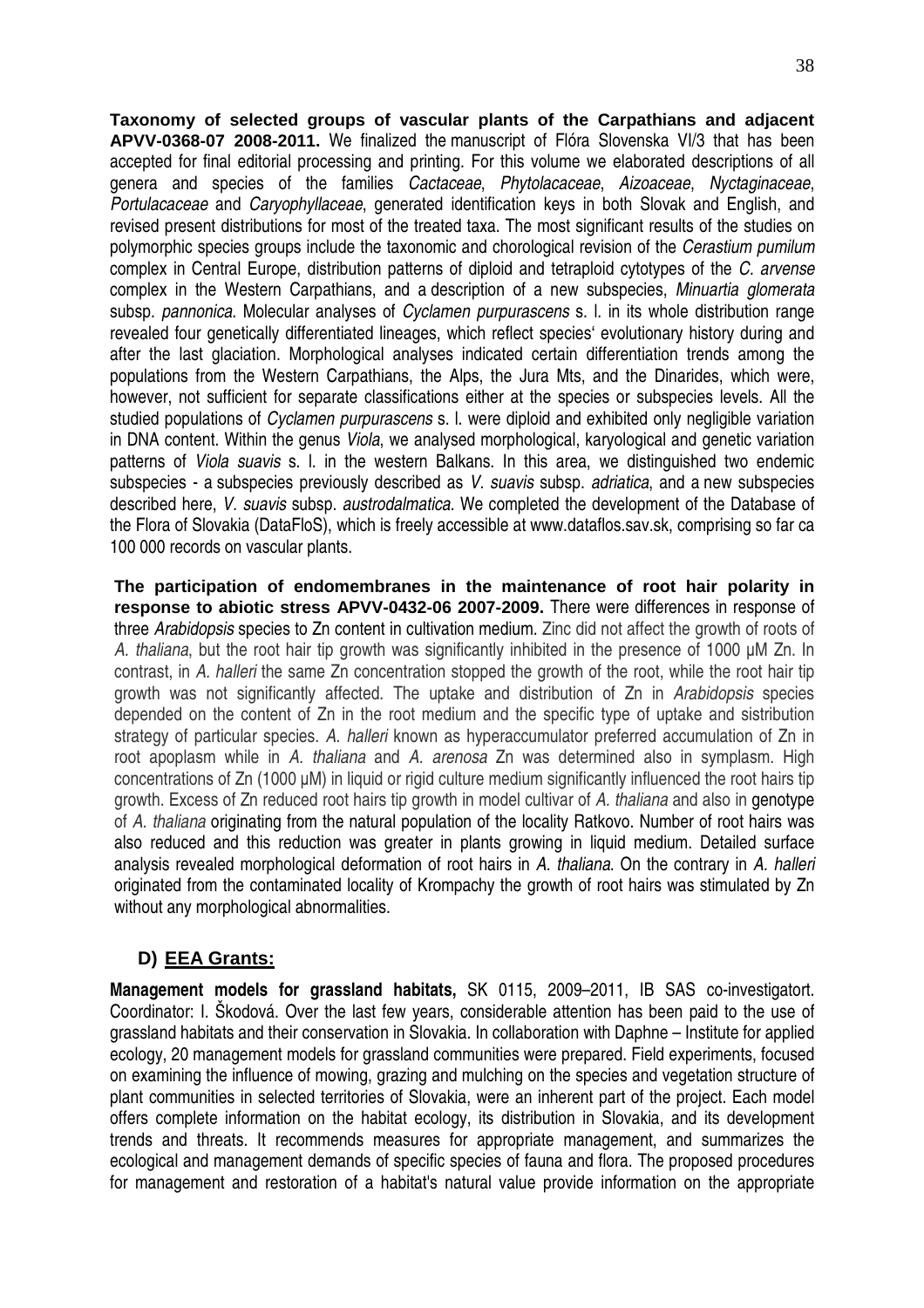regime of mowing or extensive grazing, based on the latest knowledge from research completed both in Slovakia and elsewhere in Europe. References to the financial tool, which has a significant impact on the state of habitats in Slovakia - the Agro-environmental program, a part of the Rural development program, are provided too. All models for non-forest habitats and information brochure in Slovak and English language were provided to staff of state nature protection and other stakeholders.

## **E) VEGA projects:**

**Taxonomic revision and species delimitation of European members of Russula sect. Maculantinae**, VEGA 2/0028/11, 2011–2013, IB SAS principal investigator, Slavomír Adamčík. Collections originated from various areas in Slovakia were used as comparative material and tissue samples conserved in CTAB buffer were gathers for molecular studies. Based on types studies compared with recently collected material were defined 9 species of Russula sect. Maculantinae. Similar or related North American taxa are compared with European.

**Diversity and taxonomy of diatoms of selected gravel and sand-pit lakes in Slovakia with respect to invasive species**, VEGA 2/0113/11, 2011–2014, IB SAS principal investigator, Alica Hindáková. According to analyses of the phytoplankton and phytobentos of several gravel- and sand-pit lakes in W Slovakia, suitable localities for our investigations have been choosen. The main criteria of this selection were focused to the curent development of diatom populations and the taxa which may be specified of expansive or invasine character. The massive occurrence of saline diatom Actinocyclus normanii f. subsalsa in inundations gravel- and sand-pit lakes of the Morava River and in Morava River either, was again noticed after 15 years records. The changes of diatom communities in gravel- and pit-lakes within Bratislava were apparent, what was connected with progressive development of the water eutrophication and the environment pollution in connection with global warming of biosphere. Thus, the dominant position of Cyclotella balatonis and C. pseudocomensis in waters can be served as an example. According to the distribution of diatoms can be also stated the increase of average annual temperature. This situation is suitable for the expansion of taxa growing in subtropical or tropical regions, e.g. for the species Discostella woltereckii. In addition, due to salinization of water biotopes the expansion of diatoms typical for saline waters, e.g. representatives of the genus Thalassiosira, is evident.

**Evolutionary and ecological significance of polyploidy in genera Cyanus and Pilosella (Asteraceae) – study on two systematic levels and two spatial scales**, VEGA 2/0075/11, 2011– 2014, IB SAS principal investigator, Iva Hodálová. In the first year of the project, we detected ploidy level for more than 1000 plants from two model ploidy mixed populations of P. rhodopea in order to elucidate microspatial distribution and microhabitat differentiation among cytotypes. According to our results, cytotypes grow completely intermingled and do not display niche differentiation. For the genus Cyanus, collection of plant material was completed. The sampling covers populations from Greece, Bulgaria and Italy. All plants were analysed karyologically (in total 415 individuals from 130 populácií). New chromosome numbers were detected for several species 2n=22: C. achtarovii, C. pinnatifidus, C. triumfetti s.l.; 2n=44: C. montanus a C. mollis, 2n=20: C. orbelicus, C. velenovskyi, C. nysanus, C. tuberosus, C. napulifer.

**Comparative diversity of macrophytes in various aquatic habitats**, VEGA 2/0004/11, 2011–2013, IB SAS principal investigator, Richard Hrivnák. In the first year of the project solution, we focused on our activities to sampling of vegetation and ecological data in two model regions, Borská nížina lowland (REG1; 80 sampling sites) and Turčianska kotlina basin (REG2; 80 sampling sites). Our preliminary results showed that 52 and 57 macrophytes in Pannonian and Carpathian region were found, respectively. Alpha diversity pattern was evaluated in terms of the species richness and Berger-Parker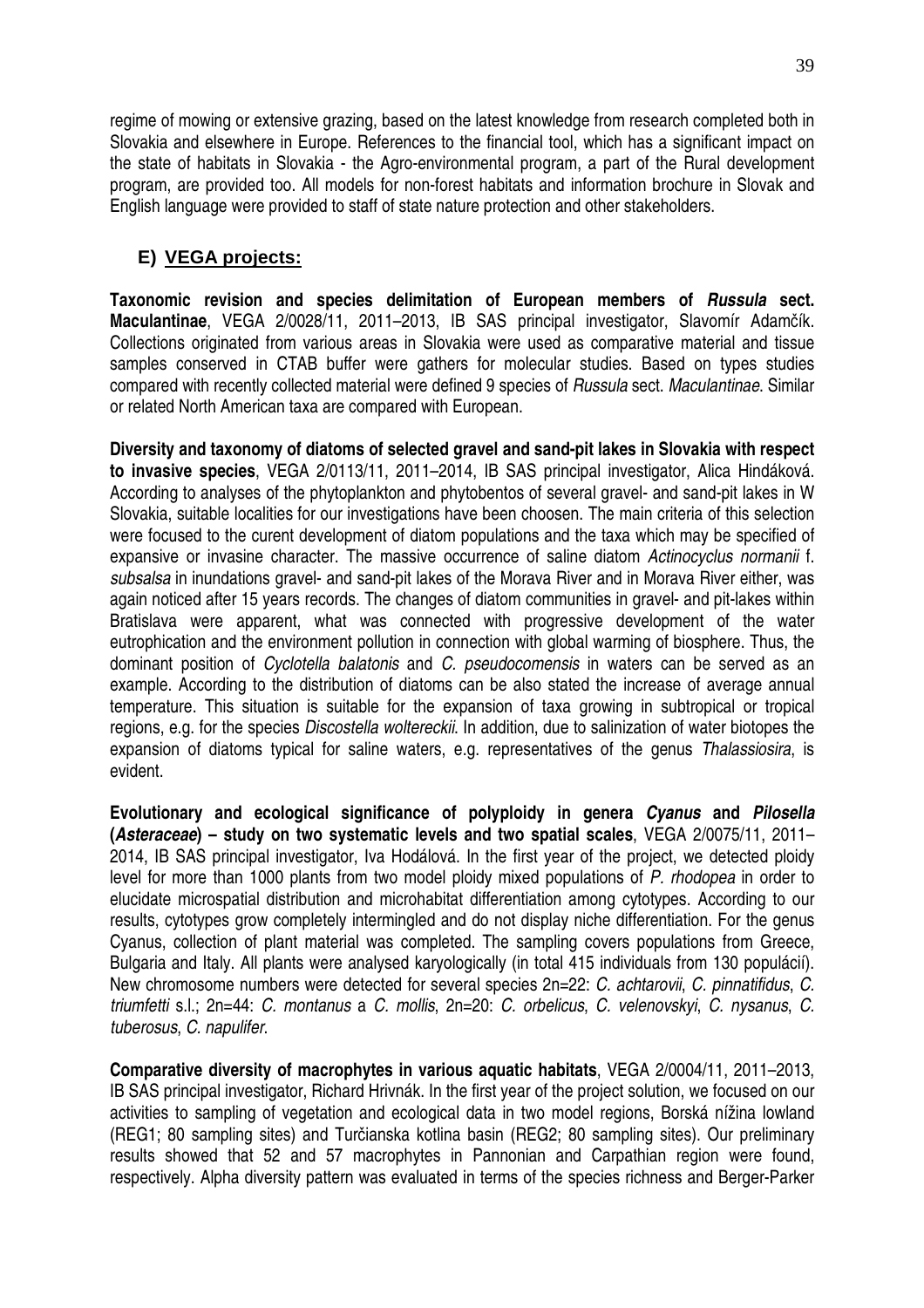dominance index with followed results: i) significant effect of habitat on species richness was revealed, while species richness was consistent across regions. The highest mean number of macrophytes was in both regions recorded in ditches (REG1 = 5.4 and REG2 = 4.4), followed by ponds, streams and rivers with the lowest average species richness (2.5); ii) the pattern in Berger-Parker dominance was different among regions. In Pannonia, rivers showed significantly lower dominance than ponds, whereas in Carpathians, Berger-Parker dominance of ditches was lower than in any other habitat.

**Determinants of rarity within Tephroseris longifolia agg.: biosystematic and populationbiological approach**, VEGA 2/0074/11, 2011–2014, IB SAS principal investigator, Monika Janišová. The project continues and extends the previous studies focussing on populations of rare endemic subspecies Tephroseris longifolia subsp. moravica in order to specify our knowledge on taxon life cycle and demography based on a long-term field observations. Experimental estimation of optimum conditions for seed germination and seedling establishment can serve to project the support of small populations. In order to understand the processes underlying the rarity of the Carpathian subspecies we would like to extend the previous study by observation of four other subspecies of Tephroseris longifolia agg. We suppose that the revealed differences between narrow endemic subspecies and widespread subspecies could explain the potential significance of geographically peripheral and ecologically marginal populations in the process of evolution of narrow endemism. The evaluation of morphological and karyological interspecific variation in T. longifolia agg. will elucidate the mutual evolutionary relationships of individual subspecies.

**Plant communities of Slovakia. Forest and shrub vegetation**, VEGA 2/0059/11, 2011–2014, IB SAS principal investigator, Milan Valachovič. The development of syntaxonomical survey of all vegetation units from the forest and shrubby vegetation occurred at territory of Slovakia. The project represents a last part and finalization of long-term program Plant Communities of Slovakia, which started at the beginning in last decade of 20th Century. The result of whole program will be a comprehensive Slovak vegetation survey – a work of highest national importance. At the same time this work will be a part of international efforts under the program European Vegetation Survey and modern tool and practical instrument for nature conservation and landscape management. The aims of project are (i) differentiation of vegetation units with application of relevant approaches and statistical methods, (ii) analyses of floristical and ecological variability and chorological characteristics, (iii) solution syntaxonomy of forest and shrubby communities in broadly Central-European region under international co-operation and by help of case studies.

**The catalogue of non-native species of vascular plants and the analysis of the level of invasion across habitats of Slovakia**, VEGA 2/0098/11, 2011–2014, IB SAS principal investigator, Mária Zaliberová. Research on the invasion of alien plants and animals is of growing importance worldwide, because they may represent threat for the diversity of native species, through changes in community structure, nutrient cycles, competition, hybridization and others, and may even cause high economic losses by reducing yields in crops, promoting allergic reactions and altering the natural environment. The main aim of our study was to assess current distribution of alien plants in Slovakia and create a first complete national catalogue of alien plants. That enables to make broader analyses of both habitat affinity of alien plants and the level of invasion of habitats and their vulnerability to invasion, what is fundamental not only for our knowledge on the ecology of aliens but also for the purpose of the nature conservation. Gathered knowledge has numerous uses not only on national level, but enables valuable comparisons also on European level.

**Diversity of phytopathogenic fungi in selected biocentres of Slovakia**, VEGA 2/0106/10, 2010– 2012, IB SAS principal investigator Kamila Bacigálová. We focus on diversity of phytopathogenic micromycetes – parasitic and saprophytic biota in selected biocentres in Slovakia (Devínska Kobyla,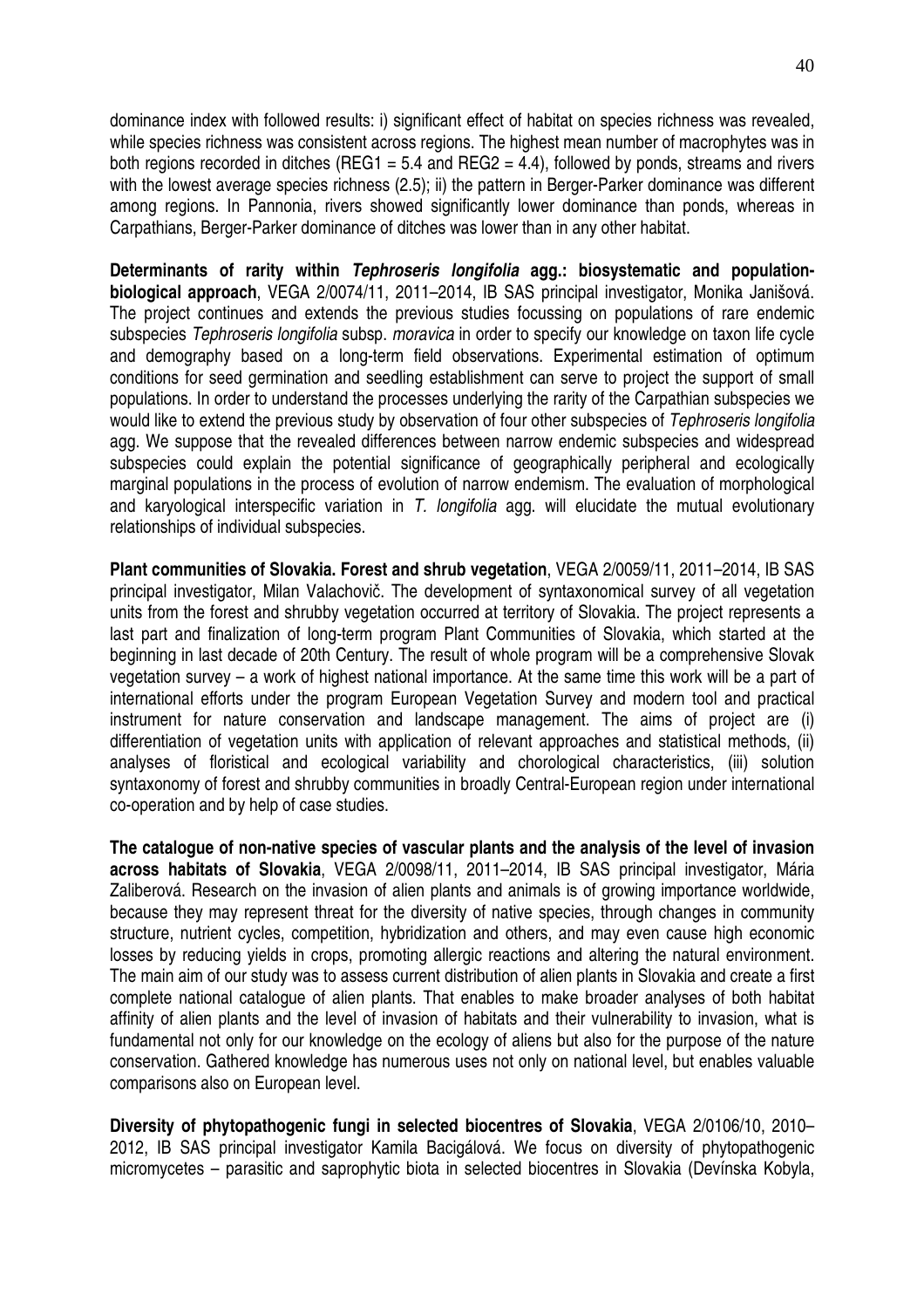Vysoké Tatry). We contributed to the collection of new original information on current state of occurrence of components of microscopic phytopathogenic fungi, achieved by own mycofloristic research – from Devínska Kobyla we list 1100 species, out of which 16 were new for the mycoflora of Slovakia (Peronosporales, Ascomycetes and mitosporic fungi). We concentrated on the phenotypic and genotypic (D1/D2 domain of 26s rRNA) characterization of 12 taxa of the genus Taphrina growing on Rosaceae.

**Systematics and biogeography of the genus Solenopsora (lichenized fungi) in the Carpathians**, VEGA 2/0071/10, 2010–2012, IB SAS principal investigator, Anna Guttová. We study taxonomy of placodioid taxa of the lichen genus Solenopsora with a focus on the species occurring in the Carpathians – S. candicans and S. carpatica. For delimitation of the species we use combination of classical approaches (morphometric data and chemistry) as well as molecular approaches (study of three nuclear genes ITS nrDNA, PKSI – KS and MCM7). The material covers the part of the European distributional area – Mediterranean, Balcan, Turkey and Central Europe. First preliminary analyses point at the fact that the taxa are well delimited, they form well supported monophyletic clades. The taxa of S. liparina from the Adriatic coast cluster with the group of S. carpatica.

**Diversity and distribution of cyanobacteria and algae of thermal springs at Pieš**ť**any and Sklené Teplice in relation to the temperature**, VEGA 2/7069/27, 2007 - 2009, IB SAS principal investigator František Hindák. **Flora of Slovakia: Cyanobacteria I., thermophilous species**, VEGA 2/0130/10, 2010–2012, IB SAS principal investigator František Hindák. Life cycle od several representatives of cyanobacteria/cyanophytes occurring in the thermal springs at Piešťany and Sklené Teplice was studied in laboratory cultured material (pure cultures or subcultures). Some species were investigated also from other localities in Slovakia to confirm their taxonomic identification. In this connection a heterocytous species Hapalosiphon fontinalis found in ivestigated thermal springs and in the Sphagnum peat-bog in Klin was investigated. According to molecular data the specimens from thermal springs belong to Mastigocladus laminosus, while acidophilic species should be named Hapalosiphon fontinalis, although their filaments are morphologically very similar. In addtion, in H. fontinalis we observed formation of hormogonia, monospores and a Nostochopsis-like heterocytes. Besides, diversity cyanobacterian/cyanophytes flora of a cooling tower of power-station at Belchatow, C Poland, was identified with cooperation with a Polish phycologist. Isolated cultures from this extremely hot locality (similar to hot springs) were sent to the Institute of Botany in Kraków for experimental studies. One new genus and species, Cronbergia paucillularis Komárek, Zapomnělová et Hindák, was described from the vicinity of Bratislavy. This nostocalean species is very similar to those found in thermal springs.

**Geoglossoid fungi of non-forest stands**, VEGA 2/0062/10, 2010–2012, IB SAS principal investigator Viktor Kučera. On the territory of Slovakia, in cooperation with colleagues from Scandinavia we found occurrence of the Geoglossum uliginosum, taxon described from northern Europe. Also Trichoglossum octopartitum, a new fungus for Slovak mycoflora were found. Collections were also confronted with the type material. We collected comparative material Microglossum viride and M. lutescens. We obtained other collections of M. olivaceum and related taxa. Methodology for molecular studies of the ITS region were tested, we analyzed a group of first preliminary results. We summarize the results of mycological research in the Slovenský raj National Park and the Veporské and Stolické vrchy Mts. Determination key for taxa of the genus Geoglossum was finished.

**The effect of different silicon concentrations on plants exposed to stress**, VEGA 2/0024/10, 2010– 2012, IB SAS principal investigator Miroslava Luxová. In the recent years, attention is paid to silicon, which is present in the soil solution in the form of H<sub>4</sub>SiO<sub>4</sub>. The importance of Si on structural and functional parameters of plants is based on its ability to act as anti-stress agent in plants exposed to stress condition. We found that Si positively influences the growth parameters and structural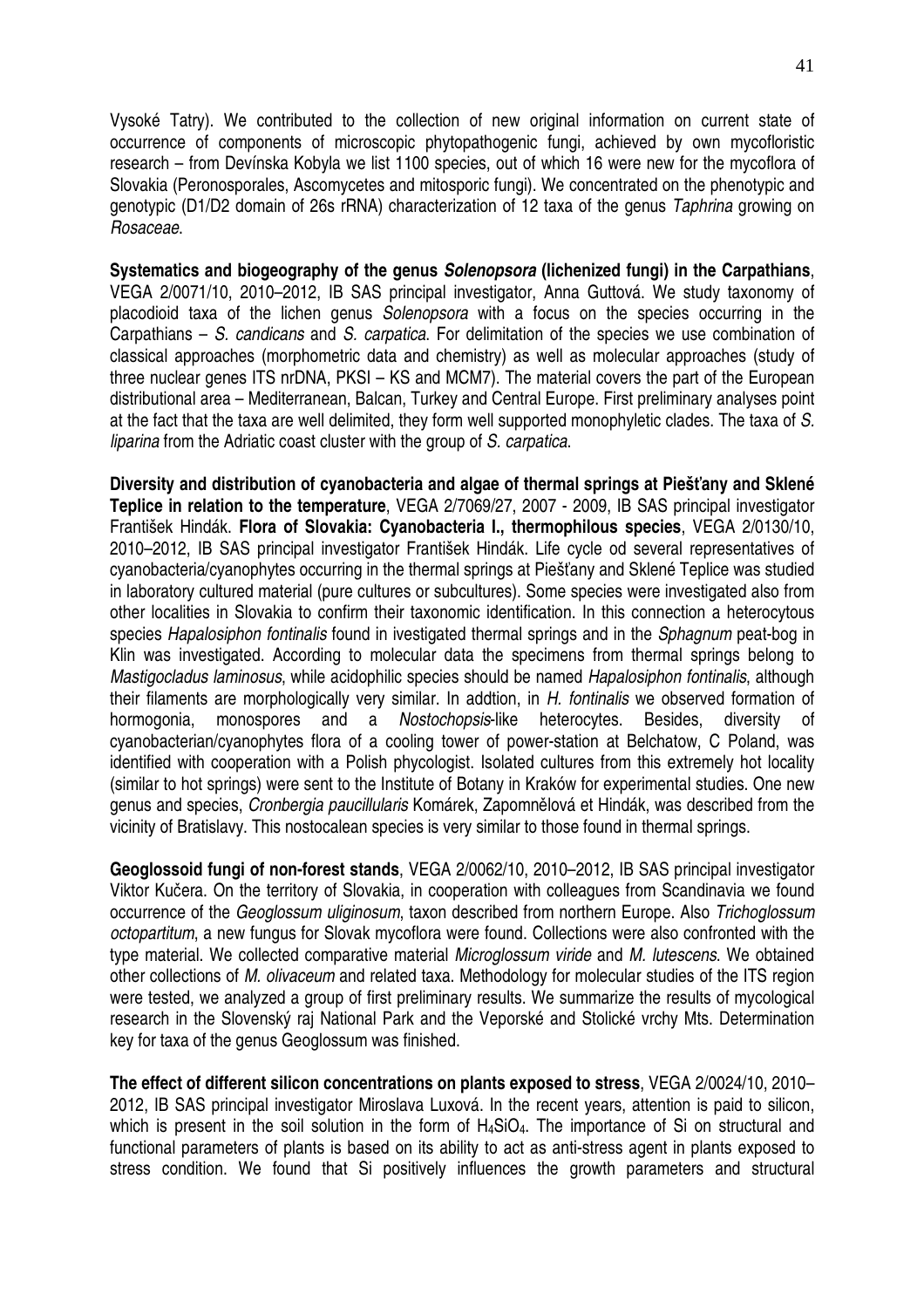adaptations to oxidative stress in sorghum, and mitigates the toxic effect of Cd in maize. It is also known that Si positively influences the growth of plants exposed to saline conditions and our results confirmed that silicon in combination with Zn significantly reduced the inhibitory effect of Zn on the root growth but did not positively affect biomass production of roots and shoots.

**Tip growth od the cells: its regulation and modifications under heavy metal influence**, VEGA 2/0200/10, 2010–2012, IB SAS principal investigator Miroslav Ovečka. Root growth, root hair formation and efficiency of the tip growth of root hairs was observed in Arabidopsis plants affected by increased concentrations of Zn. Along with the reduction of growth and production parameters, we determined the efficiency and speed of endocytosis and distribution of structural sterols. We have developed a methodology to enable us to compare these parameters between sensitive species Arabidopsis thaliana and resistant species A. halleri and A. arenosa. We have shown that the structural sterols are one of the early markers of the initiation of root hairs, and local changes in the properties of the cytoplasmic membrane and there are involved in regulation of the tip growth.

**Time and spatial distribution of reactive oxygen species in extracellular spaces of apical part of barley roots exposed to abiotic stress**, VEGA 2/0050/10, 2010–2012, IB SAS principal investigator Ladislav Tamás. The short-term exposure of barley roots to low Al concentration caused significant root growth inhibition and radial swelling of roots. During Al treatment, the radial expansion of root cells occurred in root tissues representing elongation zone and meristem. Both low pH and Al treatments caused significant disruption of cell membranes in swollen roots. In contrast to Evans blue uptake callose formation was observed only at higher Al concentrations and was detected in both swollen and adjacent root areas. Similarly to Al, exogenous short-term application of indole-3-acetic acid, polar transport inhibitor triiodobenzoic acid, ethylene precursor 1-aminocyclopropane-1-carboxylic acid or H<sub>2</sub>O<sub>2</sub> evoked root growth inhibition and radial cell expansion in barley root tip too. Using short-term treatments, the aim of this study was to analyze the role of hydrogen peroxide in the regulation of AAO activity during Cd, Cu or IAA treatments in barley root tips. For analysis individual barley root segments were obtained by the gradual cutting of each root from the tip to the base 1, 2, 3 or 6 h after short-term treatments. Already a short 30 min exposure of barley roots to Cd induced significant root growth inhibition in a Cd concentration dependent manner, which was accompanied by a marked reduction of AAO activity. At Cu concentration which had no effect on the root growth a significant increase in AAO activity was observed. This increased AAO activity was detected only in ionically-bound CW fraction. In contrast, Cu at higher concentration and IAA inhibited both ionically-bound CW AAO isozymes. Prompt inhibition of AAO activity immediately after short-term treatment was observed only in the case of  $H_2O_2$ treatment suggesting that  $H_2O_2$  may act as an inhibitor of AAO. This was further supported by the observation that all Cd-, Cu- or IAA-induced root growth and AAO activity inhibition in barley roots was connected with an elevated production of  $H_2O_2$ .

**Saline habitats in Pannonia: ecology and taxonomy of selected halophytes and their communities**, VEGA 2/0030/09, 2009–2011, IB SAS principal investigator Daniel Dítě. The focus of the project was on endangered saline habitats in Pannonia. Model biotopes included usually degraded Slovak saline habitats and relatively natural saline sites in Hungary, Austria and Serbia. The zonation of saline vegetation caused by various salt content was studied on transects. There were more than 750 phytosociological relevés made in communities of class Festuco-Puccinellietea, Scorzonero-Juncetea, Crypsietea aculeatae and in vegetation of river banks and belt of salt lakes. Experimental restoration of Camphorosmetum annuae community was tested in the field experiment on permanent plots in the Kamenínske slanisko Nature Reserve. Ecological and phytosociological research of halophytic communities Artemisio santonici-Festucetum pseudovinae, Camphorosmetum annuae, Hordeetum hystricis, Puccinellietum limosae, Beckmannon eruciformis, Hordeetum hystricis and Pholiuro pannonici-Plantaginetum tenuiflorae were realized in Pannonia region. Distribution of selected halophytes in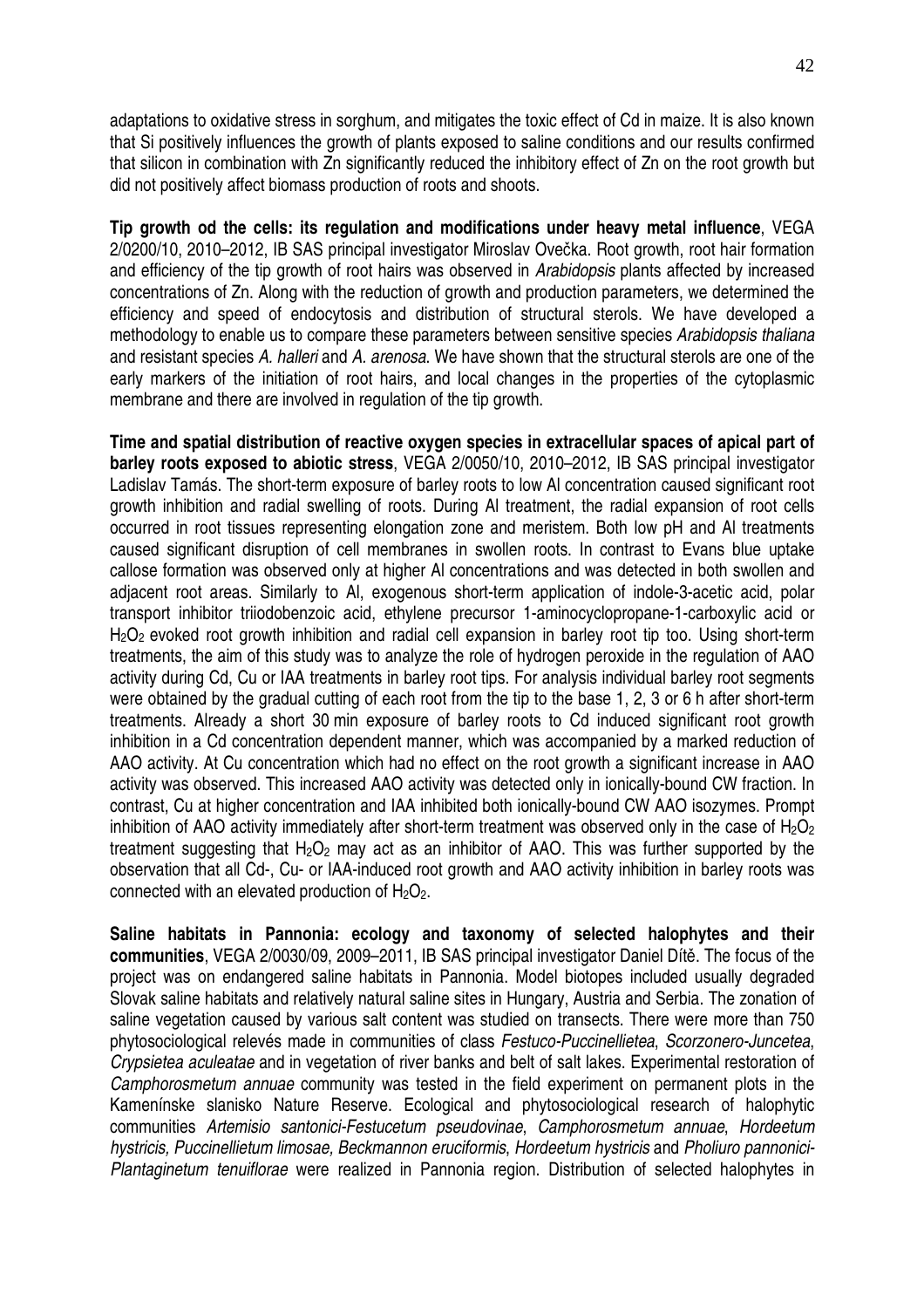Slovakia and Pannonia was investigated: Beckmannia eruciformis, Camphorosma annua, Hordeum geniculatum, Chenopodium chenopodioides, Peucedanum officinale, Pholiurus pannonicus, Puccinellia limosa, P. distans, Trifolium angulatum and T. retusum.

**Biosystematic study of the critical taxa of the families Caryophyllaceae and Asteraceae**, VEGA 2/0026/09, 2009–2012, IB SAS principal investigator Kornélia Goliašová. Within this project we conducted taxonomic revision of selected critical species groups and genera of the families Caryophyllaceae in Slovakia: Arenaria, Minuartia, Stellaria, Silene, Dianthus, and of the family Portulacaceae: the genus Portulaca. We also prepared the manuscript of the next issue of Flora of Slovakia, VI/3, that covers part of the order Caryophyllales (families Cactaceae, Phytolacaceae, Aizoaceae, Nyctaginaceae, Portulacaceae and Caryophyllaceae). Within this research we examined biology and ecology of the studied species, generated identification keys, distribution maps and illustrations. Within the study of the *Cerastium pumilum* complex, we elucidated taxonomy and chorology of the group of *Cerastium pumilum – C. glutinosum* in Central Europe. We showed that two species can be distinguished, based on morphology and karyology: C. glutinosum (2n = 72) and C. pumilum ( $2n = 108$ ). Furthermore, we assessed absolute DNA content for representatives of the Cyanus triumfetti and Cyanus montanus groups in Central Europe. In the genus Stellaria we determined and published chromosome numbers in the populations of S. nemorum ( $2n = 26$ ) and S. holostea ( $2n = 26$ ). We also finished karyological and morphometric analyses of the Stellaria graminea complex. The obtained results confirmed the chromosome number  $2n = 26$ , and will be published soon. Flow cytometric studies in the Arenaria serpyllifolia complex showed that tetraploid plants prevail in Slovakia. We did not confirm the occurrence of diploid species A. leptocados in Slovakia. We also published new distributional data for the genera Phytolacca and Scleranthus.

**Dynamics and succesion of grassland vegetation**, VEGA 2/0181/09, 2009–2011, IB SAS principal investigator Ivan Jarolímek. The main goal was to evaluate and elucidate the present state and temporal changes in grassland vegetation using the modern statistical methods. Species-rich grasslands are threatened by numerous factors and their biodiversity in some regions decreases gradually. Changes of grassland vegetation were studied in selected regions (Biele Karpaty Mts., Poľana Mts.). The successional changes in vegetation composition after 46 years of abandonment were studied in Devínska Kobyla Nature Reserve. The area of grasslands has been reduced by 61.1% compared with 1949 levels. Using computer modeling in GIS, the suitable management model for dry grasslands was defined. Phytosociological research of grasslands in Slovakia and also in Ucrainian Carphatians was made. Results of phytosociological research will be summarized in the fifth volume of edition Plant communities of Slovakia, which is in preparation at present days. It will contain detailed characteristics of meadow, pasture, halophilous and fringe vegetation. The Slovak electronic expert system for identification of grasslands was updated and formal definitions of several associations were additionally formulated.

**Phylogenetic relationships in the polyploid complex Alyssum montanum - A. repens (Brassicaceae),** VEGA 2/0087/09, 2009–2012, IB SAS, principal investigator Judita Lihová. Within this project we employ a combination of morphometric, molecular and flow cytometric approaches to disentangle evolutionary history and phylogenetic relationships in the polyploid complex Alyssum montanum-A. repens. The Apennine populations, which according to our taxonomic revision should be classified as A. diffusum, were found to exhibit extensive and geographically structured variation. We assume that this pattern reflects long-term population isolation and allopatric diversification during the last glaciation. Indeed, the three regions that we outlined - the central Apennines (Abruzzo, Umbria), Gargano (part of Apulia), and southern Apennines/Calabrian Mts. – are known as hotspot refugial regions that harbour many endemics. Thus, we provided evidence for the presence of Mediterranean refugia for the studied Alyssum montanum-A. repens complex located in central and southern Italy,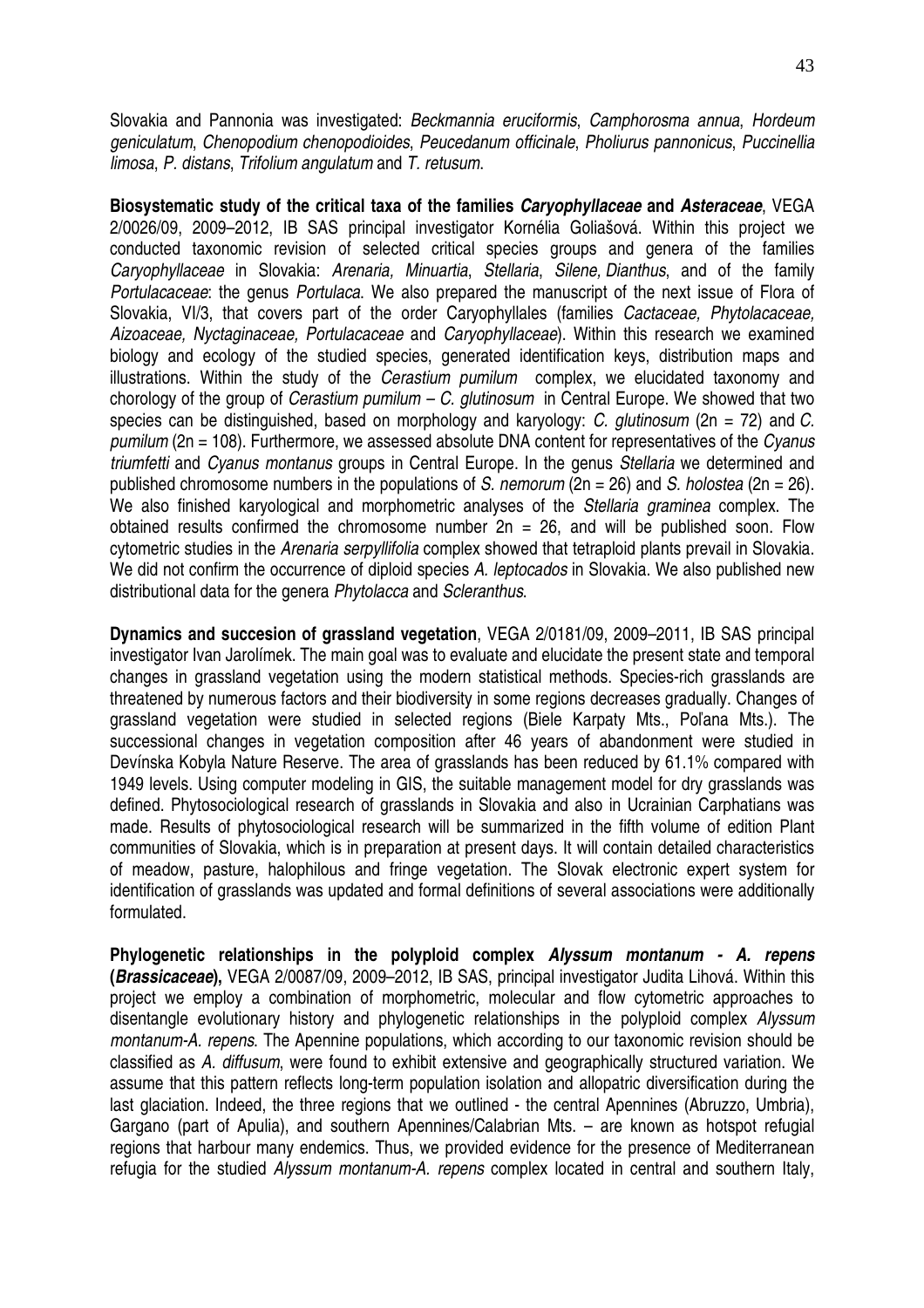which, however, did not contribute to the postglacial colonization of Central Europe. Our results are also in congruence with the 'refugia-within-refugia' hypothesis, suggesting complex evolutionary processes in the Mediterranean area. Haplotype sharing between Apennine A. diffusum and some Balkan representatives suggest either incomplete lineage sorting of ancestral variation, or more recent secondary contacts between the peninsulas. Detailed studies on the Balkan species, which are currently in progress, will help to distinguish between these two competing hypotheses. Data from cpDNA also showed that different evolutionary processes shaped the variation patterns and speciation in this species complex. Past extinctions, genetic bottlenecks and recent expansion were inferred in Central Europe occupied mainly by A. montanum subsp. *gmelinii*, while long-term accumulation of diversity as well as polyploidization occurred in the Apennines (A. diffusum) and SW Alps (A. orophilum).

**Island phenomenon of the Carpathians' high mountains in relation to environmental factors, synecology of plant communities and phytogeography of selected plant species**, VEGA 2/0121/09, 2009–2011, IB SAS principal investigator Principal investigator: Jozef Šibík. The aim of the research was the study of biodiversity in the Carpathians on population and community level. We focused on mutual interactions between individual plant species, as well as between communities and abiotic environment in various space-temporal scales. Results were interpreted within wider historical and evolutionary context. To increase objectiveness and complexity of our results, significant part of the data were collected in other European mountain ranges (e.g. the Alps). Based on knowledge about ecological factors of recent localities of Carex rupestris the deductive model of potential occurrence were proposed, from which new localities were defined. Complex research of time-space dynamics of high-mountain vegetation were realized using recent and historical vegetation data (50 years old records) connected with climatic, soil and geology GIS layers in Dolina siedmych prameňov (Belianske Tatry Mts.). The influence of alien species on mountain habitats, distribution of neophytes and apophytes in Tatras and their occurrence in natural and seminatural habitats were investigated. Communities were assessed based on occurrence of endemic and relict taxa. Coenology, ecology and chorology of vegetation with relict species Carex rupestris and Elyna myosuroides were studied.

**Toxigenic fungi and their metabolites**, VEGA 2/0002/09, 2009–2011, IB SAS, principal investigator Antónia Šrobárová. Toxigenic fungi, beside their pathogenic effect produce a wide range of secondary metabolites. The most known genera are Aspergilus, Penicilium, Alternaria and Fusarium. Some of their secondary metabolize - mycotoxins can affect animals and human health. The excellent knowledge of their life cycle and mechanisms of toxin action may be a very important base for their control. The occurrence of potencionaly toxigenic fungi has been done in the Malé Karpaty Mts, South-Slovak and Nitra region on the vine berries. The incidence of ochratoxigenic fungi of genus Aspergillum were identified during the growing seasons in the vineyards of Slovakia. We have observed the impact of climate on biodiversity of these fungi. Fusariotoxin fusaproliferin in relatively low concentrations significantly depolarize a membrane potential of cortical cells of roots, especially sensitive cultivars. The low concentration of deoxynivalenone in all cultivars of oats, in the case of Fusarium ear rot, does not exceed the EU limit. In a short review about taxonomy of Fusarium spp. we described where and way began study of toxins. Some metabolites and fusariotoxins were identified on fruit of grape during the last two vegetative phase. We studied their mechanism of action on enzymes and membranes on different cultivars. The plasma membrane is not only a selective barrier which provides selective transport of nutrients, it is also a target of toxic metabolites produced by fungi. Both maize cultivars showed higher sensitivity of root cells to FUS in cells localised in root zone I. The analysis of enzyme activities revealed that FUS significantly stimulated POD activity in both maize cultivars. SOD activity was significantly increased only in susceptible cv. Pavla, while APX activity was not affected by the presence of FUS. GST activity was specifically induced by FUS only in tolerant cv. Lucia.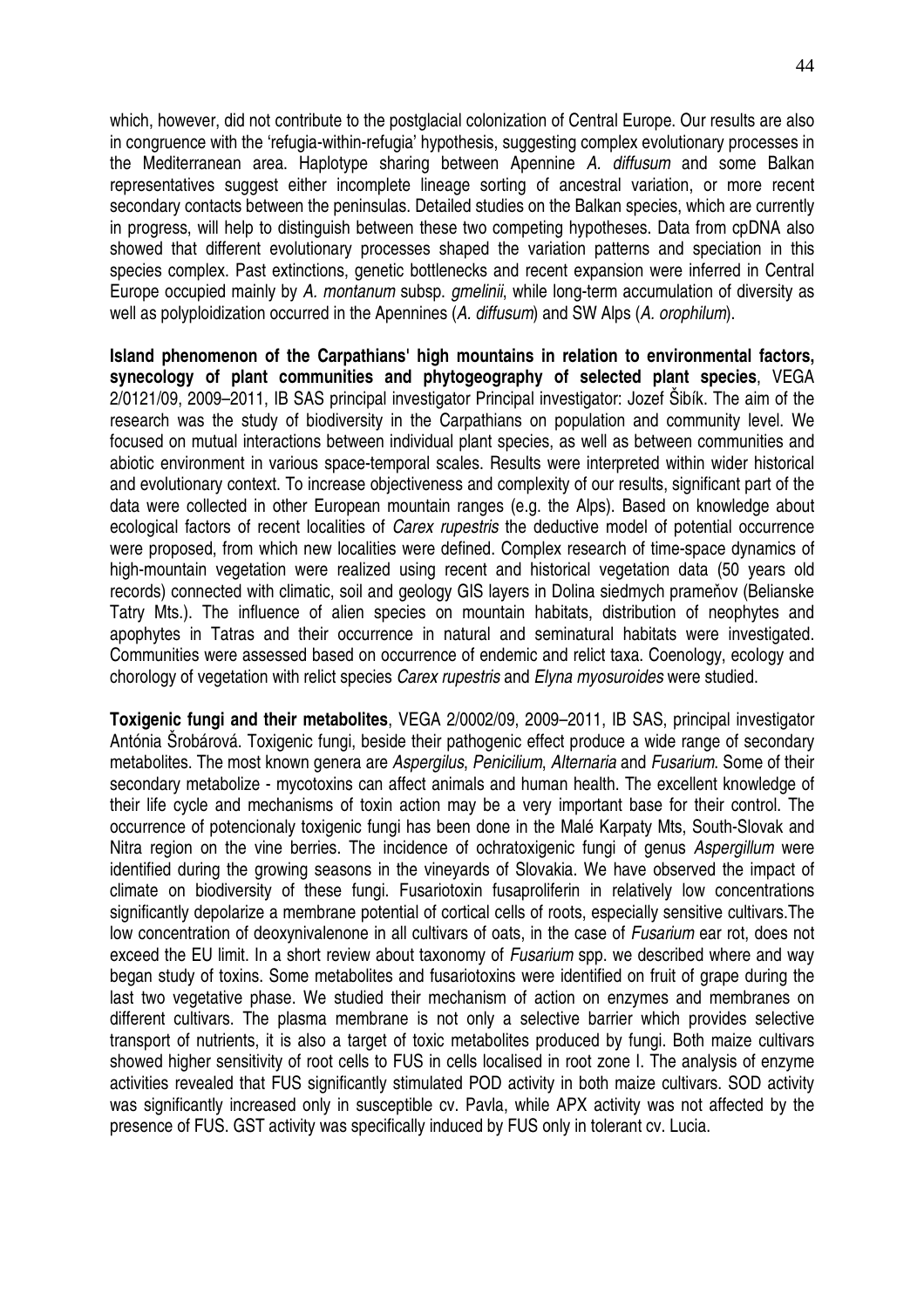**Taxonomical studies on selected species of Russula sect. Xerampelinae**, VEGA 2/0140/08, 2008– 2010, IB SAS principal investigator Slavomír Adamčík. Morphological and genetical delimitation of taxa within Russula sect. Xerampelinae taxa have been verified, these species are considered as well delimited: R. xerampelina, R. favrei, R. faginea, R. clavipes, R. subrubens, R. pascua a R. nuoljae. Type studies of North American taxa as well as studies on recently collected material do not approved presence of European species on both continents. Studies on European taxa helped to recognize North American relatives. The project contains type studies of 10 North American species of the section. Only two North American species were confirmed as members of the section Xerampelinae. Two species were described as new for science. All morphological observations were supported by molecular studies.

**Origin and evolution of mountain and alpine flora of the Carpathians**, VEGA 1/0028/08, 2008– 2010, IB SAS principal investigator Patrik Mráz. New insights into evolutionary history and thus phylogenetic relationships were obtained for Pilosella sect. Alpicolina, a group of species with polydisjunctive occurence across highest European mountain ranges. The results serve not only as basis for taxonomic revision of the group, but contribute also to general knowledge on plant evolution in the Carpathians and European mountains. We have solved delimitation of the P. sect. Alpicolina, which previous concepts were questionable. We have proved, based on wide spectrum of approaches including molecular systematics, that P. alpicola group is monophyletic with exception of P. alpicola s.str., originating from polytopic allopolyploidization. In P. rhodopea diploid-polyploid complex, we have revealed primary contact zone of cytotypes, which was supported genetically in literature only a few times till now. Study of fertility within the *Daphne* subsect. Cneorum did not confirm decreased fertility of stenoendemic *D. arbuscula* when compared to taxa with wider range.

**The distribution and diversity of aquatic macrophyte vegetation in water-bodies of Slovakia in relation to environmental factors and anthropic disturbance**, VEGA 2/0013/08, 2008–2010, IB SAS principal investigator Richad Hrivnák. The project was focused on distribution and ecology of aquatic and marsh plants in Slovak running water. We completed knowledge about distribution of the selected rare, endangered or taxonomical problematic macrophytes (Ceratophyllum submersum, Potamogeton berchtoldii, P. pusillus, macroscopic algae – Charophyta). The hydrological connectivity and land use surroundings of watercourse were determined as the main/major environmental drivers affecting distribution and quantity patterns of macrophytes in the Slovak river (Danube). On the other hand, environmental factors including sediment type, shading of shrubs and trees on the banks, water depth,  $NO<sub>2</sub>$  – and water acidity become more relevant for macrophyte composition in Slovak streams. Vegetation study dealing with seasonal dynamics of macrophytes in two streams pointed out statistically significant effect of water depth and air temperature to quality and quantity of plants as well as different behaviour of three species group (hydrophytes, helophytes and amphyphites). Based on macrophyte studies performed in several Slovak rivers (Hron, Slatina a Klatovske rameno), we prepared reference index for assessment of ecological status of running water in sense of European Water Frame directive. Our results could be applicable for (1) directing and better planning of water management in running waters, (2) management of some rare and endangered aquatic plant species and habitats in Slovakia, (3) creation of European habitat-net of NATURA 2000 and (4) educational process relating to botany and ecology.

**Demographical, coenological and ecological analysis of Tephroseris longifolia subsp. moravica the threatened taxon of European importance**, VEGA 2/0017/08, 2008–2010; IB SAS principal investigator Monika Janišová. Tephroseris longifolia subsp. moravica is a critically endangered endemic taxon of Carpathian flora included in the European list of important species. Altogether 9 localities are known, 5 of them in the Moravia and 4 in Slovakia. The marked individuals of studied species were monitored on permanent plots and the data on their survival were obtained. The demographical analysis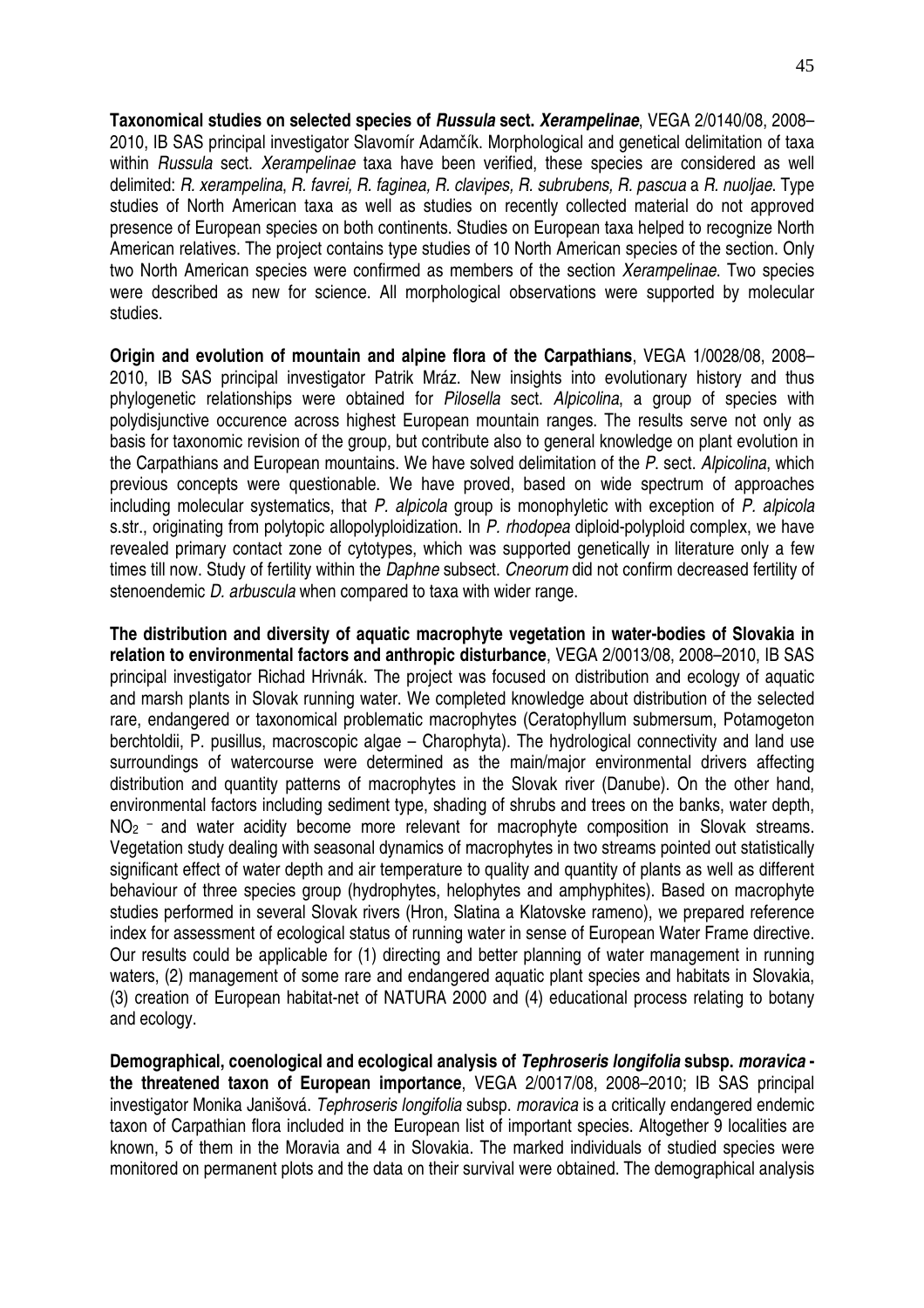was made to ensure the relevant information for proposal of optimal monitoring and objective evaluation of the recent knowledge. Cultivation experiments, seed bank survey, estimation of ecological requirements and limiting factors of the taxon were realized. The first consistent information on reproductive biology (mating system, seed production, germination, soil seed bank) was provided and management techniques for effective conservation of studied species were proposed. Based on results from isolation, hybridization and castration experiments, T. longifolia should be treated as allogamous taxon without apomictic reproduction. Five populations of T. longifolia subsp. moravica were studied in detail for seed production and germination characteristics. A granivorous butterfly, Phycitodes albatella (family Pyralidae), was identified as a pest reducing seed production by 18 to 28%. In natural conditions, the taxon formed a short-term persistent soil seed bank. The taxon was found not to be strictly stenotopic as the ranges of several environmental variables studied were rather wide. We suppose that the narrow limits of recent taxon occurrence are consequences of its low competitive ability and demographical processes related to germination and seedling establishment. Vascular plant-based ecological indicator values were set for Tephroseris longifolia subsp. moravica.

**Plants from heavy metal polluted habitats: their communities, structural and physiological adaptations**, VEGA 2/5086/25, 2005–2007, IB SAS principal investigator Veduci projektu: Milada Čiamporová. **Structural and physiological characteristics of roots in three Arabidopsis species with diverse strategies in their response to metal toxicity**, VEGA 2/0149/28, 2008–2010; IB SAS principal investigator Milada Čiamporová. In the tissue organization of the Arabidopsis thaliana root (grown on agar medium) there were no differences between the model ecotype Columbia and the genotype originating from a natural population (the locality Ratkovo). The root tissue pattern of the other two species, the heavy metal tolerant A. arenosa and A. halleri, differs from that of A. thaliana only quantitatively: in higher number of both cortical tissue layers and cells in tissue layers. These differences were more conspicuous under high Zn concentration in the tolerant species, regardless of their origin from populations growing in metalliferous or non-metalliferous soils. The diversity of species varied in the localities with varying Zn, Pb, Cd and Cu contents in the soil and, it was markedly reduced by the enhanced metal concentrations. With respect to heavy metals in the root medium, using tolerance index, cellular resistance tests, and quantitative aspect of root system formation, we assessed the sensitivity of A. thaliana in both model ecotype Columbia and natural population from the locality Ratkovo, and the tolerance of the relative species A. arenosa and A. halleri from the natural localities differing in the soil heavy metal contents. The tolerance of the populations depended on the metal occurrence in the soil. Differences in population responses might indicate their ecotype differentiation. High concentrations of Zn and also Al cause growth inhibition of roots and root hairs. With Al the relationship between metal uptake followed by vacuolar accumulation, and the process of endocytosis has been proved. Differences in structural responses to enhanced Al concentration in acidic solution and to the acidity alone were assessed.

**Evolutionary trends and taxonomy of the genus Onosma (Boraginaceae),** VEGA 1/0012/08, 2008– 2010, IB SAS co-investigator Zodpovedný riešiteľ za Botanický ústav: Judita Lihová. Within this project we conducted taxonomic and evolutionary studies focused on the poorly explored, but highly diversified genus Onosma. We confirmed the recognition of three main evolutionary lineages in Europe, suggested previously on the basis of their morphology and karyotype: Asterotricha, Haplotricha and Heterotricha. Using genetic (AFLPs, DNA sequencing), morphological and karyological data (ploidy levels, genome size estimations, karyotypes) we delimited seven species in the Asterotricha lineage. Within the widely conceived O. heterophylla s.l. we illustrated a distinct position of O. viridis from Romania, but, on the other hand, we did not confirm a separate species status for the assumed endemic of Slovenský kras, O. tornensis. Both morphological and genetic data strongly suggest that populations of O. tornensis are conspecific with O. viridis. Furthermore, our data did not support any of the previously suggested taxonomic concept of the Balkan-Apennine species O. echioides. Both genetic and morphological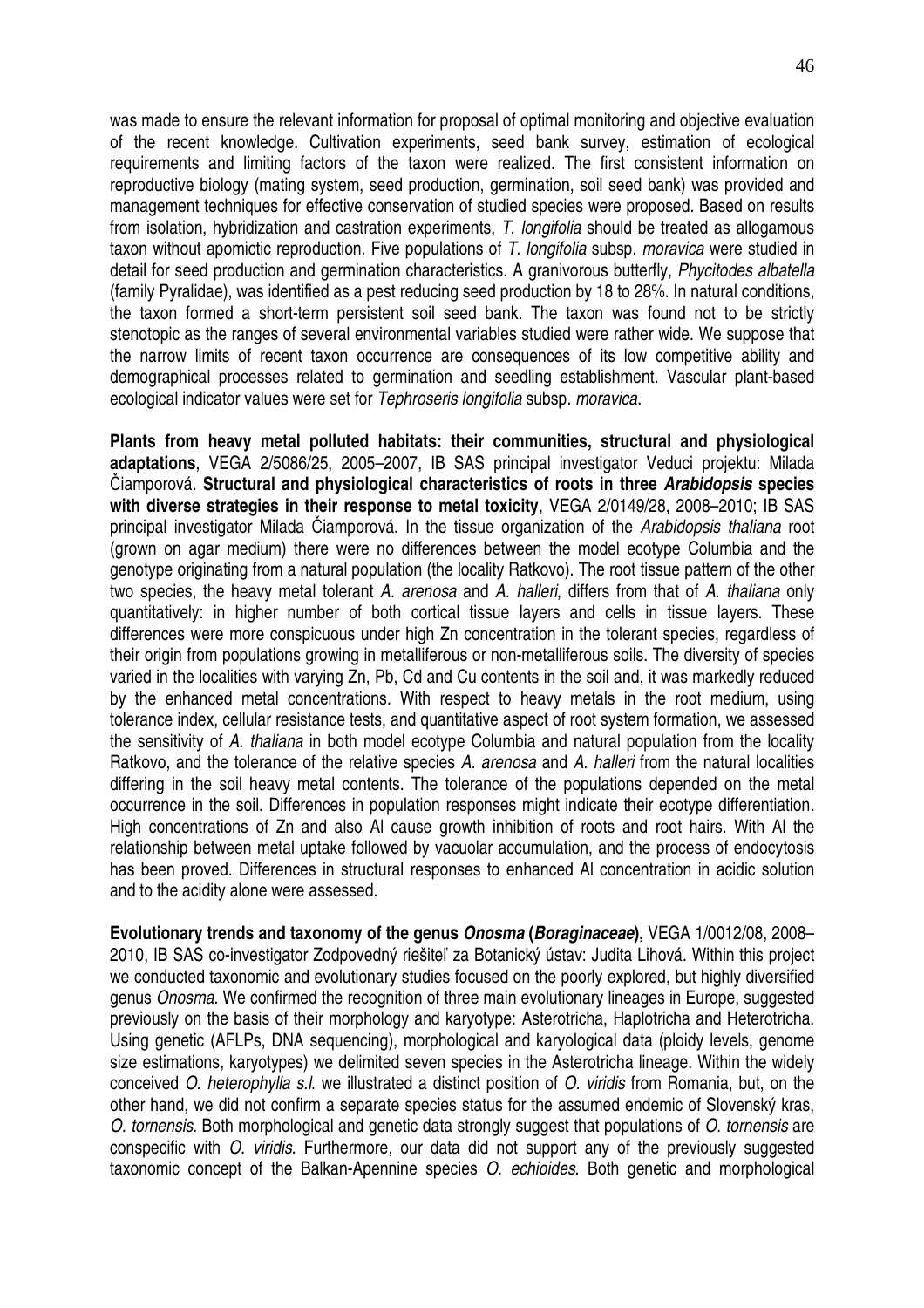variation is considerably high in this species, but largely continuous, precluding recognition of previously described subspecies. Within the Heterotricha group, two species complexes, O. arenaria s.l. and O. pseudoarenaria s.l., were assumed to be allopolyploids combining divergent chromosome sets. Indeed, we found discordant patterns in maternally inherited cpDNA on one side, and the nuclear ITS and AFLP markers on the other, supporting the hybrid origin of the stabilized Heterotricha lineage.

**Taxonomic revision of the Cyanus triumfettii group (Asteraceae) in the Carpathians and Pannonia**, VEGA 2/0053/08, 2008–2010, IB SAS principal investigator Iva Hodálová. The aim of the project was to evaluate complex taxonomic relationships in the Cyanus triumfetti group in the Carpathians and Pannonia. Treatment of the taxa from this group was highly controversial in national floras and identification keys from this area. The taxonomic revision was based on evaluation of morphological and karyological variation of populations from the studied area, including the localities of the nomenclatural types. Results of these analyses were compared with AFLP data, which we intended to use also for inferring evolutionary relationships among the studied taxa. The project also included determination of reproduction modes and reproductive isolation among the taxa. Synthesis of the data resulted in the taxonomic classification of populations from the C. triumfetti group in the Carpathians and Pannonia, including preparation of an identification key.

**Habitat requirements of Otter (Lutra lutra L.) on Slovak streams**, VEGA 1/0836/08, 2008–2010, IB SAS co-investigator Deputy head of the project from SAS: Richard Hrivnák. The project was aimed at the study of distribution, sprainting behaviour and selected factors, influencing the Eurasian otter. This species is permanently present in all three river basins (Hron, Turiec Rajčianka). Its distribution is uneven, as reflected in changes to the spraints (including scent marks). The most appropriate features for occurrence of otter at selected localities were: continuous or semicontinuous riparian vegetation, banktop and bankface vegetation structure assessed within a 10 m wide transect with 3 - 4 vegetation types. Suitable cover and breeding places provides well-developed bankside vegetation with many exposed bankside and underwater tree roots and presence of large woody debris (LWD). Key factors of otter distribution are food availability and diet. We did not foud this species on streams with small biomass of fish.

**Study of the changes in plant species, communities and habitats diversity in the contact zones of agrocoenoses**, VEGA 1/0672/08, 2008–2010; IB SAS co-investigator Deputy head of the project from SAS: Milan Valachovič. The aim of project was knowledge of the status and/or plant diversity changes, species pool and vegetation shift from natural and semi-natural steppes, meadows, and salt marches in the Pannonian bioregion. Elucidation of the biology of the selected taxa from the families Rosaceae, e.g. Amygdalus nana, Cerasus sp. div., Crataegus sp. div., Prunus sp. div., Rosa sp.div.; Lentibulariaceae: Drosera sp. div.,Pinguicula sp. div.; Lamiaceae: Phlomis tuberosa, Salvia aethiopis; as well as rare halophytes were studied. The results of the project were scientific publications and proposals, which could help to protect local plant populations and biotopes, and to safeguards unique landscape diversity.

**Species structure of lichens as important biodiversity components of selected areas in Slovakia**, VEGA 2/7068/27, 2007–2009, IB SAS principal investigator: Anna Guttova. The project was focused on a complex study of lichens, their species structure, taxonomic and nomenclature questions and phytogeography in selected areas in Slovakia. Substantial contribution was acquisition of unique information on lichen species structure in seven areas gathered by field work (Bratislava, Bukovské vrchy Mts, Slovenský kras Mts, Muránska planina Mts, Štiavnické vrchy Mts., Záhorie, Zoborské vrchy Mts,). All relevant historical entries on the occurrence of lichens were summarized as a complement to the knowledge of total lichen diversity in the selected areas. We resolved taxonomic and nomenclature problems linked to the species Lecanora carpathica Zahrlbr. and Physcia aipolioides, which enabled to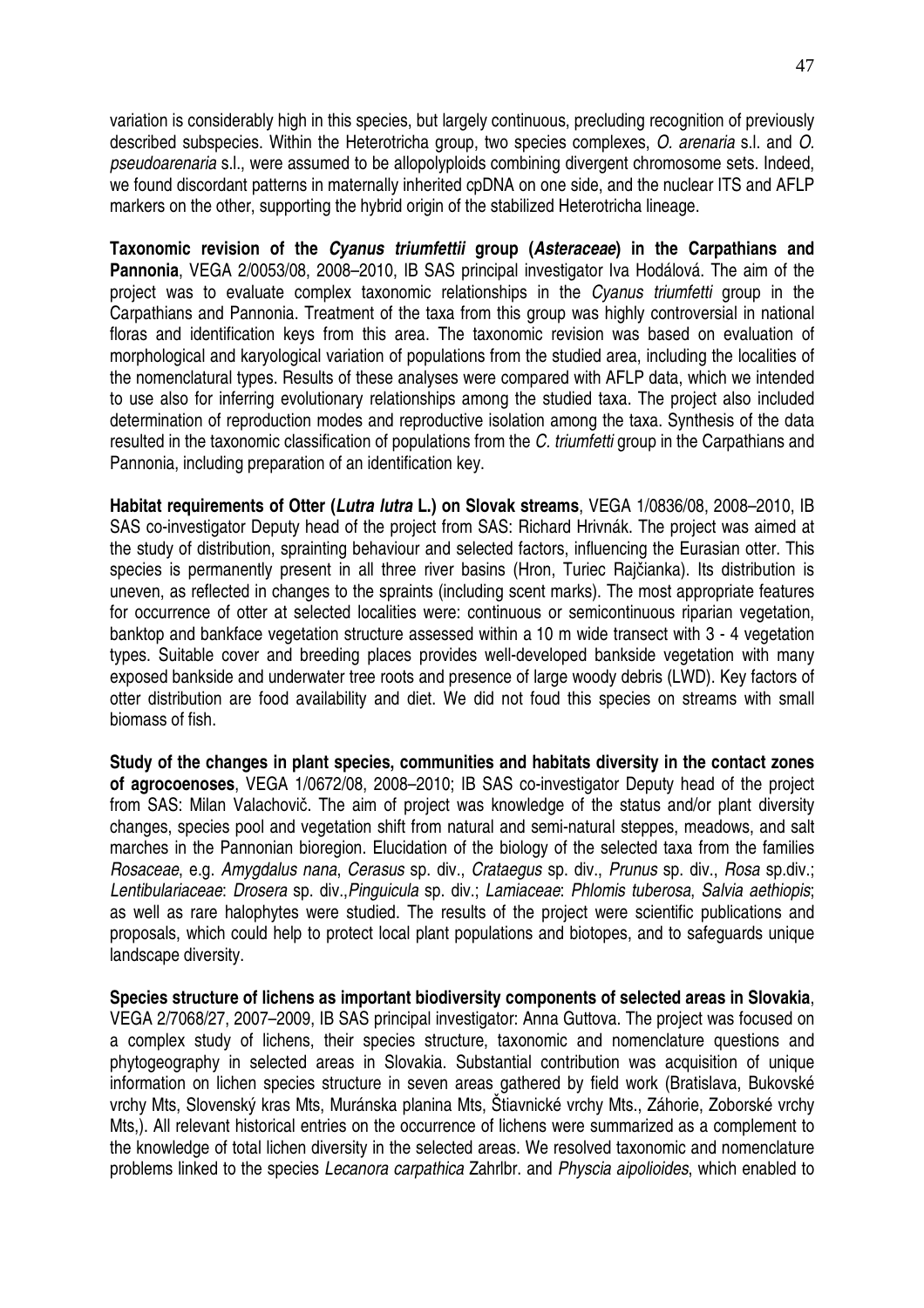refine the knowledge on their occurrence in Slovakia, the Carpathians and south-east Europe. The obtained results may be applied for habitat status assessment in Slovakia and for solving of further obligations of Slovakia resulting from its memeberhship in European Union.

**Macrofungi described from the Western Carpathians**, VEGA 2/7071/27, 2007–2009, IB SAS principal investigator: Pavel Lizoň. Full annotated list of fungal taxa described from the territory of Slovakia was completed and published. Based on our own research and studies by other authors, numerous taxa were recognized and delimited. Nomenclatural lectotypes were designated for Agaricus argyreus Kalchbr., Agaricus punctulatus Kalchbr., Agaricus thraustus Schulzer, Collybia fodiens Kalchbr.a Marasmius schoenopus Kalchbr. Taxonomic analysis was focused on taxa described by Carl Kalchbrenner and on members of the genera Crepidotus, Pluteus, Amautodon a Flammulina.

**Taxonomy and Biogeography of the Genus Flammulina in Central Europe**, VEGA 2/5087/25, 20058–2007, IB SAS principal investigator: Slavomír Adamčík. Five species of the genus Flammulina occur in Central Europe. F. fennae, F. ononidis and F. rossica are uncommon species, but they are easily distinguishable. Bavarian collections of F. rossica are first known from area of Cenral Europe. Our recent collections of F. ononidis represent first reports about occurence of this rare species in Slovakia. F. velutipes and F. elastica are very common species, but they had not been hithertho distinguished because of problems with determinations. Accordingly, frequency, proportion and even occurence of F. elastica in nature had not been known in most coutries of Central Europe. Large part of collections of both species has spores with similar shape and size of spores, according to our observations. Characters measured on ixophyphidia in pileipellis were used to support delimitation of the taxa. Average values of 9 measured characters were statistically evaluated and compared with DNA sequences. Aproximately 25% percent of observed collections have overlaping values of measured characters and were undeterminable. The delimiting values for collections which can be clearly determined were statistically estimated.

**Diversity of selected orders of phytopathogenic fungi in Slovakia**, VEGA 2/7067/27, 2007–2009, IB SAS principal investigator: Kamila Bacigálová. We studied the species spectrum, variability and chorology of selected taxonomic groups of phytopathogenic fungi and their host plants in Slovakia. We contributed to the knowledge on species and genus diversity of fungi within the orders Taphrinales, Erysiphales, Exobasidiomycetes, Uredinales, Ustilaginales and Hyphomycetes in Slovakia. We revised problematical polymorphic groups will be realized, including nomenclature, typification, morphometrics and distribution of differentiated taxa.

**Lowland and submontane bryophyte flora and bryocoenoses in Slovakia. present state and threat,** VEGA 2/7070/27, 2007–2009, IB SAS principal investigator: Anna Kubinská. We monitored and mapped bryologically important habitats in selected areas in Slovakia – Borská nížina lowland, Podunajská nížina lowland and Spišská Magura Mts. We studied the distribution of poorly known and rare bryocoenoses, especially hygrophilous, epiphytic, epixylic and antropogenous bryophyte communities as well as chorology and dynamics of rare and endangered bryophytes focusing on the species included in the Appendix I of the Bern Convention, Habitat Directive, on the European important species, relic and endemic species of Slovakia.

**Critical taxa of the flora of Slovakia from orders Asterales, Campanulales, Dianthales, Liliales, Poales and Violales**, VEGA 2/6054/06, 2006–2008, IB SAS principal investigator Veduci projektu: Kornélia Goliašová. We completed morphometric and cytological studies of the Viola suavis group from Slovakia, Czech Republic, Hungary and Austria. Diploid Avenula taxa (A. compressa, A. pubescens and A. versicolor) from central Europe, polyploid complex of Senecio jacobaea in central and eastern Europe (especially karyologically variable Ukrainian populations), and the aggregate species Cerastium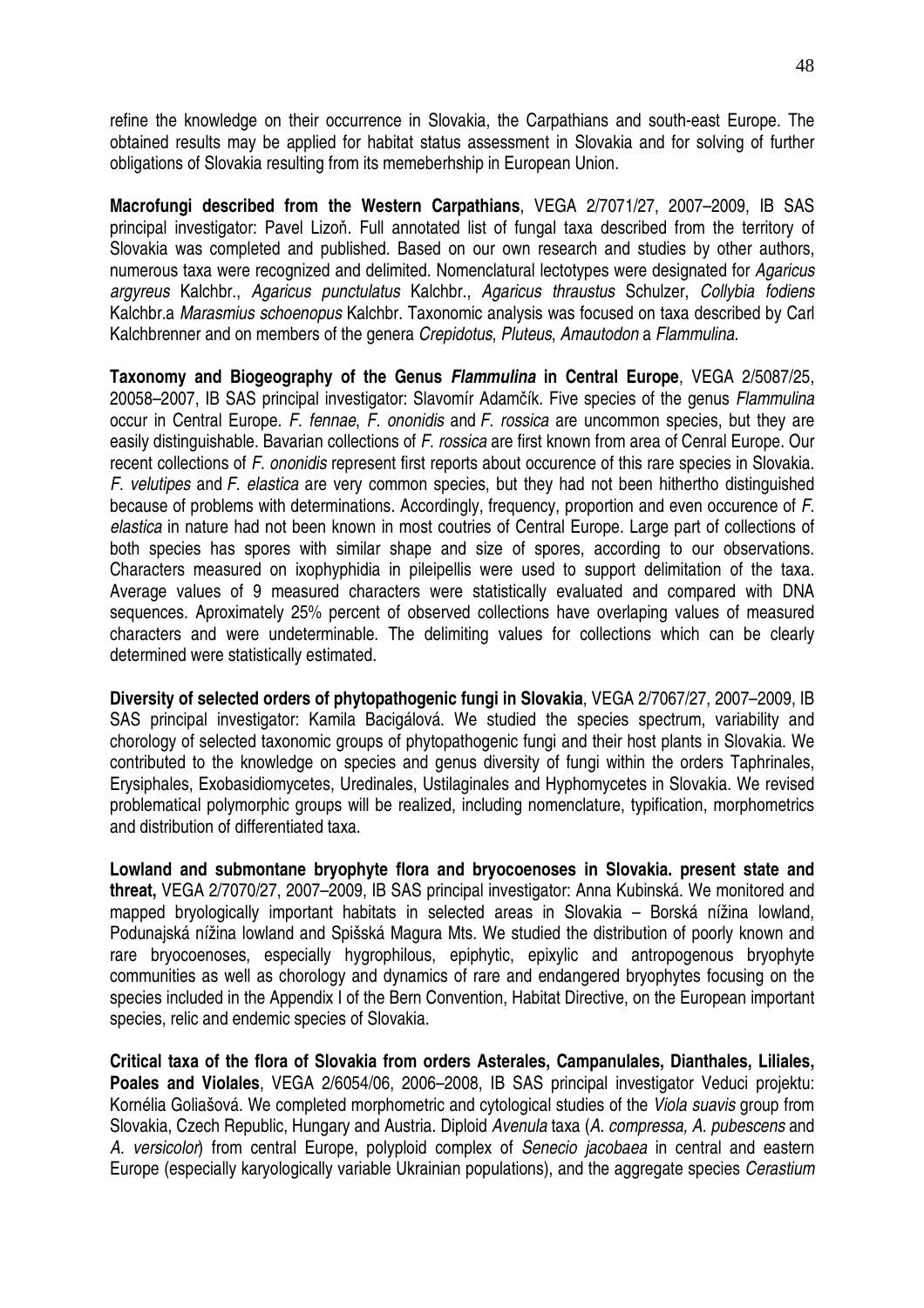alpinum, C. latifolium and C. fontanum were analyzed by flow cytometry. We explored cytotype variation in the Pilosella officinarum complex in the Czech Republic, Slovakia, Hungary, Bulgaria, Georgia, Ireland, Italy, Romania and Ukraine, and its recent spread in Europe. Taxonomic revision of the Hieracium nigrescens agg. resulted in the recognition of three endemics - H. jarzabczynum, H. vapenicanum and H. mlinicae, recording also their occurrence on the Slovak-Polish border. Hybridization experiments in Taraxacum sect. Ruderalia (crosses between diploid mother plants and tetraploid pollen donors) were karyologically evaluated.

**Selected evolutionary and taxonomic questions within the genus Cardamine (Brassicaceae) in different parts of its distribution area**, VEGA 2/6055/06, 2006–2008, IB SAS principal investigator Veduci projektu: Judita Lihová. In this project we obtained new insights into taxonomy, phylogeny and evolution of the genus Cardamine, contributing also to better understanding of processes and mechanisms of plant evolution. We resolved taxonomy of the C. maritima group in the Balkans (including the description of a new species), and revised interpretation and circumscription of Eastern Asian species (C. fallax, C. torrentis, C. yezoensis, C. schinziana). We explored evolutionary processes associated with hybridization and polyploidzation. We confirmed extensive gene flow between C. pratensis a C. raphanifolia, and underlined the complexity and evolutionary potential of hybrid swarms. High polyploidy and cytotype variation were found in Eastern Asian C. torrentis, C. yezoensis and C. schinziana. Attention has also been devoted to diploid speciation, and the impact of Pleistocene climatic oscillations on genetic variation patterns. We got insights into the evolution of the diploid C. maritima group, and inferred phylogeographic scenaria of alpine species C. resedifolia and C. alpina.

**Diversity of macrophytes along ecological gradients of watercourses and alluvial wetlands in Slovakia,** VEGA 2/5083/25, 2005–2007, IB SAS principal investigator Principal investigator: Richard Hrivnák. Druing our research, 1) we spreaded knowledge on occurrence and ecology of some macrophyte species and their communities in Slovakia, including the first note of Nitelletum syncarpae, 2) we prepared and tested Reference index of macrophytes to estimate the ecological status of running water according to the EU Water Frame Directive, 3) we detected factors affecting structure of macrophyte vegetation as well as macrophytes-environment relationships in selected Slovak watercourses (eg. Hron, Slatina, Dunaj), 4) we found relatively equal species composition of macrophytes and slight deterioration of ecological water quality in Klátovské rameno stream, 5) we detected a strong effect of water depth and air temperature to macrophyte abundance as well as different behaviour of various groups of macrophyte life forms while studing the seasonal dynamics of macrophytes in two streams, 6) we detected traces of Zn, Pb, Cd, Cu in macrophytes and water of some Slovak rivers.

**Classification and ecological differenciation of the mesophilous and xerophilous grassland communities in the Slovak part of Western Carpathians**, VEGA 2/5084/05, 2005–2007, IB SAS principal investigator Veduci projektu: Monika Janišová. Mesophilous and xerophilous grassland vegetation covers substantial area of Slovakia and recently has been subjected to marked changes related to land use alteration. Since the introduction of Zurich-Montpellier phytosociological approach many plant communities were described mostly in regional context without a broader evaluation of their relationships to the existing syntaxonomical system. The main task of the project was to summarize the recent knowledge on grassland vegetation in Slovakia and to make it accessible for international synthesis as well as for practical utilization (nature conservation and landscape planning). The Slovak Phytosociological Database of grassland vegetation was extended by all individual unpublished relevés from insufficiently known regions (1500), unpublished relevés gained from external sources (2000) and compiled published relevés (2500). In addition, the geographical position of 3000 relevés was included. The field phytosociological survey focussed on selected regions of Slovakia and a substantial set of relevés was collected: Starohorské vrchy Mts. (320 relevés), Biele Karpaty Mts. (320 relevés), Poľana Mts. (670 relevés) and Javorie Mts. (70 relevés). Firstly, the current approach to grassland classification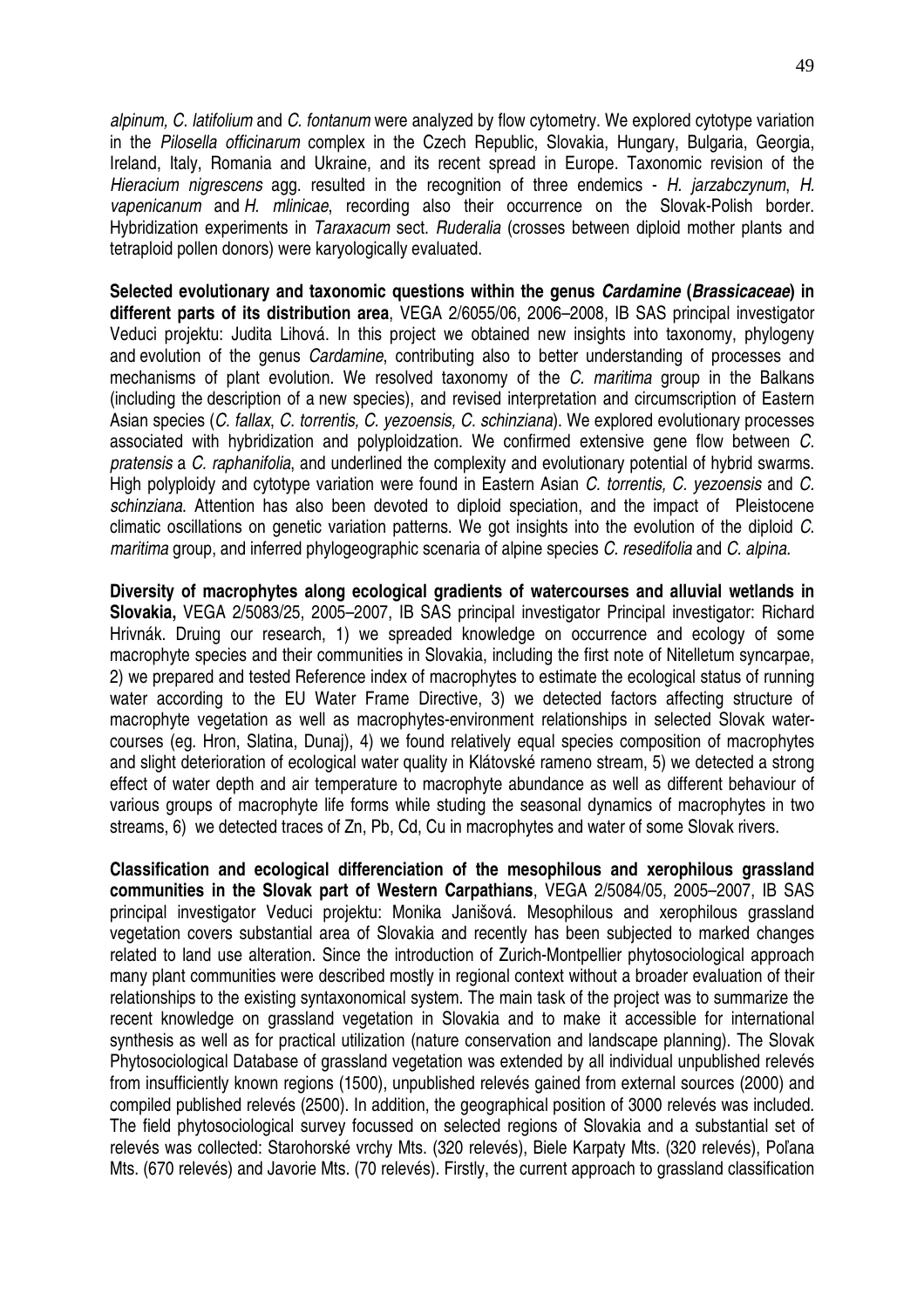and to evaluation of the relevancy of the syntaxa description was revised. A new national classification has been proposed based on the results of modern analytical and synthetic methods. The project resulted in proposing criteria for the identification of grassland communities which served as a basis for the elaboration of a widely used computerized expert system.

**Nonforest vegetation of mountain and subalpine belt of Krivánska Malá Fatra Mts**, VEGA 2/6057/27, 2006–2008, IB SAS principal investigator Principal investigator: Ivan Jarolímek. The project was focused on the vegetation research around and above the timberline in the Krivánska Malá Fatra Mts. Insufficiently explored or unexplored non-forest plant communities from the classes Mulgedio-Aconitetea, Betulo-Alnetea viridis, Elyno-Seslerietea, Loiseleurio-Vaccinieta and Roso pendulinae-Pinetea mugo were studied by phytosociological methods. The phytosociological relevés gained in the area of the Malá Fatra Mts (approximately 1,300 relevés) were stored in database programme Turboveg. The list of vegetation units of the area was compiled on the basis of gained phytosociological data. Some of the units were stated for the first time from the Malá Fatra Mts and several of them were newly described for science. Gained regional data was compared with phytosociological data from the rest of Slovak and European mountain ranges, and evaluated in broader phytogeographical, chorological and ecological context.

**The effect of selected stress factors on physiological and biochemical characteristics of crop**, VEGA 2/7072/07, 2007–2009, IB SAS principal investigator Veduci projektu: Miroslava Luxová. Based on our results we can confirmed that seedling plants and also older maize plants as well as rape plants respond to the effects of salinisation differently depending on the length and strength of the stress. Antioxidant response representing increase in the activities of antioxidant enzymes (superoxid dismutase, peroxidase and catalase), or increased accumulation of proline and ascorbate was more pronounced in roots and leaves of maize, which responds to salinisation more sensitive than rape.

**The role of toxins in pathogenesis of their producents**, VEGA 2/6056/20, 2006–2008, IB SAS principal investigator Veduci projektu: Antónia Šrobárová. Fusarium species are pathogenic organisms which are able to produce different fungal toxins. Good knowledge of the penetration of fungal toxins in plants and mechanisms of their action can be the basis for protection against their producer. Significant differences in concentrations of toxins between species of the genus Fusarium were found in the production of deoxynivalenon and nivalenon, toxins that are the main toxic substances of this pathogen and allow him colonization of germs and flowers of infected wheat.

**Isoperoxidases of barley roots cultivated in the presence of heavy metals and their role on growth and structure of roots**, VEGA 2/7073/27, 2007–2009, IB SAS principal investigator. Our results show, that in most cases the studied metals (Cd, Cu, Hg, Ni, Pb) induced production of reactive oxygen forms, which influenced several growht and metabolic processes. Quantitative analysis of heavy metal uptake and production of reactive oxygen species show significant quantitative differences along the root. Increased uptake of Cd was connected with significant increase in production of reactive oxygen species, reaching their maximum concentrations in elongation zone. Increased production of  $H_2O_2$  is linked with significant increase in oxalate-oxidase activity, which reached its peak in the area of the apex and gradually decreased towards differentiation zone. Activation and specific expression of particular peroxidases in the root segments became ultimately evident in inhibition of elongation growth of the root and in accelerated differentiation of root cells exposed to heavy metals.

**Participation of endomembranes and components of cell wall in the maintenance of plant cell polarity**, VEGA 2/5085/25, 2005–2007, IB SAS principal investigator Miroslav Ovečka. The process of endocytosis and recycling of membranes in root hairs shows rapid membrane internalization and different manners of distribution and mobility of endosomal compartments. Using the methods of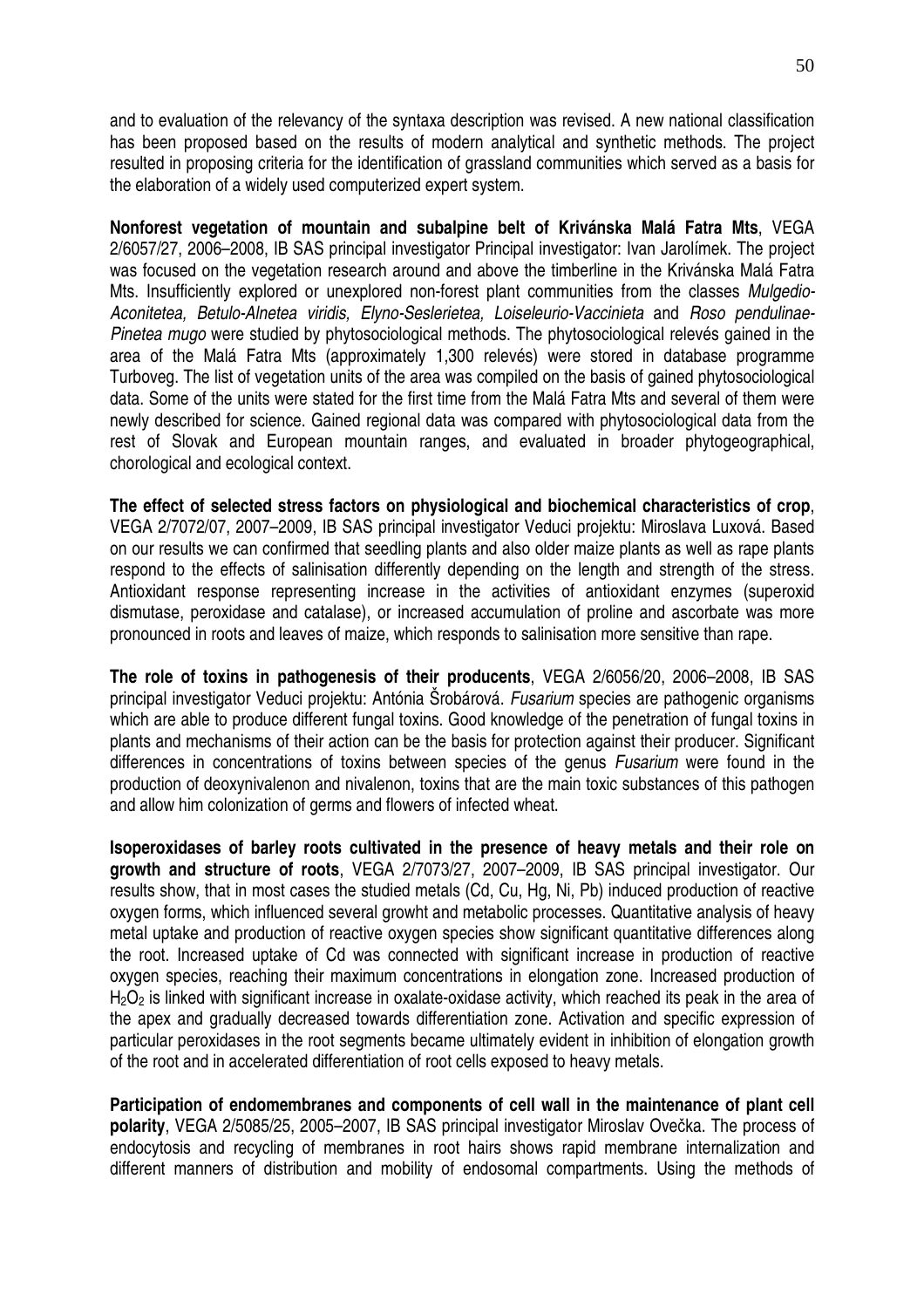contrast-enhanced microscopy and confocal microscopy has brought details on the structure and dynamics of membrane components and their internalization during cell growth maintenance. The spatial and temporal separation of early and later stages of endocytosis in growing root hair has been demonstrated.

**Plant communities of the Muránska planina National Park 2. The forest vegetation**, VEGA 1/4349/07, 2007–2009, IB SAS co-investigator Deputy head of the project from SAS: Ivan Jarolimek. Despite high diversity and atractivity, the vegetation of the Muránska Planina Mts has not been studied thoroughly up to now. Extraordinary habitat diversity, position on the boundary of important biogeographic units, at the crossroad of migration routes and, consequently, also great species richness characterize the Muránska Planina Mts as one of the most interesting and most valuable territories in the Western Carpathians. It represents an outstanding region which is a candidate for the European Union NATURA 2000 Network of Protected Areas. During the project, in the studied territory several rare and threatened species were found. Also several species new for this area were registered (e.g. Asplenium adianthum-nigrum, Chenopodium pedunculare, Epipactis leptochila). Phytocoenology and ecology of shrub vegetation of the alliance Salicion cinereae and forest vegetation of the classes Querco-Fagetea, Alnetea glutinosae, and clearing vegetation of the class Epilobietea angustifolii was evaluated and published. Expert assessment of the real and potential forest vegetation of the National nature reserve Fabova hoľa with management recommendations was elaborated for the Administration of the National Park.

**Diversity of vegetation in the Ve**ľ**ká Fatra Mts. in relation to the neighbouring regions. Non-forest phytocoenoses**, VEGA 1/2347/05, 2005–2007, IB SAS co-investigator Deputy head of the project from SAS: Monika Janišová. The Veľká Fatra Mts. represents the region with a high diversity of all, climate, relief, flora and vegetation. Numerous syntaxa have been described from this region. Nevertheless, numerous vegetation types still remain insufficiently known. The widening of knowledge on their structure and distribution contributed to a more professional management and conservation of rare and vulnerable plant communities. At the same time the project had contributed to population mapping of the phytogeographically interesting and endangered taxa of vascular plants with optimum in non-forest communities.

#### **ii. List of national scientific conferences (co)-organized by the Organisation**

- [1] Biodiverzita húb Slovenska 11 (Biodiversity of Fungi of Slovakia 11), Bratislava, 07. 12.2011
- [2] Biodiverzita húb Slovenska 10 (Biodiversity of Fungi of Slovakia 10), Bratislava 07.12.2010
- [3] 9. zjazd Slovenskej botanickej spolocnosti pri SAV (9th Congress of the Slovak Botanical Society SAS), "Flóra a vegetácia Oravy" (Flora and vegetation of Orava region), Námestovo-Slanická Osada, 15.- 18.9. 2009
- [4] Biodiverzita húb Slovenska 9 (Biodiversity of Fungi of Slovakia 9), Bratislava 08.12.2009
- [5] Biodiverzita húb Slovenska 8 (Biodiversity of Fungi of Slovakia 8), Bratislava 09.12.2008
- [6] Biodiverzita húb Slovenska 7 (Biodiversity of Fungi of Slovakia 7), Bratislava 04.12.2007

#### **iii. List of edited proceedings of national scientific conferences/events**

[1] none

- **International/European position of the individual researchers**
- **i. List of invited/keynote presentations at international conferences, documented by an invitation letter or programme**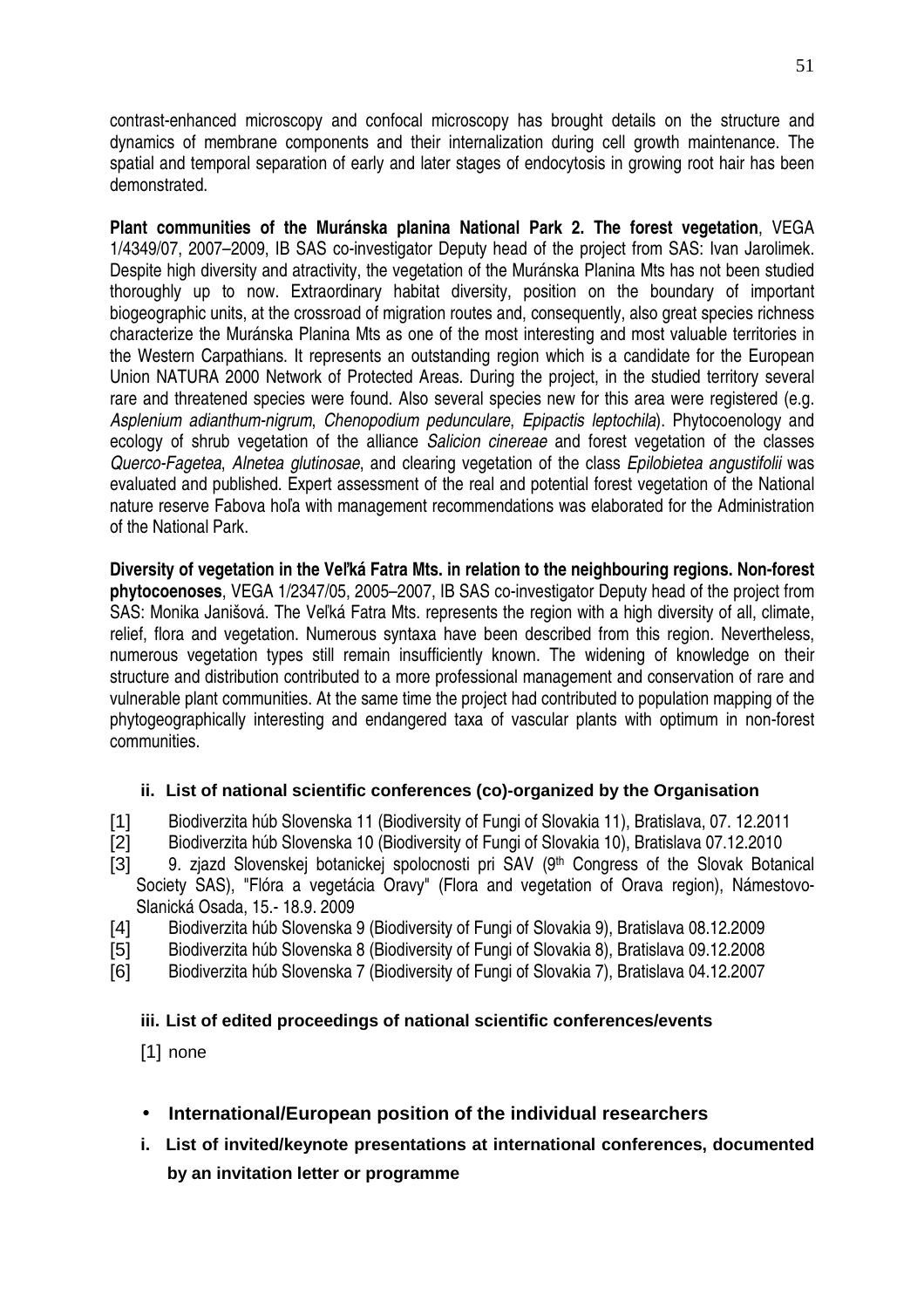- [1] **Marhold, K., Španiel, S., Zozomová-Lihová, J.,** Phylogenetic relationships and microevolutionary patterns in Alyssum (Brassicaceae). XVIII International Botanical Congress (symposium Sym097: Systematics and Evolution of Brassicaceae), Melbourne, Australia, 23-30 July 2011
- [2] **Šibíková, I., Svitok, M.** Venezuela cesta za strateným svetom. Přednáškový cyklus Českej botanickej společnosti, 5. 12. 2011
- [3] Leong-Škorničková, J., Šída, O., **Marhold, K.,** Suda, J. Recent developments in Curcuma systematics. XI International Conference of International Organization of Plant Biosystematists: Evolution of plants from tropical to high-mountain ecosystem: focus on Asia, Aurangabad, India, 2.-4.9.2010
- [4] **Marhold, K.** Využití současných morfometrických, karyologických a molekulárních metod, jejich výhody a nevýhody na příkladu rodu Cardamine. Pracovní konference České botanické společnosti "Evoluční aspekty biologie rostlin", Praha, 27.-28.11.2010
- [5] **Marhold, K.** Have cytology and morphometrics already been absorbed into traditional systematics? International workshop ob Biosystematics, Centre for Environmental Management of Degraded Ecosystems, School of Environmental Studies, University of Delhi, India, 6.-15.9.2010
- [6] **Marhold, K.** Have cytology and morphometrics already been absorbed into traditional systematics? XIII OPTIMA Meeting, Antalya/Türkiye, 22.-26.3.2010
- [7] **Marhold, K.,** Kudoh, H., **Zozomová-Lihová, J.** Biosystematic studies in polyploid complexes in Asia: examples from the genus Cardamine (Brassicaceae). XI International Conference of International Organization of Plant Biosystematists. Evolution of plants from tropical to high mountain ecosystem: Focus on Asia. Aurangabad, India, 2.-4.9.2010
- [8] **Šibík, J., Šibíková, I.,** Hennekens, S. M. Vegetation database facilities and utilities. The Anniversary Conference of the Institute of Biology. 50 Years of Academic Research in Biology, Bucharest, Romania, 29.9.-1.10.2010
- [9] **Marhold, K., Lihová, J**. Species diversity and speciation in Cardamine (Brassicaceae) -examples from the Balkan Peninsula. Balkans - hotspots of ancient and present genetic diversity, 17-20 June 2009, Sofia, Bulgaria
- [10] **Hindák, F.** Filamentous Green Algae. 18. Summer Algological School, Poznan, Poland, 28.6.-4.7.2009
- [11] **Hindáková, A.** "What are diatoms". "Ecohydrology and Ecosystems Biotechnologies in Water Resources Management", Lodz, Tresta, Poland, 14.-22.9.2009
- [12] **Hindák F., Hindáková A.** Biodiversity of cyanophytes and algae of gravel pit lakes in Slovakia. XXVII International Phycological Conference, Łodź-Spala, Poland, 12-15 june 2008
- [13] Lux A., Vaculík M., Tanimoto E., **Luxová M.,** Kulíková Z., Lichtscheidl I. Silicon improves growth and increases root cell wall extensibility of cadmium treated maize. , 4th International Conference Silicon in Agriculture, South Afrika 26.-31.10.08, 2008
- [14] **Ove**č**ka M.** MAPKs-mitogen activated protein kinases. Seminar der Arbeitsgruppen Cell Imaging abd Ultrastructure Research, Universität Wien, 4. 11. 2008
- [15] **Banásová V., Lackovi**č**ová, A., Guttová, A**. Response of vegetation components to the decreasing pollution around the copper smelter Krompachy (East Slovakia). Miedzynarodowa konferencia "Porosty Karpat. Stań poznania i perspektywy Badań". 24.-26. septembra, 2007, Krakow, Poľsko
- [16] **Franková, L.,** Papoušková, B., **Gašparíková, O.,** Pšenák, M. Nitrogen metabolism and the level of colchicinoids in relation to the life cycle of Colchicum autumnale L. Konference experimentalni biologie rostlin a 11. dny fyziologie rostlin, Olomouc, 9. -12. 7. 2007
- [17] **Hindák F.** Cyanobacteria producing water blooms. 2nd Slovene Workshop on Freshwater Algal Taxonomy. Piran, 28. 8. 2007
- [18] Hindák F. Taxonomy of chlorococcal algae. 2nd Slovene Workshop on Freshwater Algal Taxonomy. Piran, 28. 8. 2007
- [19] **Hindák F.** Zriedkave a nove sinice zo Slovenska. 48. Konference Česke algologicke společnosti, Nivnice, 11. 9. 2007
- [20] **Hindák F.** K problematike tvorby akinet u nostokalnych sinic. 48. Konference Česke algologicke společnosti, Nivnice 11. 9. 2007
- [21] **Hindák F., Hindáková, A.,** Hašler, P. Phytoplankton of the rivers Morava (Czech Republic, Slovakia) and Dyje (Czech Republic). XXVI. Spotkanie PTF, Lublin**,** 2007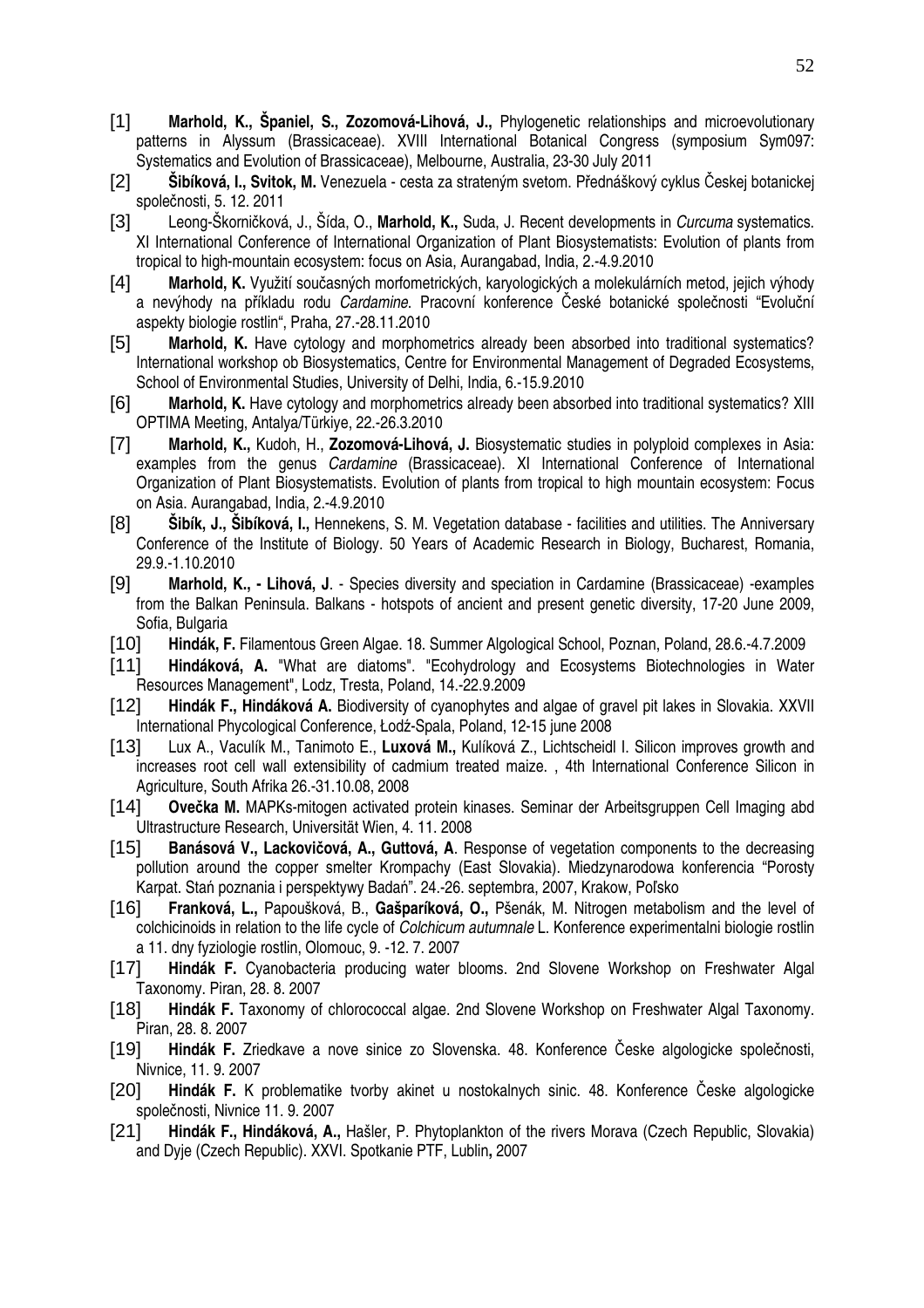- [22] **Hindáková A.** Taxonomy of freshwater diatoms. 2nd Slovene Workshop on Freshwater Algal Taxonomy. Piran, 28. 8. 2007
- [23] Lackovičová, A., Pišút, I. Exploring lichens in the Slovak part of Carpathians. International Conference: Lichens of the Carpathians. Knowledge and prospects. W. Szafer Institute of Botany, Polish Academy of Sciences, Krakow, 24-26 September 2007
- [24] Toth, D., **Bacigálová, K.,** Eftimova, J., Brindza, J. Microbial communities of Tokay vine varieties. 30th OIV World Congress of vine and wine, Budapest, 10-16 June 2007

## **ii. List of employees who served as members of the organising and/or programme committees for international conferences**

[1] Adamčík S.: 2010, 2011 [2] Baluška F.: 2007 [3] Banásová V.: 2007 [4] Čiamporová M.: 2007 [5] Dítě D.: 2008 [6] Gurinová E.: 2007 [7] Hegedüšová K.: 2010 [8] Hindák F.: 2007 [9] Hindáková A.: 2007 [10] Illéš P.: 2007 [11] Janišová M.: 2010 [12] Jarolímek I.: 2010 [13] Kučera V.: 2007 [14] Lizoň P.: 2008, 2009, 2011 [15] Marhold K.: 2008, 2010, 2011 [16] Melečková Z.: 2010 [17] Mistrík I.: 2010, 2011 [18] Nadubinská M.: 2007 [19] Ovečka M.: 2007 [20] Podroužková-Medvecká J.. 2010 [21] Šibík J.: 2008 [22] Šibíková I.: 2008 [23] Šingliarová B.: 2011 [24] Škodová I.: 2010 [25] Valachovič M.: 2008

# **iii. List of employees who served as members of important international scientific bodies (e.g. boards, committees, editorial boards of scientific journals)**

#### **Editorial boards of scientific journals:**

**Milada** Č**iamporová** – Biologia (WOS, Slovakia) **Otília Gašparíková** – Biologia (WOS, Slovakia), Biologia Plantarum (WOS, Czech Republic) **František Hindák** – Algologia (Ucraine), Algological Studies (Germany), Annales de Limnologie (WOS, France), Biologia (WOS, Slovakia), Fottea (WOS, Czech Republic) **Iva Hodálová** – Biologia (WOS, Slovakia) **Monika Janišová** – Tuexenia (WOS, Germany) **Ivan Jarolímek** – Ukrainian Phytosociological Collection (Ucraine)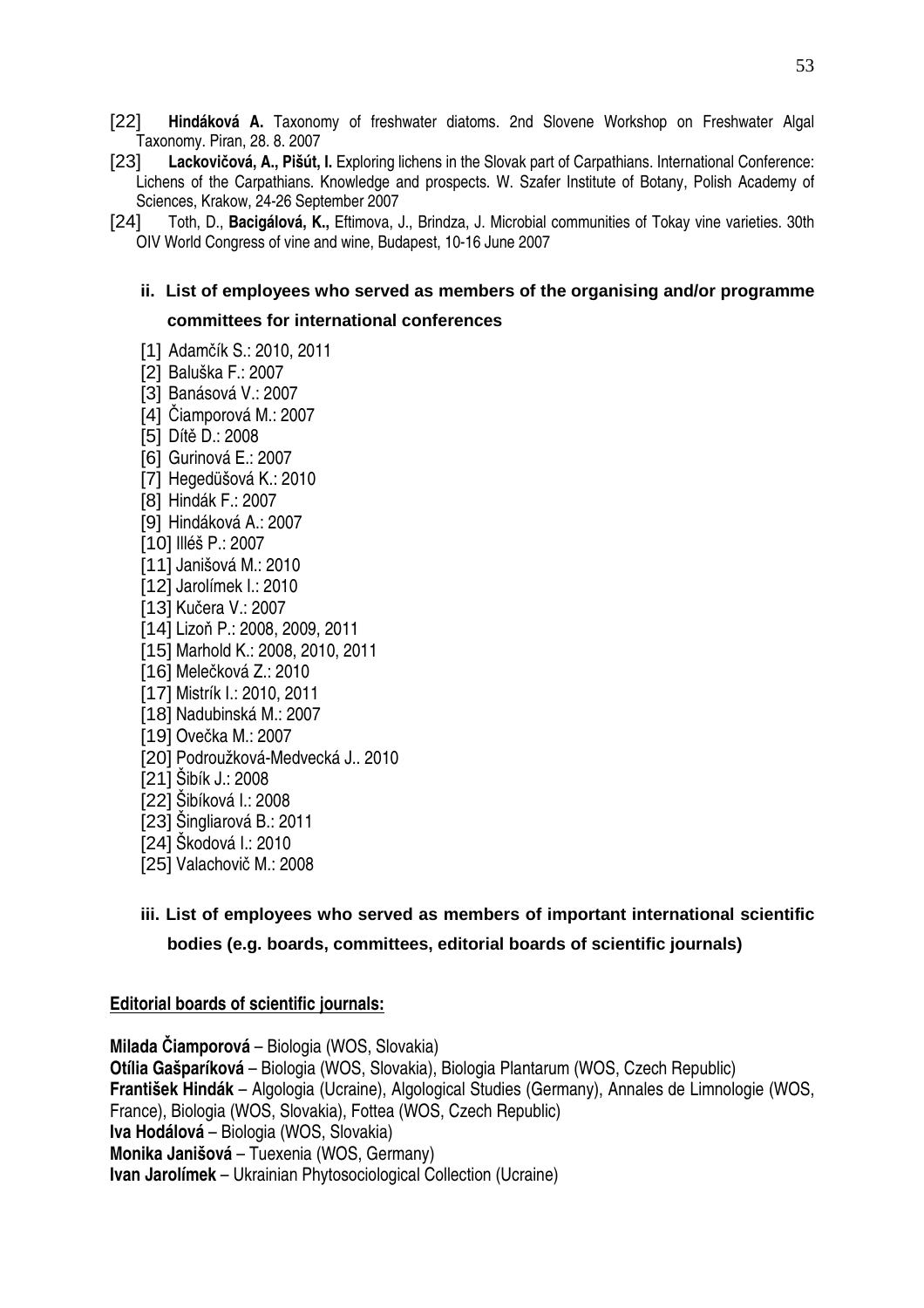**Pavel Lizo**ň – Acta Mycologica (Poland), Polish Botanical Journal (Poland), Czech Mycology (Czech Republic)

**Karol Marhold** – Biologia (WOS, Slovakia), Folia Geobotanica (WOS, Czech Republic), Journal of Plant Development (Romania), Komarovia (Russia), Lagascalia (Spain), Polish Botanical Journal (Poland), Taxon (WOS, Slovakia), Willdenowia (WOS, Germany)

**Igor Mistrík** – Biologia (WOS, Slovakia) **Patrik Mráz** – Biologia (WOS, Slovakia) **Marián Perný** – Biologia (WOS, Slovakia) **Jozef Šibík** – Biológia (WOS, Slovakia) **Barbora Šingliarová** – Biológia (WOS, Slovakia) **Milan Valachovi**č – Biologia (WOS, Slovakia), Phytocoenologia (WOS, Germany) **Judita Zozomová** – Folia Geobotanica (WOS, Czech Republic) **Mária Zaliberová** – Monographie Botanicae (Poland)

#### **Other bodies:**

#### **Monika Janišová**

• International expert evaluating project applications for ERA. NET RUS, Joint Call

#### **Karol Marhold**

•Organization for the Phyto-Taxonomic Investigation of the Mediterranean Area, Member of the International Board (2001–)

• International Organization of Plant Biosystematists, President-Elect (2004–2008), President (2009– 2013)

•Member of the Steering Committee of the project Euro+Med PlantBase (Flora Europaea successor) (1999–)

•Member of the Steering Committee & Editorial Committee of the project Species Plantarum – Flora of the World (IOPI project) (2000–)

•Global Taxonomy Initiative – National focal point for the Slovak Republic (2001–), member of the GTI co-ordination mechanism for Central and Eastern Europe (2006-)

•Global Biodiversity Information Facility, person in charge of the national node for the Slovak Republic and member of the GBIF Governing Board (2001–)

• International Association for Plant Taxonomy, Secretary-General (2011-), Member of the General Committee for Plant Nomenclature (2011-)

•Member of the Editorial Committee of the International Code of Botanical Nomenclature (now International Code of Nomenclature for algae, fungi and plants) (2005-)

• International Organization for Systematic and Evolutionary Biology (IOSEB), Council member (2011-).

•Member of the Committee for Botany of the Council for PhD study in Biology at the Faculty of Science, Masaryk University, Brno, Czech Republic

•Member of the Council for PhD study in Botany at the Faculty of Science, Charles University, Prague, Czech Republic

• International expert evaluating project applications for FP7, E-Infrastructures (CP-CSA), FP7 - INFRA-2007-1.2.2, periodical review; FP7 - INFRA-2008-1.2.2, periodical review; FP7 - INFRASTRUCTURES-2008-2, periodical review; FP7 - INFRASTRUCTURES-2010-2-RI-Structuring the European Research Area; Grant Agency of the Czech Republic (GAČR); Grant Agency of the University of South Bohemia, České Budějovice; The Icelandic Research Fund

#### **Judita Zozomová**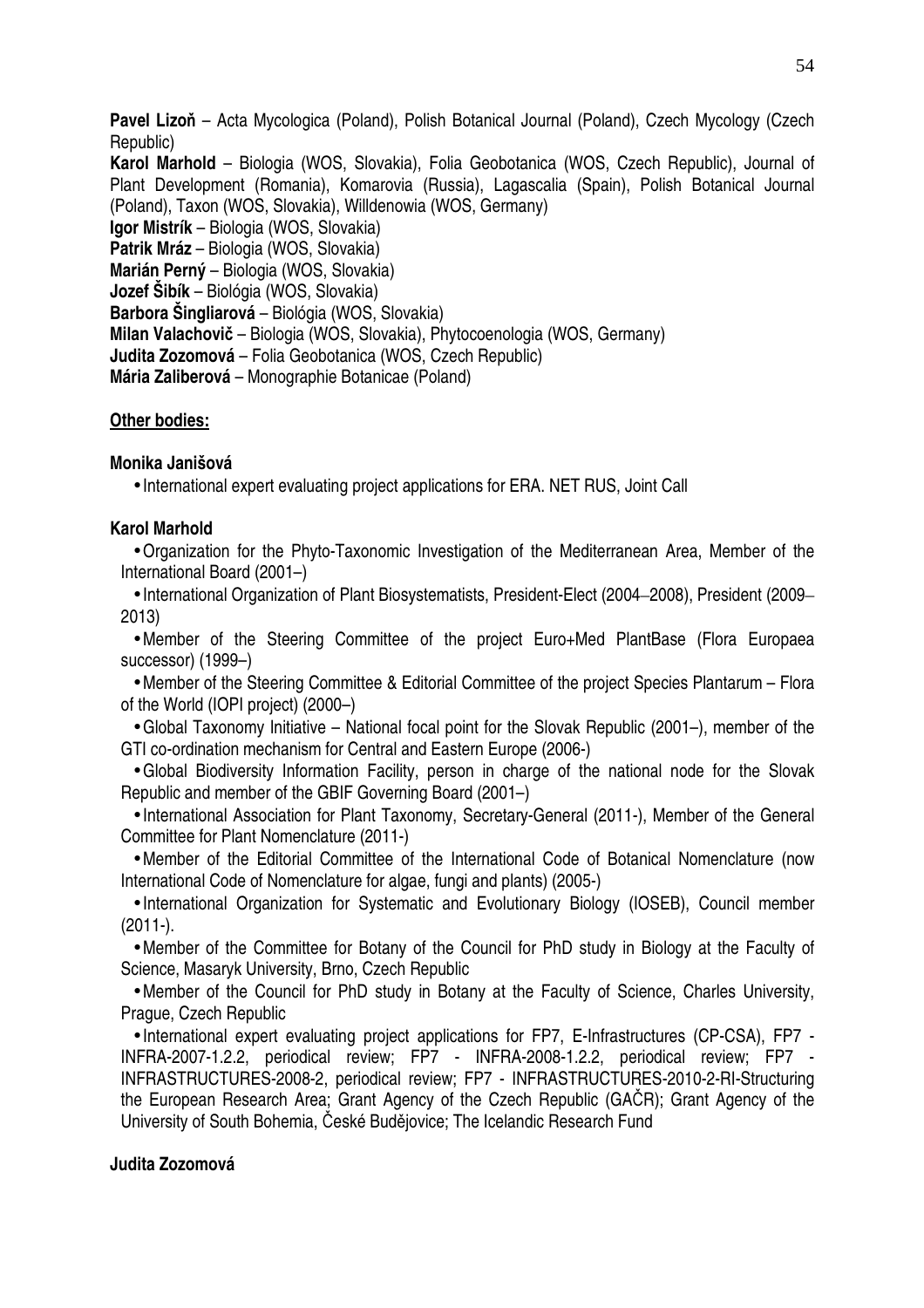• International expert evaluating project applications for Grant Agency of the Czech Republic (GAČR)

## **iv. List of international scientific awards and distinctions**

[1] **O**ľ**ga Erdelská:** Award of International Association of Sexual Plant Reproduction Research (IASPRR), for Outstanding Service to the IASPRR, Presented at XX International Congress on Sexual Plant Reproduction, 8. 8. 2008, Brasilia DF, Brasil, Scott D. Russel, President IASPRR, University of Oklahoma

[2] **František Hindák:** Diploma of Agriculture University in Lublin, Poland for long-term cooperation with algologists in Poland, 25.-29.6.2007; Letter of Acknowledgement by Secretary of Ambassador of Ukraine in Slovakia appreciating long-term co-operation of Slovak and Ukrainian algologists

## **v. List of employees with the highest H – index indicating field of science by WOS**

- [1] Karol Marhold (1959): 16 (researcher ID B-4699-2011)
- [2] Miroslav Ovečka (1967): 12
- [3] Judita Zozomová (1976): 12 (researcher ID B-5011-2011)
- [4] Igor Mistrík (1949): 12

[5] Ladislav Tamás (1967): 11

[6] Miroslava Luxová (1954):11

**Comment:** H-index is highly dependent on the age of the researcher that is why we include also this information. Within the institute, the values of H-index are biased by the fact that WOS citations of book publications are not taken into account. This clearly favours those who concentrate on publishing in the high impacted international journals, as opposite to those who are publishing monographic studies and deal with the problems of the flora on a local scale. Generally, the lower impact of publications, caused by the nature of the research and not by its quality, in our specialisations contributes as well. This was recognized, e.g., in the evaluations of the teams by Academic Rating and Ranking Agency in 2011, where the H-index was re-scaled (in our case from the value of 12 to that of 20) to enable comparison with the other branches of science.

## • **National position of the individual researchers**

# **i. List of invited/keynote presentations at national conferences documented by an invitation letter or programme**

- [1] **Hindák F.** Fenotypová a ekologická charakteristika potenciálne toxických planktónových siníc na Slovensku. Konferencia Sinice 2011, Bratislava, 13.-14. 10. 2011
- [2] **Hindák F.** Evolúcia, ekológia a taxonómia siníc/cyanobaktérií. Konferencia Sinice, Bratislava, 13.-14.10.2011
- [3] **Šibík J.** Život horských rastlín. Katolícka univerzita v Ružomberku, Pedagogická fakulta, Katedra biológie a ekológie, 31. 1. - 1. 2. 2011
- [4] **Šibíková, I., Šibík, J.** Skalnaté hory a Veľké pláne (O potulkách Spojenými štátmi a Kanadou). Botanické dni, Slovenské múzeum ochrany prírody a jaskyniarstva Liptovský Mikuláš, 6.6.2011
- [5] Wolowski, K., Buczek-Sledzinska, M., **Hindák, F**. Algae and Arts. Zjazd SBS, Slanická Osada-Námestovo, 15.-18.9.2009
- [6] **Šibík J.** 2012. Zonácia TANAPu stav, problémy a riešenia. In: Baláž M. (ed), Biológia v škole dnes a zajtra, 30. január - 31. január 2012 Katolícka univerzita v Ružomberku, Pedagogická fakulta, Ružomberok, p. 5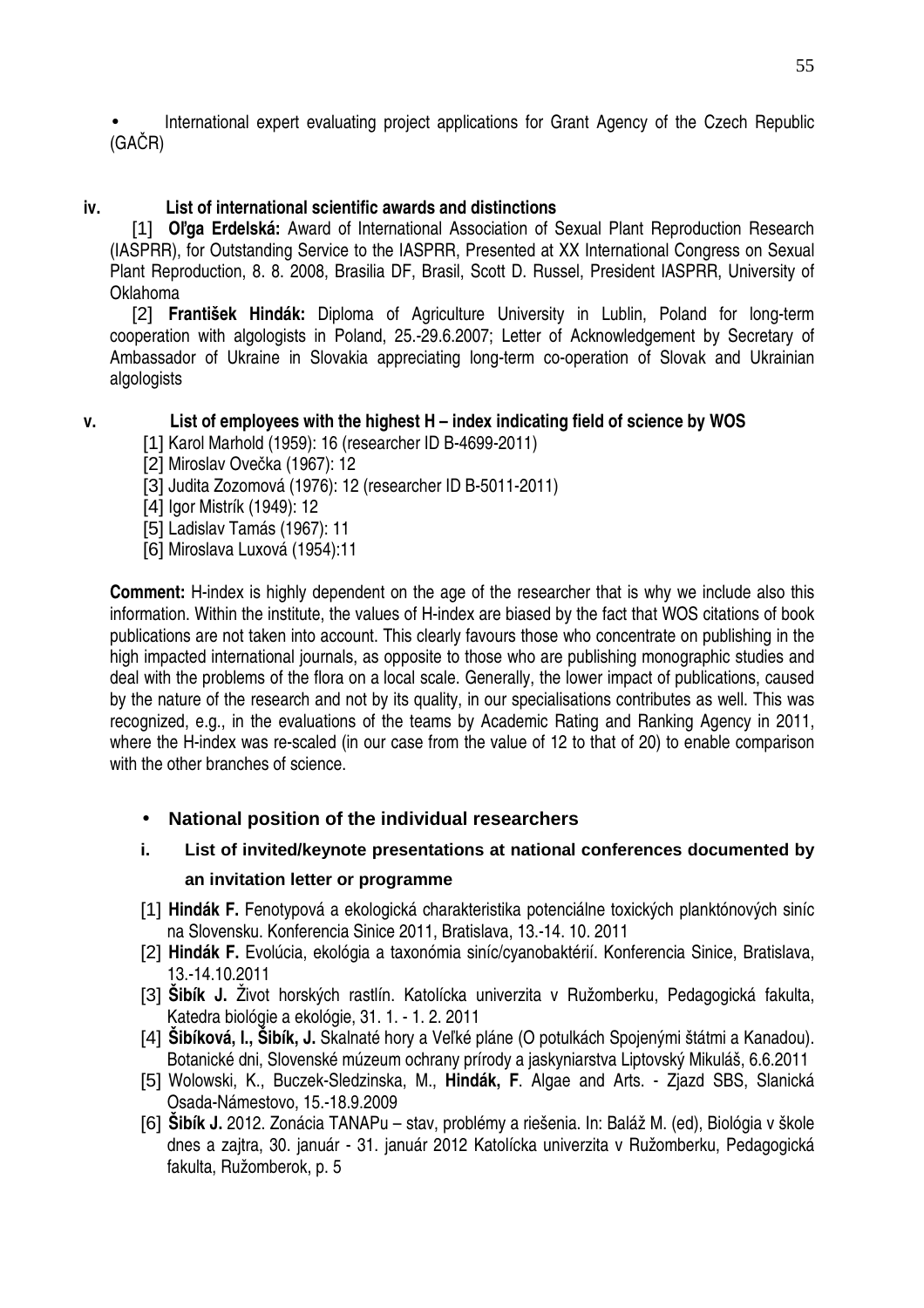# **ii. List of employees who served as members of organising and programme committees of national conferences**

- [2] Lizoň P.: 2007, 2008, 2009, 2010, 2011
- [3] Mereďa P.: 2009

# **iii. List of employees serving in important national scientific bodies (e.g. boards, committees, editorial boards of scientific journals)**

#### **Editorial boards:**

**Lenka Franková** – Bulletin Slovenskej botanickej spoločnosti pri SAV **Kornélia Goliašová** – Bulletin Slovenskej botanickej spoločnosti pri SAV **Anna Guttová** – Bulletin Slovenskej botanickej spoločnosti pri SAV **František Hindák** – Bulletin Slovenskej botanickej spoločnosti pri SAV **Alica Hindáková** – Bulletin Slovenskej botanickej spoločnosti pri SAV **Ivan Jarolímek** – Bulletin Slovenskej botanickej spoločnosti pri SAV, Thaiszia - Journal of Botany **Eva Lisická** – Annotationes Zoologicae et Botanicae **Pavel Lizo**ň – Catathelasma, Spravodajca Slovenskej mykologickej spoločnosti pri SAV **Karol Marhold** – Thaiszia - Journal of Botany **Igor Mistrík** – Bulletin Slovenskej botanickej spoločnosti pri SAV **Jozef Šibík** - Bulletin Slovenskej botanickej spoločnosti pri SAV **Antónia Šrobárová** – Acta Phytotechnica et Zootechnica

## **Other bodies:**

## **Karol Marhold**

- Head of Scientific Collegium SAS for Biological-Ecological Sciences
- Member of the Committee of Ministry of Environment of the Slovak Republic for Biodiversity **Conservation**
- Member of the Council for PhD study in Botany at the Faculty of Science, Comenius University, **Bratislava**
- Member of Committee SAS for environment
- Member of the Working group for natural sciences 4, Biology, Slovak Research and Development Agency (APVV)

## **Ivan Jarolímek**

- Member of the Council for PhD study in Botany at the Faculty of Science, Comenius University, **Bratislava**
- Member of the Scientific board at the Faculty of Science, Comenius University, Bratislava
- Member of the Scientific board at the Faculty of Science, Matej Bel University, Banská Bystrica
- Committee of the National Bank of Slovakia for selection of motifs for Slovak banknotes, coins and memorial coins
- member of advisory board SAS for biological-ecological sciences
- member of Scientific board of the Institute of zoology SAS

## **Otília Gašparíková**

- Member of Working group of Accreditation Committee of Slovak Republic, Life sciences 1 **František Hindák**
- Member of the Council for PhD study in Botany at the Faculty of Science, Comenius University, Bratislava
- chair of advisory board SAS for biological-ecological sciences
- member of editorial board of SAS

<sup>[1]</sup> Hindák F.: 2011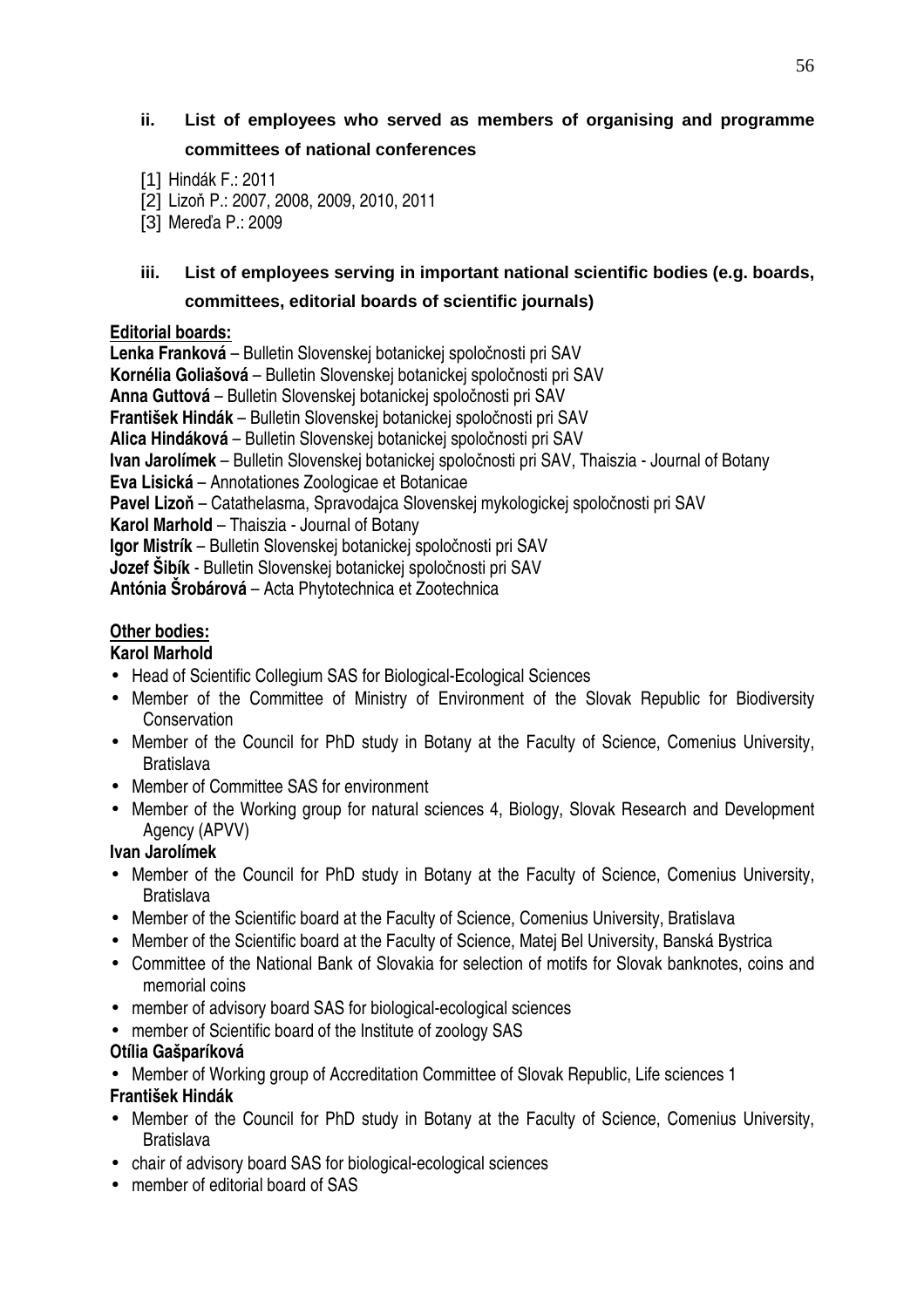- member of Committee SAS for promotion of researchers
- member of Committee SAS for strategic scientific development
- member of the Scientific board of the Water research Institute. Bratislava

## **Antónia Šrobárová**

• Member of the Council for PhD study in Plant Conservation at the Faculty of Agrobiology and Food Supply, Slovak Agriculture University, Nitra

## **Milada** Č**iamporová**

- Member of the Council for PhD study in Plant physiology at the Faculty of Science, Comenius University, Bratislava
- Member of Committee SAS for bibliography
- Member of the Committee no 9 for biological and ecological sciences of Scientific Grant Agency (VEGA)
- Member of Presidency of Scientific Grant Agency (VEGA)

## **Anna Lackovi**č**ová**

• Member of the Council for PhD study in Mycology at the Faculty of Science, Comenius University, **Bratislava** 

# **Pavel Lizo**ň

- Member of the Board of Assembly of Slovak Academy of Sciences
- Member of the Committee no 4 for biological sciences of Scientific Grant Agency (VEGA)

# **Miroslava Luxová**

• Member of the Committee no 10 for agriculture, forest and veterinary sciences of Scientific Grant Agency (VEGA)

## **Igor Mistrík**

• Member of the Council for PhD study in Plant physiology at the Faculty of Science, Comenius University, Bratislava

# **Miroslav Ove**č**ka**

• Member of the Council for PhD study in Plant physiology at the Faculty of Science, Comenius University, Bratislava

## **Ján Pavlovkin**

- member of advisory board SAS for molecular biology
- Member of the Committee no 8 for agriculture, forest and food sciences of Scientific Grant Agency (VEGA)

# **Marián Perný**

• Member of the Committee no 4 for biological sciences of Scientific Grant Agency (VEGA)

## **Ivan Pišút**

• Member the Scientific board of the Slovak museum of nature protection and speleology, Liptovský Mikuláš

# **Milan Valachovi**č

• Member of the Committee no 9 for biological and ecological sciences of Scientific Grant Agency (VEGA)

# **Jozef Šibík**

• Member of Working group for zonation of Tatry National Park, Ministry of Environment SR

# **iv. List of national awards and distinctions**

- [1] **Bacigálová Kamila:** Holuby medal of Slovak Botanical Society SAS 2011
- [2] **Dúbravková Daniela**: Pavel Sillinger prize for young botanists, awarded by Slovak botanical society SAS, for outstanding original scientific work published in scientific journal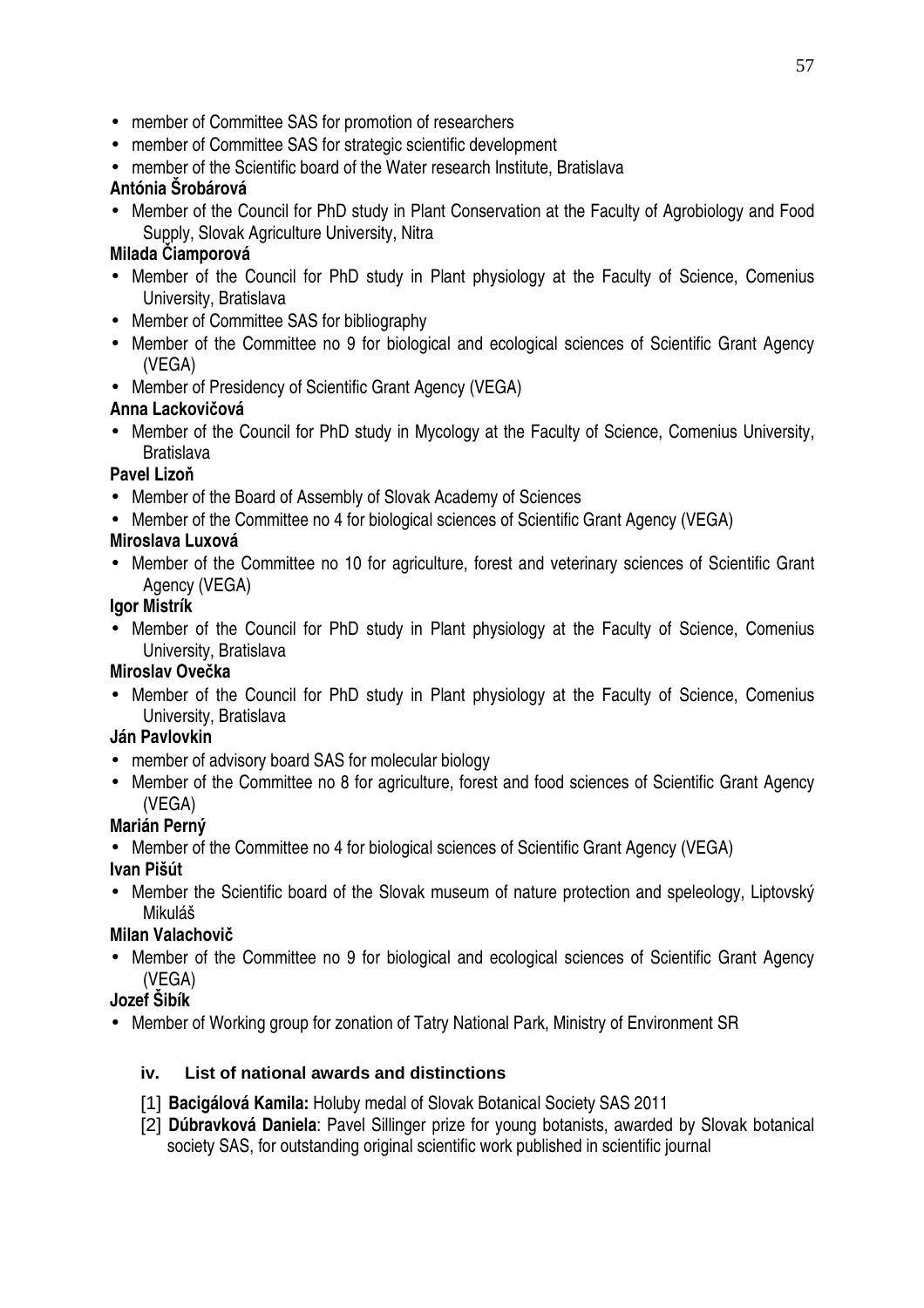- [3] **Goliašová Kornélia:** SAS Award for the results of research work in 2008 award for the volume of the series Flora of Slovakia (Flóra Slovenska) VI/1, and Prize of the Literary Fund for scientific literature for 2008; both awards for the whole team of authors (H. Šípošová, I. Hodálová, E. Kmeťová, P. Mereďa jun., E. Michalková, T. Miháliková, P. Mráz, M. Peniašteková, O. Ťavoda);
- [4] **Hindák František:** Award by Literaly Fund for life time contribution 2011; Silver medal of VÚVH (Water Research Institute) on the occasion of  $60<sup>th</sup>$  anniversary of foundation of the Institute, 2011
- [5] **Lihová Judita:** Award of the vice-Premier and Minister of Education SR for science and technology 2009 under 35, vice-Premier and Minister of Education SR
- [6] **Peniašteková Magdaléna**: Holuby medal of Slovak Botanical Society SAS
- [7] **Šibík Jozef:** Literary foundation award for the best original scientific literature in 2007 in the category of biological and medical sciences – on behalf of the whole team; Certificate of merit 2010 for outstanding original scientific work of young researchers under 35, Presidency SAS; Holuby medal of Slovak Botanical Society SAS 2011
- [8] **Šingliarová Barbora:** Award of President of Slovak Republic to young scientists of SAS, 2011; Pavel Sillinger prize for young botanists, awarded by Slovak botanical society SAS, for outstanding original scientific work published in scientific journa
- [9] **Šípošová Helena:** Jozef Miloslav Hurban prize in the category of original biographic works published in 2010 for the book "Osobnosti botaniky na Slovensku", awarded by Slovak National Library, National Bibliographic Institute, Martin, 2011; Holuby medal of Slovak Botanical Society SAS 2010

# **v. Supplementary information and/or comments documenting international and**

#### **national status of the Organisation**

The Institute builds up, maintains, and manages herbarium with the international acronym "SAV", registered in the Index Herbariorum (world index and database of herbarium collections), and collections of microorganisms (cyanobacteria, algae, and microfungi).The herbarium and microorganism collections are of great scientific, cultural-historical, and financial value. They serve to all botanists from both Slovakia and abroad as an evidence of the plant diversity of the country in the past as well as for their comparative taxonomic studies. The herbarium contains also considerable amount of specimens from abroad. The most important of them, is the collection is that of František Nábělek, collected in the Near East in 1909-1910. This herbarium collection is of an outstanding historical and scientific value with numerous type specimens documenting the biodiversity of the area of Turkey, Israel, Iran and Iraq, which has not been sufficiently known until these days. In 2006 the herbarium SAV was enriched with new acquisition of the herbarium specimens originally deposited in the Arboretum Mlyňany (22.500 specimens). This new collection contains mainly herbarium specimens of trees from both natural localities and culture.

The Institute builds up, fills up and manages several important databases: Database of chromosome numbers of the ferns and flowering plants of Slovakia (available on-line), Checklist of non-vascular and vascular plants of Slovakia (available on-line, new edition under preparation), the Database of data on the distribution of the ferns and flowering plants of Slovakia, which includes also data on herbarium specimens, and CDF (Central database of phytocoenological relevés in TURBOWIN).

## **2. Project structure, research grants and other funding resources**

• **International projects and funding**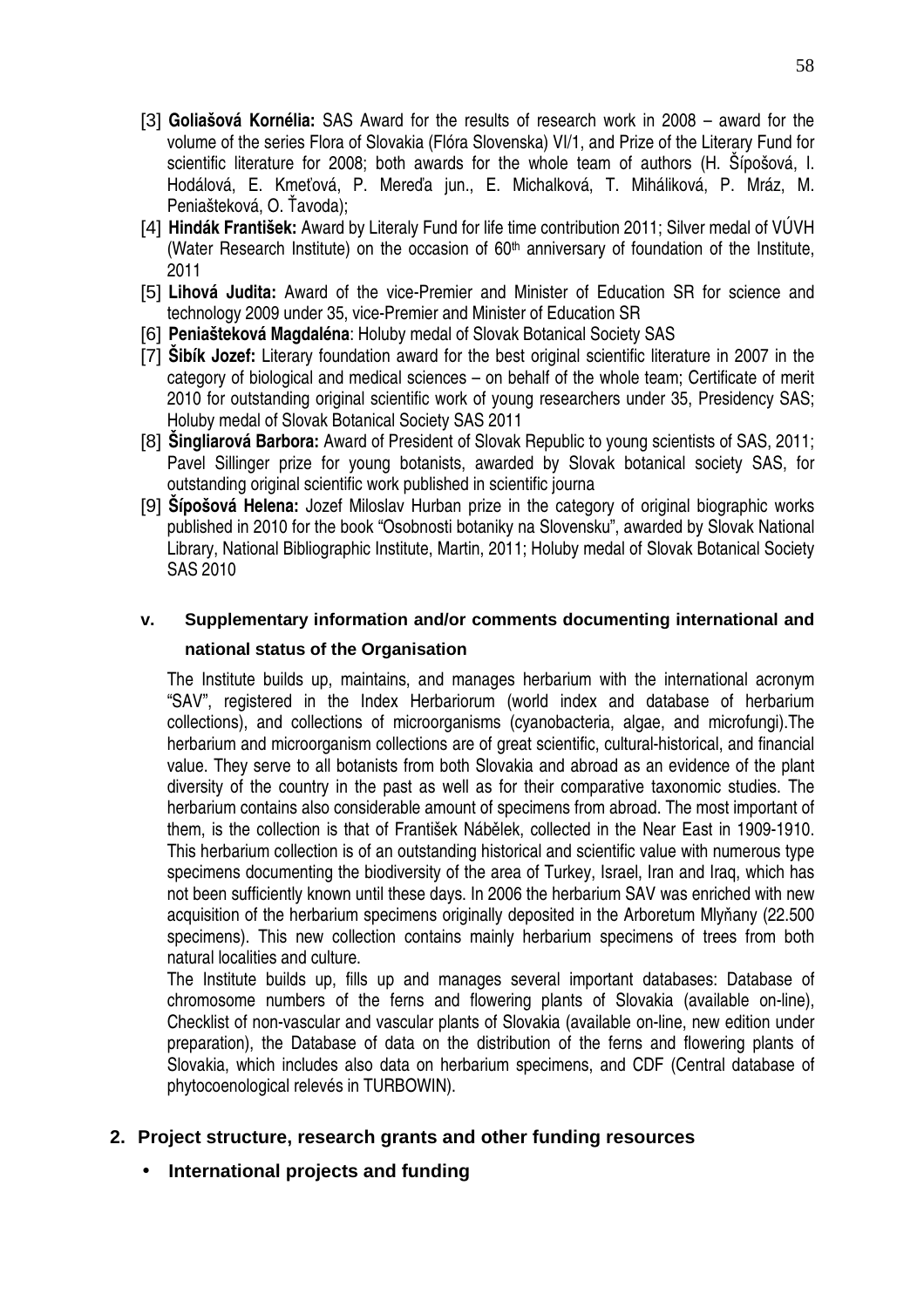- **i. List of major projects within the European Research Area 6th and 7th Framework Programme of the EU, European Science Foundation, NATO, COST, INTAS, CERN, etc. (here and in items below please specify: type of project, title, grant number, duration, total funding and funding for the Organisation, responsible person in the Organisation and his/her status in the project, e.g. coordinator, work package leader, investigator)**
- [1] **Towards the European Distributed Institute of Taxonomy (EDIT),** GOCE-CT-2006-018340, 2006–2011, 6th Framework Programme, total funding 11 900 000 EUR, funding for the organisation 80 911 EUR, responsible person Karol Marhold, status - investigator
- [2] .**European Native Seed Conservation Network (ENSCONET),** RICA-CT-2004-506109, 2004–2009, 6th Framework Programme, total funding 2 535 638 EUR, funding for the organisation 78 120 EUR, responsible person Karol Marhold, status – investigator
- [3] **Opening up the Natural History Heritage for Europeana (OpenUp!),** 270890, 2011–2014, CIP-ICT (EU Competitiveness and Innovation Framework Programme - The Information and Communication Technologies), total funding 3 499 721 EUR, funding for the organisation 80 804 EUR, responsible person Karol Marhold, status – work package leader
- [4] **A Pan-European Species-directories Infrastructure (PESI),** 223806, 2008–2011, 7th Framework Programme, total funding 2 515 330 EUR, funding for the organisation 42 792 EUR, responsible person Karol Marhold, status – investigator
- [5] **Bridging genomics and agrosystem managment: Resources for adaptation and sustainaable productionof Lotus spp. in environmentaly constrained South – American soils**  FP6 – 517617, 2005–2009. Total funding: 879 256 EUR, funding for the organisation: 55 344 EUR, responsible person: Igor Mistrík, status – investigator.
- [6] **Participation of endomembranes and components of the cell wall in the maintenance of plant cell polarity** MERG-CT-2005-031168, 2006–2007. Funding: 40 000 EUR (EU- M. Curie), state budget SR: 59 815 EUR, responsible person: Miroslav Ovečka, status – investigator.
	- **ii. List of other international projects incl. total funding and funding for the Organisation**

none

#### **iii. List of other important projects and collaborations without direct funding**

- [1] **Monitoraggio biologico dell´inquinamento atmosferico nell´area interessata dalla presenza del nucleo industrial della Valle del Biferno (Campobasso)**. 2005-2008, Dipartimento di Scienze Ambientali, Università degli Studi di Siena, Italy. Responsible: Anna Guttová.
- [2] **Rete di biomonitoraggio della qualità dell´aria con l´indice di lichenica (IBL) nell´area interessata dale ricdute dell´impianto Energonut S.P.A. sito in Pozzilli (IS). 2011.**  Dipartimento di Scienze Ambientali, Università degli Studi di Siena, Italy. Responsible: Anna Guttová.
- **[3] Effetti biologici delle polveri emesse durante la produzione del cemento sui licheni.**  2011–2012. Dipartimento di Scienze Ambientali, Università degli Studi di Siena, Italy. Responsible: Anna Guttová.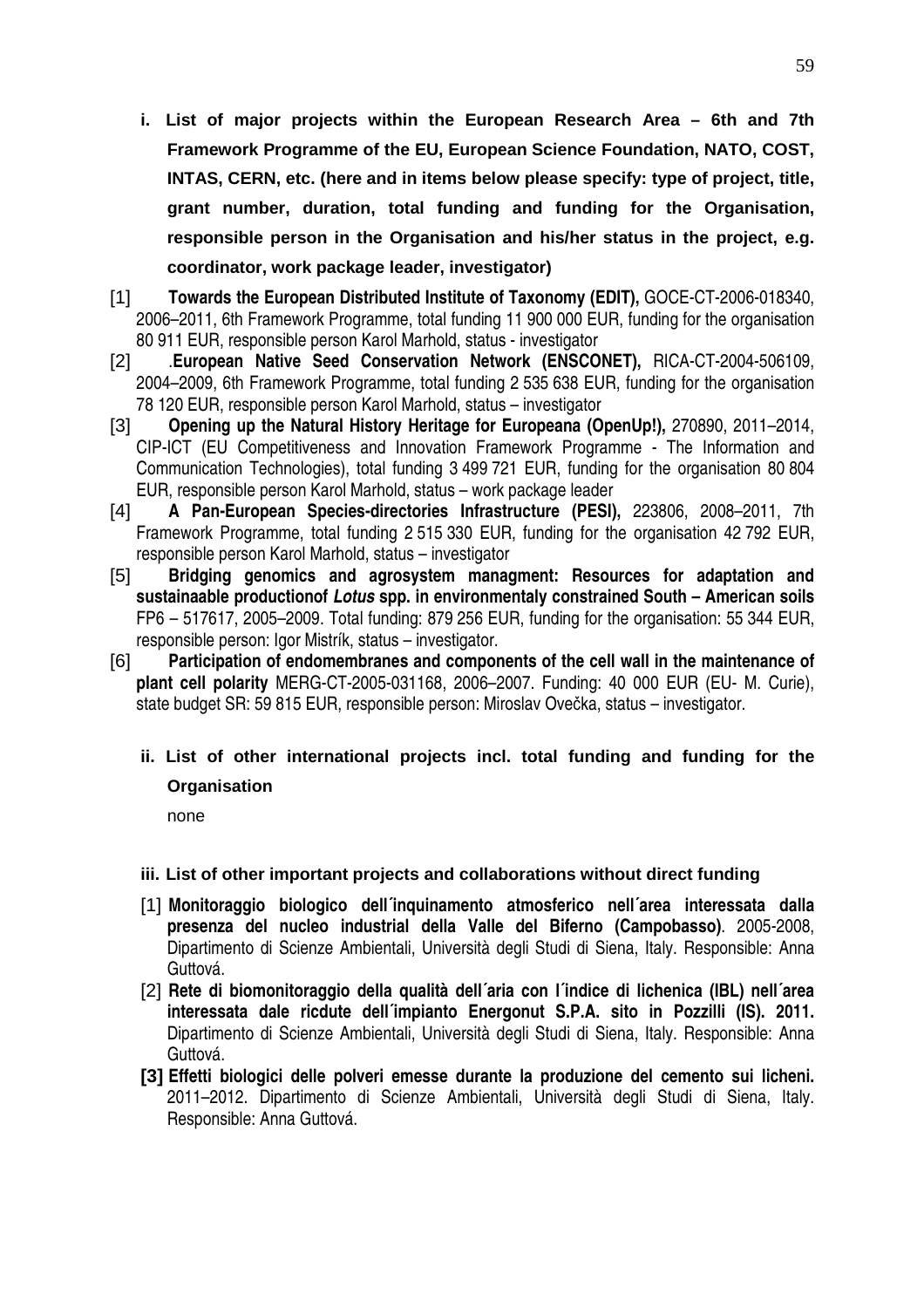# • **National projects and funding<sup>2</sup>**

# **i. List of State Research Programmes, and their funding**

none

| <b>Start</b> | Project title                                                                                                                                         | Project number | <b>Duration</b><br>in months | <b>Funding for</b><br>theOrganisation<br>(EUR) | Role of the<br>Organisation |
|--------------|-------------------------------------------------------------------------------------------------------------------------------------------------------|----------------|------------------------------|------------------------------------------------|-----------------------------|
| 2004         | Formalized classification system<br>for identification of grassland<br>vegetation                                                                     | APVT 51-015804 | 36                           | 15800                                          | principal<br>investigator   |
| 2005         | Identification key of ferns and<br>flowering plants of Slovakia and<br>solving the problems of critical<br>species groups in Central<br>European area | APVT-51-026404 | 42                           | 74089                                          | principal<br>investigator   |
|              | Impact of changes in air quality of<br>urban agglomeration Bratislava on<br>lichens                                                                   | APVT-51-040805 | 48                           | 54773                                          | principal<br>investigator   |
| 2006         | Phylogenetic relationships of the<br>Alyssum montanum-A. repens<br>complex (Brassicaceae)                                                             | LPP-0085-06    | 55                           | 79533                                          | principal<br>investigator   |
|              | PHYLO-TAXON, Phylogeography,<br>postglacial history and taxonomy<br>of model groups of taxa in Europe                                                 | RPEU-0003-06   | 42                           | 24895                                          | principal<br>investigator   |
| 2007         | The participation of<br>endomembranes in the<br>maintenance of root hair polarity in<br>response to abiotic stress                                    | APVV-0432-06   | 36                           | 118070                                         | principal<br>investigator   |
|              | Limitation of Eurtrophication<br>Process in Water Basin Using<br><b>Composite Sorbent</b>                                                             | APVV-0566-07   | 28                           | 17071                                          | co-investigator             |
| 2008         | Taxonomy of selected groups<br>of vascular plants of the<br>Carpathians and adjacent                                                                  | APVV-0368-07   | 40                           | 134269                                         | principal<br>investigator   |
|              | New methods of evaluation and<br>mapping biotic harmful agents<br>in urban greenery                                                                   | APVV 0421-07   | 28                           | 8390                                           | co-investigator             |
| 2009         | EVO-PICRIS, Taxonomy and<br>phylogeny of the European<br>representatives of the genus<br>Picris                                                       | LPP-0239-09    | 42                           | 41526                                          | principal<br>investigator   |
| 2011         | MICRO-EVO,<br>Microevolutionary processes in<br>Asteraceae                                                                                            | APVV-0320-10   | 39                           | 74032                                          | principal<br>investigator   |
|              | Plant ionome modification by<br>silicon for improvement of the<br>crop nutrition quality                                                              | APVV-0140-10   | 42                           | 8570                                           | co-investigator             |

# **ii. List of project supported by APVV**

<sup>&</sup>lt;sup>2</sup> Excluding projects for the popularisation of science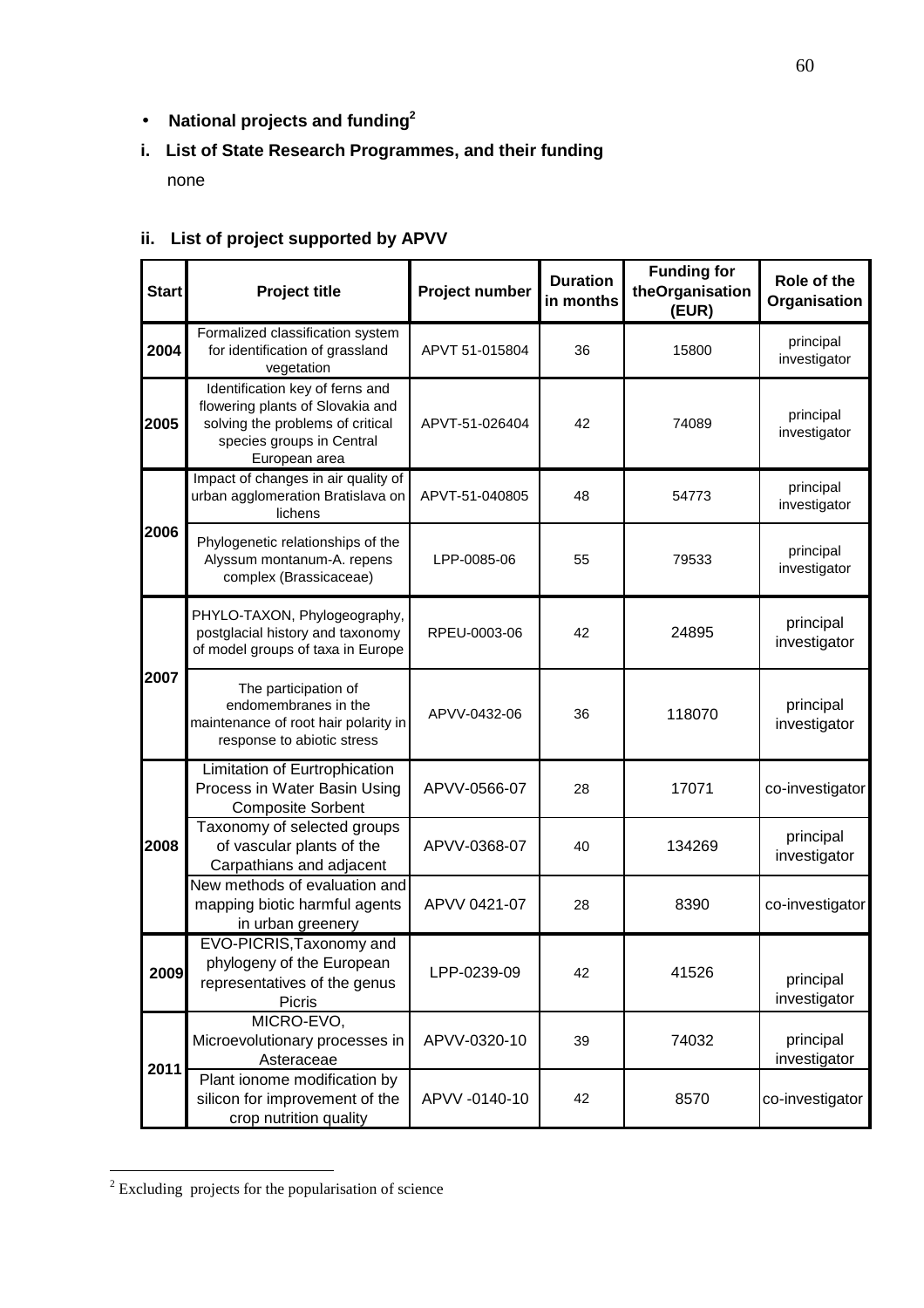**iii. Number of projects supported by the Scientific Grant Agency of the Slovak Academy of Sciences and the Ministry of Education (VEGA) for each year, and their funding** 

| <b>VEGA</b>               | 2007  | 2008  | 2009  | 2010   | 2011   |
|---------------------------|-------|-------|-------|--------|--------|
| Inumber                   | 18    | 21    | 23    | 22     | 20     |
| funding in the year (EUR) | 55666 | 75981 | 91680 | 119072 | 129300 |

• **Summary of funding from external resources**

| <b>External resources</b>                                                                   | 2007  | 2008  | 2009  | 2010  | 2011  | total | average |
|---------------------------------------------------------------------------------------------|-------|-------|-------|-------|-------|-------|---------|
| external resources (milions of EUR)                                                         | 0,265 | 0,282 | 0,312 | 0,268 | 0,306 | 1,433 | 0,287   |
| external resources transfered to<br>coooperating research organisations<br>(milions of EUR) | 0,012 | 0,011 | 0,006 | 0,000 | 0,007 | 0,036 | 0,007   |
| ratio between external resources and total<br>salary budget                                 | 0,428 | 0,424 | 0,441 | 0,370 | 0,437 |       | 0,420   |
| overall expenditures (milions of EUR)                                                       | 1,357 | 1,396 | 3,368 | 1,564 | 1,424 | 9,109 | 1,822   |

**iv. List of projects the EU Structural Funds** 

• **Summary of external resources of the EU Structural Funds (ERDF/ESF)**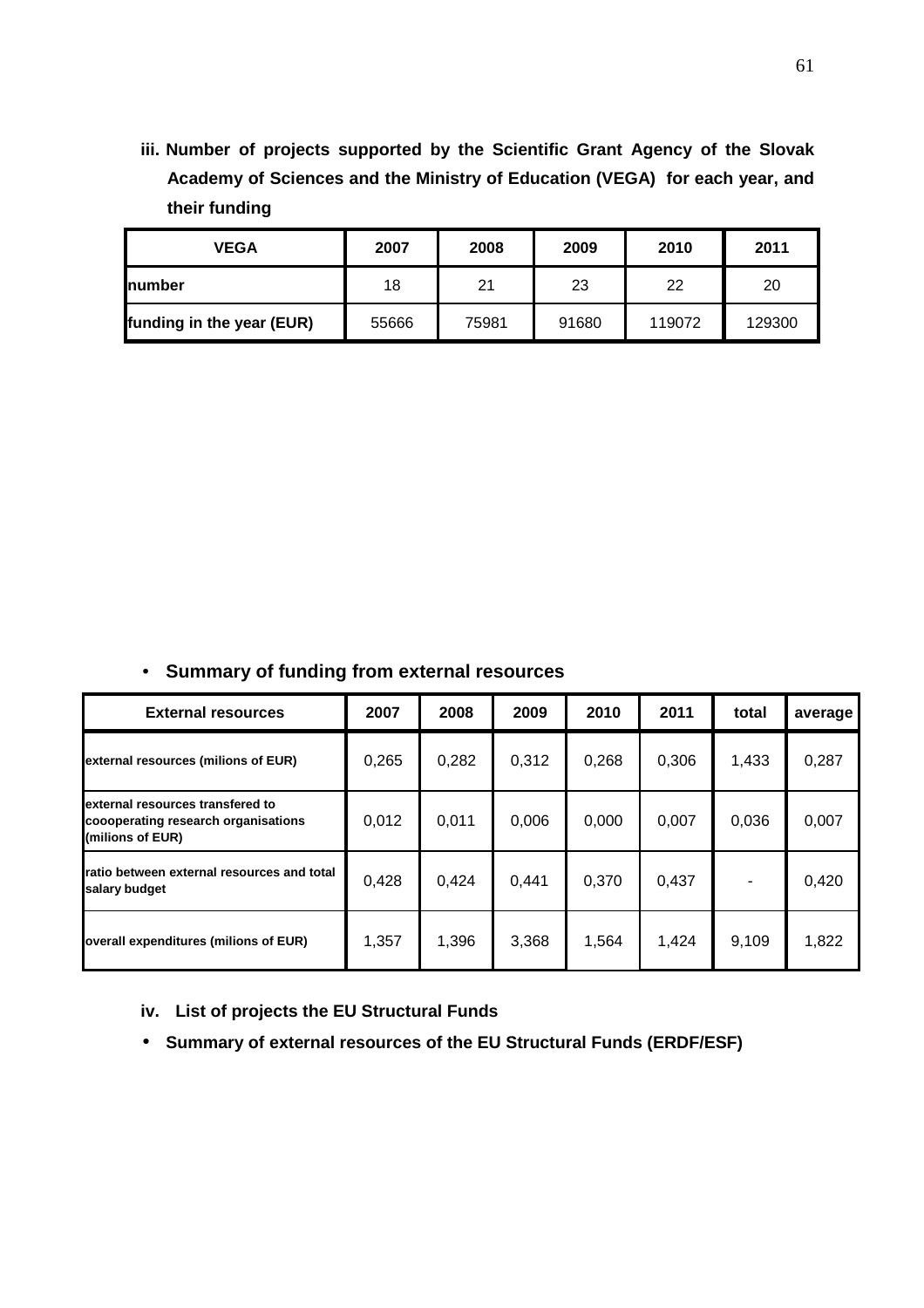| Year | <b>Project title</b>                                                                              | Project number | <b>Duration in</b><br>months | <b>Funding for the</b><br>Organisation<br>(EUR) | Role of the<br>Organisation |
|------|---------------------------------------------------------------------------------------------------|----------------|------------------------------|-------------------------------------------------|-----------------------------|
|      | Natura 2000 in lifelong<br>education                                                              | NFP24150120003 | 22                           | 3000                                            | co-investigator             |
| 2009 | <b>KRA-BIO Center of excellens</b><br>for protection and use of<br>landscape and for biodiversity | NFP26240120010 | 31                           | 115430                                          | co-investigator             |

# **v. Supplementary info and/or comments on research projects and funding resources**

none

#### **5. Organisation of PhD studies, other pedagogical activities**

- **i. List of accredited programmes of doctoral studies (as stipulated in the previously effective legislation as well as in the recently amended Act on the Universities). Period of validity of accredited scientific disciplines, characterization of perspectives of PhD study on the Organisation**
- [1] 15-07-9 botanika (botany)
- [2] .15-05-9 fyziológia rastlín (plant physiology)
- [3] 4.2.6 botanika (botany)
- [4] 4.2.9 fyziológia rastlín (plant physiology)
- **ii. Summary table on doctoral studies (number of internal/external PhD students; number of students who completed their study by a successful thesis defence; number of PhD students who quitted the programme)**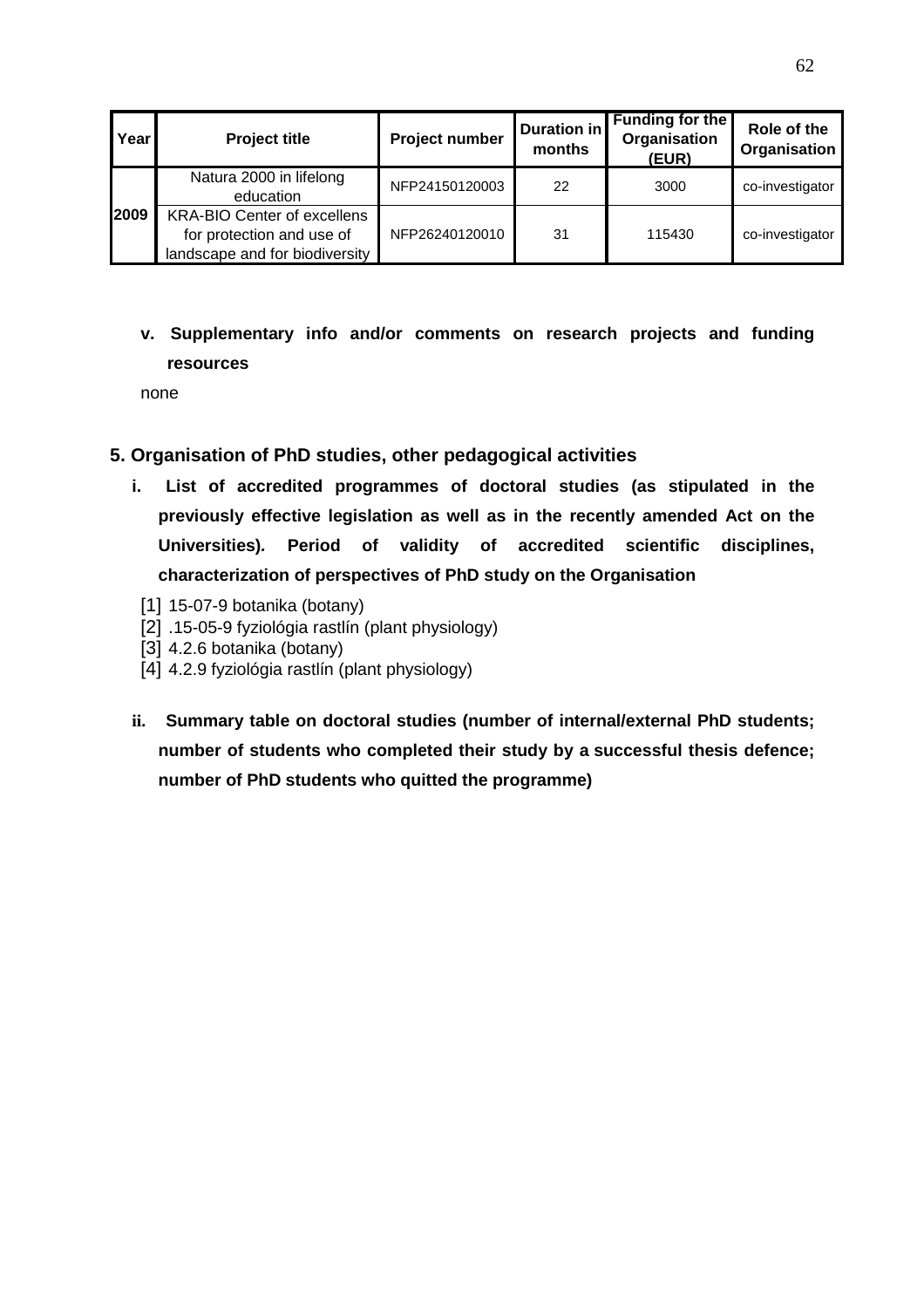| <b>PhD study</b>                                                                                   |                | 31.12.2007      |                     |                 | 31.12.2008      |                  |                | 31.12.2009      |                     |        | 31.12.2010         |                     |        | 31.12.2011                                |                     |
|----------------------------------------------------------------------------------------------------|----------------|-----------------|---------------------|-----------------|-----------------|------------------|----------------|-----------------|---------------------|--------|--------------------|---------------------|--------|-------------------------------------------|---------------------|
| number of potential PhD<br>supervisors                                                             |                |                 |                     |                 |                 |                  |                |                 |                     |        |                    |                     |        |                                           |                     |
| <b>PhD students</b>                                                                                | number         | defended thesis | quitted<br>students | number          | defended thesis | students quitted | number         | defended thesis | quitted<br>students | number | thesis<br>defended | quitted<br>students | number | $\ddot{\mathbf{s}}$<br>й<br>Д<br>defended | quitted<br>students |
| internal                                                                                           | 13             | 4               | 1                   | 12              | $\Omega$        | $\overline{0}$   | 14             | 1               | 3                   | 15     | 6                  | $\mathbf 0$         | 10     | $\overline{2}$                            | 1                   |
| external                                                                                           | 11             | 1               | $\mathbf 0$         | 10 <sup>1</sup> | $\overline{2}$  | $\overline{0}$   | 9              | 1               | 1                   | 7      | $\overline{2}$     | $\mathbf 0$         | 6      | 1                                         | $\Omega$            |
| supervised at external<br>institution by the research<br>employees of the assessed<br>organisation | $\overline{4}$ | $\overline{2}$  | $\Omega$            | $\overline{2}$  | $\Omega$        | $\overline{0}$   | $\overline{2}$ | $\Omega$        | $\mathbf 0$         | 2      | $\Omega$           | 0                   | 1      | $\Omega$                                  | $\Omega$            |

**Supervized at external institutions:** 

A. Guttová – assistant supervisor (2004–2007), postgraduate student Lenka Brodeková, Dublin Institute of Technology, Dublin, Ireland; Thesis: An assessment of epiphytic lichens in semi-natural woodlands of Knocksink Wood nature reserve and other woodlands in Co. Wicklow (defended 2007)

K. Marhold – supervisor (1999-2007), postgraduate student Mgr. Jana Leong-Škorničková, Charles University, Prague, Czech Republic, Thesis: Taxonomic studies in Indian Curcuma L. (defended 2007).

K. Marhold – supervisor (2005-2012), postgraduate student Mgr. Hana Daneck-Dvořáková, Charles University, Prague, Czech Republic, Thesis: Phylogeography of temperate plant species with the focus on Central Europe (submitted for defence April 2012).

F. Hindák – specialist supervisor (2007–2010), postgraduate student D. Hlúbiková, Faculty of Natural Sciences Comenius University Bratislava; thesis: Selection of suitable assessment metrics for ecological status of the rivers of Slovakia based on benthic diatoms [Výber vhodných hodnotiacich metrík ekologického stavu tokov Slovenska založených na bentických rozsievkach (Bacillariophyceae)]

#### **iii. Postdoctoral positions supported by**

#### **a) external funding (specify the source)**

Mgr. Marek Slovák, PhD., postdoktorandský projekt APVV ( Sept. 2009-Aug. 2012, LPP-0239- 09), 50%

RNDr. Stanislav Španiel, PhD., CIP-ICT projekt OpenUp! (May 2011-March 2012), 100% RNDr. Barbora Šingliarová, PhD., FP7 PESI (Sept. 2010-Dec. 2010), 50% Ing. Jaromír Kučera, PhD., FP6 ENSCONET (Jan. 2009-Oct. 2009), 0.25% Mgr. Marek Slovák, PhD., FP6 ENSCONET (Jan. 2009-Aug. 2009), 0.25%

## **b) internal funding - the Slovak Academy of Sciences Supporting Fund of Stefan**

#### **Schwarz**

Ing. Jaromír Kučera, PhD. (May 2009-), 50% Mgr. Marek Slovák, PhD. (May 2009-), 50% RNDr. Barbora Šingliarová, PhD. (Jan. 2011-Dec. 2014), 50% Mgr. Ľubica Liptáková (Halušková), PhD. (May 2011-) 50%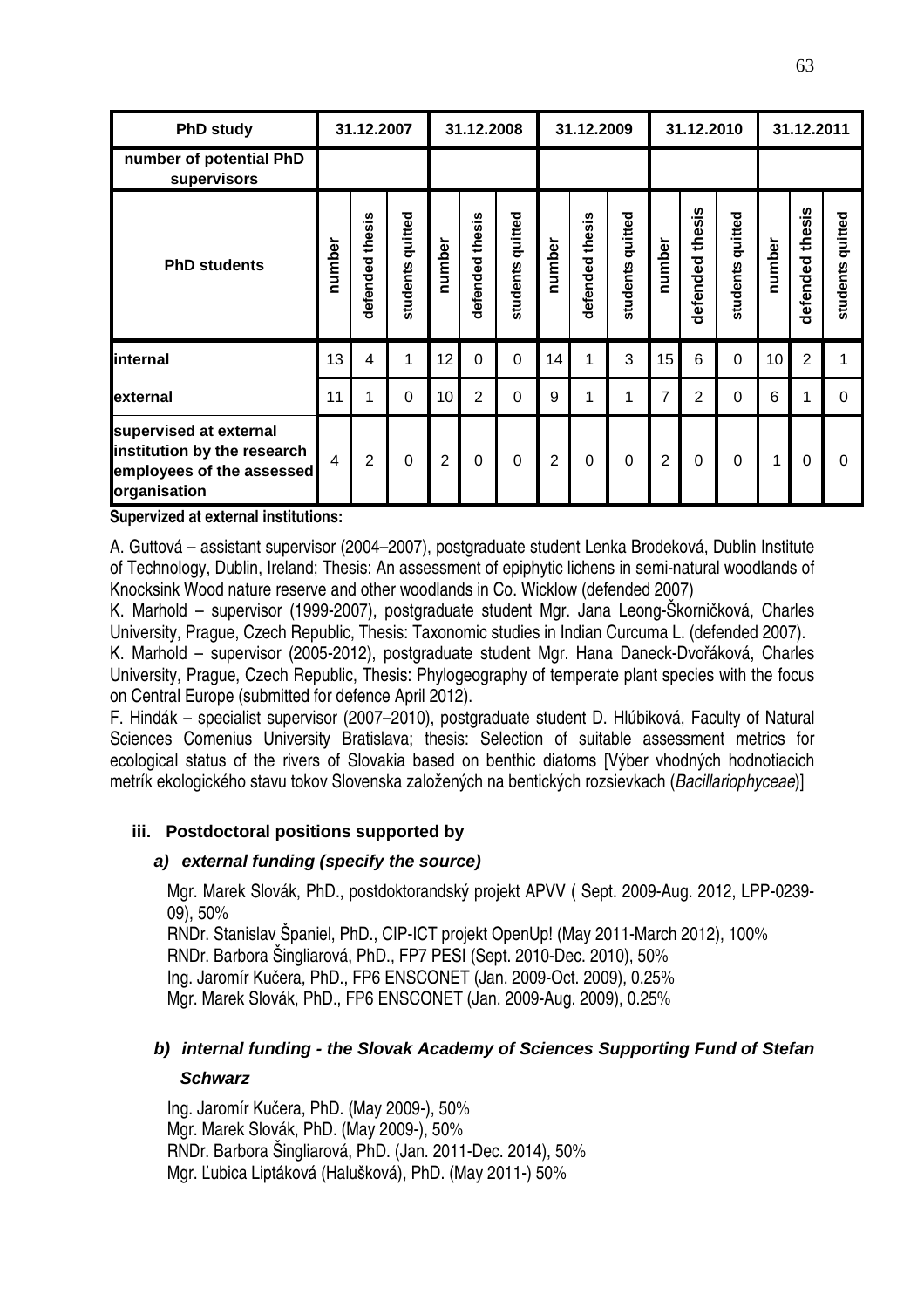| <b>Teaching</b>                                               | 2007         | 2008 | 2009         | 2010         | 2011         |
|---------------------------------------------------------------|--------------|------|--------------|--------------|--------------|
| lectures (hours/year) $3$                                     | 124          | 126  | 112          | 179          | 175          |
| practicum courses (hours/year) <sup>3</sup>                   | 194          | 184  | 242          | 315          | 365          |
| supervised bachelor thesis (in total)                         | 1            | 0    | 4            | 23           | $12 \,$      |
| supervised diploma thesis (in total)                          | 8            | 6    | 9            | 8            | 20           |
| supervised rigorous thesis (in total)                         | 28           | 22   | 23           | 32           | 17           |
| members in PhD committees (in total)                          | 8            | 8    | 9            | 10           | 6            |
| members in DrSc. committees (in total)                        | 0            | 1    | 3            | $\mathbf{2}$ | 0            |
| members in university/faculty councils (in<br>total)          | 1            | 1    | 1            | 1            | 1            |
| members in habilitation/inauguration<br>committees (in total) | $\mathbf{2}$ | 3    | $\mathbf{2}$ | 1            | $\mathbf{2}$ |

#### **iv. Summary table on pedagogical activities**

3

#### **v. List of published university textbooks**

[1] **Marhold, K**. & Suda, J. 2008: Štatistické spracovanie mnohorozmerných dát v taxonómii (Fenetické metódy). – Katedra zoológie Prírodovedeckej fakulty Univerzity Komenského & Faunima, Bratislava. [Slovak translation of the book published in 2002 Charles University, Praha]

[2] **Hindák, F., Hindáková, A.,** Kyselová, Z., Šoltés, R., Gáper, J., Gáperová, S. Botany - lower plants. 1. vyd. Žilina : Institute of High Mountain Biology : University of Žilina, 2009. 201 p. ISBN 978-80-88923-21-3

#### **vi. Number of published academic course books**

none

 $\overline{a}$ 

#### **vii. List of joint research laboratories/facilities with the universities**

[1] **National Taxonomic Facility / Národné taxonomické laboratórium** – joint facility of the Department of Vascular Plant Taxonomy of the Institute of Botany SAS, Department of Botany and Department of Zoology, Comenius University in Bratislava, Slovak National Museum, and Institute of Biological and Ecological Sciences P. J. Šafárik University in Košice

# **viii. Supplementary information and/or comments on doctoral studies and pedagogical activities**

 $3$  Do not include time spent with bachelor, diploma or PhD students during their supervising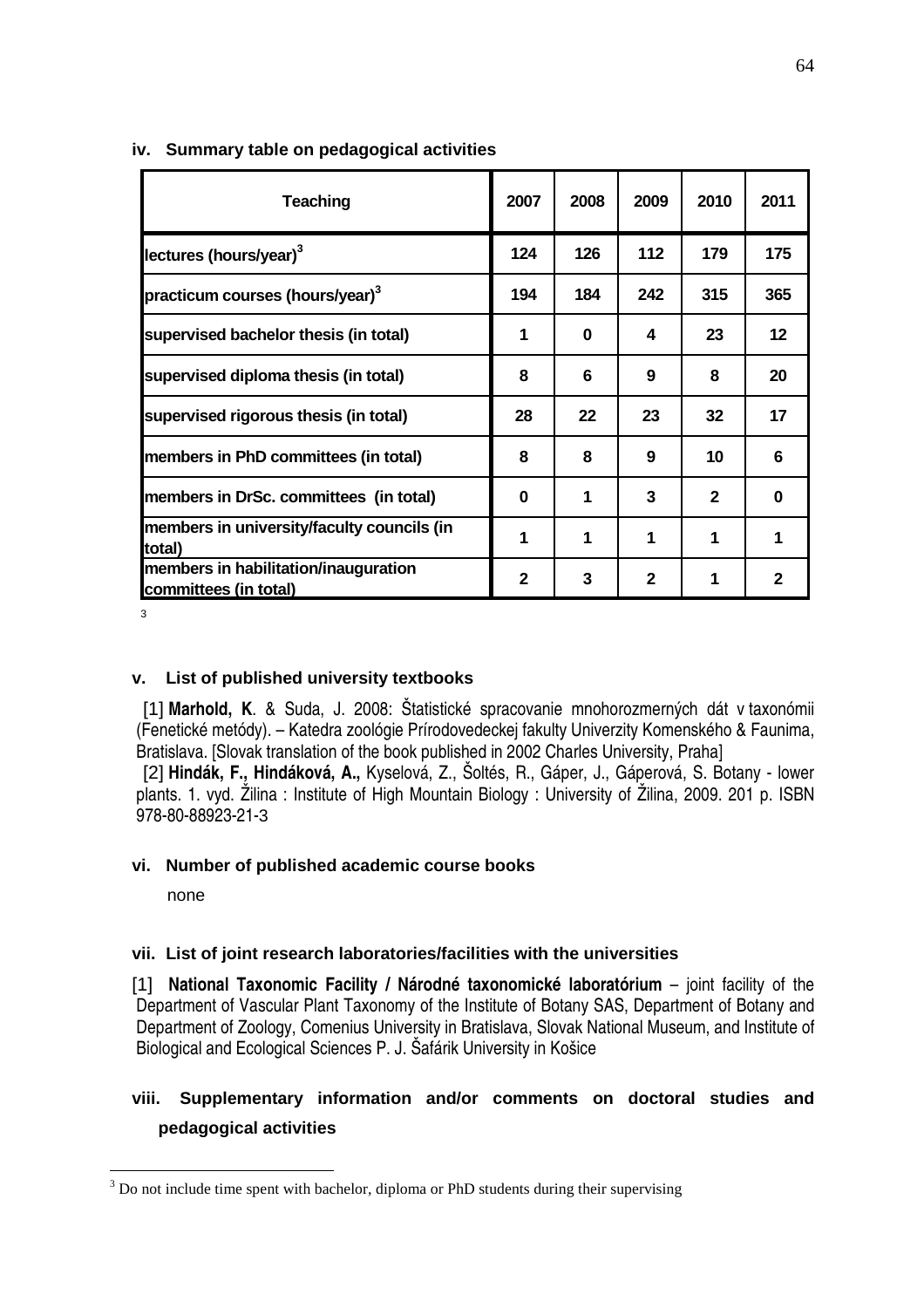#### none

#### **6. Applied research (Applications of results)**

#### **i. List of the most important results of applied research projects**

- [1] **Biological forms of carbohydrate hyperaccumulation. Projects: VEGA 2/0200/10, BIO2007-63915.** Production of volatile compounds is typical for growing colonies of different microorganisms. It is known that volatile compounds may affect plant growth and development. However, little or nothing has been known about how microbial emissions may affect primary carbohydrate metabolism in plants. Our original results show that volatile compounds emitted from microorganisms induce reactions in plants leading to changes in central metabolism of carbohydrates and amino acids. We found strongly promoted starch accumulation in leaves of both mono- and dicotyledonous plants. Changes in metabolism in plants exposed to volatiles emitted by microorganisms were documented by transcriptomic analysis of many genes as well as by determination of enzymatic activity. It is new, unreported mechanism for the elicitation of plant carbohydrate metabolism by microbes. Based on data achieved, we proposed a model how the metabolism of plants could be determined by these signals to starch overaccumulation. We proved and documented reaction to microbe-emitted compounds in important agricultural species, like potato and maize. The discovery that microbial volatiles trigger starch accumulation enhancement in leaves provides new opportunities for practical and commercial application of these mechanisms in the industry where starch is used as row material.
- [2] **Management models for grassland habitats, projects: SK 0115 (EHP, Norwegian financial mechanism), VEGA 2-0181-09.** Over the last few years, considerable attention has been paid to the use of grassland habitats and their conservation in Slovakia. This is the result of international commitments which Slovakia, is bound to follow in the field of nature conservation. However, it is also a consequence of the significant loss and degradation of rich-in-species grasslands in Slovakia. In collaboration with Daphne – Institute for applied ecology 20 management models for grassland communities were prepared. Field experiments, focused on examining the influence of mowing, grazing and mulching on the species and vegetation structure of plant communities in selected territories of Slovakia, were an inherent part of the project. Each model offers complete information on the habitat ecology, its distribution in Slovakia, and its development trends and threats. It recommends measures for appropriate management, and summarizes the ecological and management demands of specific species of fauna and flora. Information on Natura 2000 habitat codes and codes in the Catalogue of habitats in Slovakia is provided. Examples of calculating the habitat management and restoration costs are provided. The proposed procedures for management and restoration of a habitat's natural value provide information on the appropriate regime of mowing or extensive grazing, based on the latest knowledge from research completed both in Slovakia and elsewhere in Europe. References to the financial tool, which has a significant impact on the state of habitats in Slovakia - the Agro-environmental program, a part of the Rural development program, are provided too. The models serve as a superstructure to this program, and they are important for planning the type of care in each particular locality, mainly in territories with high nature value (NATURA 2000). All models for non-forest habitats and information brochure in Slovak and English language were provided to staff of state nature protection and other stakeholders
- [3] **Database of Flora of Slovakia DataFloS Project APVV-0368-07.** A new database application entitled the Database of the Slovak flora (Dataflos) was developed at the Institute of Botany, Slovak Academy of Sciences (IB SAS). The database serves as data archives as well as a management tool for plant distribution data from herbarium specimens, published sources as well as from various manuscripts. Dataflos includes both distribution data on plants in Slovakia and data about herbarium specimens collected abroad but deposited in Slovak herbaria. Data on all groups of plants and fungi, including cyanobacteria and algae, lichens, micro- and macrofungi, and vascular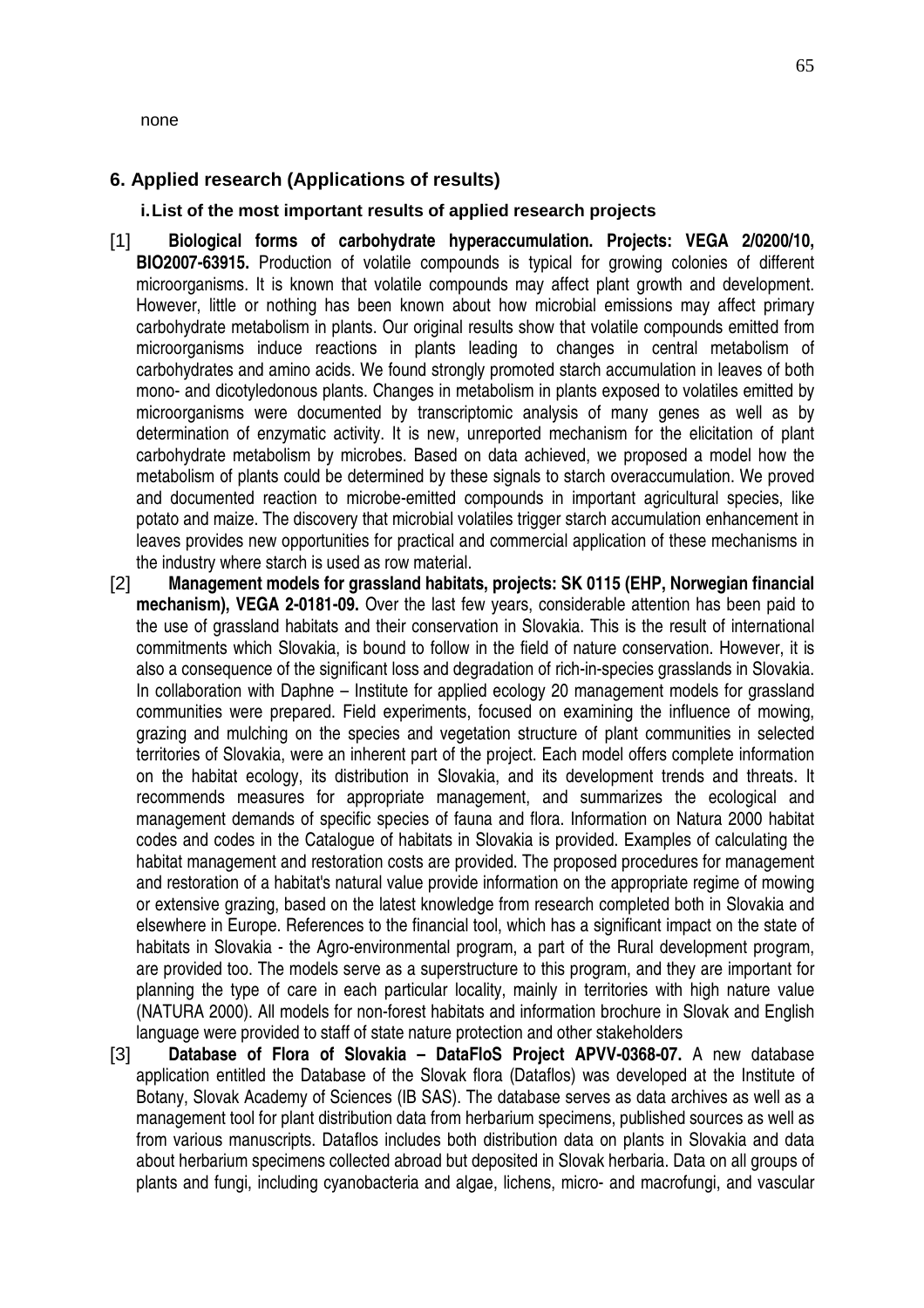plants, are deposited in the database. Various botanical institutions and botanists who are willing to share their knowledge on Slovak flora may input or import data to the database, upon the registration and creating login passwords. At present, Dataflos contains mainly data on taxa from Caryophyllales which were input by researchers at IB SAS within the scope of the treatment of the taxa for a new issue of Flóra Slovenska/Flora of Slovakia VI/3. Subsequently, the database will be updated by various institutions with additional records on various plant and fungal taxa. Dataflos is linked to a global botanical information system GBIF (Global biodiversity information facility) operating within BioCASE (Biological Collection Access Services). The database is assumed to be linked also with other botanical databases that have been developed in Slovakia, e.g. database on plant nomeclature , phytosociology, karyology and bibliography. Dataflos is publicly available at www.dataflos.sav.sk. Now the database includes approximately 120,000 publicly accessible records. After a combination of some of these criteria is entered, a list of corresponding records would be retrieved and this can be either downloaded as a spreadsheed table (Excel) or records may be displayed on the three types of maps (vegetation belts, phytogeographical division or Central European mapping scheme).

- [4] **Building of Carpathian Biodiversity Information system and design of the ecological network for the Western Carpathians. Project DBU 24829-33/0.** The vegetation experts of the Institute of Botany prepared a full list of non-forest and forest biotopes included in the system Natura 2000 in Slovakia. For this the data on their occurrence in orographical units in the Western Carpathians from the Central Database of Phytosociological Relevés were used. The national concept was discussed on international level with the teams from other Carpathian countries countries (Poland, Czech Republic, Hungary, Ukraine, Romania, Serbia) with the aim to consolidate the understanding of biotope definition and to clarify the distributional data. The resulting database enabled further analyses which were then published.
- [5] **Bridging genomics and agrosystem managment: Resources for adaptation and sustainable production of Lotus spp. in environmentaly constrained South - American soils FP6 – 517617.** In the frame of multilateral cooperation with the institutions of EU and South America the team of the Institute of Botany S.A.S. focused on the study of selected environmental stressors (low soil pH, Al toxicity, aridity) and their influence on growth and production of biomass of selected species and cultivars of Lotus corniculatus and L. japonicus. Main goal of the project was to select suitable cultivars of L. japonicus, which could bring sufficient and quality biomass for cattle stock raising and development of cattle grazing under the conditions of environmental burden of soils in South America. International partners were responsible for cultivation and production of new cultivars, our role was linked with the characterization of structural and functional properties of these cultivars, optimalization of uptake and utilisation of nutrients, and characterization of the role of particular ensymatuc systems in an oxydative stress indused by Al and low pH. Lotus sp., compared with other crops (maize, barley), is capable to withstand relatively high concentrations of AI in the root system, on the other hand, it is more sensitive to low pH. Elongation growht process showed, that with decrease in pH in the root system from 6.5 to 4.0, the growth of the root slows down by 30 %. The presence of Al did not increase the extent of inhibition of the elongation growth of the roon up to the concentration of 0.5 mM, which, in case of barley or maize practically stopped the growht of the root. With decreased pH and the presence of Al Správa o cinnosti Botanického ústavu SAV - 13 - decreased also the uptake of nitrate form of nitrogen, while evidential inhibition fo nitrate uptake was observed with the concentrations 10 times lower than in the case of observation of the root growht rate. The methods which were used in the experiments may well served for quick assessment of susceptibility of the new cultivars of Lotus to the Al and low pH.
- [6] **The distribution and diversity of aquatic macrophyte vegetation in water-bodies of Slovakia in relation to environmental factors and anthropic disturbance** The project was focused on distribution and ecology of aquatic and marsh plants in Slovak running water. We completed knowledge about distribution of the selected rare, endangered or taxonomical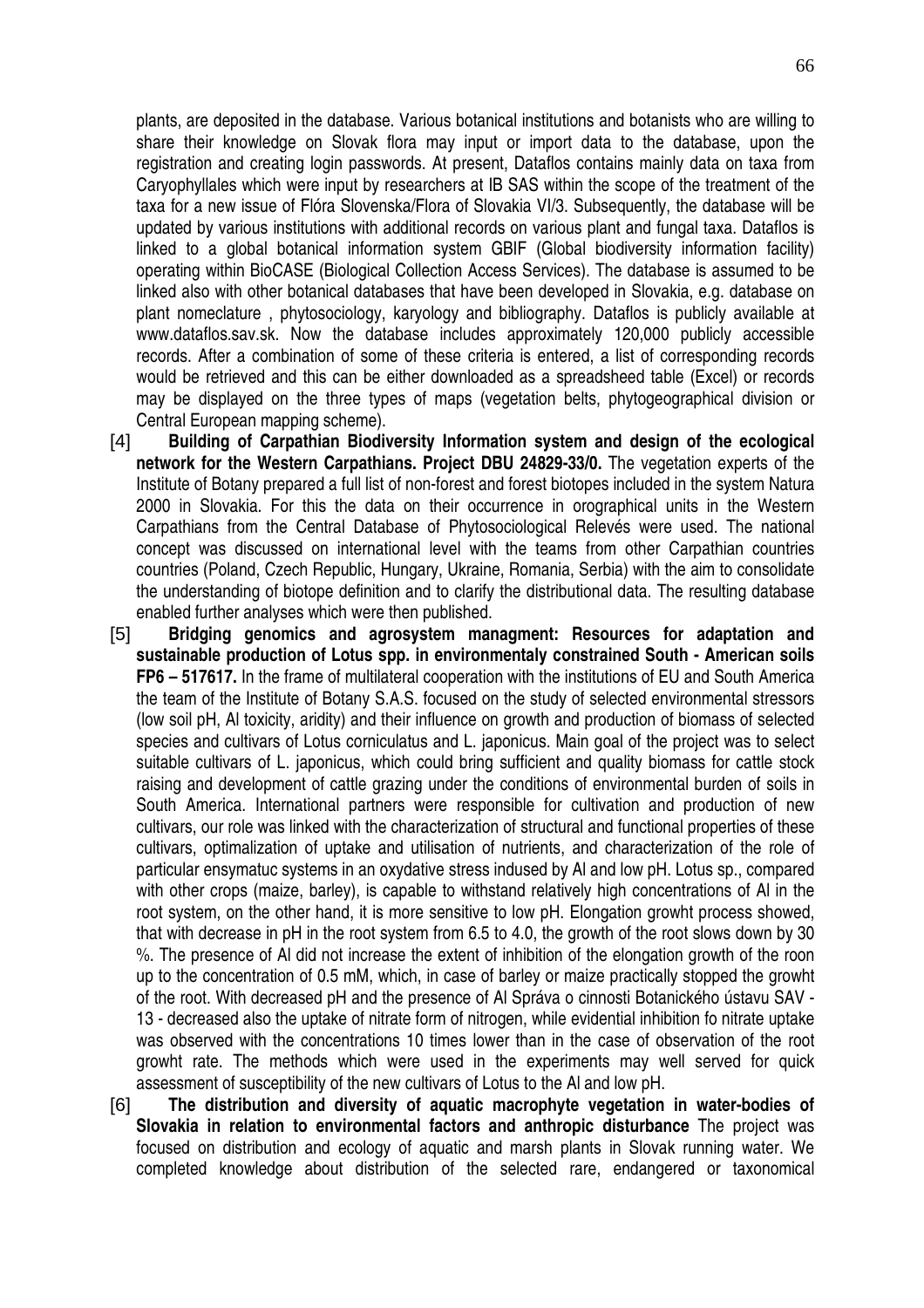problematic macrophytes (e.g. Ceratophyllum submersum, Potamogeton berchtoldii, macroscopic algae – Charophyta). The hydrological connectivity and land use surroundings of watercourse were determined as the main/major environmental drivers affecting distribution and quantity patterns of macrophytes in the Slovak river (Danube). On the other hand, environmental factors including sediment type, shading of shrubs and trees on the banks, water depth,  $NO<sub>2</sub>$ -and water acidity become more relevant for macrophyte composition in Slovak streams. Vegetation study dealing with seasonal dynamics of macrophytes in two streams pointed out statistically significant effect of water depth and air temperature to quality and quantity of plants as well as different behaviour of three species group (hydrophytes, helophytes and amphyphites). We prepared reference index for assessment of ecological status of running water in sense of European Water Frame directive.

# **ii. List of the most important studies commissioned for the decision-making authorities, the government and NGOs, international and foreign organisations**

[1] LIFE/Restoration and management of sand dune vegetation in military training area Záhorie, State Nature Conservancy, Banská Bystrica, 2011

- [2] Regional land-use system of ecological stability of the district Liptovský Mikuláš, Slovak Environmental Agency (SAŽP) Banská Bystrica, 2011
- [3] Ecological and floristic assessment of the cadaster area of Stupava, district of Malacky, for EIA – "TESCO Stupava", ADONIS CONSULT, 2011
- $[4]$  Ecological and floristic assessment of the cadaster area of Babín for EIA "Veterný park Poľana" and "Veterný park Babínska hoľa", SWWE, a.s. ADONIS CONSULT, 2011
- [5] European Red List, European Red List of Vascular Plants. Luxembourg, 2011
- [6] Expert opinion on the identity of the narcotic and psychotropic substances, District Police Directory Trnava (2 cases), Regiona Police Directory Trnava (1 case), 2011
- [7] Expert scientific cooperation: Ramsar sites, Zdeno Vlach KARPATIA, 2011
- [8] Expert scientific cooperation: Prohibited kingdom, Branislav Molnár Fotománia Plus, 2011
- [9] Conservation of European Roller and Endangered Bird Species, Management of its Habitats in Central Danubian Lowlands, Slovenská ornitologická spoločnosť/BirdLife Slovensko, 2011
- [10] Mapping selected localities from the herbarium of frater Cyprián (František Ignác Jaschke) from Červený Kláštor, Slovenské národné museum, 2011
- [11] Preparation of expert zonation of TANAP, Ministry of Environment SR, 2011
- [12] Occurrence of the lichen protected by law Lobaria pulmonaria (L.) Hoffm, and other rare epiphytes of NR Cigánka – castle Muránsky hrad, State Nature Conservancy SR – Administration of NP Muránska planina, 2010
- [13] Lichens of primeval forests of Central Europe, FSC (Forest Stewardship Council) Slovakia, 2010
- [14] Expert assessment to the management of the area of Devínska Kobyla, BROZ, State Nature conservancy SR, Admnistration of PLA Malé Karpaty, 2010
- [15] Expert opinion on the identity of the narcotic and psychotropic substances, District Police Directory Trnava (6 cases), Regiona Police Directory Trnava (2 cases), 2010
- [16] Preparation of scientific proposal for amendment of NATURA 2000 in pannonian and alpine biogeographic regions, DAPHNE, 2010
- [17] Identification of lichens, Považské múzeum, Považská Bystrica; Institute of Botany AV ČR Průhonice; Department of botany Masarykova University Brno, 2007, 2010
- [18] Analysis of the condition of biotopes of European importance in the zone of extraction Liptovská Porúbka – Malužiná, Eurovia- Kameňolomy, s.r.o., Hlinská č. 40, 011 18 Žilina, 2010
- [19] Expert opinion to the zonation of Vysoké Tatry, Ministry of Environment SR, 2010
- [20] Proposal for Western Carpathian Ecological Network as a precondition for effective crossborder nature protection, Carpathian Ecoregion Initiative, 2008, 2009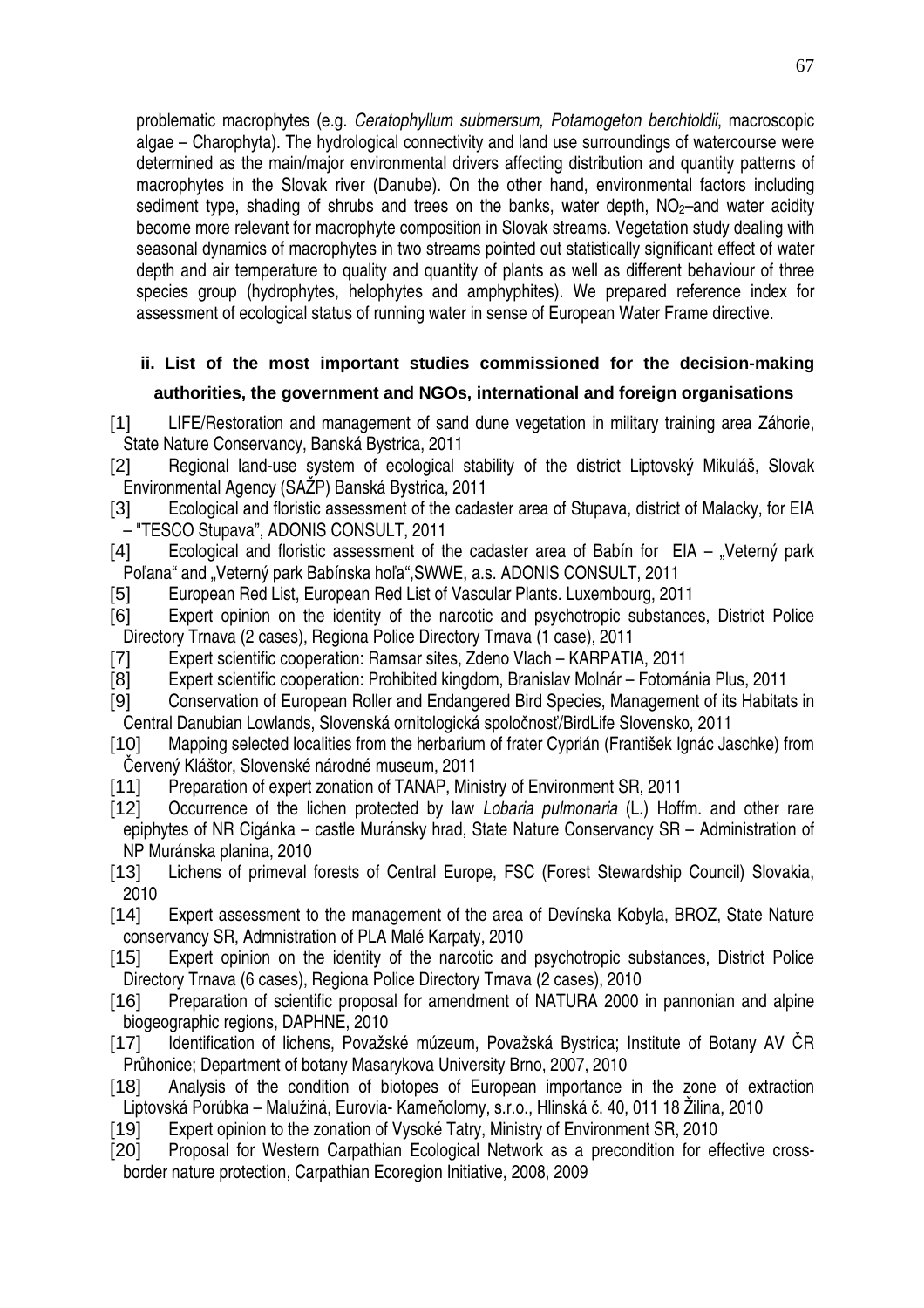- [21] Management models for grassland biotopes, DAPHNE Institute of Applied Ecology, 2009
- [22] Identification of plant material for the staff of State Nature Conservation (TANAP, NP Muránska planina, PLA Ponitrie, PLA Biele Karpaty, NP Slovenský raj etc.), scientific and pedagogical institutions from Slovakia and abroad. 2008
- [23] Regular monitoring of cyanobacteria and algae and macrophytes in the gravel pit lake Štrkovec during vegetation period 2007, 2008 for Municpality of Bratislava-Ružinov.
- [24] Phytoplancton of backwaters and flowing waters tests for the staff water laboratories in SR, Water Research Institute 2008
- [25] Expertise of condition and development of flora and vegetation of NR Fabova hoľa for Regional environmental office in Banská Bystrica and membership in the expert commission of Regional environmental Office for the assessment of the conflict between State forests SR and Administration of NP Muránska planina, on authorization of logging in PR Fabova hoľa. 2008
- [26] Update on the status of the bryophytes of European importance sites in Záhorie (Rudava, sand dune sites), State Nature Conservancy
- [27] Expert opinion on the growing over of the water reservoir Sĺňava on the river Váh for Slovak Fisherman Association, Žilina, july 2007.

#### **iii. List of licences sold abroad, incl. revenues**

none

#### **iv. List of licences sold in Slovakia, incl. revenues**

none

#### **v. List of contracts with industrial partners, incl. revenues<sup>4</sup>**

none

## **vi. List of research projects with industrial partners, incl. revenues<sup>4</sup>**

none

 $\overline{a}$ 

#### **vii. Supplementary information and/or comments on applied activities**

|                                                                                                  | 2007 | 2008 | 2009 | 2010 | 2011 | total |
|--------------------------------------------------------------------------------------------------|------|------|------|------|------|-------|
| studies for the decision sphere, government and NGOs,<br>international and foreign organisations | 6    |      | 10   |      |      | 40    |

#### **7. Popularisation of Science (outreach activities)**

#### **i. List of the most important popularisation activities**

Here we list a selection of activities which were covered by important national media, foreign media, as well as some local media – national TV (STV, TA3), Czech TV – Česká televize, private TV national

<sup>&</sup>lt;sup>4</sup> If not included in documentation of projects in chapter 4 (Projects structure, research grants and other funding resources).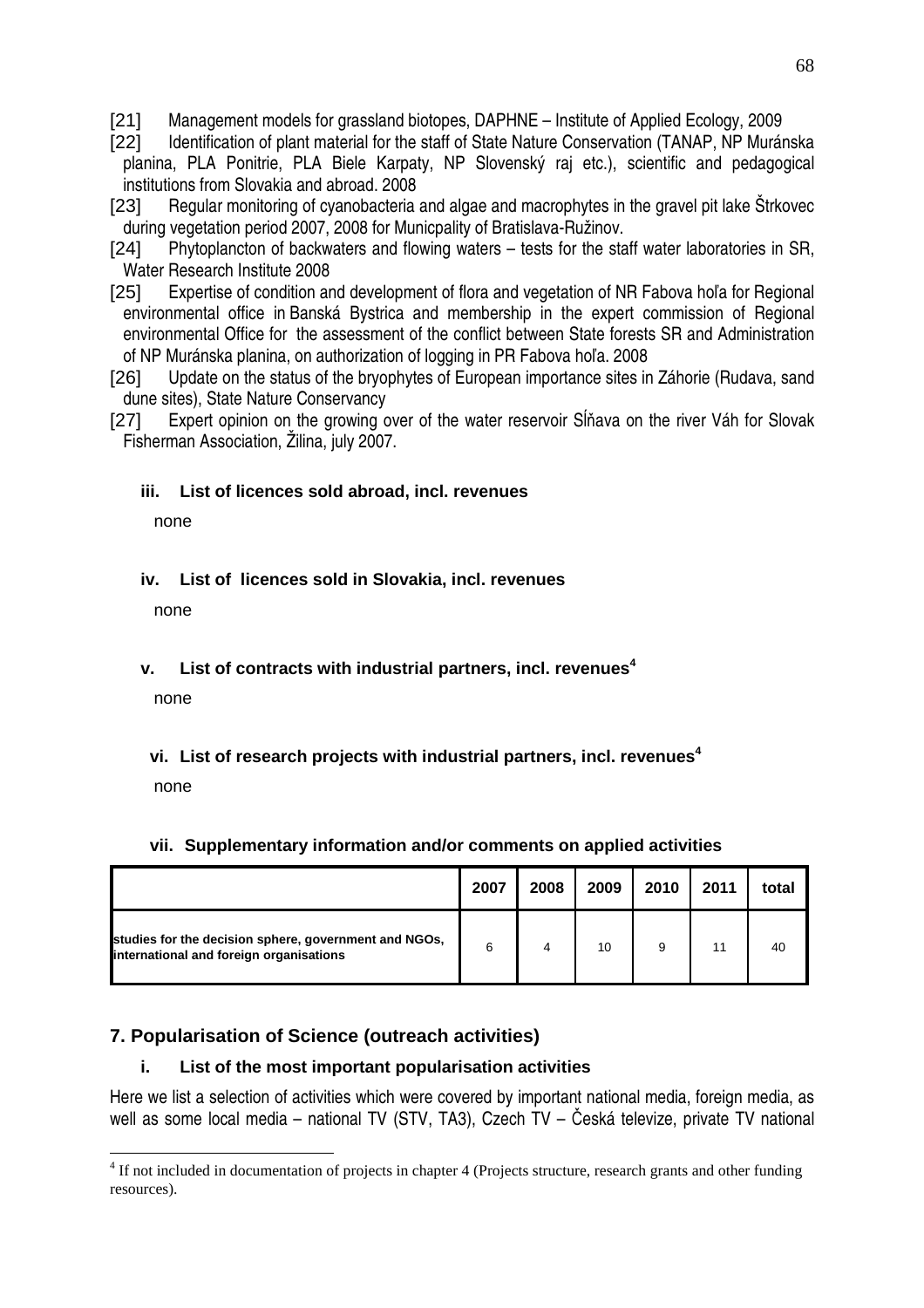cover (TV Markíza, JOJ), radio – national cover (RVTS – Sro, Rádia VIVA, Rádio Expres), local TV (Televízia Považie), daily (Pravda, Plus jeden deň), weekly (Plus sedem dní, Roľnícke noviny), press conference organized by the Presidency of SAS. The name of the contribution is original in Slovak, followed by the name of the media and the date of broadcast, release, event. Other numerous activities, which are not listed here include lectures for students of elementary and secondary schools as well as university students, excursions for students and teachers in the field, articles in a laymen form published in specialist and popular journals (Quark, Ochrana prírody na Slovensku, Záhorie), PR reports in SAS media (www.sav.sk, Správy SAV). Institute of Botany organizes regulary the event - The open doors day, when the students and their teachers (elementary and secondary schools) are invited to be acquainted with the work of researchers in the Institute. There is a handful of activities prepared for the students in the Departments, the most favourite are the visits to the laboratories (plant physiology, molecular biology, geographical information system).

[1] **Marek Slovák:** Budúcnosť Kochovej záhrady TV Markíza 6.11.2011; Jedovaté rastliny ohrozujúce deti – Dámsky magazín STV8.11.2011

[2] **Marek Slovák, Jaromír Ku**č**era**: Budúcnosť Kochovej záhrady TV Bratislava11.11.2011

[3] **Jozef Šibík, Ivana Šibíková:** Zbaľ sa a poď do... Južnej Afriky, Vlastivedné múzeum v Považskej Bystrici Televízia Považie 15.6.2011;

http://www.tvpovazie.sk/index.php/vysielanie/archiv/spravodajstvo/764-zba-sa-a-po-do-junej-afriky-2806201128.6.2011

[4] **Miroslav Ove**č**ka:** Rastlinná neurobiológia – nová vedná disciplína 21. storočia Bratislavská vedecká cukráreň:, Centrum vedecko-technických informácií SR, Bratislava, www.cvtisr.sk, www.vedatechnika.sr 8.1.2011; Ako vnímajú rastlinyJOJ, TV noviny11.9.2010

[5] **Anna Guttová, Judita Zozomová:** Sprístupňovanie činnosti Botanického ústavu SAV verejnosti s dôrazom na žiakov a študentovSTV – Správy a komentáre 8.11.2010; Aplikácia lichenologického výskumu do praxe – výskum epifytických lišajníkov v Bratislave, SRo – Program na týždeň: Kto je nový Leonardo? 11.11.2010

[6] **Ivan Jarolímek:** Zonácia TANAPu - stanovisko Botanického ústavu SAVČeská televize - Události24.4.2010; Zonácia TANAPu - stanovisko Botanického ústavu SAV STV Správy 23.4.2010

[7] **František Baluška:** Neurobiológia rastlín, Tlačová konferencia Úrad predsedníctva SAV14.12.2010

[8] **Ján Pavlovkin:** Solárium: Stres rastlín z chladu I. Slovenský rozhlas (SRo) 1.2.2010; Solárium: Stres rastlín z chladu II. Slovenský rozhlas 2.2.2010; Solárium: Zdravie z menej známych ovocných druhov Slovenský rozhlas 6.8.2010

[9] **Dušan Senko:** Geografický informačný systém odhaľuje zmeny vegetácie krajiny v čase SRo – Program na týždeň: Kto je nový Leonardo? 11.11.2010

[10] **Jozef Šibík:** Medveď sľúbil prehodnotiť zonáciu Tatier, ochranári sú skeptickí Pravda 28.4.2010; Politici sa mali o názor vedcov zaujímať skôr Pravda 17.4.2010; Tatry v ohrození Plus sedem dní 7.5.2010; Vedci vyzývajú vládu, aby nepodpísala zonáciu TANAPu! Pluska.sk 31.3.2010; Zonácia Tatier sa odkladá Plus jeden deň 30.4.2010

[11] **Milan Valachovi**č**.** Rozhovor o botanike, relácia Solárium, Slovenský rozhlas, 15.3.2008

[12] **František Hindák:** Sinice a riasy ako ich nepoznáme. Slovenský rozhlas 14. 12. 2007

[13] **Ján Pavlovkin:** Topics covered: vplyv sucha na vegetáciu; fytoterapia; jedovaté rastlíny; využitie zeleniny pri prevencii voči chorobám; vplyv ťažkých kovov na životné prostredie, stres u rastlín: 2007: Televízia TA3 (3); Slovenský rozhlas 1 (6); Slovenský rozhlas 3 (6) ; Rádio Viva (8); Rádio Expres (3)

## **ii. Summary of outreach activities**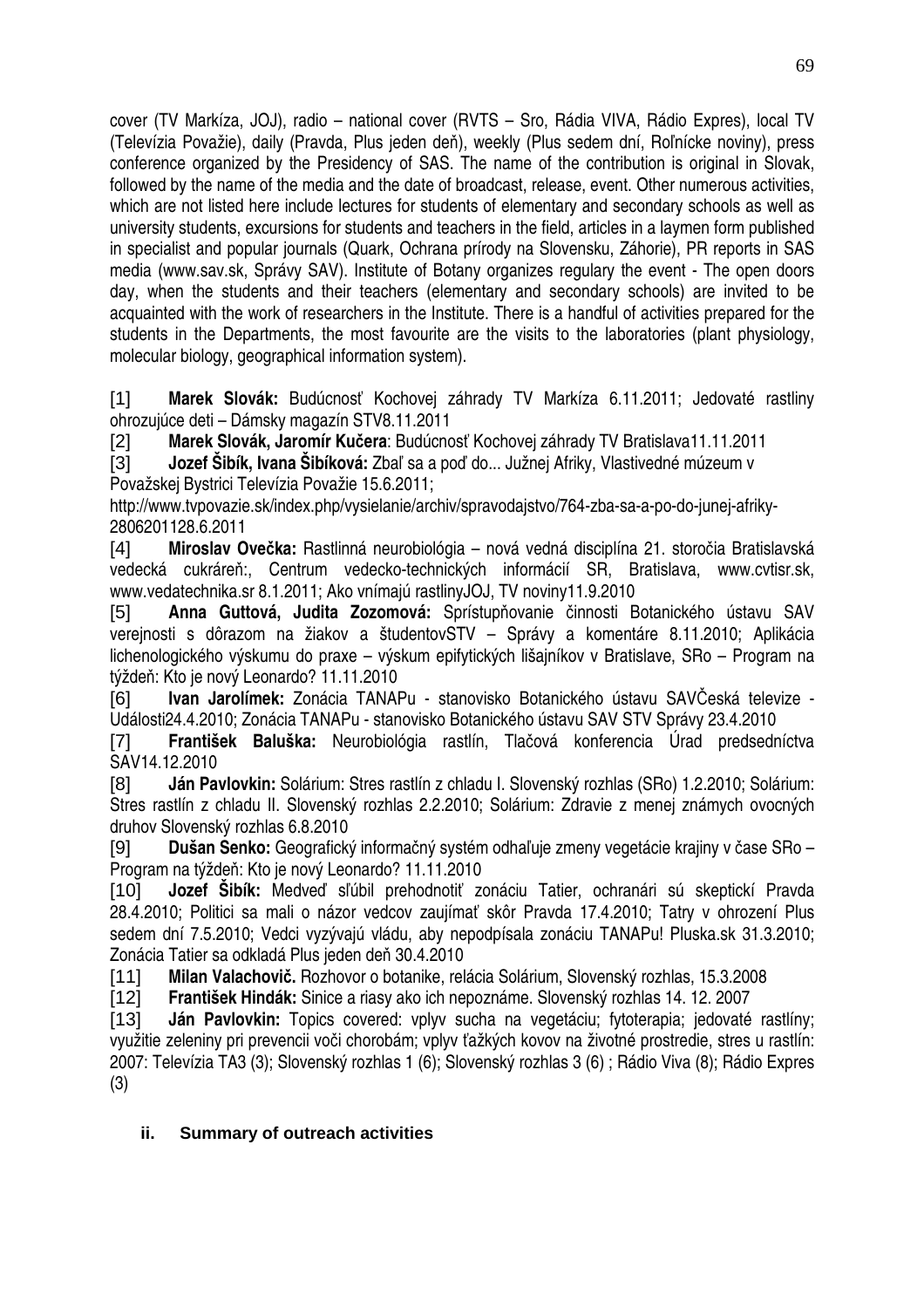| <b>Outreach activities</b>                                                                                                     | 2007 | 2008 | 2009     | 2010 | 2011 | total |
|--------------------------------------------------------------------------------------------------------------------------------|------|------|----------|------|------|-------|
| articles in press media/internet popularising results of<br>science, in particular those achieved by the Organization          | 112  | 121  | 10       | 12   | 9    | 264   |
| appearances in telecommunication media popularising<br>results of science, in particular those achieved by the<br>Organization | 26   | 23   | $\Omega$ | 10   |      | 66    |
| public popularisation lectures                                                                                                 | 4    | 9    | 10       | 16   | 19   | 58    |

# **iii. Supplementary information and/or comments on popularisation activities**  none

**8. Background and management. Staffing policy and implementation of recommendations from previous assessments** 

| <b>Personnel</b>                                            | 2007 | 2008 | 2009 | 2010 | 2011 |
|-------------------------------------------------------------|------|------|------|------|------|
| all personnel                                               | 102  | 91   | 94   | 99   | 94   |
| research employees from Tab. Research<br>staff              | 58   | 58   | 63   | 67   | 64   |
| <b>IFTE from Tab. Research staff</b>                        | 50,0 | 51,0 | 53,5 | 51,2 | 48,5 |
| average age of research employees with<br>university degree | 41,7 | 42,8 | 46,5 | 45.9 | 44,4 |

## **i. Summary table of personnel**

#### **ii. Professional qualification structure (as of 31.12. 2011)**

| <b>FEMALE</b>               |          |             |                                                 |          | <b>AGE</b> |          |              |           |     |
|-----------------------------|----------|-------------|-------------------------------------------------|----------|------------|----------|--------------|-----------|-----|
| Number of                   | < 30     | $31 - 34$   | 35 - 39   40 - 44   45 - 49   50 - 54   55 - 59 |          |            |          |              | $60 - 64$ | >65 |
| DrSc. / prof. <sup>5</sup>  | 0        | $\bf{0}$    | $\mathbf 0$                                     | $\bf{0}$ | $\bf{0}$   | 0        | $\bf{0}$     | 0         |     |
| II.a / Assoc. prof. 6       | $\bf{0}$ | $\mathbf 0$ | $\mathbf{2}$                                    | 3        |            | 0        | $\mathbf{2}$ | 3         | 5   |
| other researchers PhD./CSc. | 3        | 4           |                                                 |          | $\bf{0}$   | $\bf{0}$ |              | $\bf{0}$  | 0   |
| doc./Assoc. prof.           |          |             |                                                 |          |            |          |              |           |     |

<sup>5</sup> , 6

 5 Responsibility to organize PhD study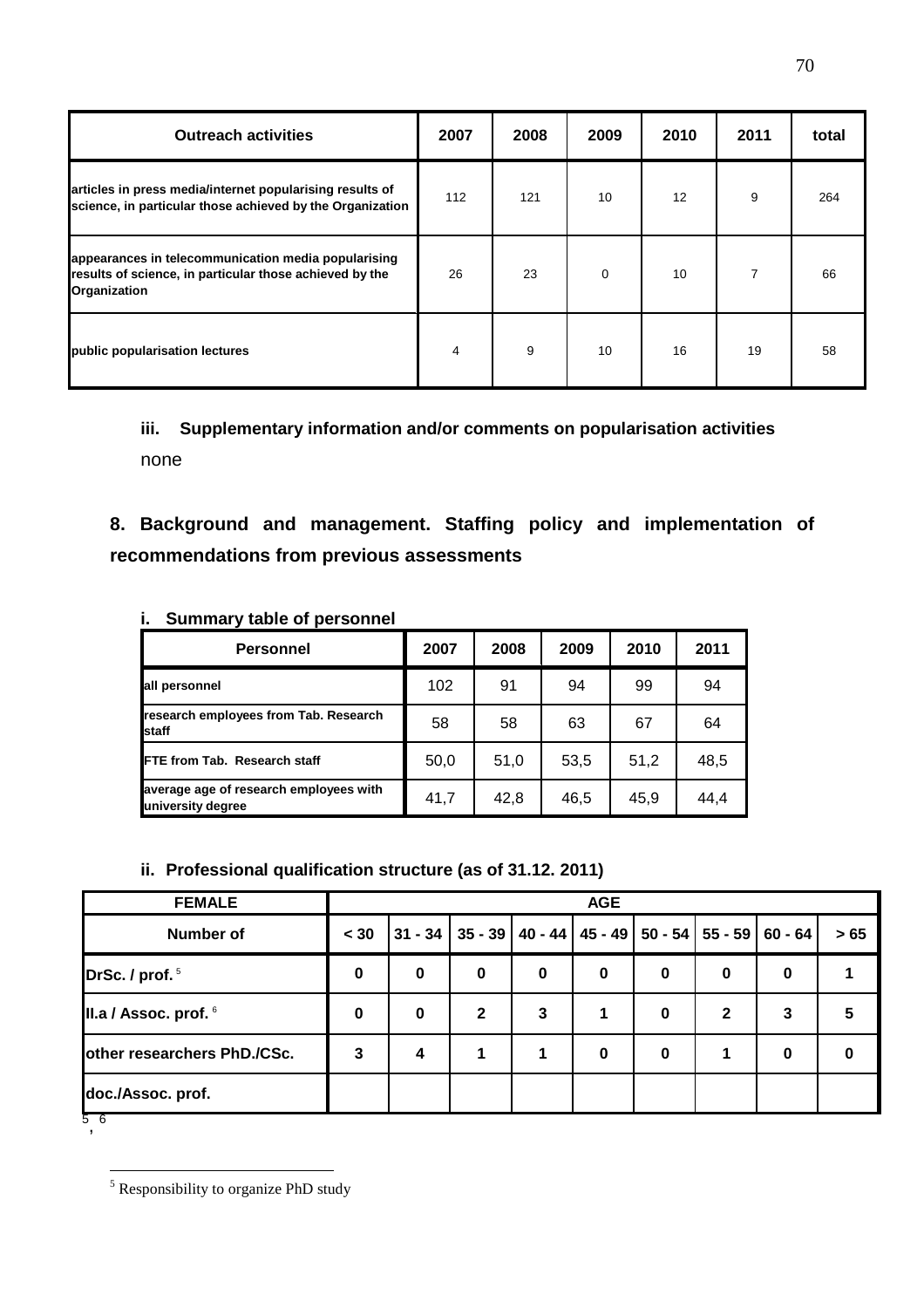| <b>MALE</b>                 | <b>AGE</b>  |   |          |          |              |                                                           |              |              |      |  |  |  |
|-----------------------------|-------------|---|----------|----------|--------------|-----------------------------------------------------------|--------------|--------------|------|--|--|--|
| <b>Number of</b>            | < 30        |   |          |          |              | 31 - 34   35 - 39   40 - 44   45 - 49   50 - 54   55 - 59 |              | $60 - 64$    | > 65 |  |  |  |
| DrSc. / prof. $5$           | $\mathbf 0$ | 0 | $\bf{0}$ | $\bf{0}$ | $\bf{0}$     | 1                                                         |              | 0            |      |  |  |  |
| II.a / Assoc. prof. 6       | $\bf{0}$    |   | 3        | 3        | $\mathbf{2}$ | $\bf{0}$                                                  | $\mathbf{2}$ | $\mathbf{2}$ |      |  |  |  |
| other researchers PhD./CSc. |             |   | 5        |          | 0            | 0                                                         | $\bf{0}$     | 0            | 0    |  |  |  |
| doc./Assoc.prof.            |             |   |          |          |              |                                                           |              |              |      |  |  |  |

**iii. Professional qualification structure (as of 31.12. 2011)** 

**iv. Status and development of research infrastructure incl. experimental, computing and technical base (description of the present infrastructure, premises, and material and technical resources. Infrastructure, instrumentation and major technical equipment necessary for the achievement of the objectives specified in the research Concept)** 

**The Department of Geobotany.** During the assessed period we substantially build and upgraded GIS laboratory which moved the knowledge on the formation of vegetation communities depending on abiotic part of the landscape. By means of  $\frac{7}{1}$  of i) four powerful computers, ii) an immensely powerful computer mapping system Arc GIS™ v 10<sup>8</sup> (we use GRASS GIS GNU/GLP on Linux Debian/Ubuntu for geospatial data modelling, and/or management and analysis, image processing), iii) Continuous digital vector data based on Topographic map of Slovakia (Zakladná mapa) in 1:50 000 scale, iv) tuned Corine Land Cover in 1:50 000 scale, v) Europe Solar radiation<sup>9</sup> (from 01/1994 up to present, spatial resolution 250 m: Global, Diffuse and Direct normal horizontal irradiation/irradiance), vi) Europe Air temperature (time coverage: 01/1991 up to present, spatial resolution: 1 km, vii) Europe Average air temperature at 2 metres, viii) Europe Relative humidity, Wind speed at 10m and Wind direction, ix) Digital Terrain Model of Slovakia in resolution 10 m per pixel, and x) other supporting software we could verify the hypothesis validity of mathematical relation in similar scales. Credibility of our results was growing with the complexity of the background input data. Trajectory and the time line of this laboratory was aimed at finishing of these extrapolation equations, e.g. i) topoclimate equations (soil temperature, vertical precipitation) in detailed scales,  $ii$ ) management models,  $iii$ ) prediction of occurrence,  $iv$ ) contamination models, etc. Other significant results are algorithms for spatial extrapolation of the potential natural vegetation in Slovakia, which is based on strict mathematical rules.

Thanks to the acquired hardware and software we were able to create an applications based on Geoinformation Services: *i*) Tool to assign geographical coordinates, *ii*) Interactive on-line map of phytogeographical classification of Slovakia, *iii*) The online tool for searching locations within the squares of vegetation mapping in Slovakia, and iv) automatically expert searching of coordinates of phytosociological relevés based on known variable.

This innovative approach in GIS laboratory can be applicated on many environmental studies (e.g. ecological stability, capacity, sensitivity, vulnerability). It has a potential of answering important

<sup>&</sup>lt;sup>6</sup> Responsibility to be a supervisor of PhD study

<sup>7</sup> Acquired intro "the Centre of Excellency for biodiversity and land-use conservation" (ŠF OPVaV 26240120014, Research & Development Operational Programme funded by the ERDF).

<sup>&</sup>lt;sup>8</sup> ArcGIS™ is a complete system for designing and managing solutions through the application of geographic knowledge.

<sup>&</sup>lt;sup>9</sup> Limited non-exclusive and non-transferable rights to use the purchased data.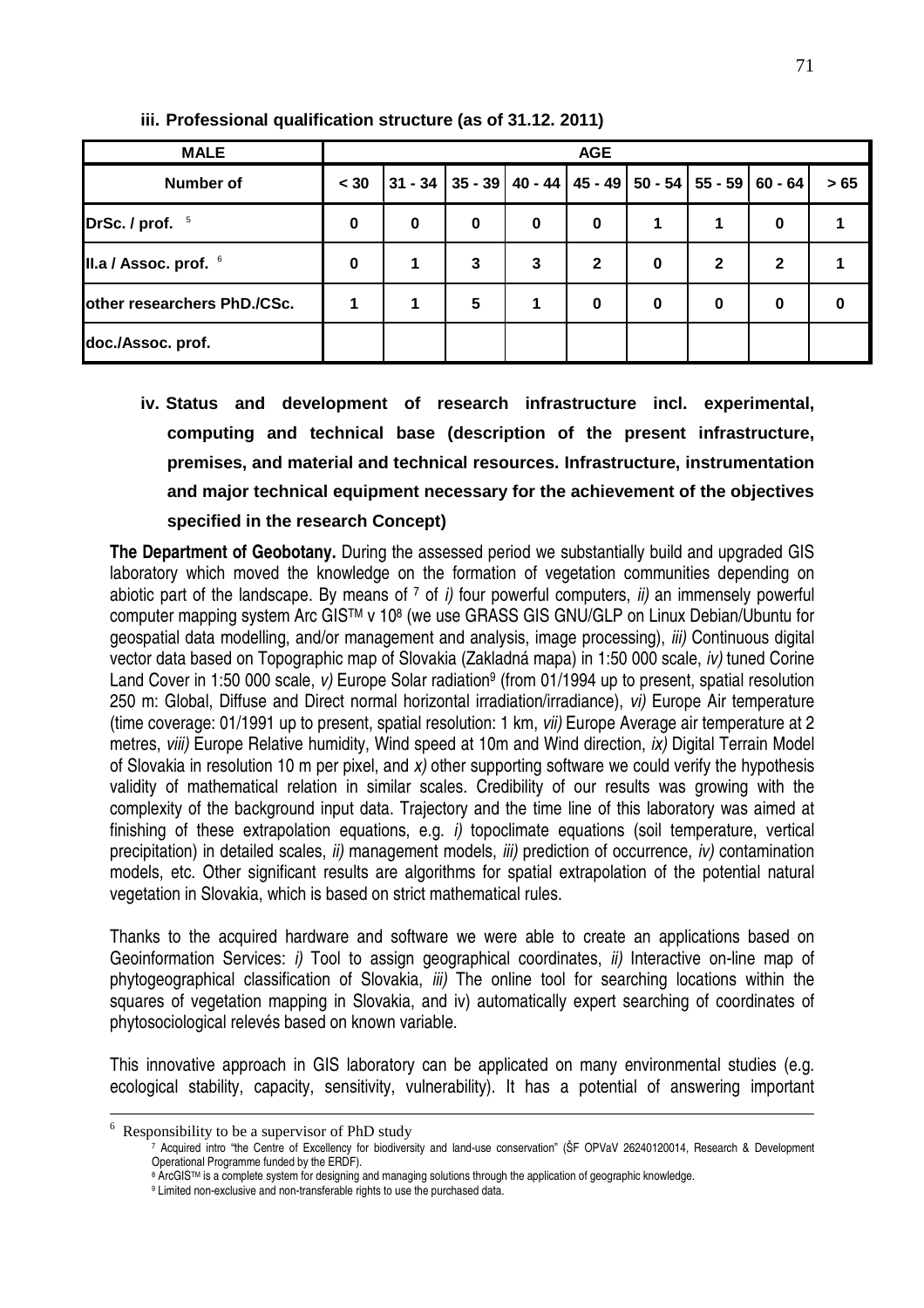questions, e.g. process development trajectory or identification of the most endangered areas. We tried to emphasize the need of close connection between GIS and botanical methodology by outlining the selected aspects of simulating the landscape potential.

In general framework, the ecological and geographical studies are very important and necessary for conservation planning, and must be considered as well. Traditional geobotanical approaches needs to adapt to the challenges for greater precision and spatial objectivity within a GIS environment. Modern geotechnologies brings a huge methodological impetus.

Pedology laboratory is equipped with basic equipment for the analysis of basic pedological characteristics (pH, soil texture, content of soils).

**The Department of Vascular Plant Taxonomy** is well equipped for the use of a wide spectrum of methodical approaches, including multivariate morphometrics, karyology and molecular systematics. Instrumental and software equipment required for the application of multivariate morphometrics consists of several high-quality stereomicroscopes (Olympus SZ 61) with digital cameras to output images to PC, and A3 scanner allowing observation, digitalization and subsequent evaluation of the investigated material. Software accessories comprise licenses of statistical programs and packages (SAS, SYN-TAX) needed for evaluation of biostatistical data. Regarding karyological research, the Department possesses a karyological laboratory equipped by a microscope Axioscope 2 (Zeiss) and two flow cytometers (Partec CyFlow® ML) running in parallel and equipped by a green laser with 488 nm excitation wave and an HBO mercury arc lamp for UV excitation. Flow cytometers allow to detect relative (DNA ploidy level) as well as absolute DNA amount in plant material. The laboratory of molecular systematics is equipped by all instruments (centrifuges, mixer mills, three PCR termocyclers, termoblocks, NanoDrop spectrophotometer, UV transluminator and camera for digitalization and documentation, sufficient capacity of deep freezers, etc.) necessary for standard methods used in molecular systematics such as DNA extraction, PCR, PCR-RFLP, PCR product purification and AFLP or SSR analyses. The Department owns licenses for all relevant programs needed for molecular data evaluation (PAUP, MacClade, SYN-TAX, SAS, DAx - software for trace analysis - AFLP, SSR data). Sequencing and fragment analyses of DNA are performed at DNA sequencers owned by BITCET consortium, a member of which is also our Institute. Next generation sequencing was recently applied in cooperation with the University of Zürich, Switzerland and GATC Biotech AG, Germany. Evaluation of such data is performed in cooperation with the Institute of Botany AS CR, Czech Republic, but own personal capacities for bioinformatic data analysis are currently developed. Important part of the infrastructure is also a herbarium consisting of more than 120,000 specimens serving as a source of data on plant distribution, for documentation as well as for comparative purposes.

**The Department of Non-vascular plants** equipped three laboratoria for basic work with specimens focused at fungal physiology, biochemistry and microscopy (light and fluorescent). These are: 1) algological laboratory for preliminary microscopic identification of specimens and preparation of cultures of cyanobacteria and algae, 2) mycological analytical and isolation laboratory, where we perform chemical analysis of secondary compounds using thin layer chromatography, and where we prepare the samples for isolation of total DNA from lichenized and non-lichenized fungi. In near future we would like to equip the lab with two instruments so as the whole process of DNA extraction can be performed here, 3) cultivation and inoculation mycological laboratory, as well as storage of fungal strains.

**The Department of Plant Physiology** is grouped of experts in plant physiology, molecular biology, biochemistry, and microscopy. All of them have a long-term experience in the studies of stress physiology and morphogenesis of root cells. This experience in the field of stress physiology and functional anatomy along with good and modern technical equipments make possible to realize the ongoing research at high professional level. The laboratory of stress physiology is equipped with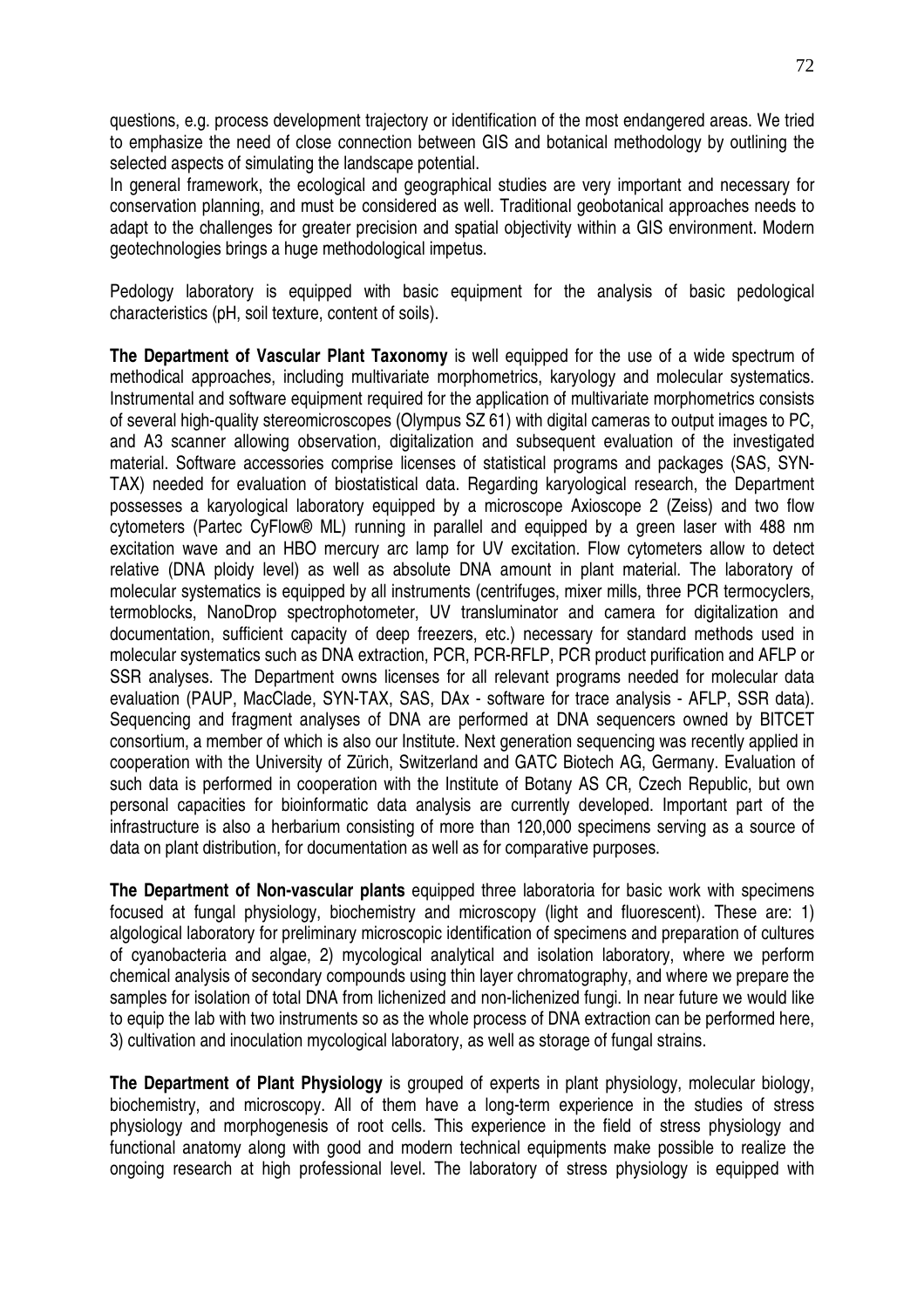modern instruments for separation and analysis of proteins (Beckman U-8 ultracentrifuge, FPLC, gel slab electrophoresis, UV-VIS spectrometer, fluorescence reader, etc.) and nucleic acids analysis (PCR). For the monitoring and characterisation of rapid changes taking place on root cell membranes electrophysiological methods are used which are able to follow the changes in the membrane potential of root cells or the activity of different membrane pumps in very short time laps (sec., minutes). The laboratory of functional anatomy is equipped with various types of microscopes (light, fluorescence, electron, confocal, image analysers). An integrated approach in this field is based on application of modern methods of confocal microscopy, videomicroscopy, evanescent wave microscopy and immunofluorescence and immuno-electron localization techniques. Some image analyses are performed in the BITCET consortium located in the Institute of Virology. One approach for improving the efficiency and better understanding the role of different genes coping with the stress situation in plants is application of modern molecular biology methods using transgenic plants. In regard to this new approach we started the cooperation with the Department of Molecular Biology in the Centre of the Region Haná for Biotechnological and Agricultural Research. Great experience and modern technical equipments are the main reason that both groups are leading teams in this field in Slovakia and collaborate with many institutions in Europe (Vienna, Bonn, Darmstadt, Madrid, Sevilla, and Bristol). Laboratory of stress physiology

Characterisation of enzymes involved in antioxidative protection; enzymes involved in production of reactive oxygen species and determination of their products in different developmental zones of roots during oxidative stress, heavy metal stress and increased salinity using fluorescence, chemiluminiscence and spectroscopy methods, PCR, FPLC, PAGE. Using activators and inhibitors in the regulation of expression and activity of reactive oxygen species generating and antioxidative enzymes we can characterize their role on the root morphology and development and on the root hair formation and growth.

Laboratory of electrophysiology. Using measurements of electrical and permeability properties of plasma membrane of root cells and specific staining for cell nucleus and DNA fragmentation we can characterize the viability of root cells and determine the impact of stress on the process of programmed cell death in root. Determination of membrane potential changes enables us to characterize the very early changes in the membrane structure and function of root cells exposed to stress conditions.

**Laboratory of functional anatomy.** Modern methods of confocal microscopy, videomicroscopy, evanescent wave microscopy and immunofluorescence and immuno-electron localization techniques enable us to characterize anatomical and morphological changes induced by stress factors in plant roots. Determination and localisation of calose, lignin and suberin in cell walls are used for characterisation of cell wall modification induced bz stress factors. For the determination of endomembrane dynamics and endocytosis in root hairs fluorescence and confocal microscopy is used. Microscopy image analysis is used for the determination of root hairs apical growth. Standard microscopy methods are used for the determination and histochemical localisation of different reactive oxygen species and studied metals and GFP constructs in root hairs.

Some technical equipment as HPLC and atomic absorption spectroscopy could achieve better productivity and quality of our research.

## **v. Describe how the results and suggestions of the previous assessment were taken into account**

In previous assessment the IB SAS was evaluated in "A" category. Most of reviewer's recommendations have been accepted and realized.